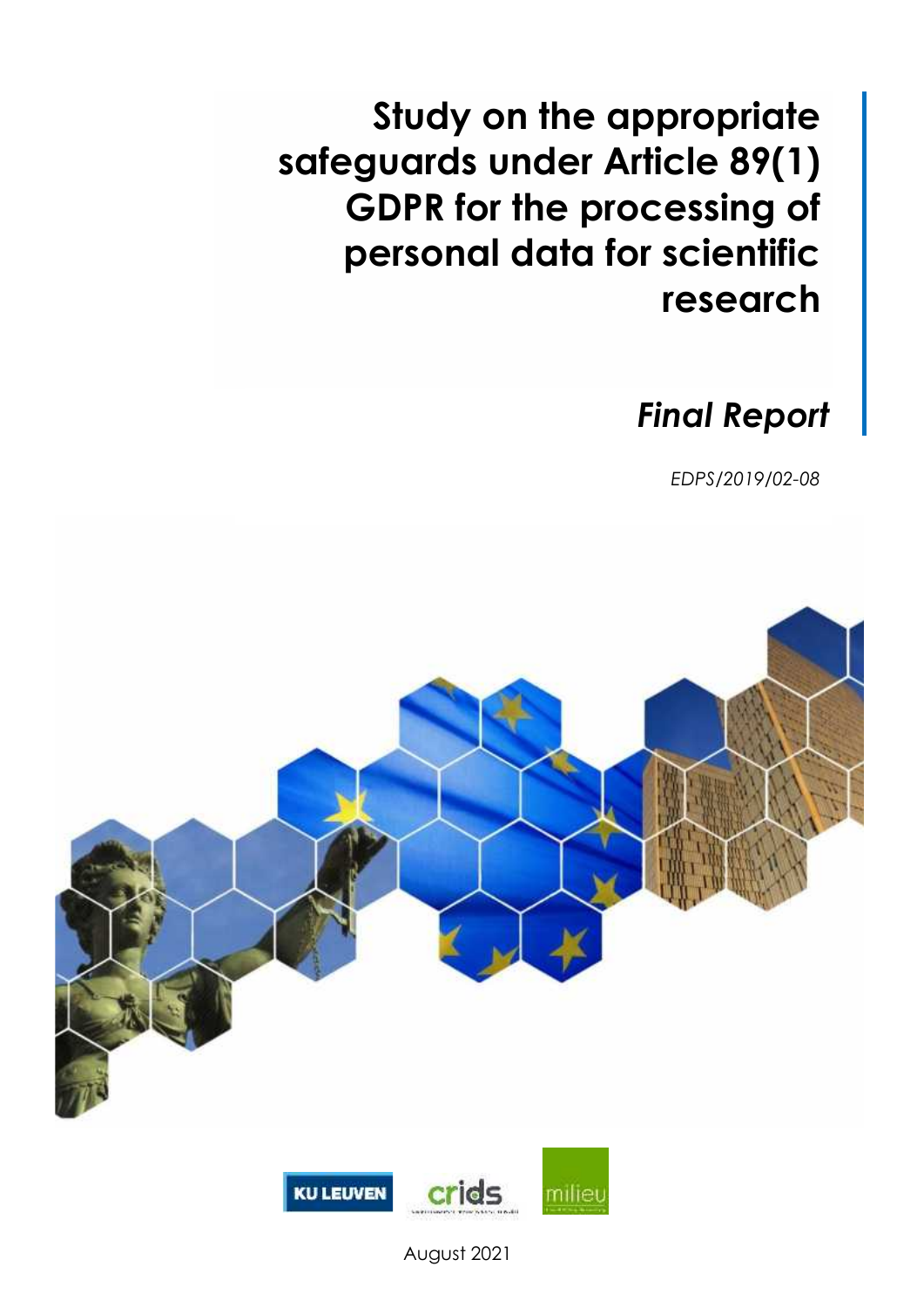This study has been prepared by Milieu under the lead of KU-Leuven under Contract No EDPS/2019/02-08 for the benefit of the EDPB.



European Data Protection Board

The study has been carried out by researchers from KU-Leuven, with the support of researchers from Milieu and UNamur. The authors of the study are Els Kindt, César Augusto Fontanillo López, , Jan Czarnocki, and Olia Kanevskaia, from KU Leuven, and Jean Herveg from UNamur. Complementary national level input concerning Greece was provided by Aliki Benmayor from KU Leuven.

The information and views set out in this study are those of the author(s) only and do not reflect the official opinion of the EDPB. The EDPB does not guarantee the accuracy of the data included in this study. Neither the EDPB nor any person acting on the EDPB's behalf may be held responsible for the use which may be made of the information contained therein.

**Milieu Consulting SRL**, Chaussée de Charleroi 112, B-1060 Brussels, tel.: +32 2 506 1000; e-mail: EDPB.legalstudies@milieu.be ; web address: www.milieu.be.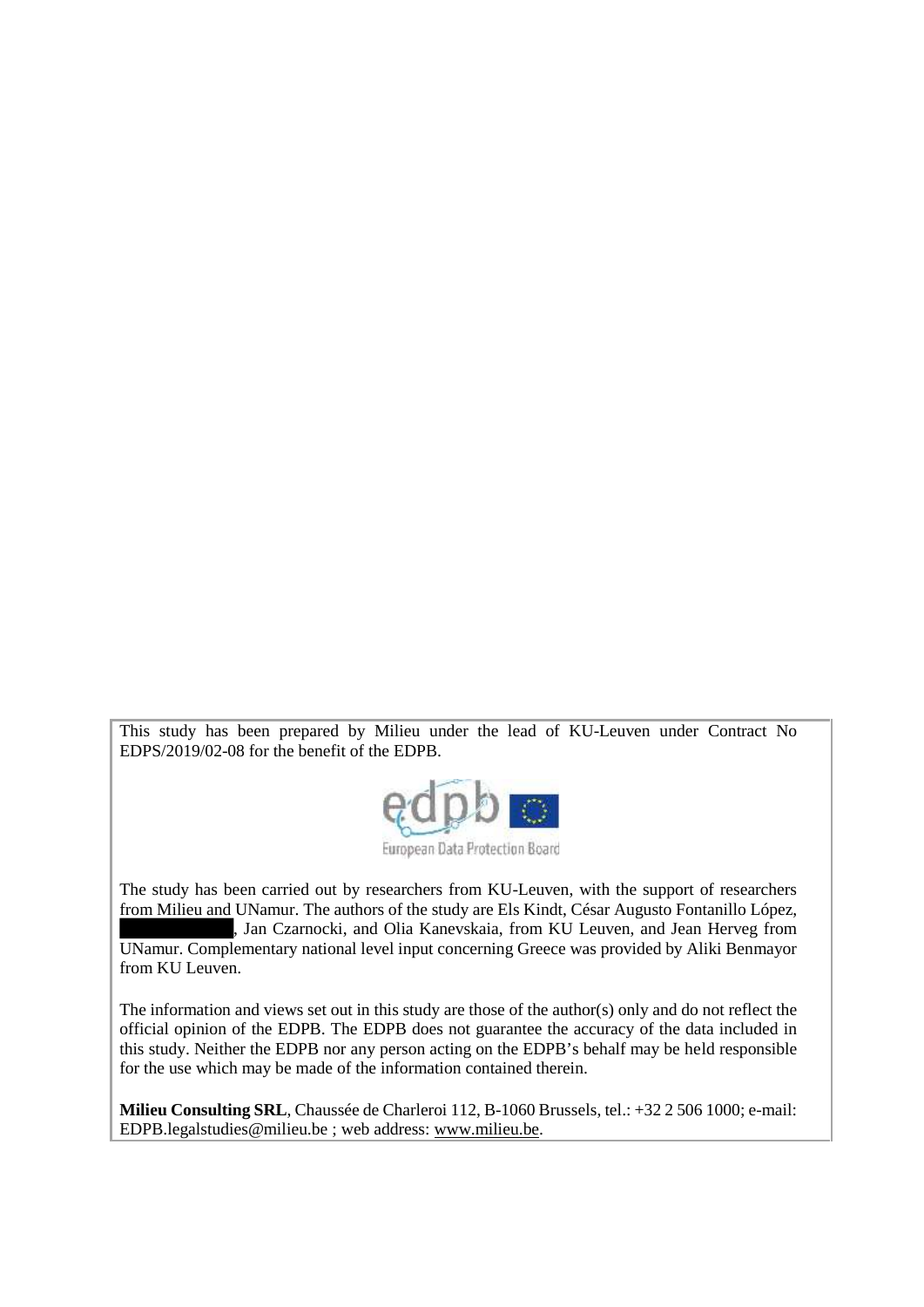*Study on the appropriate safeguards required under Article 89(1) of the GDPR for the processing of personal data for the scientific research*

# **TABLE OF CONTENTS**

|              | 1.1 |        |                                                                      |  |
|--------------|-----|--------|----------------------------------------------------------------------|--|
|              | 1.2 |        |                                                                      |  |
|              | 1.3 |        |                                                                      |  |
| $\mathbf{2}$ |     |        | ANALYSIS OF NATIONAL LEGISLATION, GUIDELINES AND CODES OF CONDUCT 11 |  |
|              | 2.1 |        |                                                                      |  |
|              |     | 2.1.1  | Austria: Two sets of legislation and required safeguards 11          |  |
|              |     | 2.1.2  | Belgium: a set of safeguards in the GDPR implementing Act  12        |  |
|              |     | 2.1.3  |                                                                      |  |
|              |     | 2.1.4  | Estonia: broad notion of research and GDPR role for ethic            |  |
|              |     |        |                                                                      |  |
|              |     | 2.1.5  | Finland: safeguards linked to derogations from rights and role for   |  |
|              |     |        |                                                                      |  |
|              |     | 2.1.6  | France: safeguards linked to derogations from rights and SA-         |  |
|              |     |        |                                                                      |  |
|              |     | 2.1.7  |                                                                      |  |
|              |     | 2.1.8  | Greece: specific safeguards for sensitive data processing without    |  |
|              |     |        |                                                                      |  |
|              |     | 2.1.9  |                                                                      |  |
|              |     | 2.1.10 | Italy: reference to establishing codes of conduct 17                 |  |
|              |     | 2.1.11 | Norway: role of public interest and no exceptions to the rights of   |  |
|              |     |        |                                                                      |  |
|              |     | 2.1.12 |                                                                      |  |
|              | 2.2 |        | National guidance documentation, codes of conduct and case law 19    |  |
|              |     | 2.2.1  | Belgium: guidance by the SA and the national research council 19     |  |
|              |     | 2.2.2  |                                                                      |  |
|              |     | 2.2.3  | Finland: limited concept of scientific research, detailed guidance   |  |
|              |     |        | by the Ombudsman, importance of the research plan and                |  |
|              |     |        |                                                                      |  |
|              |     | 2.2.4  |                                                                      |  |
|              |     | 2.2.5  |                                                                      |  |
|              |     | 2.2.6  |                                                                      |  |
|              |     | 2.2.7  |                                                                      |  |
|              |     | 2.2.8  |                                                                      |  |
|              |     | 2.2.9  |                                                                      |  |
| 3            |     |        |                                                                      |  |
|              | 3.1 |        |                                                                      |  |
|              |     | 3.1.1  |                                                                      |  |
|              |     | 3.1.2  |                                                                      |  |
|              |     | 3.1.3  |                                                                      |  |
|              |     | 3.1.4  | Proposal for Regulation on European data governance  28              |  |
|              |     | 3.1.5  |                                                                      |  |
|              | 3.2 |        | Other legal instruments with influence upon European countries  30   |  |
|              |     | 3.2.1  |                                                                      |  |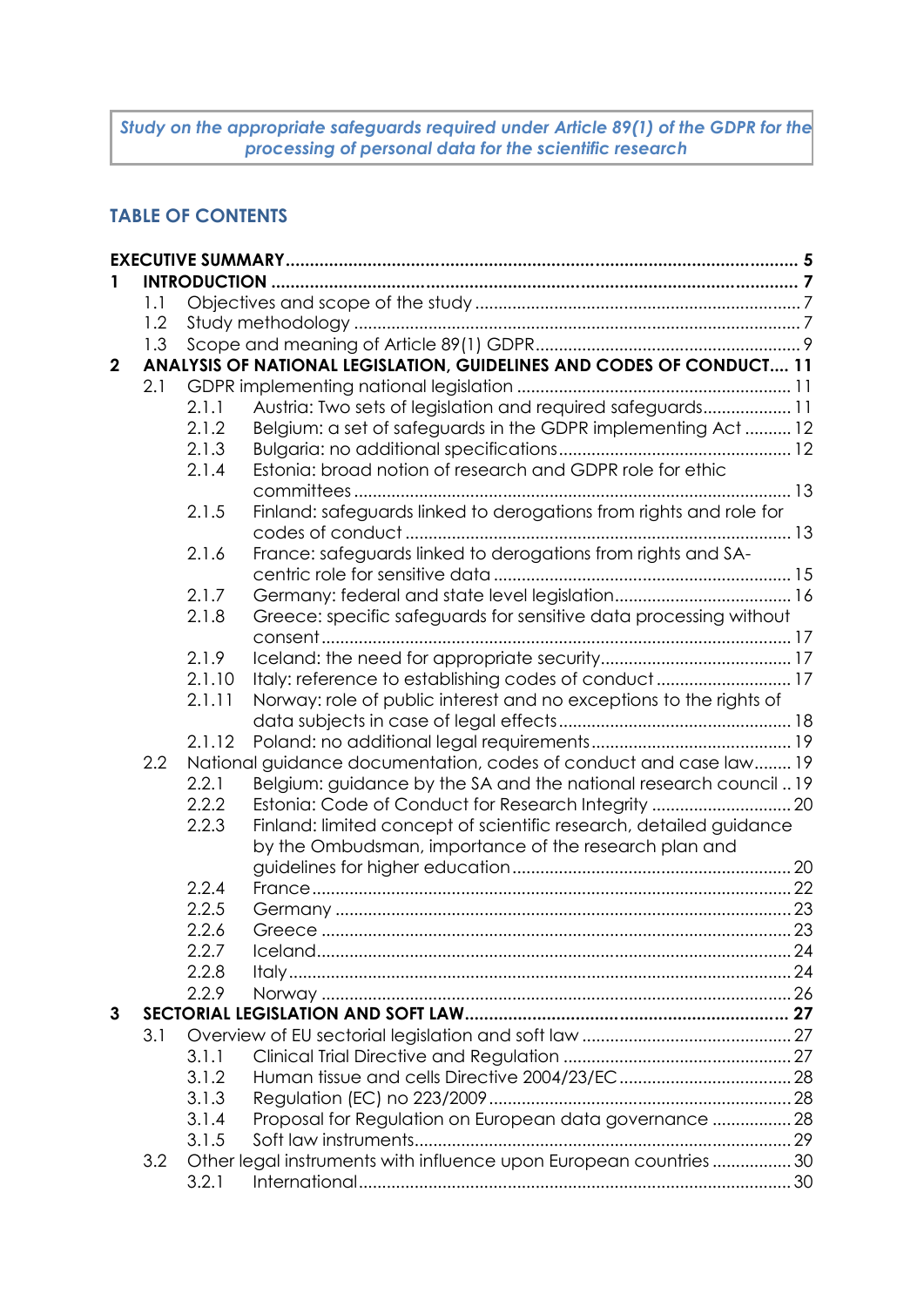|   |                                                                     | 3.2.2                                                                         |                                                              |  |  |  |
|---|---------------------------------------------------------------------|-------------------------------------------------------------------------------|--------------------------------------------------------------|--|--|--|
|   | 3.3                                                                 | Overview and legal analysis of national sectorial legislation and soft law 31 |                                                              |  |  |  |
|   |                                                                     | 3.3.1                                                                         |                                                              |  |  |  |
|   |                                                                     | 3.3.2                                                                         |                                                              |  |  |  |
|   |                                                                     | 3.3.3                                                                         |                                                              |  |  |  |
|   |                                                                     | 3.3.4                                                                         |                                                              |  |  |  |
|   |                                                                     | 3.3.5                                                                         |                                                              |  |  |  |
|   |                                                                     | 3.3.6                                                                         |                                                              |  |  |  |
|   |                                                                     | 3.3.7                                                                         |                                                              |  |  |  |
|   |                                                                     | 3.3.8                                                                         |                                                              |  |  |  |
|   |                                                                     | 3.3.9                                                                         |                                                              |  |  |  |
|   |                                                                     | 3.3.10                                                                        |                                                              |  |  |  |
|   |                                                                     | 3.3.11                                                                        |                                                              |  |  |  |
|   |                                                                     | 3.3.12                                                                        |                                                              |  |  |  |
| 4 |                                                                     |                                                                               |                                                              |  |  |  |
|   | 4.1                                                                 |                                                                               |                                                              |  |  |  |
|   |                                                                     | 4.1.1                                                                         | General GDPR implementing legislation and soft law  48       |  |  |  |
|   |                                                                     | 4.1.2                                                                         |                                                              |  |  |  |
|   | 4.2                                                                 |                                                                               |                                                              |  |  |  |
|   |                                                                     | 4.2.1                                                                         |                                                              |  |  |  |
|   |                                                                     | 4.2.2                                                                         |                                                              |  |  |  |
|   |                                                                     | 4.2.3                                                                         |                                                              |  |  |  |
|   |                                                                     | 4.2.4                                                                         | Anonymisation or deletion requirement upon completion 55     |  |  |  |
|   |                                                                     | 4.2.5                                                                         | Medical secrecy and confidentiality for medical research  55 |  |  |  |
| 5 |                                                                     |                                                                               |                                                              |  |  |  |
|   | 5.1                                                                 |                                                                               |                                                              |  |  |  |
|   |                                                                     | 5.1.1<br>5.1.2                                                                |                                                              |  |  |  |
|   |                                                                     |                                                                               |                                                              |  |  |  |
| 6 | 5.2                                                                 |                                                                               |                                                              |  |  |  |
|   | 6.1                                                                 |                                                                               |                                                              |  |  |  |
|   | 6.2                                                                 |                                                                               |                                                              |  |  |  |
| 7 |                                                                     |                                                                               |                                                              |  |  |  |
|   |                                                                     |                                                                               |                                                              |  |  |  |
|   | ANNEX 2 - EXAMPLES OF DETAILED GUIDELINES - FINLAND AND FRANCE  71  |                                                                               |                                                              |  |  |  |
|   |                                                                     |                                                                               |                                                              |  |  |  |
|   | ANNEX 4 - QUESTIONNAIRE TO SAS- NATIONAL SOURCES OF INFORMATION  86 |                                                                               |                                                              |  |  |  |
|   |                                                                     |                                                                               |                                                              |  |  |  |

## **LIST OF TABLES**

| Table 1: Recommendation for safeguards for personal data use for scientific research |  |
|--------------------------------------------------------------------------------------|--|
|                                                                                      |  |
| Table 2: Recommendations for safeguards for personal data use for scientific         |  |
|                                                                                      |  |

# **LIST OF FIGURES**

| Figure 2: Extensive list of the duties of controllers for scientific research |  |
|-------------------------------------------------------------------------------|--|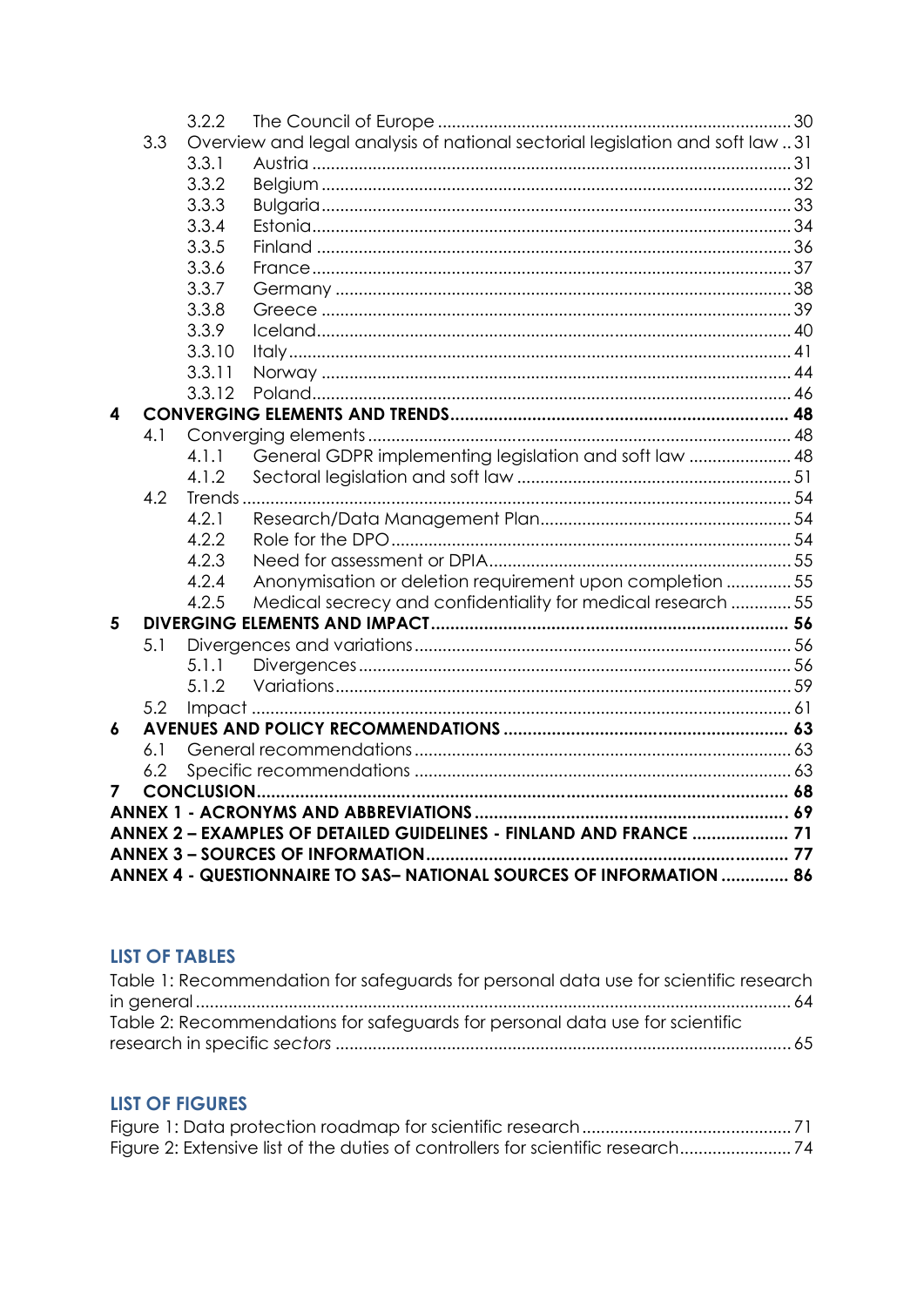## **EXECUTIVE SUMMARY**

This study analyses the appropriate safeguards for scientific research under Article 89(1) of the General Data Protection Regulation (GDPR). Appropriate safeguards in this context refer to the pertinent technical and organizational measures adopted by controllers and processors to protect the rights and freedoms of the data subject while conducting scientific research. To this extent, special relevance is given to those measures aimed at ensuring respect for the principle of data minimisation<sup>1</sup>.

Scientific research as a legal concept is not determined. This study, however, contemplates it from a broad perspective<sup>2</sup>, which encompasses, inter alia, technological development and demonstration as well as fundamental and applied research conducted both by public and private institutions<sup>3</sup>. In addition, the analysis of appropriate safeguards is based on the regulatory framework governing scientific research. It not only identifies appropriate safeguards stemming from the relevant sector-related methodological and ethical standards, in conformity with good practice<sup>4</sup>, but it also takes into account the applicable legislation and data protection rules.

The methodology used in this study rests on a comparative analysis of appropriate safeguards implemented among a set of twelve European Economic Area (EEA) States, selected in agreement with the European Data Protection Board (EDPB). The countries included in the study are: Austria, Belgium, Bulgaria, Estonia, Finland, France, Germany, Greece, Iceland, Italy, Norway, and Poland.

The Supervisory Authorities (SAs) of the selected countries were asked to respond to a questionnaire on the implementation of appropriate safeguards in national and sectoral legislation as well as in other non-binding instruments and sources. Based on the replies and the additional research conducted, three groups of four countries were created according to the interest, language skills, and national legislation knowledge of the authors of this study. The responses were analysed and the relevant information was extracted in comparative tables, which allowed for an individual and collective examination of the appropriate safeguards at different levels. In this vein, Section 2 of this study concentrates on the analysis of national legislation, guidelines and codes of conduct; Section 3 focuses on sectoral legislation and soft law; Sections 4 and 5 highlight converging and diverging elements relating to the implementation of appropriate safeguards, and identify trends and similarities among the analysed national systems. Finally, Sections 6 and 7 provide for avenues, policy recommendations, and conclusions to contribute to a more uniform approach to the implementation of safeguards in the context of scientific research.

The results of this study show that certain harmonisation exists among EEA States with respect to appropriate safeguards for scientific research, as required by the GDPR. However, a conundrum of various bodies of law and (ethical) guidelines regulate scientific research in specific areas, such as biobanking, health, epidemiology, social benefits, artificial intelligence and statistics. In turn, this makes the legal framework for sectoral research to remain fragmented.

On a general note, the study reveals that the analysed national data protection laws differentiate between technical and organisational measures while conducting scientific research, thus mirroring the conceptual framework laid down by the GDPR. While technical measures are widespread in the EEA States, the positivation of organisational measures falls behind. In most of the analysed countries, technical measures concentrate on confidentiality, integrity, availability and resilience of the processing systems and environments where scientific research is being conducted. Confidentiality measures include, predominantly, access control procedures to prevent the intrusion of unauthorised persons in the systems. Integrity measures include encryption, pseudonymisation and anonymisation techniques to

 $1$  Art. 89(1) GDPR.

 $2$  Rec. 159 of the GDPR.

<sup>3</sup> *Íbidem.*

<sup>4</sup> European Data Protection Board, Guidelines 05/2020 on consent under Regulation 2016/679, 04.05.2020, Paragraph 153, viewed 5 August 20201, https://edpb.europa.eu/sites/default/files/files/file1/edpb\_guidelines\_202005\_consent\_en.pdf.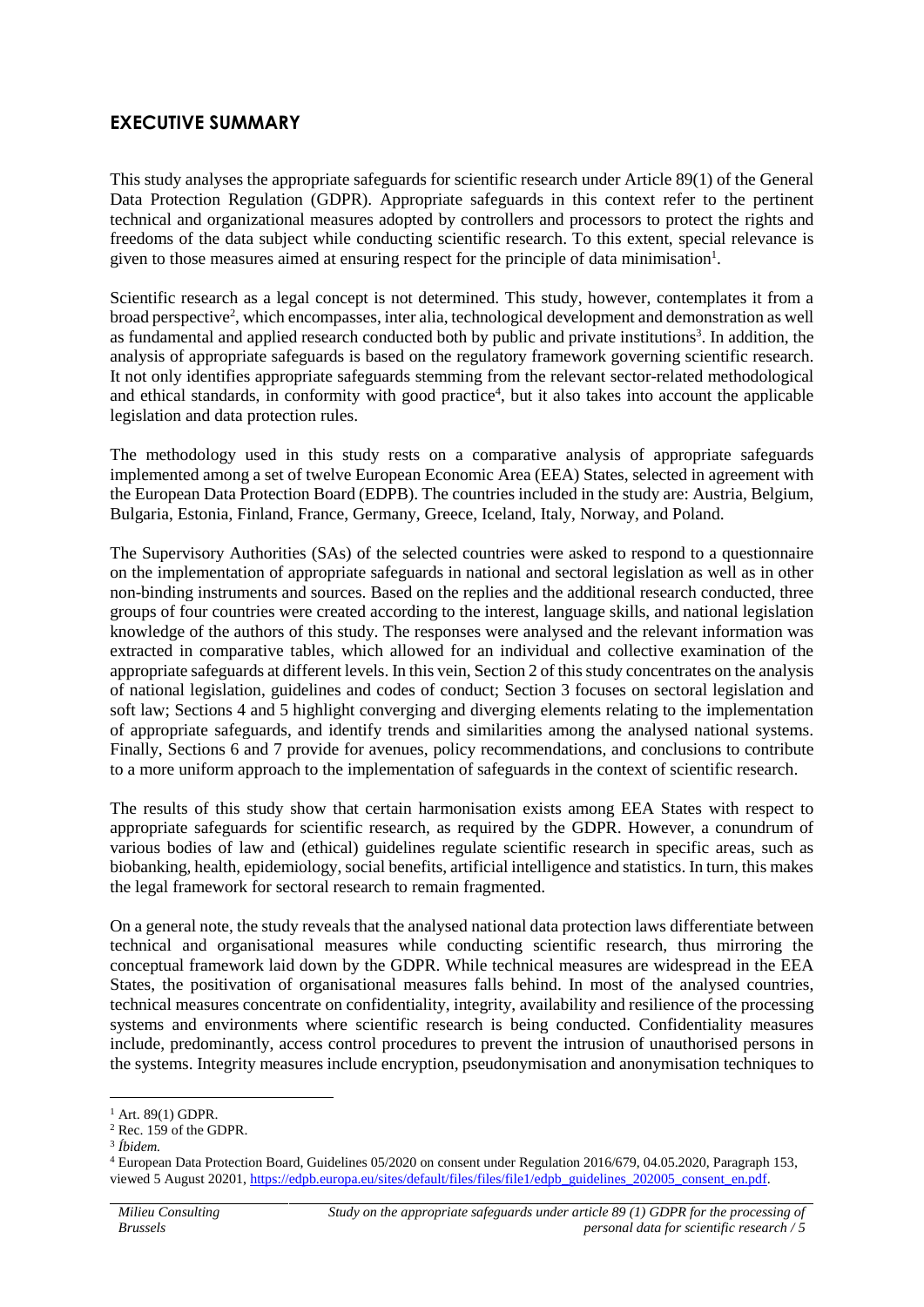avoid the reading, copying, alteration or removal of information. Availability and resilience measures are in general poorly specified in national legislation. Primarily, countries make a direct reference to the GDPR in relation to the implementation of appropriate availability and resilience measures. Organisational measures are rather timidly addressed. Most prominently, specific measures relating to human resources and test, assessment and evaluation protocols and procedures have been incorporated into the national law of the analysed countries. Organisational measures relating to human resources tend to concentrate on ensuring that the persons authorised to process personal data have committed themselves to a duty of confidentiality. They additionally focus on instructing and improving the competence of the personnel involved in the processing operations by requiring specific trainings to raise awareness on hygienic data protection practices. Appropriate measures for test, assessment and evaluation include the regular monitoring and effectiveness of technical and organisational measures for ensuring the security of the processing.

The report recommends a reassessment of the appropriate technical and organisational measures, whether by binding or non-binding instruments, with special consideration to the measures relating to data minimisation. The authors also consider that further efforts should be made to better harmonise the fragmented legislation for sectoral research. In particular, more robust legal frameworks should be developed to address the various types of research according to their respective risks to fundamental rights and freedoms. By the same token, the overall types of safeguards within each scientific domain should in addition be streamlined. Finally, an intensifying dialogue and closer alignment between the regimes of data protection and ethics to clarify their overlaps and distinctions in relation to the protection of the rights and freedoms of the data subject is recommended.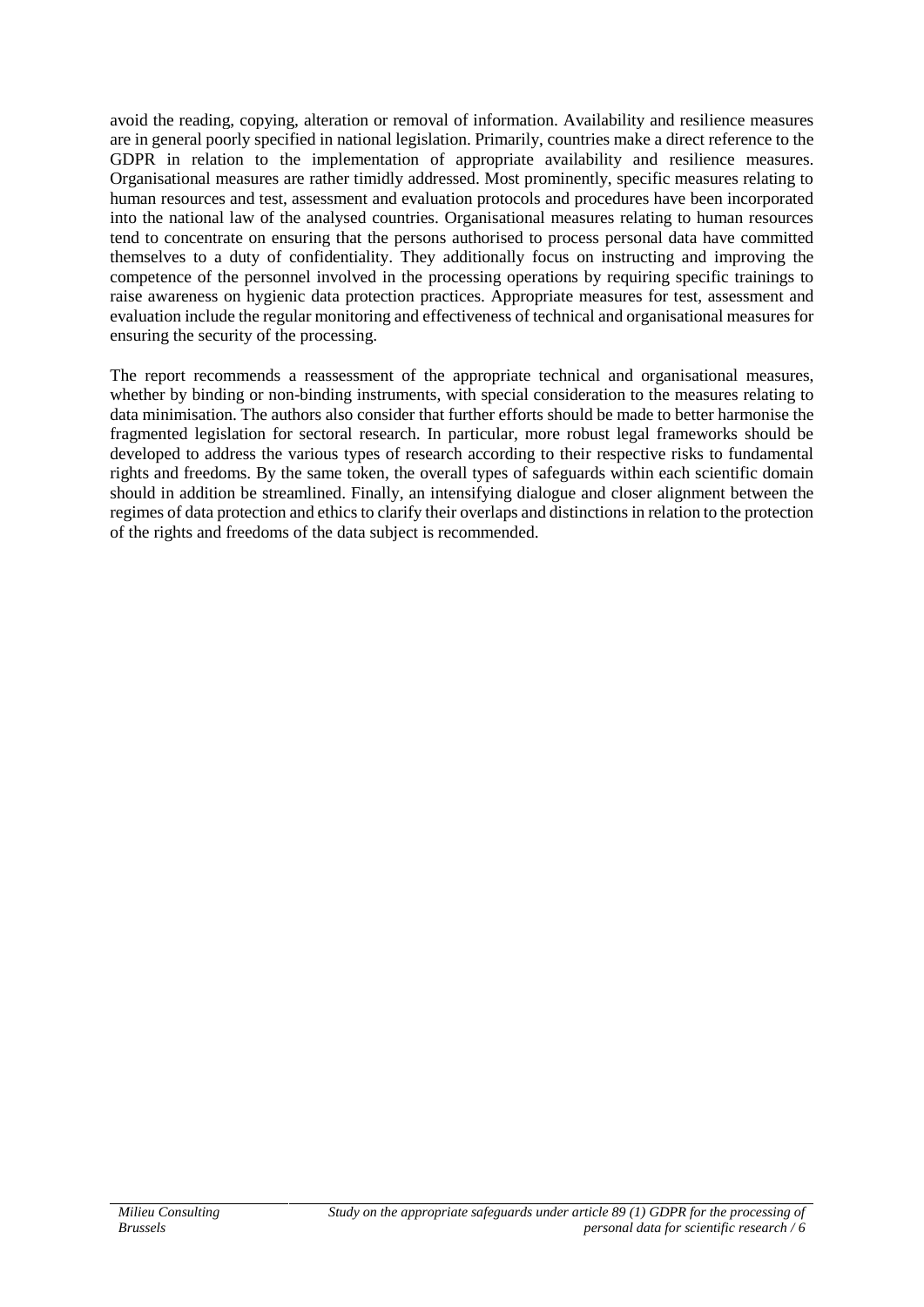# **1 INTRODUCTION**

## **1.1 OBJECTIVES AND SCOPE OF THE STUDY**

This study on the appropriate safeguards for the processing of personal data for scientific research under Article 89(1) of the General Data Protection Regulation (GDPR) is submitted further to the framework contract (FWC) No. EDPS/2019/02. The study analyses at national level of 12 European Economic Area (EEA) States the specification and regulation of appropriate safeguards for the rights and freedoms of the data subject in relation to Article 89(1) GDPR. It focuses on explicit references to safeguards for the processing of personal data for scientific research purposes.

To achieve this goal, the study performs a scoping review of the safeguards required or in place in the selected EEA States, based upon the input received from the national data protection Supervisory Authorities (SAs). The aim of the study is thus preeminently practical, as it concentrates on the legal organisational and technical measures envisaged at national level. This research was accomplished by analysing the EEA States´ relevant national laws implementing Article 89(1) GDPR with regard to the processing of data for scientific research purposes as well as any other laws and/or guidelines specific for scientific research and/or codes of conduct, and certain sectorial laws with direct impact on data protection and the specification of safeguards.

## **1.2 STUDY METHODOLOGY**

After consultation and suggestions of the European Data Protection Board (EDPB) 12 European Union (EU) and EEA States were selected<sup>5</sup>. The final list of the countries was then determined and fixed in common agreement with the EDPB, and consists of the following countries (in alphabetical order): Austria, Belgium, Bulgaria, Estonia, Finland, France, Germany, Greece, Iceland, Italy, Norway, and Poland.

The project team then drafted a questionnaire containing concrete questions on the implementation of Article 89(1) GDPR in the national and sectoral legislation as well as in other guiding instruments and sources (see Annex 4). The questionnaire was based on the study's requirements and was submitted to the SAs by the EDPB Secretariat to the contact points of the 12 selected countries. All SAs provided answers to the questionnaires. Based on the questionnaires' replies, groups of countries were created, which were allocated to the researchers, taking into account their interest, language skills and national legislation knowledge. In addition to the input received by the questionnaires, other relevant legislative sources were collected and analysed where possible and relevant.

For all 12 countries, the team analysed 1) national GDPR legislation provisions referring to and implementing Article 89(1) GDPR for scientific research, 2) sectoral legislation, both at national and international level, relating to scientific research and mentioning safeguards relating to the GDPR, and 3) other relevant sources, such as non-binding governmental documents, guidelines, opinions and decisions of the SAs, industry codes, rules of professional legislation, contracts and processing agreements between research institutions and individual researchers, etc. The sectoral analyses provided overall results in the following sectors (in alphabetical order): artificial intelligence, biobanks, (bio)medical research, clinical trials and clinical research, healthcare/epidemiological services, labour/unemployment/social benefits/investigation and statistics. These sectors are retained in this report and described for those countries when national and/or sectoral legislation provided information about safeguards for scientific research.

Based on the extensive analysis, comparative tables were set up, for both national legislation and sectoral legislation for the 12 countries for internal study and comparison purposes. On the basis of these

<sup>5</sup> The following selection criteria were used: 1) geographical distribution; and 2) language skills and national legislation expertise of the researchers involved in the study.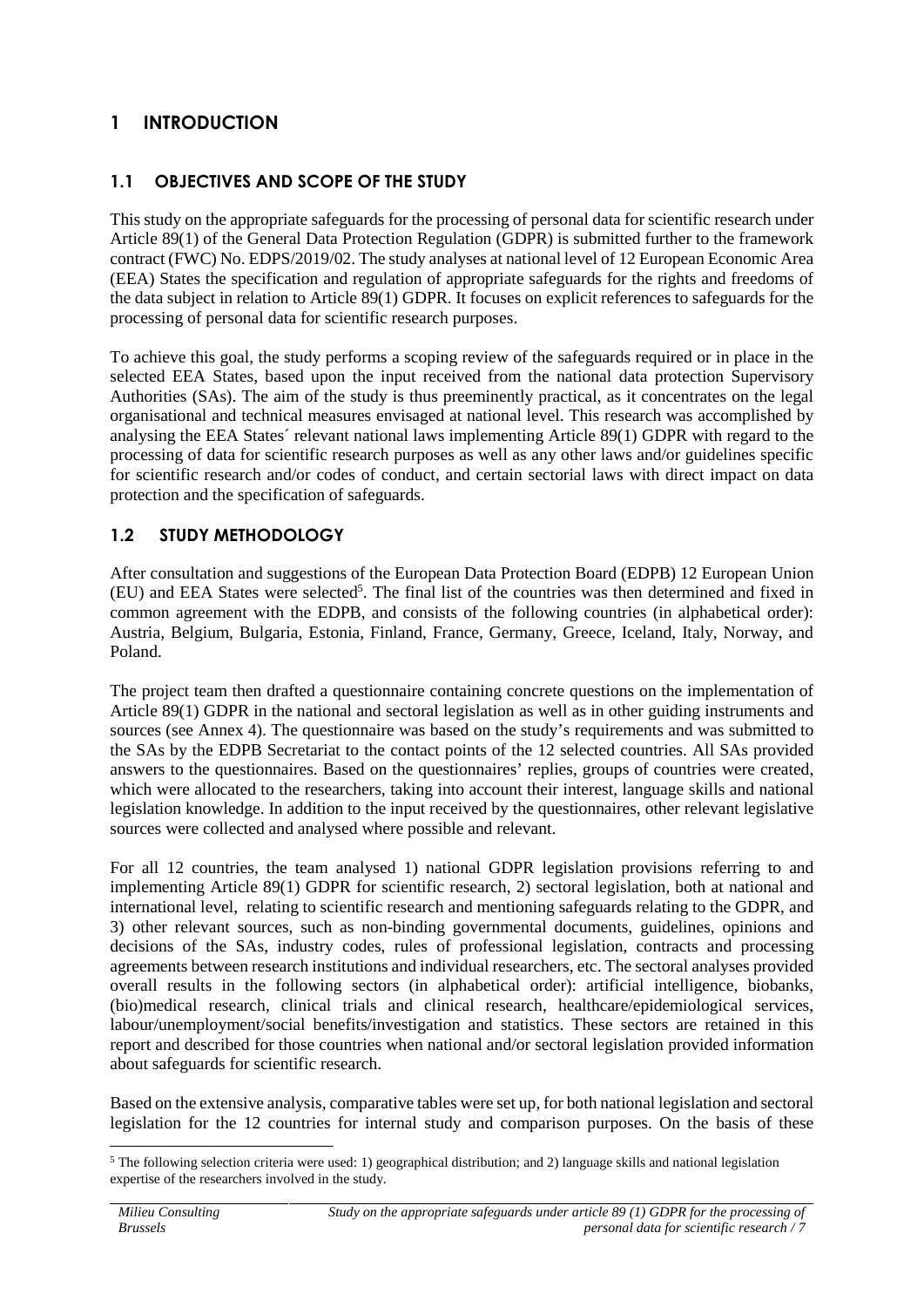overviews, the team created a descriptive document describing the relevant aspects of the national and sectoral legislation. The compound version of this analysis is encapsulated in Sections 2 and 3. The project team then proceeded with extracting converging and diverging elements of national (sectoral) legislation and identifying trends and similarities between the examined national systems<sup>6.</sup> This analysis is encapsulated in Sections 4 and 5, where three types of elements: "converging elements", "trends" and "diverging elements" are differentiated<sup>7</sup> . The analysed similarities and variations in countries' approaches to legal and technical safeguards for scientific research should allow for possible harmonised approaches and enforcement of Article 89(1) GDPR to be assessed. As a last step, a selected list of recommendations is provided. This list is not exhaustive, but retains only some significant findings of this study. Some further caveats are at order for our findings:

Firstly, the findings do not represent the situation in all 27 EU Member States and all 30 EEA States. The findings for the 12 countries studied, however, already allow interesting observations to be made and best practices and tendencies to be identified, but also challenges of the current national (sectoral) implementation of Article 89(1) GDPR. Secondly, "scientific research" is understood as being conducted both by public and private entitities<sup>8</sup>. At the same time, scientific research for archiving purposes<sup>9</sup> and historical research purposes was – as discussed and agreed with the EDPB - not at the core or intended to be within the scope of this study. Nevertheless, some references are made where considered useful. Thirdly, this study focused on the implementation of Article 89(1) GDPR (safeguards) and did not tackle nor include the implementation of Article 89(2) GDPR (rights restriction). That being said, the interrelation between Article 89(1) and (2) should be kept in mind. Article 89(2) refers directly to the possibility to derogate from certain rights under the GDPR, namely Articles 15, 16, 18 and 21, provided that the conditions and safeguards of Article 89(1) are fulfilled<sup>10</sup>. Article 89(1) and (2) are hence intertwined and in some cases cannot be easily separated in a useful way<sup>11</sup>. At the same time, the focus of this study remains on Article 89(1) GDPR, and conclusions directly related to Article 89(2) therefore remain limited. Sections 2 and 3, and the related endnotes, indicate such cases.

Article 89(1) also has a link with Article 9(4) GDPR, allowing EEA States to adopt national legislation

<sup>6</sup> We created two extensive Excel tables with each a schematic overview of safeguards taken in every country at the level of 1) national implementation of Article 89(1) GDPR and 2) sectoral legislation. The two Excel tables were configured on the basis of the general framework of research methodology as described in Bushan Mishra, S., Alok, S., 2011, 'Handbook of research methodology', Educreation Publishing. Certain adaptations were made for this report and the following stages of scientific research were considered for our comparative analysis of appropriate safeguards: 1) formulation and preparation of the plan, design, and methodology; 2) data collection; 3) data analysis: technical and organizational measures; 4) report, presentation of findings, data sharing; and 5) other: further processing, references to the GDPR, responses to the data subjects, etc. The document containing the descriptive analysis, as well as the two Excel tables, were intended for internal use only and allowed the finding of convergences and divergences, including references, and for making the legal analysis. <sup>7</sup> We used the term "converging element" if a certain safeguard was present in more than six countries. We used the term "diverging element" when only one to three countries pursue a different approach. We used a looser yardstick for the term "trends," which we used to clarify emerging tendencies in multiple countries, further explained in Section 4. <sup>8</sup> As laid down by Recital 159 of the GDPR, "*[f]or the purposes of this Regulation, the processing of personal data for*

*scientific research purposes should be interpreted in a broad manner including for example technological development and demonstration, fundamental research, applied research and "privately funded research";* This open approach to scientific research is further supported by the EDPB in the Guidelines 05/2020 on consent under Regulation 2016/679, 04.05.2020, Paragraph 153. Please also note that the term "researcher" is a general notion used in this report, referring to the controller conducting the research, being in most cases an entity, institute, company or body, and in few cases individuals. The notion as such is not referring to any individual researchers, nor controllers, unless indicated otherwise.

<sup>&</sup>lt;sup>9</sup> Some references to the use for archiving purposes may be included for some countries, because it is a domain which is well organized and exists since some time and which could therefore provide meaningful insights as to safeguards.

 $10$  In particular, such derogation should be possible when complying with those rights "are likely to render impossible or seriously impair the achievement of the specific purposes" and if the derogation is necessary for fulfilling the research purposes.

<sup>&</sup>lt;sup>11</sup> Similarly, some EEA States, which are included in this study, have considered the two Articles together. Therefore, this study may, to some extent, for some countries, also include national measures and implementation of safeguards related to Article 89(2) in situations where a separation of the two would not be constructive for the nature of the national legislation in question or for the purpose of this study.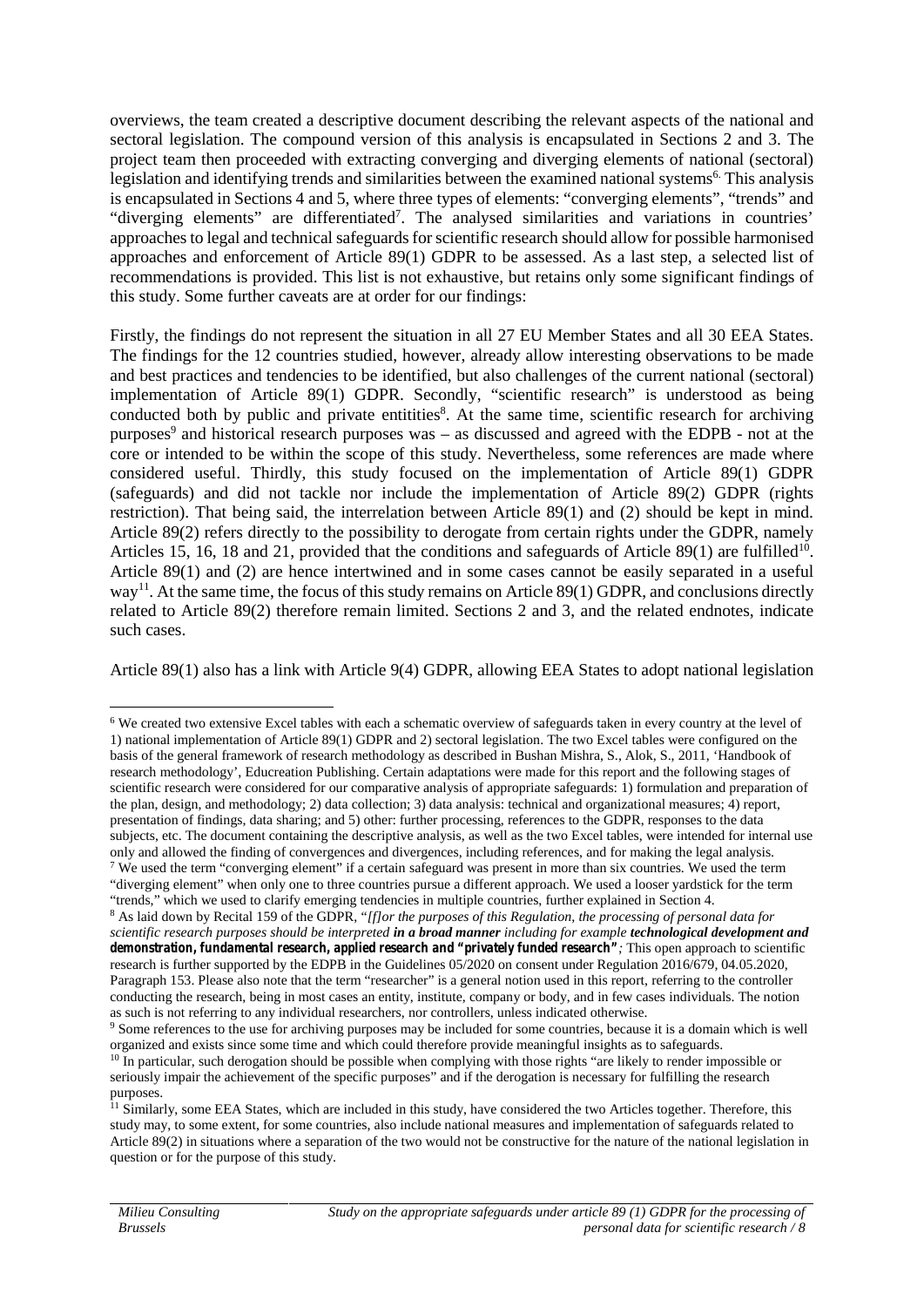with further conditions for special categories of data. Safeguards could be considered as such further conditions. This link, and national implementation of Article 9(4) GDPR is also not within the scope. and therefore not explicitly further investigated in this study. Because of the limited time frame and means for this study, interviews with relevant stakeholders were not included. The questionnaires' responses and the background research already provided sufficient material to conduct an extensive comparative analysis on the subject matter and draw meaningful conclusions and recommendations.

## **1.3 SCOPE AND MEANING OF ARTICLE 89(1) GDPR**

Article 89(1) GDPR states that personal data processing for archiving in the public interest, scientific or historical research purposes or statistical purposes (hereinafter together also referred to as 'scientific research') shall be subject to appropriate safeguards *for protecting the rights and freedoms of* the data subjects involved<sup>12</sup>. The safeguards have as an objective that *technical and organisational measures*<sup>13</sup> are in place *in order to ensure, in particular, the principle of data minimisation*. The aim of the safeguards, in other words, is (i) to protect rights and freedoms of the data subjects and (ii) to process personal data *as little as possible and only as needed* **to reach the objectives of the research**. By these means, scientific research shall consider data minimisation techniques, such as anonymisation and pseudonymisation, to achieve these purposes $^{14}$ .

Furthermore, no fewer than eight recitals (recitals 156-163) relate to Article 89 GDPR. Recital 156, e.g., also adds to the data minimisation requirement that this requirement is 'in pursuance of the proportionality and necessity principles'. Some further additional explanations are contained in these recitals, including in relation to the *coupling information from registries*, personal data processing for scientific research and studies *in the public interest in the area of public health*, the interest of the Union *in achieving the European Research Area*, and with regard to *statutory confidentiality of statistical authorities* (recitals 162-163).

The *precise meaning* of Article 89(1) GDPR is, however, *debated* in some countries. Pointing to recital 156, as well as to the place in Chapter IX, one could argue that *Member States shall adopt* specific legislation specifying any own required safeguards<sup>15</sup>. Others defend that the same article imposes obligations for the researchers as *controllers* to implement safeguards<sup>16</sup>. Hence, in brief, it is important

<sup>&</sup>lt;sup>12</sup> Article 89(1) GDPR sets out, that "processing for archiving purposes in the public interest, scientific or historical research purposes or statistical purposes shall be subject to appropriate safeguards". The safeguards shall be technical and organisational, and ensure in particular that the principle of data minimisation is observed. Article 89(1) also mentions pseudonymisation and anonymised data.

<sup>&</sup>lt;sup>13</sup> About this notion, aimed to 'ensure a level of security appropriate to the risk', see also Article 32(1) GDPR.

<sup>&</sup>lt;sup>14</sup> Discussion exists as to whether there should be an order of precedence for data minimisation techniques, i.e. if anonymisation is to be considered in the first place if the research objectives allow, as Article 89(1) GDPR *in fine* states that this 'shall be fulfilled in that manner' where the purposes of the research can be fulfilled 'by further processing'. See also case law, e.g., the CJEU *Huber* case, C-524/06, § 65, in which the Court stated that the statistical objectives of the processing relying on the German Central Register of Foreign Nationals could be reached with only the processing of anonymous data., as no more was 'necessary'. See also recital 156 GDPR. At the same time, the data minimisation requirements could also be fulfilled by *pseudonymisation*, as explicitly stated in Article 89(1) GDPR itself. Some authors also point to the need for privacy by design and by default. See Mondschein, C. F., and Monda, C., 2019, 'The EU's General Data Protection Regulation (GDPR) in a Research Context', in Kubben, P., Dumontier, M., Dekker, A. (eds.), Fundamentals of Clinical Data Science, Springer, pp. 55-74, viewed 5 July 2021, https://link.springer.com/content/pdf/10.1007%2F978-3-319-99713-1.pdf . See also some other authors have criticized the limited guidance in the GDPR about the required safeguards: see, e.g., Portmeister, K., 2017, 'Genetic data and the research exemption: is the GDPR going too far?', International Data Privacy Law, p. 139.

<sup>15</sup> See, e.g. in the Netherlands, Engelfriet, A., e.a., 2018, 'De Algemene Verordening Gegevensbescherming –Artikelsgewijze commentaar'*,* Amsterdam, Ius Mentis, p. 289. See also the text of recital 156: '[…] *The further processing of personal data […] is to be carried out when the controller has assessed the feasibility to fulfil those purposes by processing data which do not permit or no longer permit the identification of data subjects […]. Member States should provide for appropriate safeguards for the processing of personal data for archiving purposes in the public interest, scientific or historical research purposes or statistical purposes. […]*' (emphasis added).

<sup>&</sup>lt;sup>16</sup> It shall also be noted that not respecting Article 89 GDPR will result in higher administrative fines (see Article 83(5)(c) GDPR).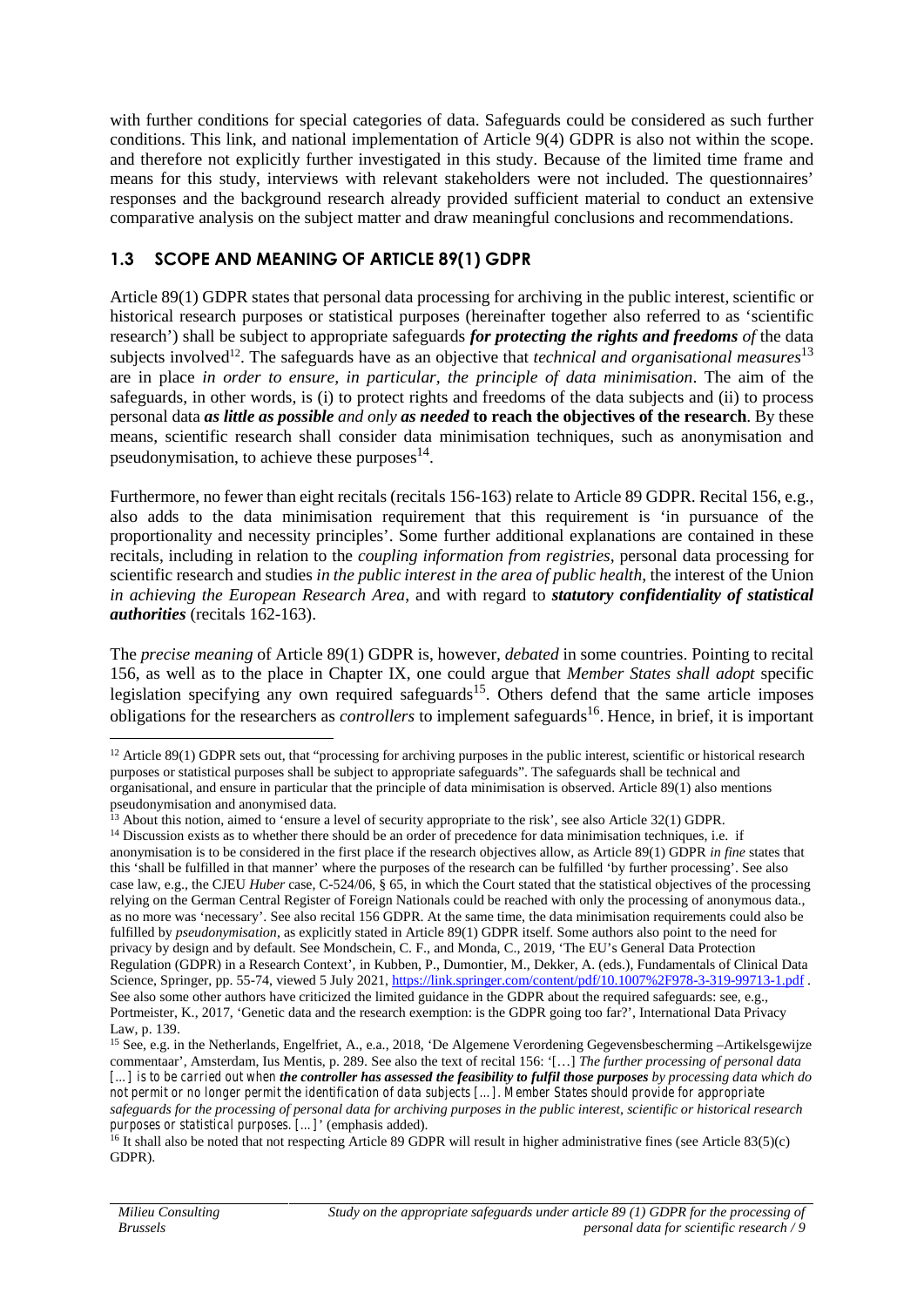to retain that discussion exists as to whether or not EEA States should adopt legislation imposing required safeguards for the processing of personal data for scientific research or if it is sufficient that controllers assess the feasibility to conduct the research respecting the data minimisation principle and providing for safeguards themselves, e.g., by means of codes of conduct.

Case law on safeguards for processing for scientific research purposes is overall very limited, both on the international and national level. At the same time, the highest international courts stress the importance of national law. The European Court of Human Rights (ECtHR) has for example stated repeatedly that

*'[…] protection of […] data is of fundamental importance to a person's enjoyment of his or her right to respect for private life as guaranteed by Article 8 of the Convention. The domestic law must therefore afford appropriate safeguards to prevent any such use of personal data as may be inconsistent with the guarantees of this Article […]. The domestic law should notably ensure that such data are relevant and not excessive in relation to the purposes for which they are stored, and preserved in a form which permits identification of the data subjects for no longer than is required for the purpose for which those data are stored […]. The domestic law must also afford adequate guarantees that retained personal data are efficiently protected from misuse and abuse […]. The above considerations are especially valid as regards the protection of special categories of more sensitive data' […] (emphasis added)'* 17 .

The project team therefore argues that EEA States *shall adopt national law* specifying the safeguards when personal data is used for scientific research for securing the rights and freedoms of data subjects and to limit any risks after due assessment.

Furthermore, Article 89(1) GDPR covers a wide variety of diverse **science purposes and aims**. This study aims at finding convergences in this *large variety* with different aims and to link the safeguards identified to the type of scientific research and the risks for the data subjects, while not unduly restricting or prohibiting the use and free movement of the data<sup>18</sup>.

<sup>&</sup>lt;sup>17</sup> See ECtHR, P.N. v Germany, 11 June 2020, application no. 74440/17, §§ 70-71. The court further in these paragraphs referred to Article 6 of the Data Protection Convention; see also ECtHR in S. and Marper, § 103; M.K. v. France, § 35; and Peruzzo and Martens, § 42. The same development was made in ECtHR, 26 May 2020, application no. 1122/12, P.T. v La République de Moldavie, § 26. The first reiteration of the Court was in ECtHR, 25 February 1997, Z v Finland, application no. 22009/93, § 95 and followed by multiple references thereafter (e.g., in ECtHR., 27 August 1997, M.S. v Sweden, application no. 20837/92, § 41, ECtHR 17 July 2008, I. v Finland, application no. 20511/03, § 38.

 $18$  For example, processing for statistical purposes is characterised by bringing together elementary information from individuals making up the (specific) population to describe the characteristics of that population as a whole, while serving distinct purposes such as (i) establishing statistical knowledge as such, (ii) providing assistance to planning and decisionmaking and (iii) providing researchers with information contributing to understand epidemiology, economics, sociologie etc. Hence, for statistics, personal data used shall be rendered fully anonymous. At the same time, statistics operate on the principle that there should be minimum interference and intervention as to the individuals whose personal data are processed, which is quite different from for example of biological and human sciences, where much of the research is based on experimentation and hence personal intervention (see CoE, Explanatory Memorandum to Recommendation Rec(1997)18 on the protection of personal data collected and processed for statistical purposes, 1997, pp. 5-7). As a result, processing for statistical purposes, as they are totally incompatible with any scientific research relating to individuals or for taking measures in relation to individuals, shall lead in principle always to 'statistical results', and data minimisation should be understood as the statistical data at best not being linked/able or related to identified or identifiable natural persons.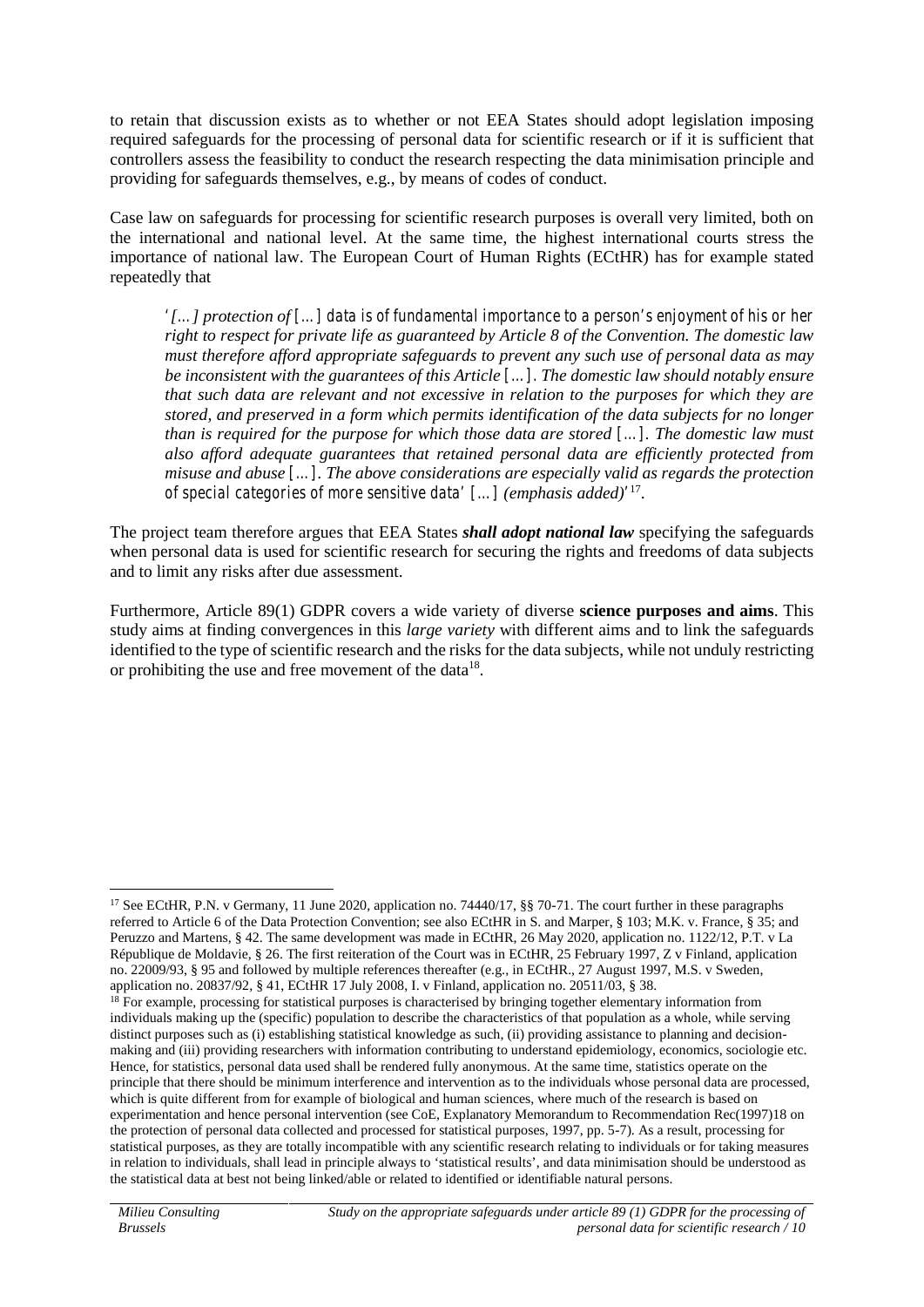## **2 ANALYSIS OF NATIONAL LEGISLATION, GUIDELINES AND CODES OF CONDUCT**

This section briefly presents the national legislation implementing Article 89(1) of the GDPR as well as the relevant national guidelines and codes of conduct adopted in the selected countries. Section 2.1.1 focuses on national legislation encoding the specific elements of Article 89(1) of the GDPR. Section 2.1.2 addresses the case law of national courts and the related guidelines and codes of conduct.

#### **2.1 GDPR IMPLEMENTING NATIONAL LEGISLATION**

#### **2.1.1 Austria: Two sets of legislation and required safeguards**

Appropriate safeguards for scientific research purposes are regulated by the Austrian legislator in two main legal acts, namely the Austrian GDPR implementing Data Protection Act (*Datenschutzgesetz*, or  $DSG$ <sup>19</sup> <sup>19</sup> and the specific law for research **Austrian Research Organisation Act** (*Forschungsorganisationsgesetz*, or *FOG*) 2021 . A dedicated national law hence covers research in various domains detailing safeguard requirements.

Article 7 *DSG* distinguishes two processing constellations for scientific research purposes, for which different safeguards apply. The first is processing of personal data for scientific research purposes *which are not aimed at producing personal results*. In this case, the controller may process all personal data which: (i) are *publicly accessible*; (ii) have been *lawfully obtained* by the controller for other research projects or other purposes; or (iii) are *pseudonymised* and the controller cannot determine the identity of the data subject by legally permissible means. The second group encompasses processing for scientific research purposes *aimed at producing personal results*. In that case, personal data may be processed only (i) in accordance with *special legal provisions* (e.g. the provisions contained in the *FOG*<sup>22</sup>); (ii) with the *consent* of the data subject; *or* (iii) with the *approval* of the Supervisory Authority  $(SA)^{23}$ . Safeguard requirements hence depend upon aim and effects for the data subjects.

Where the processing of personal data for research purposes is permitted in a form which allows for the identification of the data subject, appropriate normative safeguards include the application of *pseudonimisation* techniques for personal data and *encryption* without delay of the direct references to the data subject should remain possible to identify the individual by legally permissive means. Further safeguards entail the *anonymisation* of personal data as soon as it is no longer necessary for the scientific research, unless otherwise expressly provided by the Austrian law.

Further to the  $FOG$ , which considers scientific research in a broad manner<sup>24</sup>, all personal data may be

<sup>19</sup> *Bundesgesetz zum Schutz natürlicher Personen bei der Verarbeitung personenbezogener Daten* (*Datenschutzgesetz* – *DSG*) StF: BGBl. I Nr. 165/1999, viewed 15 December 2020,

https://www.ris.bka.gv.at/GeltendeFassung.wxe?Abfrage=bundesnormen&Gesetzesnummer=10001597.

<sup>20</sup> *Bundesgesetz über allgemeine Angelegenheiten gemäß Art. 89 DSGVO und die Forschungsorganisation* (*Forschungsorganisationsgesetz* – *FOG*) StF: BGBl. Nr. 341/1981 idF BGBl. Nr. 448/1981 (DFB), viewed 17 December 2020, https://www.ris.bka.gv.at/GeltendeFassung.wxe?Abfrage=Bundesnormen&Gesetzesnummer=10009514.

<sup>&</sup>lt;sup>21</sup> The *DSG* establishes the general provisions for the processing of personal data for scientific research purposes, which may be superseded, in some cases, by the application of *lex specialis*, such as the *FOG.*

 $22$  Article 2d(7) of the FOG.

<sup>23</sup> Section 7(3) of the DSG sets forth the conditions for the granting of authorisation by the SA, *i.e.* the impossibility or disproportionate effort of obtaining the consent of the data subject, the public interest of the project, and the demonstrated professional qualification of the data controller. In case special categories of data are to be processed, the concurrence of an "important" public interest is required as well as the occurrence of the processing shall be made at the premises of the controller by persons subject to a statutory obligation of confidentiality or whose reliability is credible.

<sup>&</sup>lt;sup>24</sup> Scientific research institutes under Article  $2(b)(12)$  of the FOG means natural persons, associations and legal entities pursuing purposes in consonance with Article 89(1) GDPR, irrespective of whether said purposes are *charitable or not* and *irrespective of whether they are accomplished in universities, business or non-university contexts*.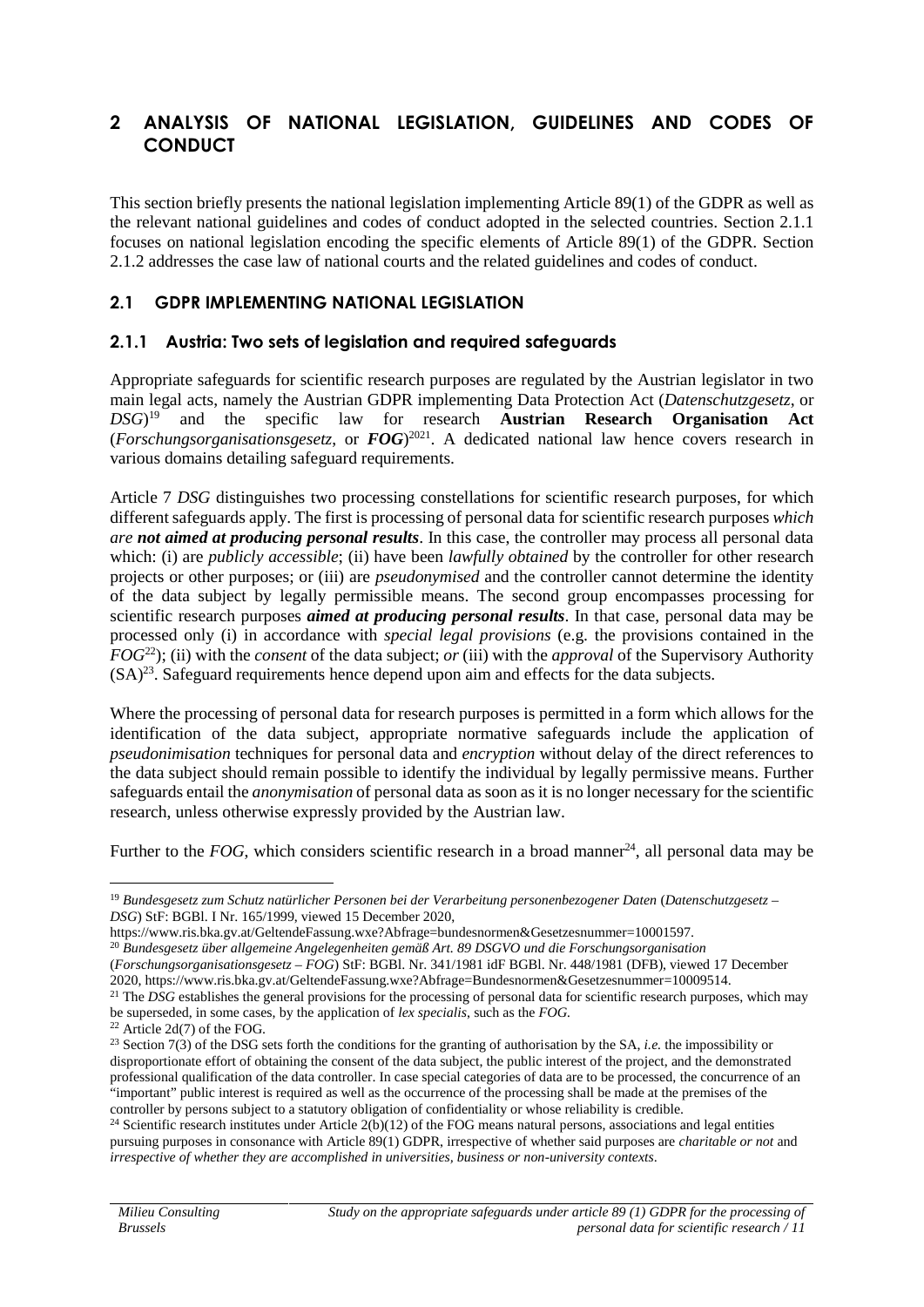processed in all domains<sup>25</sup>, in particular special categories of data, if: (i) instead of the name, **areaspecific personal** *identifiers* or other unique identifiers are used for allocation; or (ii) the processing is carried out in *pseudonymised* **form**; or (iii) the processing is carried out *without publishing* **the data**, or publishing the data only in anonymised or pseudonymised form, or publishing the data without names, addresses or photographs; or (iv) the processing is **carried out** *exclusively for the purpose of anonymisation* **or pseudonymisation** and no disclosure of direct personal data to third parties is involved<sup>26</sup>. Moreover, the FOG recognises 'broad consent' for the processing of special categories of personal data<sup>27</sup>. Other appropriate measures include the establishment of access and logging registries; the respect of the duty of confidentiality; and the avoidance of any disadvantage for the data subjects. Also, controllers need to make *publicly available on the Internet the use of their legal basis*; *delete the name details* in any case if the data are provided with specific personal identifiers; appoint *a data protection officer (DPO)*; arrange *organisational measures*<sup>28</sup> .

### **2.1.2 Belgium: a set of safeguards in the GDPR implementing Act**

The GDPR implementing national Act of 30.7.2018<sup>29</sup> specifies the general safeguards (Article 191). In general and overall, the Act states that anonymous data shall be used, and only if the research purpose *cannot be met*, pseudonymous data, and only if the research purpose cannot be met with pseudonymous data, non-pseudonymised data (Article 197) ('waterfall system'). Other safeguards include : (i) the *appointment of a DPO* in case of a likely high risk (see Article 35); (ii) specific *motivation in the records why pseudonymised data is (not) used*; (iii) *why the rights of the data subjects may endanger or render the purposes impossible*; and (iv) a **data protection impact assessment (DPIA)** in case of use *of 'sensitive' data* (besides specific requirements for use for archiving in the public interest as well).

In the case of direct collection, **the data subject** *shall also be informed* whether *data are anonymised* or not and why the rights of the data subject may endanger or render the purposes impossible (Article 193). Noteworthy is that in case of indirect collection and re-use, the controller needs *to conclude an agreement* with the initial controller, safe exceptions<sup>30</sup> to be added to the records (Article 196). This agreement contains the contact details of the controllers and why the rights of the data subjects may endanger or render the purposes impossible (Article 195). Belgian law requires a detailed agreement between the initial controller and new controller for secondary processing for research. The remaining articles contain further *specific requirements for pseudonymisation* (Articles 198 – 204), and *for dissemination and publication* (Articles 205-208).

### **2.1.3 Bulgaria: no additional specifications**

The GDPR implementing national Personal Data Protection Act<sup>31</sup> provides that personal data may be processed for purposes other than (i) National Archive Funds, (ii) scientific research, (iii) historical

https://www.cpdp.bg/en/index.php?p=element&aid=1194.

<sup>&</sup>lt;sup>25</sup> In particular in the context of Big Data, personalised medicine, biomedical research, biobanks and the transfer to other scientific institutions and processors, according to Article 2(d)(2)(1) of the FOG. It is also stated that further processing of personal data for scientific research purposes do not constitute unlawful purposes, its storage can be made without restriction and, if necessary, otherwise processed, provided that no time limits are stipulated by law.

 $26$  Article 2(d)(2)(1) of the FOG.

<sup>&</sup>lt;sup>27</sup> Article  $2(d)(3)$  of the FOG. In this case, the purpose is replaced by one or several fields of research or certain research projects or parts of them.

<sup>28</sup> These include explicitly defining the distribution of tasks and authorised orders for processing; *instructing* every employee about the organisational obligations under *FOG* and data protection framework, including data security regulations; implementing access control procedures, mechanisms and areas; incorporating input control mechanisms and documentation measures to preserve evidence; completing a signed declaration as regards confidentiality and responsible use and access of the personal data by authorised persons; and deleting named data after transmission when the purposes pursuant to Article 89(1) GDPR have been achieved.

<sup>29</sup> Act of 30.7.2018.

<sup>&</sup>lt;sup>30</sup> In particular if (i) the data were made public or (ii) law provides a mandate for doing research, and (ii) re-use for other purposes is forbidden. The initial controller shall be informed if such exception applies: see also art. 194. <sup>31</sup> Personal Data Protection Act (*Samme 2021*, *Samme 2021*, *Samme 2021*, *Samme 2021*,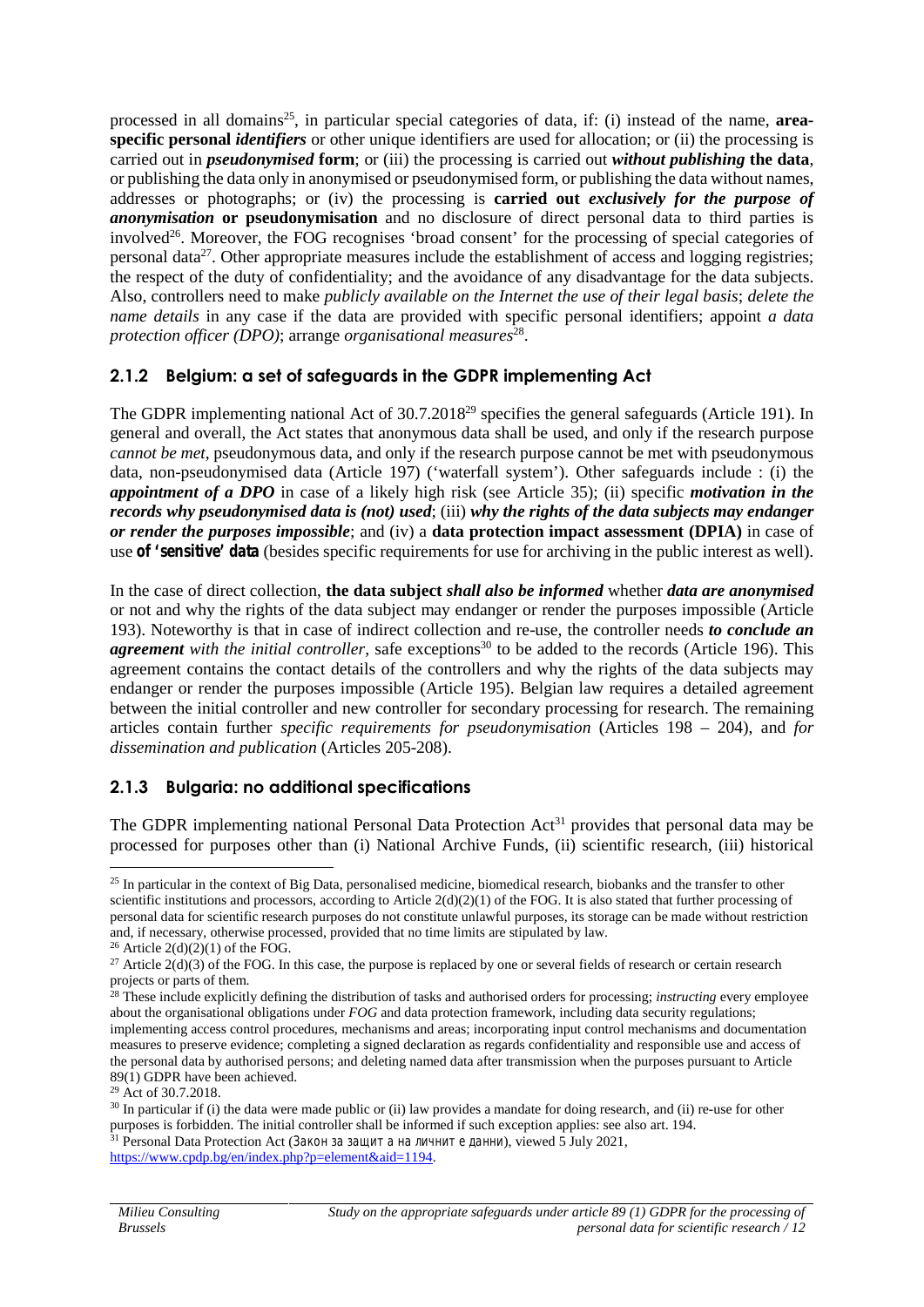research, or (iv) statistical purposes. Article 25m stipulates that the controller shall apply appropriate technical and organisational measures to safeguard the rights and freedoms of the data subject. The provisions further refer to Article 89(1) of the GDPR. Bulgaria's national implementing legislation hence does not contain additional specifications.

### **2.1.4 Estonia: broad notion of research and GDPR role for ethic committees**

The GDPR implementing the national Estonian Personal Data Protection  $Act^{32}$  requires verification of compliance prior to conducting studies for the purpose of scientific research and policy development by the relevant *ethics committee* **or the** *Estonian Data Protection Inspectorate (SA***),** depending on **whether** *sensitive data* **is processed**<sup>33</sup> . Ethic committees hence have an explicit GDPR role. Prior to its transmission to the researcher, personal data that is processed for the purpose of scientific and historical research and official statistics *without consent* of the data subjects should be **pseudonymised, or processed using "***a format which provides equivalent level of protection*" 34 . However, processing *in a format that enables identification* without the consent of the data subject is also allowed when *three cumulative* conditions are met, namely: (i) the purposes of data processing can no longer be achieved after removal of the data enabling identification or it would be unreasonably difficult to achieve these purposes; (ii) there is *overriding public interest* for it; and (iii) the scope of obligations of the data subject is not changed based on the processed personal data or the rights of the data subject are not excessively damaged in any other manner<sup>35</sup>. In addition, Estonian law **permits de-pseudonymisation** (changing the information "back-wards", and thereby enabling identification of persons) "*for the needs of additional scientific and historical statistics or official statistics*" in this case, data processors must **designate the** specific person who has access to the information which allows pseudonymisation<sup>36</sup>.

Research carried out for the *purpose of policy development* by the executive power (i.e. the Government, meaning the Prime Minister and ministers) **falls within** the definition of "*scientific research*" 37 , which allows the executive power to request and, subsequently, process personal data from controllers' or processors' databases. Estonia hence maintains a broad notion of research.

#### **2.1.5 Finland: safeguards linked to derogations from rights and role for codes of conduct**

The GDPR implementing national Finnish Data Protection Act<sup>38</sup> does not define "scientific" or "historical" research. However, it is suggested that "scientific research" should be understood in the way it is *perceived by the general public and fulfil general criteria for what constitutes scientific research<sup>39</sup>.* Pursuant to the preparatory works, the freedom to conduct scientific and historical research, including

<sup>32</sup> Personal Data Protection Act, 12.12.2018, viewed 5 July 2021, https://www.riigiteataja.ee/en/eli/523012019001/consolide. <sup>33</sup> Section 6 of the Personal Data Protection Act. The purpose of scientific research requires verification by the relevant ethics committee or by the SA. For policy development, verification by the SA is required, unless otherwise provided by law. See Section 6(5) of the Personal Data Protection Act: Unless the objectives of the intended study and the scope of processing of personal data for its purpose derive from legislation, the Estonian SA shall verify the compliance with Section 6 of the Estonian Data Protection Act prior to the beginning of the "specified processing of personal data". See also Section 6(4) of the Personal Data Protection Act: For the processing of personal data of specific categories, an ethics committee of the concerned domain or, in case such a committee does not exist (e.g., for personal data retained at the National Archives, the National Archive functions as the ethics committee) the Estonian SA will verify compliance with Section 6 of the Personal Data Protection Act (Note that the English translation of the Act uses the wording "verify compliance with the terms and conditions provided for in this section").

<sup>34</sup> Section 6(1) of the Personal Data Protection Act.

<sup>35</sup> Section 6(3) of the Personal Data Protection Act.

<sup>36</sup> Section 6(2) of the Personal Data Protection Act.

<sup>37</sup> Section 6(5) of the Personal Data Protection Act.

<sup>38</sup> Data Protection Act (1050/2018, *Tietosuojalaki*), viewed 5 July 2021,

https://www.finlex.fi/fi/laki/kaannokset/2018/en20181050.pdf (unofficial translation). This act implements GDPR. <sup>39</sup> As described in the preparatory works to the Personal Data Protection Act, Hallituksen esitys HE 9/2018 vp, available at https://www.eduskunta.fi/FI/vaski/KasittelytiedotValtiopaivaasia/Sivut/HE\_9+2018.aspx (Finnish and Swedish only).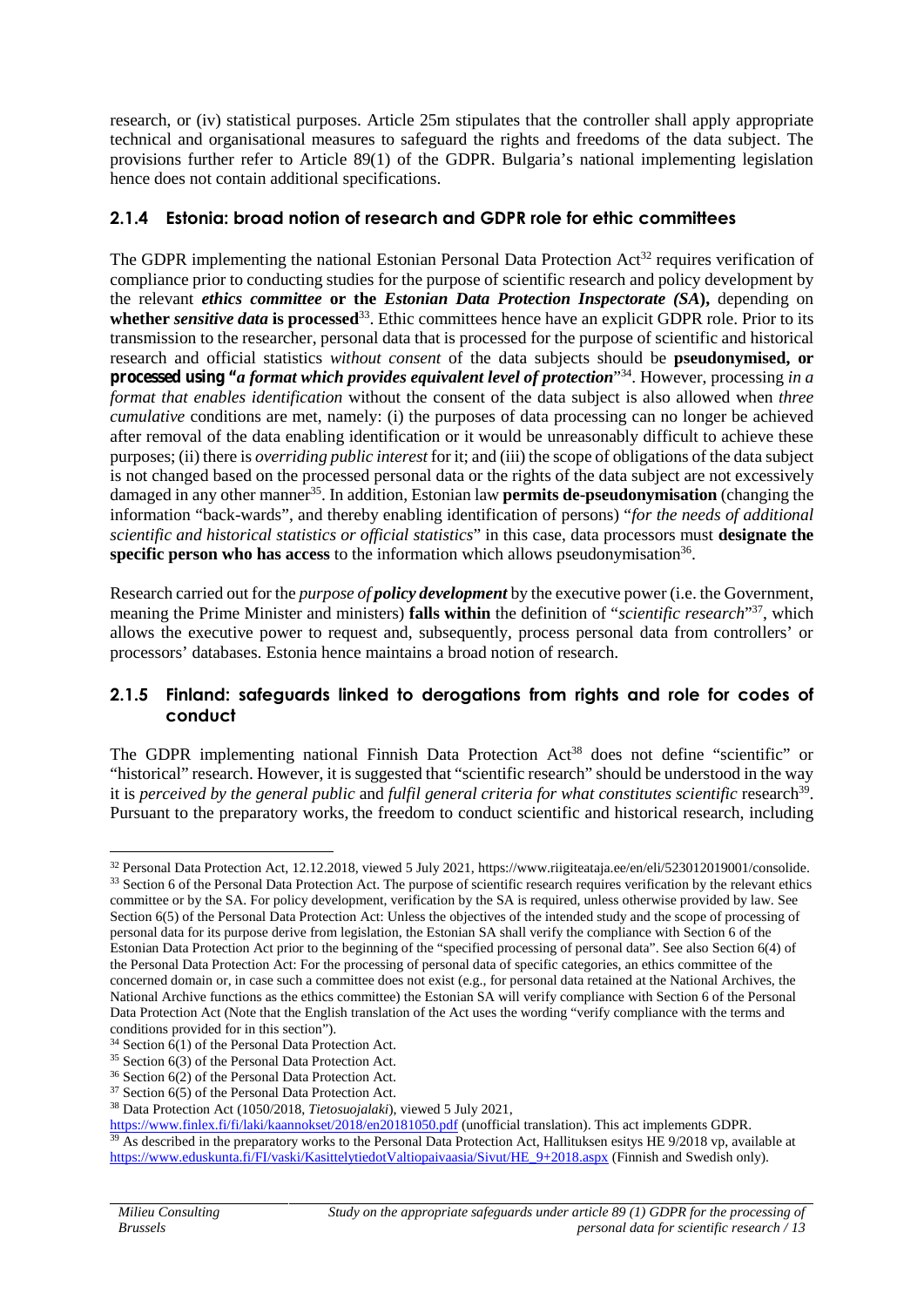the right to choose freely the research subjects and research methods, is protected by the Finnish Constitution<sup>40</sup>. Regarding the legal basis for processing personal data for scientific, historical or statistical research purposes, the preparatory work refers to Article 6(1) GDPR and states that such legal basis can be either consent or legitimate interest. As regards the purpose limitation, personal data can be processed if necessary and proportionate to the general interest pursued, and the *data controller* must be able to prove that these criteria are met<sup>41</sup>. However, since it is not always possible to identify the purpose of processing personal data for scientific research purposes while collecting the data<sup>42</sup>, the data subject should be able to consent *to certain areas of scientific research*, where *acknowledged ethical standards* for scientific research are observed.

In order to benefit from the exceptions for scientific, historical research or statistic purposes, the data controller needs to draw up a *research plan*<sup>43</sup> . The Finnish legislation also allows for the processing of sensitive data for the purposes of scientific research<sup>44</sup>. However, when sensitive data is concerned, the research in question shall fulfil generally approved *ethical principles for science*. Furthermore, when processing the *national identification number*, which is a special type of personal data, for scientific research purposes, an effort should be made to obtain *consent* of the data subject<sup>45</sup>. The Act further *enables derogations from Articles 15, 16, 18 and 21 of the GDPR* when personal data is processed for scientific research<sup>46</sup>. The *safeguards required in this case are very similar to those when processing sensitive* data, and when relying on Article 9.2(j) GDPR (see below). One could say that in Finland, the required *safeguards are largely linked to data subject rights* (and the derogations thereto).

In addition to the extensive data protection mechanisms of the GDPR<sup>47</sup>, the safeguards for processing of *special categories of personal data*<sup>48</sup> and personal data relating to criminal convictions and offences<sup>49</sup>, Section 31(3) sets *specific requirements*<sup>50</sup> and requires in addition *either* carrying out a DPIA<sup>51</sup>, which must be submitted in written to the Finnish SA, the Data Protection Ombudsman<sup>52</sup>, 30 days prior to the processing. *Alternatively*, compliance with *codes of conduct* that take into account derogations of Section  $31(1)$  of the Finnish Data Protection Act must be ensured<sup>53</sup>. In Finland, for sensitive data, controllers shall hence choose between submitting for review to the SA or abiding by a code of conduct.

<sup>40</sup> *Hallituksen esitys HE 9/2018 vp*, viewed 7 July 2021,

https://www.eduskunta.fi/FI/vaski/KasittelytiedotValtiopaivaasia/Sivut/HE\_9+2018.aspx (Finnish and Swedish only). The Finnish Data Protection Act preserves this approach, and should hence be seen as completing the GDPR within the discretion of the EEA States.

<sup>41</sup> *Highlighted in HE 9/18 vp*, p. 50, also referring to Article 5(2) of the GDPR.

<sup>&</sup>lt;sup>42</sup> The preparatory work also references Recital 33 GDPR in this regard.

<sup>43</sup> Section 31(1) of the Data Protection Act.

<sup>44</sup> Section 6, point 7 of the Data Protection Act. The Finnish Data Protection Act allows for processing of personal data of special categories for scientific and historical research or statistics. In such cases, Article 9(1) of the GDPR is not applied. <sup>45</sup> HE 9/2018. National identification numbers can be processed, if it is necessary for the historic, scientific research or for statistics to "uniquely identify" the data subject. See Section 29 of the Data Protection Act.

<sup>46</sup> This requires that (i) the processing is based on an appropriate *research plan*; (ii) a person or group *responsible* for the research has been designated; and (iii) the personal data are used *and disclosed only for scientific* or historical research purposes or for other compatible purposes, and the procedure followed is also that data concerning a given individual are *not revealed to outsiders*. See Section 31(1) of the Data Protection Act. Exceptions from this provision are justified when exercising the rights would jeopardise the specific purpose of the research or make it too hard to fulfil it, when such exception is needed to achieve the purpose of research. For example, the preparatory works mention a situation where data is fully pseudonymised and the data controller is not in possession of the data key. In such a case, the data controller should assess, on a situation-based approach, whether it is necessary to use the exception.

<sup>&</sup>lt;sup>47</sup> Also extensively described by the Data Protection Ombudsman on the webpage, viewed 23 March 2021,

https://tietosuoja.fi/en/rights-of-the-data-subject-in-scientific-research.

 $48$  Article 9(1) GDPR.

<sup>49</sup> Article 10 GDPR.

<sup>50</sup> Section 31(3) Data Protection Act.

<sup>51</sup> Article 35 GDPR.

 $52$  All the duties of the Data Protection Ombudsman are described in detail at https://tietosuoja.fi/en/duties (mostly compliance with data protection legislation and imposition of admin sanctions).

<sup>&</sup>lt;sup>53</sup> See also Article 40 GDPR. Those codes of conduct must appropriately take into account the rights of the data subjects, as described in Articles 15,16, 18 and 21 of the GDPR. See also Section 31(3) Data Protection Act.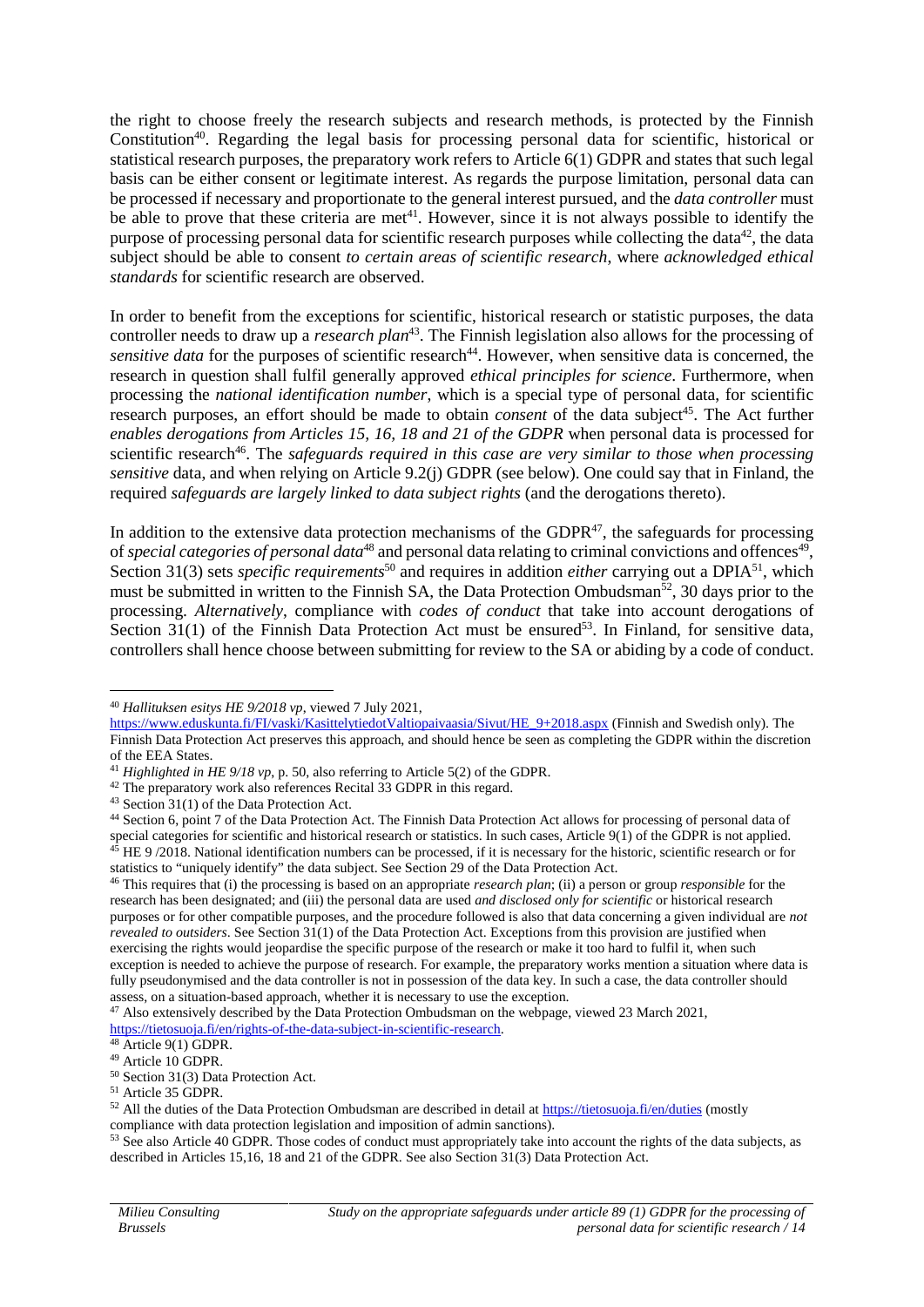For relying on Article 9.2(j) GDPR for the processing of sensitive data<sup>54</sup>, scientific safeguards include (i) an appropriate confidential<sup>55</sup> *research plan*<sup>56</sup> (i.e. to ensure that the processing takes place for *scientific* research) for research that fulfils state-of-the-art, general research *ethical principles* (especially for processing of special categories of data); (ii) a designated (group of) *person(s) responsible for the research*<sup>57</sup>; and (iii) for the personal data to only be disclosed for historic or scientific research purposes and *not to be revealed to outsiders*<sup>58</sup> .

#### **2.1.6 France: safeguards linked to derogations from rights and SA- centric role for sensitive data**

Article 4 of the French GDPR implementing national  $\text{act}^{59}$  states that further processing for scientific research is deemed to be compatible with the initial purposes if: (i) compliant with the GDPR and the French GDPR implementing law and (ii) is *not used to make decisions about the data subject*<sup>60</sup>.

Article 78 of the same act further states that a decree issued after consulting the French Supervisory Authority (*Commission Nationale de l'Informatique et des Libertés* or *CNIL*) shall determine under what conditions and guarantees the rights provided for in Articles 15, 16, 18, and 21 GDPR may be waived for processing for scientific research purposes. France hence links the safeguards with the data subjects' rights. Article 116 of the implementing decree n°2019-536 of May  $29^{61}$  states that the data resulting from processing for scientific research purposes - kept by the controller or his or her subcontractor, **can only be accessed or modified by authorised persons**. These people must *respect the rules of ethics applicable to their sectors of activity*. Further, personal data for the above-mentioned purposes **cannot be disseminated** without having been **previously anonymised** unless the interest of third parties in this dissemination prevails over the interests or fundamental rights and freedoms of the person concerned<sup>62</sup>. The dissemination of personal data appearing in documents from public archives can only take place after **authorisation from the archives' administration, after agreement of the authority from which the documents are issued, and after the opinion of the statistical confidentiality committee.** In France, the general required *safeguards are linked to the derogations from data subject rights.*

Processing of **sensitive data** necessary for public research is allowed, if conditions from Article 9(2) GDPR and Article 44.3 and 65 of French Data Protection Act<sup>63</sup> are met. This means, for example, either an **explicit consent**, or a prior **opinion/authorisation<sup>64</sup> of the CNIL** about particular processing<sup>65</sup> . Such an exemption from the prohibition on collecting sensitive data, provided for in Article 44.6 of the French Data Protection Act, is limited to public research (and therefore cannot be evoked for private research). Other prerequisites from Article 9.2 GDPR are also applicable, such as when data is clearly made public by the data subject or for reasons of public interest on the basis of text of national law.

<sup>54</sup> Section 6(1) of the Finnish Data Protection Act.

<sup>55</sup> Section 24, point 21 of the Act on the Openness of Government Activities, 621/1999, as amended by 907/2015, viewed 5 July 2021, https://finlex.fi/en/laki/kaannokset/1999/en19990621\_20150907.pdf (unofficial English translation).  $56$  Section  $31(1)$  of the Finnish Data Protection Act.

<sup>57</sup> Idem.

<sup>&</sup>lt;sup>58</sup> Idem. According to the Data Protection Act, a later use of the data is only allowed for historical or scientific research, or other appropriate purposes, such as statistical purposes.

 $^{59}$  Loi n° 78-17 du 6 janvier 1978 relative à l'informatique, aux fichiers et aux libertés..

 $60$  See also Article 4.5: For scientific research, the storage limitation principle applies according to the purpose of the research.

<sup>61</sup> Article 116 - Décret n° 2019-536 du 29 mai 2019 pris pour l'application de la loi n° 78-17 du 6 janvier 1978 relative à l'informatique, aux fichiers et aux libertés - Légifrance (legifrance.gouv.fr), viewed 7 July 2020.

 $\frac{62}{2}$  For research results, this dissemination must be necessary for its presentation. The data disseminated must be adequate, relevant, and limited to what is necessary for the purposes for which they are processed.

<sup>63</sup> Article 44.3, Article 65 Loi n° 78-17 du 6 janvier 1978 relative à l'informatique, aux fichiers et aux libertés.

<sup>64</sup> See further page 76 the topic about CNIL methodologies for health and medical research.

<sup>65</sup> Article 44.6 Loi n° 78-17 du 6 janvier 1978 relative à l'informatique, aux fichiers et aux libertés.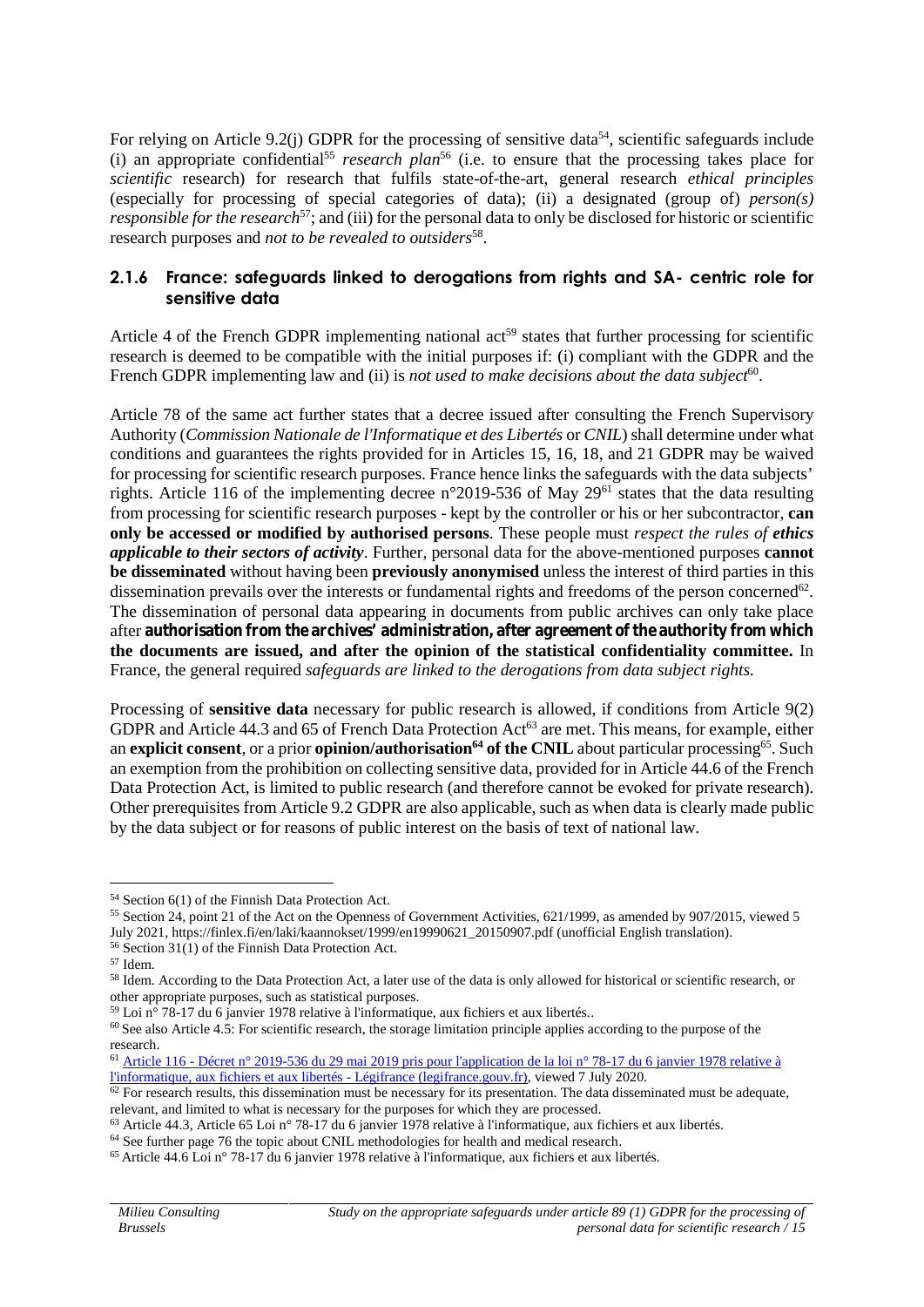French Law distinguishes between scientific research for health purposes<sup>66</sup> and for other purposes<sup>67</sup>. This distinction has direct consequences on data subject rights. For example in health research the data subject can oppose without giving a motive)<sup>68</sup>. Moreover, different requirements apply to health research (further explained in the next part of the report).

## **2.1.7 Germany: federal and state level legislation**

At the federal level<sup>69</sup>, the German GDPR implementing national Federal Data Protection Act (*Bundesdatenschutzgesetz*, or *BDSG*) <sup>70</sup> provides for general rules and requirements for the processing of personal data for scientific research purposes in the public and the private sector. Article 27(1) *BDSG* allows for the processing of special categories of data without the data subject´s explicit consent if the processing is necessary for the purpose of scientific research and the interests of the controller in processing "substantially" outweigh those of the data subject. However, the controller shall take, in any case, appropriate and specific measures to safeguard the interests of the data subject, in accordance with Article 22(2) of the *BDSG*. These measures explicitly include the **encryption and pseudonymisation** of personal data, but also cover the general **technical and organisational** measures laid down by Article 32 of the GDPR<sup>71</sup> . In addition, Article 27(3) *BDSG* imposes **anonymisation** of *special* categories of personal data processed for scientific research purposes ""as soon as the research purpose allows", except when this conflicts with legitimate interests of the data subject. Until such time, the *BDSG* requires the characteristics enabling information concerning the individual be **stored separately**, and only be combined to the extent required by the research purpose. Lastly, Article 27(4) of the *BDSG* establishes *prior consent* from the data subject as a requirement for the **publication** of personal data<sup>72</sup>.

At *Bundesländer* level, Article 24(1) of the Hessian Data Protection and Freedom of Information Act (*Hessisches Datenschutz- und Informationsfreiheitsgesetz* or *HDSIG*) <sup>73</sup> excludes the term "substantially" when assessing the interest of the controller against the data subject for the processing of special categories of data without the data subject´s consent. Although this may imply more lenient requirements in the *Bundesland* of Hesse, said article further introduces **additional safeguards** as to the start of the research project. The draft of a **"data protection concept" (***Datenschutzkonzep***t) prior** to the outset of the research project is required and shall be submitted to the responsible SA upon request. Other divergencies with respect to Article 27 of the *BDSG* include the moment in which the **separate** storage of characteristics relating to the data subject shall occur<sup>74</sup>. Germany attaches importance to a 'data protection concept' plan.

<sup>66</sup> Article 72 of Loi n° 78-17 du 6 janvier 1978 relative à l'informatique, aux fichiers et aux libertés.

<sup>67</sup> Article 78 and 79 Loi n° 78-17 du 6 janvier 1978 relative à l'informatique, aux fichiers et aux libertés.

<sup>68</sup> Input from the French SA.

 $69$  The German federal system provides for a top-down implementation of the GDPR into the national legislation. Legislative competences pertaining to the appropriate safeguards required by Article 89(1) of the GDPR are split up into a multiplicity of federal (*Bund*) and state (*Bundesland*) provisions. At state level, each *Bundesland* has its own general data protection act, which may modify or extend the safeguards provided by the BDSG.

<sup>70</sup> Recht, G.: Bundesdatenschutzgesetz (BDSG): G. Recht, 2014, viewed 20 December 2020, https://www.gesetze-iminternet.de/bdsg\_2018/.

 $71$  These include in particular measures to ensure the ability, confidentiality, integrity, availability and resilience of processing systems and services, the designation of a DPO; the arrangement of personnel training; the setting of test, assessment, and evaluation processes for ensuring security; and the introduction of rules of procedure for data transfers and further processing.

 $72$  There is, however, an exception to this rule, namely when the publication of such data is indispensable for the presentation of research findings on contemporary events.

<sup>73</sup> Hessischen Gesetzes zur Anpassung des Hessischen Datenschutzrechts an die Verordnung (EU) Nr. 2016/679 und zur Umsetzung der Richtlinie (EU) Nr. 2016/680 und zur Informationsfreiheit vom 3. Mai 2018 (GVBl. S. 82), viewed 14 January 2021, https://www.rv.hessenrecht.hessen.de/bshe/document/jlr-DSIFGHEV1IVZ.

<sup>&</sup>lt;sup>74</sup> Here, Article 24(3) HDSIG provides that separate storage is made "as soon as the scientific research purpose permits", thus deviating from the more stringent criteria included in Article 27(3) of the BDSG, where the separation of such characteristics is made "until" the time in which the special categories of data can be anonymised. Notwithstanding the previous, the HDSIG raises the legal bar again by including, at the end of said Article, a supplemental duty to delete the characteristics as soon as the scientific research purpose permits.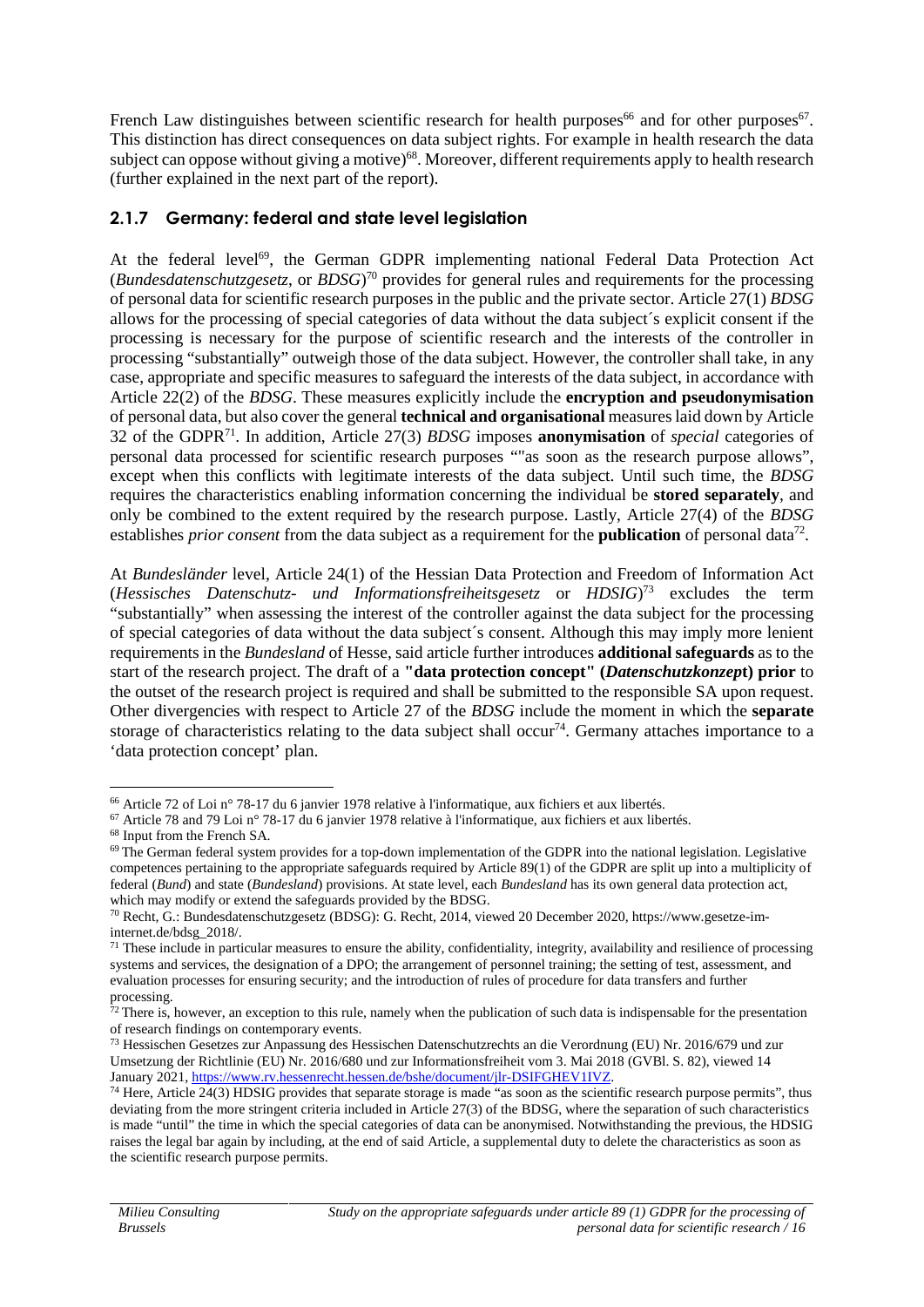## **2.1.8 Greece: specific safeguards for sensitive data processing without consent**

Article 30 of the Law 4624/2019<sup>75</sup> introduces a derogation from the prohibition of processing special categories of data without the data subject´s consent where the *processing is necessary for scientific research purposes and the interest of the controller overrides the* **interest** of the data subject. Suitable and specific measures to protect the data subject´s legitimate interests shall be in place, such as in particular, (i) *access rights restrictions* to controllers and processors; (ii) *pseudonymisation* of personal data; (iii) *encryption* of personal data; and (iv) *designation of a DPO*. In addition to these measures, *anonymisation* of special categories of personal data where processed for scientific research purposes is to be implemented as soon as the scientific purpose allows, unless it is contrary to the legitimate interest of the data subject<sup>76</sup>. Greece hence imposes specific safeguards including anonymisation in case of processing without consent for necessity for scientific research and a controller's overriding interests.

Article 30 of the Law 4624/2019 further specifies that the controller may be allowed to *publish* personal data processed in the context of research, if the data subjects have given their *consent* "in writing" or the publication is *necessary* for the presentation of the results of the research. In the latter case, it is provided that the results shall undergo *pseudonymisation* before being published.

### **2.1.9 Iceland: the need for appropriate security**

Article 18(1) of the Icelandic GDPR implementing national Data Protection and the Processing of Personal Data Act No.90/2018<sup>77</sup> largely follows the wording of Article 89(1) GDPR and prescribes appropriate safeguards for processing for scientific or historical research purposes, such as technical and organisational measures<sup>78</sup> . Only *data minimisation* is explicitly mentioned as one of such safeguards. While the Act provides that the data cannot be kept in a form which allows identification of the data subject for longer than is necessary considering the purpose of processing, archiving purposes in the public interest, scientific or historical research purposes or statistical purposes are excepted from that main rule, provided that "*appropriate security*" is considered<sup>79</sup>. The same reference to appropriate security is also included in the provision on purpose limitation<sup>80</sup>. Iceland points mainly to the need for appropriate security.

## **2.1.10 Italy: reference to establishing codes of conduct**

Appropriate safeguards relating to scientific research purposes is regulated in Title VII, Chapter III of

<sup>75</sup> Law 4624/2019 Hellenic Data Protection Authority (HDPA), measures for implementing Regulation (EU) 2016/679 of the European Parliament and of the Council of 27 April 2016 on the protection of natural persons with regard to the processing of personal data, and transposition of Directive (EU) 2016/680 of the European Parliament and of the Council of 27 April 2016, and other provisions, Government Gazette (137/A/29-08-2019), viewed 23 January 2021,

https://www.dpa.gr/sites/default/files/2020-08/LAW%204624\_2019\_EN\_TRANSLATED%20BY%20THE%20HDPA.PDF. <sup>76</sup> Article 30 also requires that until that moment, the characteristics that can be used to match individual details of the data subject must be stored separately, and only be combined if required for research purposes.

<sup>77</sup> Article 18(1) of Act No. 90/2018 on Data Protection and the Processing of Personal Data (2018 *Lög nr. 90/2018 um persónuvernd og vinnslu persónuupplýsinga*) , viewed 5 July 2021,

https://www.personuvernd.is/media/uncategorized/Act\_No\_90\_2018\_on\_Data\_Protection\_and\_the\_Processing\_of\_Personal\_ Data.pdf.

 $\frac{78 \text{ See } }$  also the mentioning that derogations from some GDPR rights are allowed: the right to access, to rectification, restriction of processing and the right to object to the processing shall not apply where personal data are only processed for scientific or historical research purposes or for archiving purposes, to the extent that the rights would make it impossible or seriously impair the achievement of the purposes of the research. See Article 18 of the Act on Data Protection and the Processing of Personal Data.

 $79$  Article 8(5) of the Act on Data Protection and the Processing of Personal Data.

<sup>80</sup> Further processing for historical, statistical or scientific purposes is not considered incompatible with the initial purpose for which is was collected, "provided that appropriate security is taken into consideration". See Article 8(2) of the Act on Data Protection and the Processing of Personal Data. Interestingly, the wording of the provision seems to suggest, that the consideration of security is conditional for whether the processing is compatible with the purpose limitation in Article 8(2) and (5).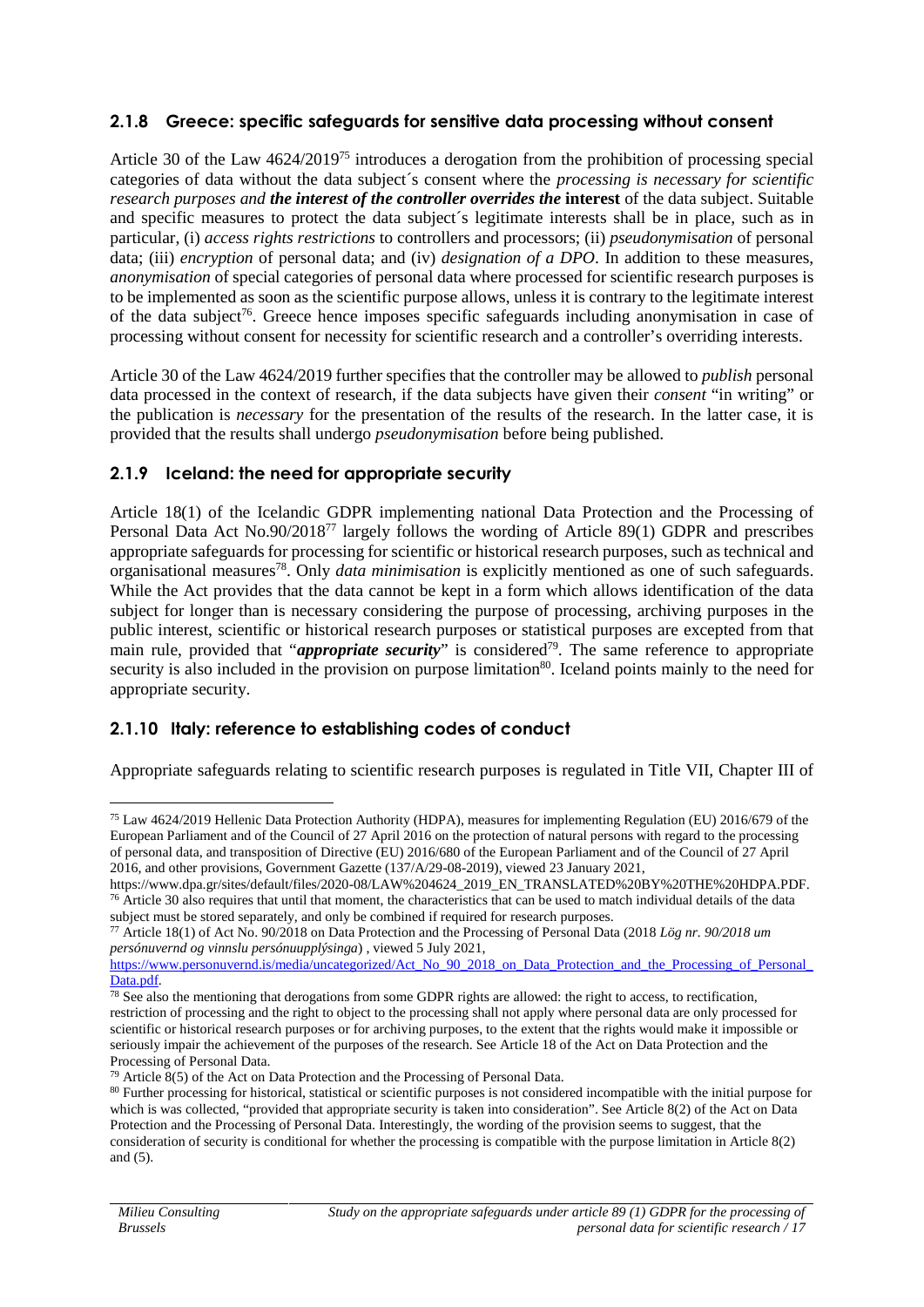the GDPR implementing Personal Data Protection Code (*Codice in materia di protezione dei dati personali* or *PDPC*) 81 . Article 105 PDPC establishes the duty on "controllers or others" to unambiguously *specify* the purposes of the scientific research as well as *to make them known* to the data subject in accordance with Articles 13 and 14 of the GDPR. Said article also imposes a *prohibition to process personal data for decision-making purposes* on the data subject or else with a view to processing data for different purposes. Article 106 PDPC puts additional onus on the Italian SA (*Garante*) to *encourage the adoption of rules of conduct by the private and public entities* that are involved in processing data for scientific research purposes. The Rules of Conduct shall comprise specific measures<sup>82</sup>, which have to be interpreted against Articles 99, 107, 110, 110-a of the PDPC. The Rules of Conduct have been adopted and attached to the PDPC. Among them, a set of rules concerns the processing of personal data for scientific research purposes<sup>83</sup> and another set of rules concerns the processing of personal data for the provision of Official Statistics<sup>84</sup>. Compliance with such rules is a fundamental precondition for the processing of personal data. Italy hence encourages and emphasises the development of codes of conduct for research.

#### **2.1.11 Norway: role of public interest and no exceptions to the rights of data subjects in case of legal effects**

The Norwegian GDPR implementing national Data Protection Act<sup>85</sup> allows personal data to be processed on the basis of Article 6(1) GDPR for the purpose of "*public interest, purposes related to scientific or historical research or statistical purposes"* and in compliance with 89(1) GDPR and its rights and principles<sup>86</sup>. Article 8 of the Act also serves as a legal basis to pass national laws related to the processing of personal data for the aforementioned purposes. The Act further states that the processing for the aforementioned purposes must provide the necessary guarantees as stated in Article

<sup>81</sup> Personal Data Protection Code containing provisions to adapt the national legislation to Regulation (EU) 2016/679 of the European Parliament and of the Council of 27 April 2016 on the protection of natural persons with regard to the processing of personal data and on the free movement of such data, and repealing Directive 95/46/EC, as amended by Law No 160 of 27 December 2019, viewed 24 January 2021, https://www.garanteprivacy.it/documents/10160/0/Data+Protection+Code.pdf/. <sup>82</sup> These measures include (i) the prerequisites and procedures to demonstrate and verify that the data are processed for *appropriate scientific research purposes*; (ii) storage period specification, the information to be provided to data subjects in respect of the data collected also from third parties, communication and dissemination of the data, the selective criteria to be implemented in processing identification data, the specific security measures and the mechanisms to amend the data as a result of the exercise of data subjects' rights, by taking account of the principles laid down in the relevant Council of Europe's Recommendations; (iii) the means that can reasonably be used by controllers or others in order *to identify* a data subject; (iv) the safeguards to be complied with *if the data subject's consent is unnecessary*, by having regard to the principles laid down in Council of Europe´s Recommendations; (v) simplified arrangements for the consent of the data subjects as regards *special categories of data*, where required, *e.g.* the data subject's consent shall not be required for scientific research purposes for reasons of *public interest in the area of public health the medical, bio-medical or epidemiological sectors* if a DPIA is carried out and published, it shall also not be required if informing the data subjects proves impossible or entails a disproportionate effort on specific grounds, or if it *is likely to render impossible or seriously impair the achievement of the research purposes*, subject to the *positive and reasoned assessment of the research project by the competent ethics committee* as well as the *prior consultation of the Data Protection Authority* in accordance with Article 36 of the GDPR; (vi) the fairness rules applying to data collections and the arrangements for the processing of data by persons under the authority of the controller or processor; (vii) the measures to be adopted in order to promote *compliance with the data minimization principle* and the technical and organisational measures referred to in Article 32 of the GDPR, particularly by having regard to access control mechanisms to avoid unauthorized access and data transfers; (viii) security and confidentiality measures of authorized and non-authorized processing; (ix) measures for minimization and anonymization of the data in case further processing of personal and special categories of data by third parties is allowed by the *Garante*; (x) compliance measures in relation to Article 89(1) of the GDPR where the processing of personal data is terminated and such data is *kept or transferred to another data controller* for scientific research purposes.

<sup>83</sup> Annex 5 of the PDPC.

<sup>84</sup> Annex 4 of the PDPC.

<sup>85</sup> Data Protection Act (*Personopplysningsloven*), LOV-2018-06-15-38, viewed 5 July 2021,

https://lovdata.no/dokument/NL/lov/2018-06-15-38?q=personopplysning.

<sup>86</sup> Unofficial English translation of Paragraph 8. The relevant Norwegian Ministry has noted in the preparatory works of the Data Protection Act that it is not "*practical to try and specify these guarantees further*" in the Act, while the processing must, however, be in accordance with the GDPR's other provisions, including its principles. See reply by the Norwegian SA and the information provided in the questionnaire to the EDPB.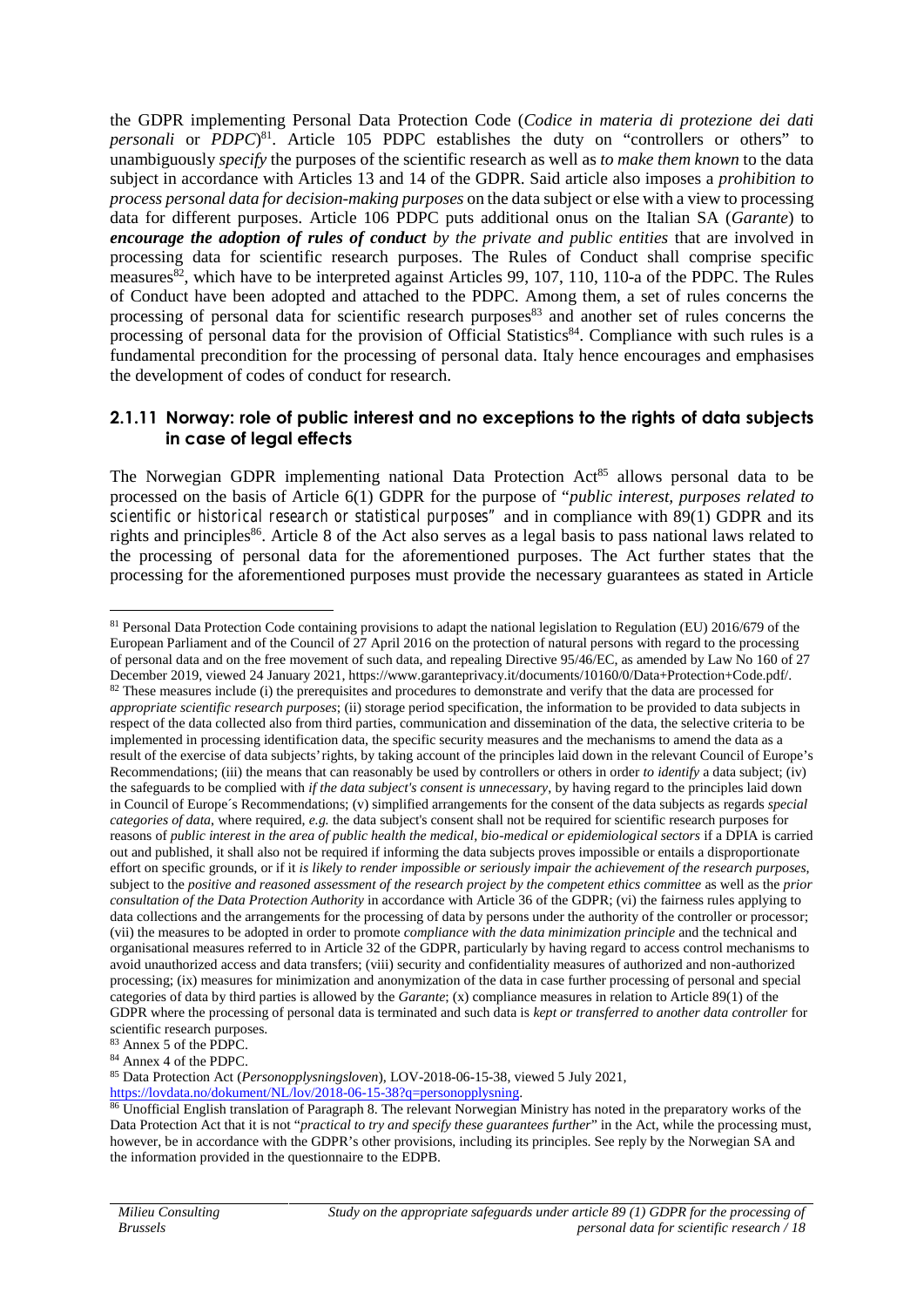89(1) of the GDPR, but the Act does not provide any specifications and/or references to additional safeguard other than those of Article 89(1) GDPR.

The processing of **special categories** of personal data *without* consent is only permitted if it is necessary for archiving purposes in the public interest, purposes related to scientific or historical research or statistical purposes<sup>87</sup>. and if the public interest "*clearly outweighs the inconveniences for the individual*". Prior to carrying out such processing, the controller *is required to consult with the DPO* or another party which fulfils the requirements set out in Article 37(5) and (6) and Article 38(3) GDPR regarding compliance of the planned processing with the GDPR requirements as well as with other relevant provisions of the Norwegian Data Protection Act<sup>88</sup>. Such consultation is *not* required in case a DPIA **is carried out**. The consultation obligation also applies to the processing of personal data of special categories, *even if the processing is based on consent of the data subject*<sup>89</sup> . The *SA can further grant permission to process special categories of personal* data for "the sake of important public interests"<sup>90</sup> . (Important) public interest hence plays an important role in Norway. In that case, the SA shall establish conditions for safeguarding the data subject's fundamental rights and interests<sup>91</sup>. The Act further also provides *exceptions to data subject's rights* when processing personal data for scientific purposes with reference to Article 89(1) GDPR<sup>92</sup>. Interestingly, these exceptions to the rights of data subjects do not apply in situations where the processing has legal effects of direct actual effects for the data subjects<sup>93</sup>.

### **2.1.12 Poland: no additional legal requirements**

In the GDPR implementing Personal Data Protection Act<sup>94</sup>, Poland does not provide any additional safeguards, except those already present in Article 89(1) GDPR, which means **pseudonymisation** and **data minimisation** where possible. Poland stipulates no additional requirements in framework legislation.

## **2.2 NATIONAL GUIDANCE DOCUMENTATION, CODES OF CONDUCT AND CASE LAW**

We hereunder describe national guidance documentation, codes of conduct and case law where these are defining appropriate safeguards in the different countries. National guidance documentation refers to non-binding governmental documents, including guidelines, opinions, decisions of SAs, as well as notices and communications, and non-governmental regulations or documentations (industry codes, research institute's guidelines), if any. This section is based on the input received in the questionnaires and limited desk research. In case of absence of sufficient relevant information, the country is not mentioned.

### **2.2.1 Belgium: guidance by the SA and the national research council**

**In general,** there is discussion as (i) to whether or not EEA States should adopt legislation imposing required safeguards for the processing of personal data for scientific research (see above) and as (ii) to the reach of the national provisions with regard to the safeguards mentioned in Article 189 et seq. Act

<sup>87</sup> Paragraph 9, referencing Article 9(1) GDPR.

<sup>88</sup> Section 9(2) of the Norwegian Data Protection Act.

<sup>89</sup> Section 10 of the Norwegian Data Protection Act.

<sup>90</sup> Section 7 of the Norwegian Data Protection Act.

<sup>91</sup> Idem.

 $92$  The exceptions only apply if the burden caused by providing is disproportionate or the right to access is likely to make it impossible / seriously prevent objective of the research. See Section 17 of the Norwegian Data Protection Act.

<sup>93</sup> Section 17(2) of the Norwegian Data Protection Act.

<sup>94</sup> Act of 20 July 2018 The Law on Higher Education and Science, viewed 7 July 2021, act-of-20-july-2018-the-law-on higher-education-and-science.pdf (konstytucjadlanauki.gov.pl).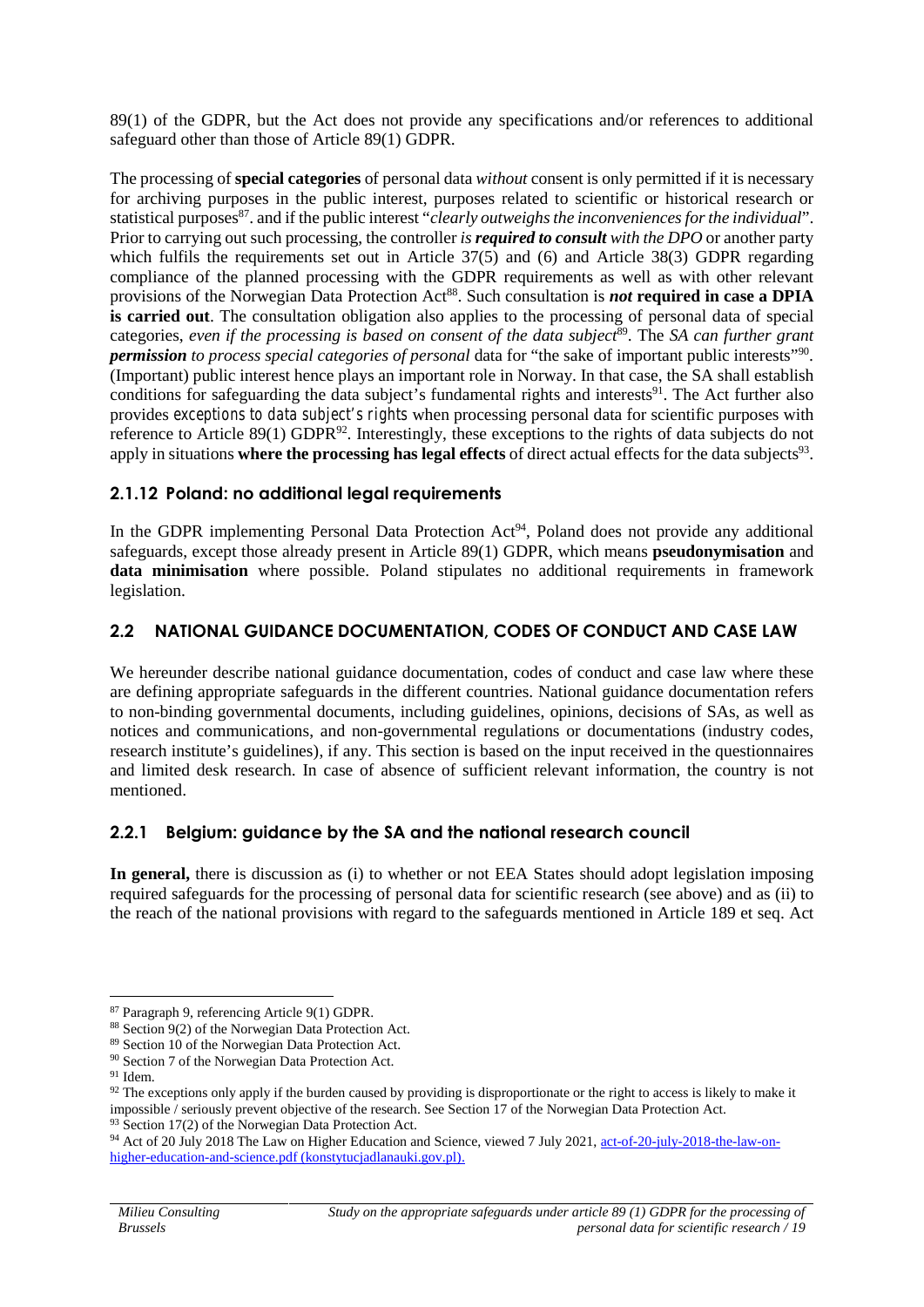30.7.2018<sup>95</sup> . The Belgium SA<sup>96</sup>, the advising *Conseil d'Etat<sup>97</sup>* and some scholars are of the opinion that the obligation to implement safeguards is (directly) imposed upon the controllers. The argument is that if one would require national legislation specifying safeguards, this would imply that, in absence thereof, no research would be possible.

Further guidance was given by the SA under the previous regime under the Data Protection Directive 95/46/EC, including by brochures. In the domain of **higher education,** the **National Research Council** developed guidance for use of data in research, including personal data, for research and how to develop a *data management plan* to researchers when using personal data. This requirement is aligned with the guidance on European level by Science Europe (see below).

## **2.2.2 Estonia: Code of Conduct for Research Integrity**

In the domain of **higher education**, the Estonian **Code of Conduct for Research Integrity** is set up by Estonian universities and developed in cooperation with the Estonian Academy of Science, the Estonian Research Council and the Estonian Ministry of Education and Research<sup>98</sup>. It addresses a wide variety of topics related to research, including privacy and data protection. The Code of Conduct requires that *prior, informed consent is always requested in immediate studies of people* and when personal data are collected from them<sup>99</sup>. If it is necessary for the aim of the research, consent can also be requested after the collection of the data. In that case, the potential harm of the collection of data for the data subjects needs to be considered, and the researcher *needs prior approval of the ethics committee*. The researcher also has extensive obligations to *inform* the data subject about his/her rights<sup>100</sup>. The Code of Conduct also requires *records* of the collection and the analysis of the data<sup>101</sup>. The researcher needs to adhere to principles and regulations regarding the protection of personal data, but the researcher should also ensure *broad access to the data whenever possible*<sup>102</sup>. Additionally, personal data (cf. "personalised" data) should be *stored for as long as possible*, taking into account the interest of the data subjects and the research<sup>103</sup>. Finally, the researcher must ensure *integrity and safety* when storing data (not only personal). This also entails *proper destruction* of data when needed<sup>104</sup>.

#### **2.2.3 Finland: limited concept of scientific research, detailed guidance by the Ombudsman, importance of the research plan and guidelines for higher education**

The Finnish Data Protection **Ombudsman** provides extensive guidance<sup>105</sup> on scientific research and data protection. The *characteristics and the needs to meet the concept of scientific research* is detailed

<sup>95</sup> De Bot, D., 2020, 'De toepassing van de Algemene Verordening Gegevensbescherming in de Belgische context. Commentaar op de AVG, de Gegevensbeschermingswet en de Wet Gegevensbeschermingsautoriteit'*,* Mechelen*,* Wolters Kluwer*,* pp. 351-353.

<sup>96</sup> SA, Advice 33/2018, § 272.

<sup>97</sup> The *Conseil d'Etat*, when providing its comments to the proposed Act of 30.7.2018, stated that the GDPR does not allow EEA States to provide a general deviating regime for personal data processing for scientific research: Adv. RvS, N°63.192/2 of 19 April 2018, 442.

<sup>98</sup> Estonian Code of Conduct for Research Integrity, viewed 5 July 2021, https://www.eetika.ee/en/ethics-estonia/estonian code-conduct-research-integrity.

<sup>&</sup>lt;sup>99</sup> Point 2.1.2 of the Estonian Code of Conduct for Research Integrity, viewed 5 July 2021, https://www.eetika.ee/et/2conduct-research#11.

 $\frac{100}{100}$  For example, what data (and in which form) is being collected and its access regime, the right to withdraw consent, the risk and the benefits of the study, the data storage period and any other aspect which may have an impact on the decision to participate: see Points 2.1.3 and 2.1.4 of the Code of Conduct for Research Integrity.

<sup>&</sup>lt;sup>101</sup> Point 2.2.3 of the Code of Conduct for Research Integrity.

<sup>102</sup> Points 2.2.5 and 2.2.6 of the Code of Conduct for Research Integrity.

<sup>103</sup> Point 2.2.7 of the Code of Conduct for Research Integrity.

<sup>104</sup> Point 2.2.9 of the Code of Conduct for Research Integrity.

<sup>&</sup>lt;sup>105</sup> See the Finnish Data Protection Ombudsman website, viewed 5 July 2021, https://tietosuoja.fi/en/scientific-research-anddata-protection.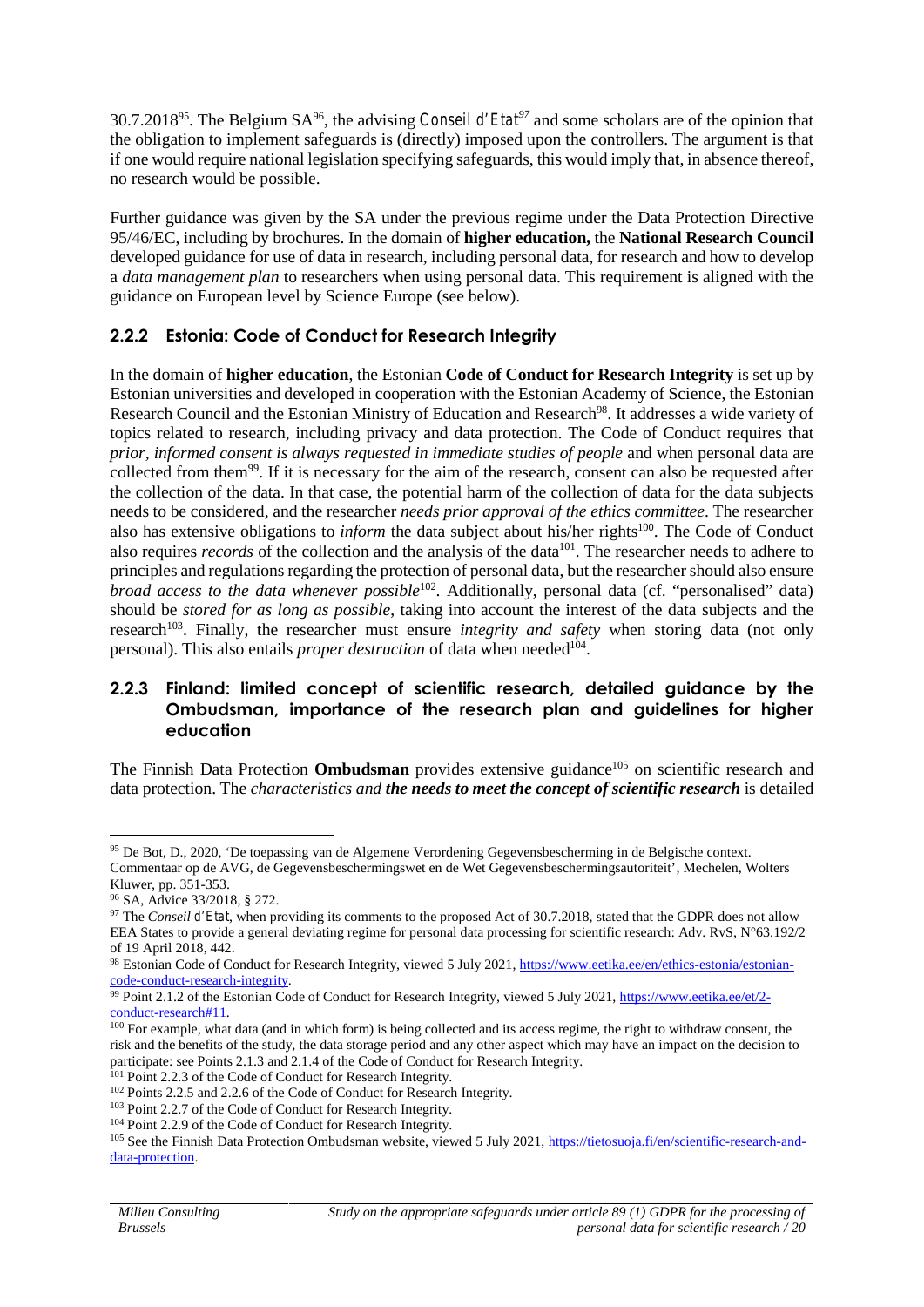by the Ombudsman, with consequences for the needed legal basis as well<sup>106</sup>. In this context, the importance of *the research plan* is highlighted as a possibility to demonstrate that the data processing is indeed for scientific or historical research purposes<sup>107</sup>. The Data Protection Ombudsman further points out the importance of *following methodological and ethical standards* when evaluating the scientific nature of a research project as well as for the research in general. This is especially important for when personal data of special categories are processed. In practice, *ethical evaluation and ethics committee opinion* is needed *before* launching a research project<sup>108</sup>.

The Data Protection Ombudsman draws up *inter alia a data protection roadmap* for the scientific research in great detail, sets out the required *technical and organisational safeguards specific* for research, also at *the end of the research*, and also listed in detail the duties especially of the controller, while highlighting the need *to define the responsibilities of different data processing partners* (data controller and processors, sub-processors)<sup>109</sup>. The **Administrative Supreme Court** denied access to confidential information possessed by the Social Insurance Institution of Finland (Kela) on medical prescriptions for scientific research data<sup>110</sup>. Kela had previously denied a request based on shortages in the research plan<sup>111</sup>. Due to these shortages in how the research was to be carried out and the doubts as to the scientific nature of the research, the Supreme Administrative Court concluded that the decision to deny access to the information was duly motivated $112$ .

In the domain of **higher education,** guidance also exists on the homepages of the different universities and other public institutions.

<sup>106</sup> The Ombudsman states: "*Scientific and historical research entails an expectation of increasing the amount of information available to the public. For example, by combining data from different data files, scientists can obtain valuable new information on things like endemic diseases, such as cardiovascular disorders, cancer and depression. Research results obtained from data files offer reliable knowledge that can serve as a basis for drafting and implementing informed policies, improve the lives of many individuals and increase the <i>effectiveness of services.*" As to the need for a different legal basis, see also below, footnote 302.

<sup>&</sup>lt;sup>107</sup> Please note that in Finland, not all research is considered scientific research. The Data Protection Ombudsman point out the importance of *following methodological and ethical standards* when evaluating the scientific nature of a research project as well as for the research in general. This is especially important for personal data of special categories. See also above about the concept of scientific research in the guidance by the Ombudsman.

<sup>&</sup>lt;sup>108</sup> *Ibid*. This is considered as an evaluation of the ethics, and not a data protection audit or a basis for processing personal data.

<sup>109</sup> See also in more detail Annex 2 by way of illustration.

<sup>110</sup> Supreme Administrative Court decision 22.11.2013/3651 KHO:2013:181, viewed 5 July 2021,

https://www.finlex.fi/fi/oikeus/kho/vuosikirjat/2013/201303651. A company engaged in medical-epidemiological research had applied for a research permit as per the Act on the Openness of Government Access (see Act on the Openness of Government Activities, 621/1999, as amended by 907/2015, viewed 5 July 2021,

https://finlex.fi/en/laki/kaannokset/1999/en19990621\_20150907.pdf (unofficial English translation)) in order to be able to use information possessed by the Social Insurance Institution of Finland (Kela) on medical prescriptions. The request was made specifically to have the information in an anonymised form.

<sup>&</sup>lt;sup>111</sup> The research plan did in itself fulfil the qualitative requirements which could be expected from an appropriate research plan and the researchers had sufficient competence to do research. Nevertheless, some unclarities remained regarding the scientific nature of the research, especially since the company financing the research would be able to collect substantial information about the buying patterns and the use of medications. The possibility of the company to influence the publications following the research was also not completely ruled out. It was not possible to determine that the purposes of the research were merely scientific.

<sup>&</sup>lt;sup>112</sup> It is interesting to note, that as such, the research plan as well as the competence of the researchers was considered sufficient. The information was also requested in an anonymised format. In access to the information possessed by the public authority, the doubts to the scientific nature overruled those formal safeguards taken.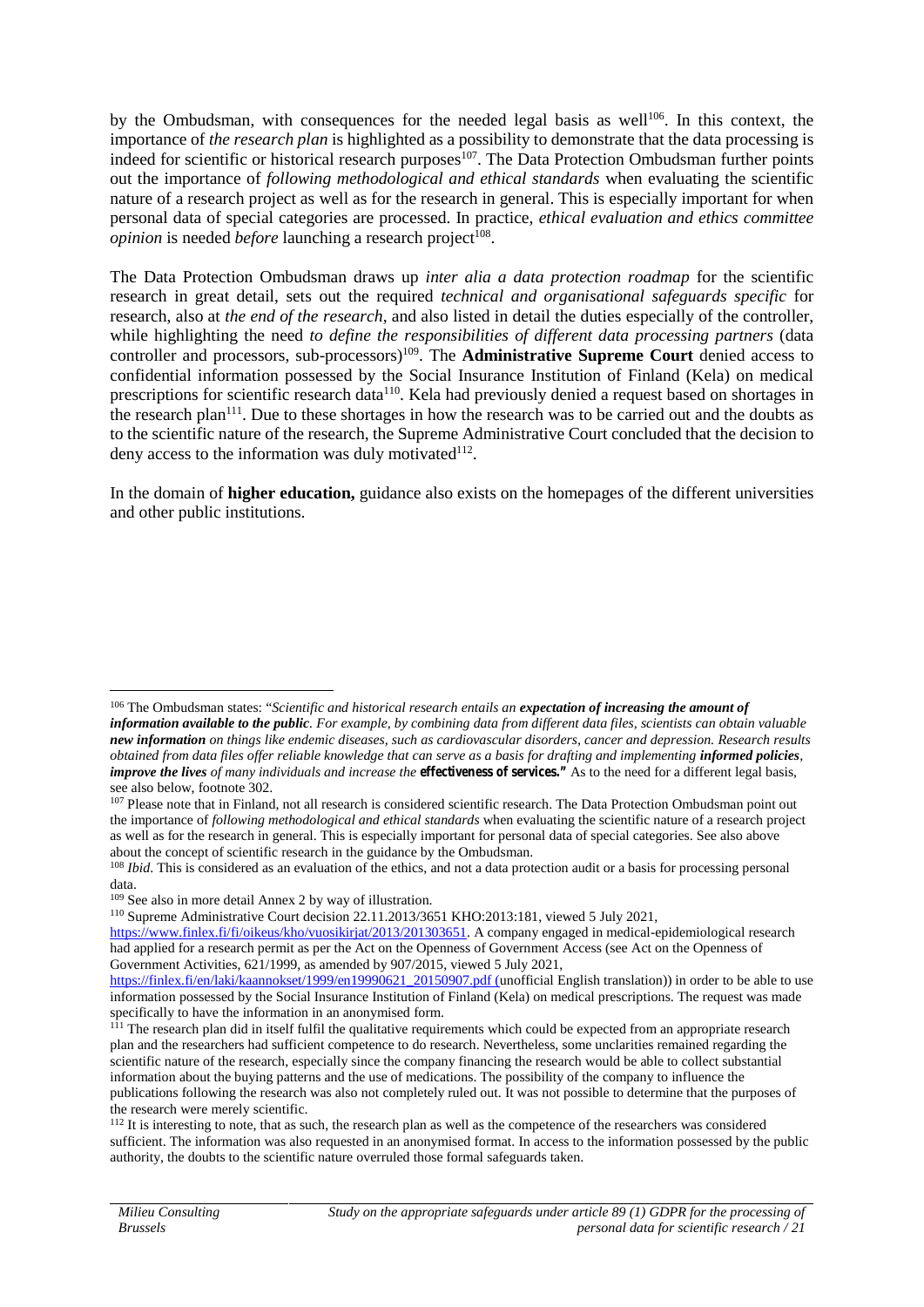#### **2.2.4 France**

The French SA, the CNIL, provides guidelines about the security of personal data<sup>113</sup>, anonymisation<sup>114</sup> and about passwords<sup>115</sup> and rules for the protection of personal data in general, also applicable to processing personal data for the purpose of research. The Centre National de la Recherche Scientifique (CNRS) or the **Scientific Research National Center** also provides in its Research Guide additional safeguards in the domain of research<sup>116</sup>. The guidelines underly that protecting access to the database, in which personal data are stocked, is a basic precondition for its safety<sup>117</sup>. The data in the research project shall have *a defined life-cycle*, determined by the purposes for which they were collected<sup>118</sup>. However, if data are needed to be archived and used for research, and for this reason cannot be deleted once used, they should be *archived in three steps*. The first step concerns the processing data during the research project. The second phase is intermediary archiving of personal data, with restricted access to it, provided that it is justified in the context of research and data subjects' rights are respected<sup>119</sup>. The third phase relates to data, which cannot be deleted, in the context of the research project, and has to be kept. In certain cases, these data **shall be archived** and processed according to the rules in Chapter 2 of Code du Patrimoine<sup>120</sup>. Archiving the personal data shall not be done in the laboratory, where research projects have been conducted. The process should be conducted with the help of relevant local or national authorities, and **in compliance with the Code du Patrimoine**. The time of archiving the personal data should be defined and stated in a transparent manner, for all potentially concerned.

If research is about to be undertaken with *external partners, a contract should be signed*<sup>121</sup> . Universities issued guidelines as well, such as the Universite Paris Nanterre, Universite Paris Lumiere, and Universite Paris 8<sup>122</sup>.

<sup>114</sup> CNIL, L'anonymisation de données personelles, see in *L'anonymisation de données personnelles*, www.cnil.fr/fr/lanonymisation-de-donnees-personnelles, , viewed 8 August 2021.

<sup>115</sup> CNIL, Authentification par mot de passe: les mesures de sécurité élémentaires, viewed 5 July 2021,

https://www.cnil.fr/fr/authentification-par-mot-de-passe-les-mesures-de-securite-elementaires.

<sup>116</sup> CNRS, Les sciences humaines et sociales et la protection des données à caractère personnel dans le contexte de la science ouverte, Guide Pour la Recherche, viewed 5 July 2021, guide-rgpd\_2.pdf (cnrs.fr).

<sup>122</sup> Règlement général pour la protection des données, viewed 5 July 2021, https://www.u-plum.fr/wp-

<sup>113</sup> CNIL, Guide sécurité des données personnelles, viewed 5 July 2021,

https://www.cnil.fr/sites/default/files/atoms/files/cnil\_guide\_securite\_personnelle.pdf. Guidelines provide measures and safeguards such as: (i) educate and make processors sensitive to security issues, also introduce procedures of exploitation of data, and classification of data processed, where people processing data contractually oblige themselves to preserve their confidentiality; (ii) establish identifiers and passwords for those, who are permitted to access personal data, where passwords need to be complicated, robust enough and stored securely, as to protect the access to personal data; (iii) limit and manage access to personal data for each person allowed only to those data that is necessary for the research; (iv) trace the access to personal data, through proper software and documentation; (v) secure places, where data can be accessed, through state-of-art antivirus software, good quality hardware, and against fraudulent physical access; (vi) secure the servers, on which data reside; (vii) secure the websites, through which databases can be accessed; (viii) archive data not necessary for everyday use in a secure way: (ix) manage properly risk related to cooperation with sub-contractors, and sharing data with third parties; (x) evaluate constantly the level of security of the whole system.

 $117$  Idem, Section 2.2. In order to protect the database, the guidelines propose that: (i) there should be a way to identify people accessing the database, through numeric certificates and passwords; (ii) only people appointed by the research leader shall have access to the database; (iii) devices on which database is, or through which it can be accessed shall be protected by the password; (iv) internal informatic system shall be duly protected; (v) as well as the exchange of data between researchers. <sup>118</sup> Idem, Section 2.4.

<sup>&</sup>lt;sup>119</sup> Intermediary archiving usually shall be done for no longer than two years, after the publication of the results of the research.

<sup>&</sup>lt;sup>120</sup> Act of 20 February 2004 Code du patrimoine, viewed 7 July 2020, Légifrance - Droit national en vigueur - Codes - Code du patrimoine (legifrance.gouv.fr).

 $121$  It has to define the people responsible for data processing, and who has access to personal data. The contract shall permit the role of each researcher in the project to be identified and if it can access personal data, which is subject to the research. In such a project also the main person responsible for the whole project shall be assigned.

content/uploads/2019/09/Guide-RGPD-2019-web.pdf. The guidelines state that the data should be anonymised in a way that does not permit individual recognition of a person, through isolation, finding a correlation, and inference. They also prescribe specific technical and organisational measures, like setting up passwords and storing in dedicated devices, as well as using encryption, when sending data, to protect it. They also indicate that appointment of a responsible project leader, whether it is a collaborative project, with third parties or not, shall be appointed.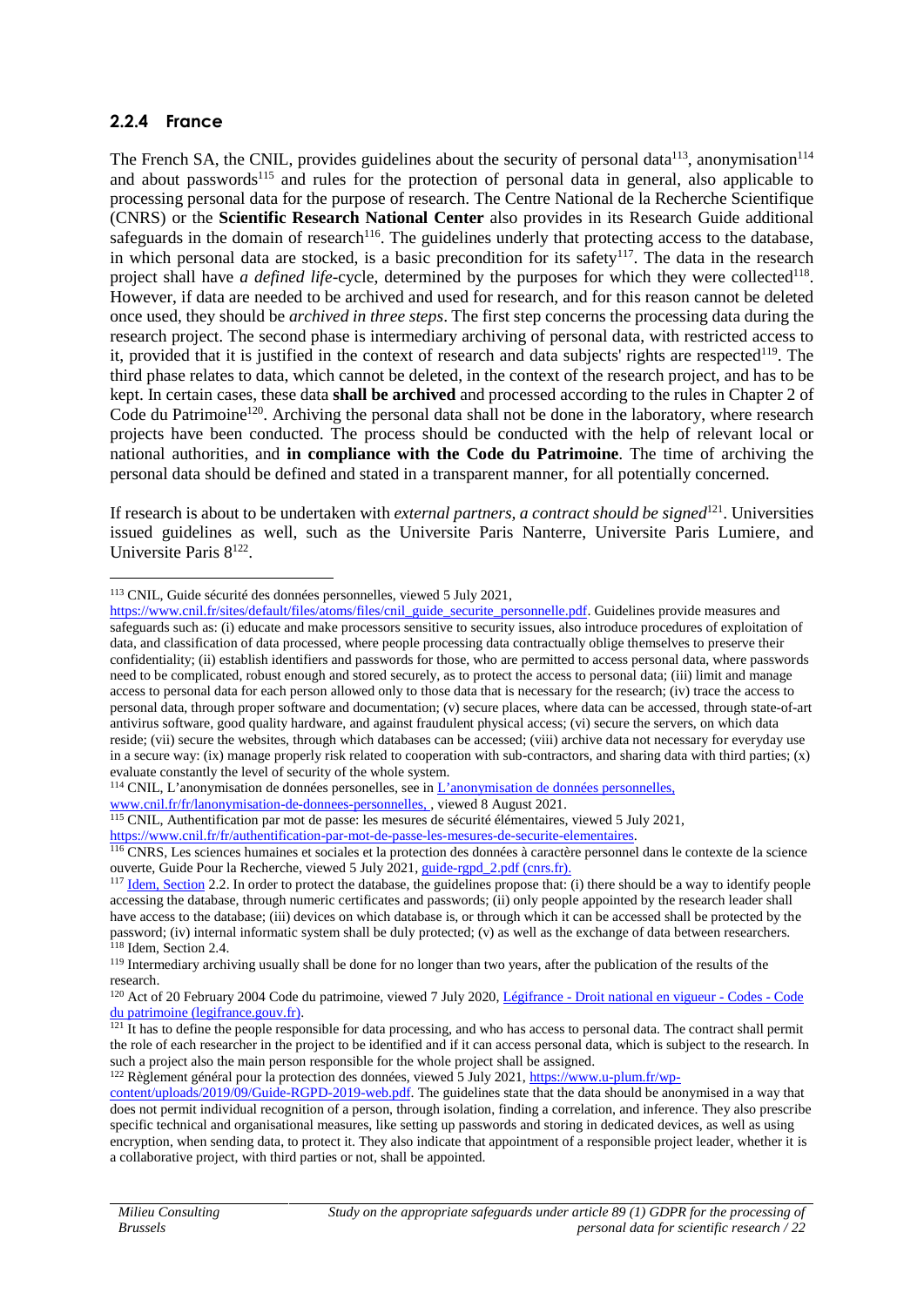## **2.2.5 Germany**

The German Federal Constitutional Court (*Bundesverfassungsgericht* or *BVerfG*) lays down the specific determination and interrelationship between the concepts of "science", "research" and "teaching" in BVerfG 35, 79, 112 f.<sup>123</sup> and BVerfG 47, 327, 367<sup>124</sup>. As such, research is defined as "*the intellectual activity with the aim of gaining new knowledge in a methodical, systematic and verifiable manner",* which makes science advance and which constitutes the necessary prerequisite for ensuring the character of teaching as the "*scientifically based transmission of the knowledge gained through research"*.

Additional guidelines on the interpretation of the term "certain areas of scientific research" in Recital 33 of the GDPR and on safeguards and measures for the purposes of scientific research have been provided in the Decision of the 97th Conference of the Independent Data Protection Supervisory Authorities of the Federation and the Länder<sup>125</sup>. This Decision aims at narrowing down the specific measures applicable to the use of broad consent where the purpose limitation principle for ""concrete data processing" remains problematic. As such, the Decision provides for corrective measures to compensate the lack of purpose specification by ensuring the (i) transparency, (ii) confidence-building and (iii) data security of the research. As regards transparency safeguards, the Decision emphasises the use of a *research plan* that is accessible to the data subject including the methods and the questions to be addressed by the research; a detailed explanation on the lack of purpose specification at the onset of the research project; and the establishment of an Internet presence through which participants can be informed about ongoing and future studies. In relation to confidence-building, the Decision requires *the affirmative vote of an ethics committee* prior to processing for research purposes, as well as the analysis of the applicability of dynamic consent and the respective granting of the withdrawal of consent to the data subject prior to processing for other purposes. Applicable security safeguards encompass the prohibition of data transfers to third countries with a lower level of data protection; the separate commitments to data minimisation, encryption, anonymisation or pseudonymisation; and specific rules for limiting access to the collected data.

Another relevant guideline in the area is the Memorandum of the German Research Foundation on "Safeguarding Good Scientific Practice"<sup>126</sup>. The Memorandum echoes a variety of ethical and legal safeguards for ensuring the highest standards of research practices. Relevant measures include the organisational responsibility of heads of research institutions and heads of research work units to promote good research practices; the appointment of an independent ombudsperson to whom questions relating to good research practices can be addressed; the examination of allegations of misconduct in strict confidentiality; and the adherence to the presumption of innocence by responsible bodies at research institutions to protect both the complainant and the respondent.

### **2.2.6 Greece**

The **National Institute of Social Research (EKKE's) Ethics Committee** and the University of Macedonia issued guidelines on good practices on scientific research in respectively the Code of Ethics

<sup>123</sup> BVerfG 35, 79, 112 f., viewed 2 February 2021, https://www.servat.unibe.ch/dfr/bv035079.html.

<sup>124</sup> BVerfG 47, 327, 367, viewed 3 February 2021, https://www.servat.unibe.ch/dfr/bv047327.html.

<sup>&</sup>lt;sup>125</sup> Beschluss der 97. Konferenz der unabhängigen Datenschutzaufsichtsbehörden des Bundes und der Länder zu Auslegung des Begriffs "bestimmte Bereiche wissenschaftlicher Forschung" im Erwägungsgrund 33 der DS-GVO 3. April 2019, viewed 4 February 2021,

https://www.bfdi.bund.de/SharedDocs/Downloads/DE/DSK/DSKBeschluessePositionspapiere/97DSK\_BeschlussEG33.pdf;j sessionid=4EA01CC14D23EE86E1758E4A4EE2CF8C.intranet242?\_\_blob=publicationFile&v=4.

<sup>&</sup>lt;sup>126</sup> Deutsche Forschungsgemeinschaft, Guidelines for Safeguarding Good Research Practice Code of Conduct, September 2019, viewed 67 February 2021, file:///C:/Users/u0142276/Downloads/code\_of\_conduct\_dfg%20(1).pdf.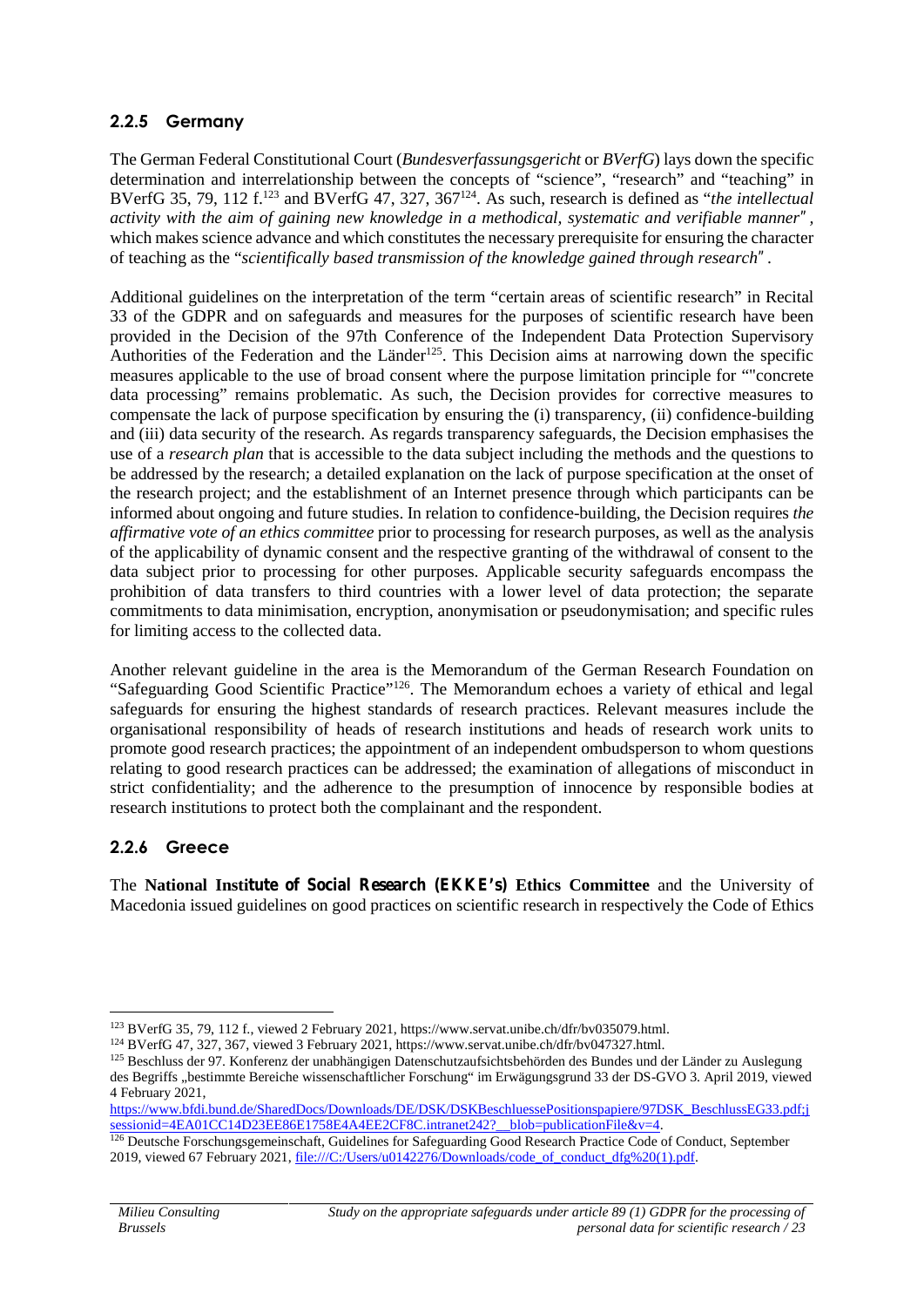and the Internal Rules of Procedure<sup>127</sup> and the Code of Ethics<sup>128</sup>.

EKKE´s Code requires researchers *to duly inform* the data subjects about the goals of the research in a concise, complete, honest, adequate and understandable way. The informational duty comprises *the methodology of the study*, the purposes, and the hazards, burdens or discomfort in writing or by other means, including electronic means where appropriate.

## **2.2.7 Iceland**

The Icelandic **SA** (*Persónuvernd*) issued **guidelines** for record keepers<sup>129</sup> for *access of researchers to public records* for the purpose of scientific research. The informative website contains a list of considerations that researchers preparing to make a request for access to records should take into account, as well as *guidelines for the record keepers for assessing these requests*<sup>130</sup> .

The Icelandic Supreme Court further decided in a case concerning the rejection of the Medical Director of Health of a request by a data subject that health information from medical records concerning her deceased father should not be *entered into the Health Sector Database*<sup>131</sup> . The Court concluded that although the individual provisions of the Act No 139/1998 repeatedly stipulated that health information in the Health Sector Database should be non-personally identifiable, it was far from adequately ensured under statutory law that this objective would be achieved. The Court concluded that various forms of monitoring of the creation and operation of the database were no substitute in this respect without further foundation in law and concluded that the right of the individual in this matter had to be recognised<sup>132</sup>.

#### **2.2.8 Italy**

Specific guidelines on appropriate safeguards are provided in the **Decision No. 146 issued by the** *Garante* on 5 June 2019 (Decision No 146)<sup>133</sup> as well as in **the Rules of Conduct** for the processing for statistical or scientific research purposes, published on 14 January 2019<sup>134</sup>.

Decision No 146 issued by the *Garante* on 5 June 2019 contains additional requirements covering various types of research as well as the data processing for scientific research purposes in cases in which

<sup>129</sup> *Leiðbeiningar til skrárhaldara um afhendingu gagna*, published 3.12.2013, viewed 2 April 2021, https://www.personuvernd.is/personuvernd/frettir/nr/1741.

<sup>&</sup>lt;sup>127</sup> National Center for Social Research, Adoption of the Code of Ethics and Conduct Research Ethics and the Rules for the Application of Principles and Operation of the Committee on Ethics and Research Ethics Committee of the National Centre for Humanities and Social Research (NSCR), 2019, viewed 15 March 2021,

https://www.ekke.gr/uploads/announcements/privacy\_policy/fek\_ekke\_privacy\_policy.pdf.

<sup>&</sup>lt;sup>128</sup> Code of Ethics and Conduct of Scientific Research, University of Macedonia, Thessaloniki, January 2019, viewed 15 March 2021, https://www.uom.gr/ethics/kodikas-hthikhs-kai-deontologias-ths-episthmonikhs-ereynas.

<sup>&</sup>lt;sup>130</sup> The researcher must consider the fact that he or she may become the controller for the processing activities. The entity dealing with the access request should ensure that the researcher can only get access to the information to which access has been authorised, and not access to more information than the authorisation cover and what is necessary for the research; as well as consider whether access to information where the identities have been removed would suffice.

When assessing the request, the record keepers should make an independent decision on whether the access to personal data should be granted; evaluate whether the data requested is consistent with and appropriate for the purpose of the research; and whether the researcher has requested information that is more than necessary for the purpose of research.

<sup>&</sup>lt;sup>131</sup> This database was envisaged by the now repealed Act No. 139/1998. See Case No. 151/2003 November 27, 2003, viewed 5 July 2021, https://www.haestirettur.is/default.aspx?pageid=347c3bb1-8926-11e5-80c6-005056bc6a40&id=cbcba31b-5dfb- 4d90-a286-cedc5d095595.

<sup>&</sup>lt;sup>132</sup> This was also in light of the obligations imposed on the legislature by Paragraph 1 of Article 71 of the Icelandic Constitution.

<sup>&</sup>lt;sup>133</sup> Provvedimento recante le prescrizioni relative al trattamento di categorie particolari di dati, ai sensi dell'art. 21, comma 1 del d.lgs. 10 agosto 2018, n. 101 [9124510], viewed 20 March 2021,

https://www.garanteprivacy.it/web/guest/home/docweb/-/docweb-display/docweb/9124510.

<sup>134</sup> Regole deontologiche per trattamenti a fini statistici o di ricerca scientifica pubblicate ai sensi dell'art. 20, comma 4, del d.lgs. 10 agosto 2018, n. 101 - 19 dicembre 2018 [9069637], viewed 30 March 2021,

https://www.garanteprivacy.it/web/guest/home/docweb/-/docweb-display/docweb/9069637.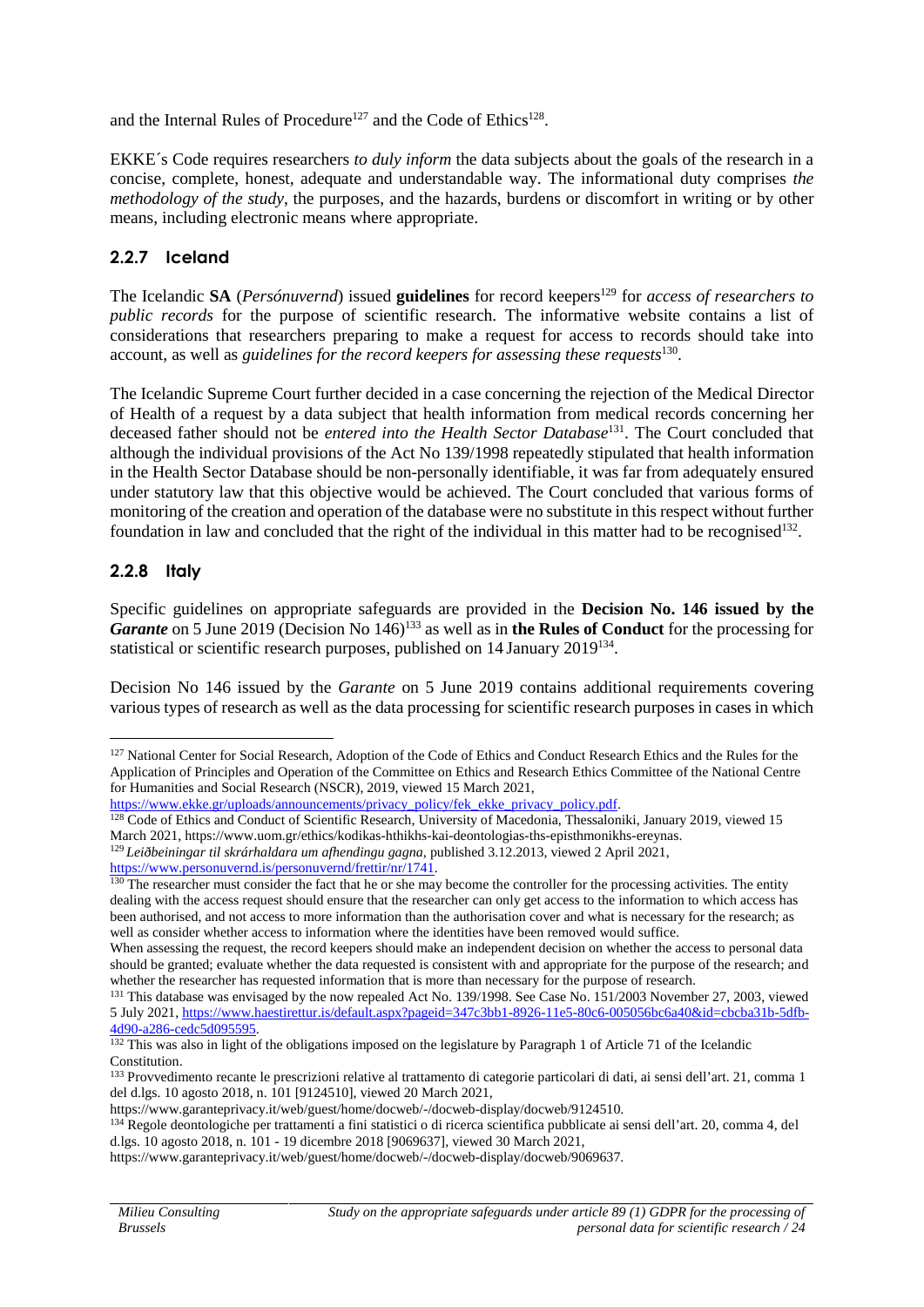*collecting the data subjects' consent is not possible for specific and exceptional reasons*, as well as additional safeguards for the necessary processing of data for medical, biomedical and epidemiological research purposes, described *below*.

The **2019 Rules of conduct** contained detailed instructions. They apply to all processing carried out for scientific purposes **by universities, other research institutions and scientific societies, as well as researchers working within these universities, institutions, research institutes and members of these scientific societies**. They require, as prerequisites of the processing of personal data, a research project containing: (i) information aimed at documenting the scientific research; (ii) the measures to ensure compliance with the Rules of conduct and the data protection legislation, the identification of the processors, if any; (iii) a declaration of commitment to comply with the Rules of conduct signed by the persons for the processing; (iv) *the deposit of the project which is kept*, in confidential form<sup>135</sup>, for five years from the scheduled conclusion of the research; (v) in the processing of data relating to health, authorised subjects shall observe the rules of confidentiality and security which are required for health professionals or comparable rules of confidentiality and security. The Rules of conduct further provide for a risk assessment on the identification of the data subject for *disclosure and dissemination* purposes, which shall be less than the established thresholds, when the statistical results do not reasonably permit the identification of statistical units or waived for the sole statistical results related to public variables<sup>136</sup>. Moreover, when informing the data subjects entails a disproportionate effort<sup>137</sup>, the *Garante* allows that the controller can adopt appropriate forms of publicity, *e.g.* for processing involving large numbers of subjects distributed throughout the country, *insertion in at least one newspaper with wide national circulation or announcement on a national radio or television station<sup>138</sup> .* In the case of processing special categories of data and data relating to criminal convictions and offences for scientific research purposes, data, as a rule, must be *anonymised* and only processed by universities when the interested party has freely expressed consent and the consent has been given in writing, unless the latter becomes burdensome, in which case it can be documented in writing, provided that it is explicit and is kept by the controller for three years.

Also, special provisions exist *in relation to medical, biomedical and epidemiological research, where stricter requirements for consent are provided*. Control mechanisms cover the custody of the *research plan*, the assurance of the dissemination of and compliance with the Rules of conduct among the entities and persons involved in the processing, and the report to the *Garante* of any violations of the said Rules. As for data collection purposes, it is compulsory to pay specific attention to the selection of personnel responsible for data collection and in defining its organisation and methods; make known the identity, function and purpose of the collection by the authorised personnel; provide the required *information* to the interested party and any other clarification; to not carry out at the same time, on behalf of more than one data controller, activities of personal data collection from the same data subjects, unless expressly authorised; provide for the correction of errors and inaccuracies in the information acquired during collection; ensure particular diligence in the collection of the special categories of data and data relating to criminal convictions and offences<sup>139</sup>.

<sup>135</sup> According to Section 3, paragraph 3 of the 2019 Rules of Conduct, consultation of the research project for the purpose of applying the data protection legislation is always possible.

 $136$  See Section 5 paragraph 1, lett. c) of the 2019 Rules of conduct.

<sup>&</sup>lt;sup>137</sup> See Section 6, paragraph 3 of the 2019 Rules of conduct.

<sup>&</sup>lt;sup>138</sup> Moreover, for processing concerning large groups of data subjects distributed on a regional area (or provincial), an advertisement in a newspaper of wide regional (or provincial) diffusion or announcement by a radio and television station of regional (or provincial) diffusion is required; for processing concerning groups of specific categories of data subjects, identified by particular demographic characteristics and/or particular training or employment conditions or similar, insertion in information tools of which the interested parties are normally the recipients is also possible.

<sup>&</sup>lt;sup>139</sup> Note in addition that in the event of the exercise of the rights, if it is necessary to make changes to the data concerning the person concerned, the controller shall make a note of the changes requested by the person concerned in the appropriate spaces or records, without changing the data originally entered in the file. Lastly, for accountability purposes, authorised persons need to conform their behaviour to the following provisions: (i) respect for the purpose limitation principle; (ii) appropriate storage of the data; (iii) prohibition to disseminate and use for private interest or other the personal data and information not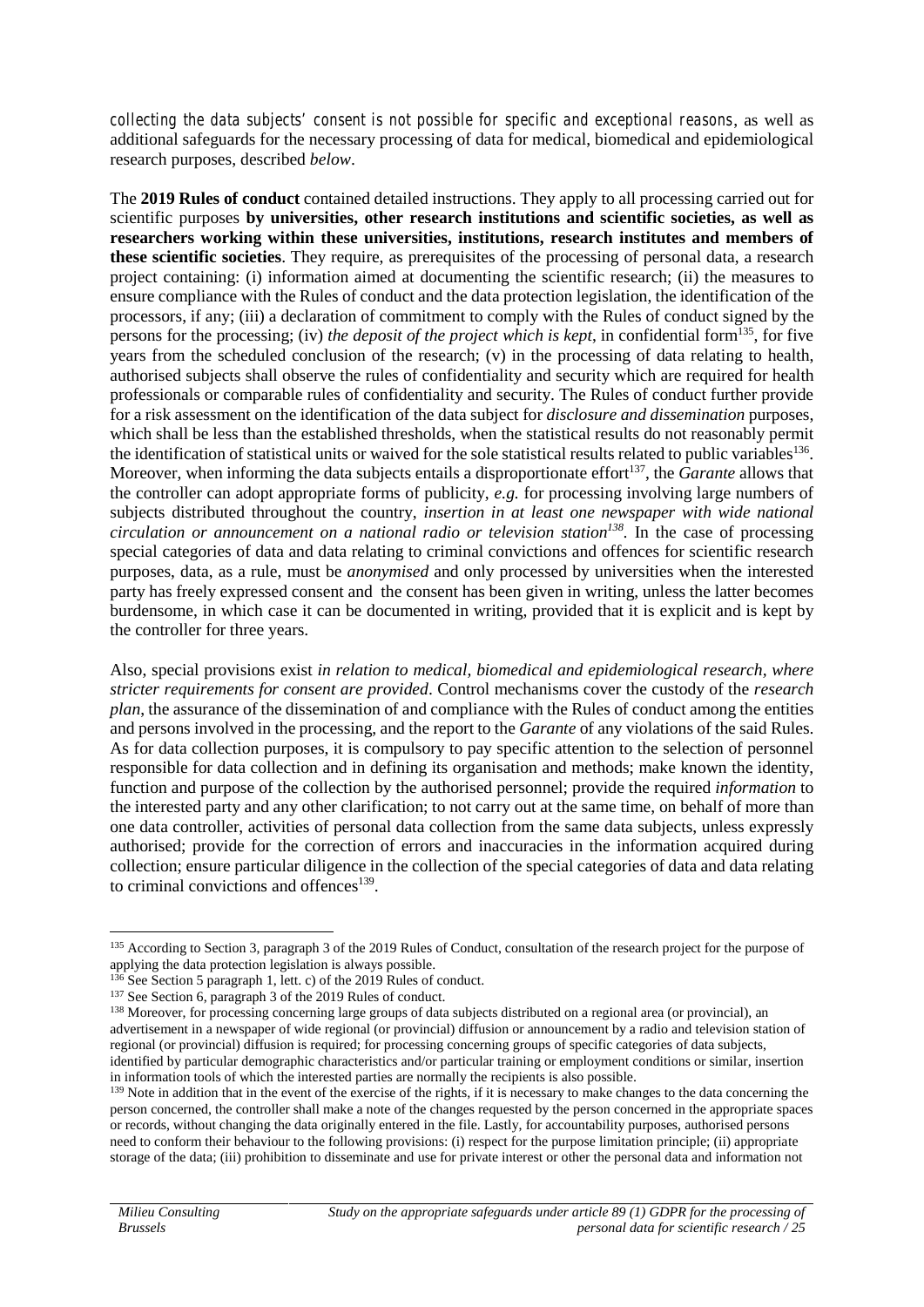#### **2.2.9 Norway**

**The Norwegian Research Ethics Committees** have published guidelines, which apply to different types of research, such as medical- and health research, science and technology, social sciences, humanities, law and theology<sup>140</sup>. In addition, general guidelines comprise a set of principles to be implemented when carrying out research, relating to respect for the individuals, striving for good consequences, fairness, integrity, voluntary informed consent and confidentiality. Apart from general guidelines, there are guidelines for research ethics in numerous different research fields<sup>141</sup>. Additionally, the **Research Council of Norway** also provides *ethical standards for those receiving funding*, such as the Guidelines of the Norwegian National Committees for Research Ethics<sup>142</sup>.

**The Norwegian Centre for Research Data (the NSD)** *facilitates the sharing and reuse of data* and gives *advice* on data management and data protection in research<sup>143</sup>. It is a state-owned centre, and falls under the Ministry of Education and Research<sup>144</sup>. It is a *public actor responsible for archiving data and facilitating the reuse* for research purposes, with national competence for data protection in research and data management services<sup>145</sup>. The work of the NSD is broad, but includes among other things helping to ensure that data protection and secure *data management* is respected across all disciplines, and assists researchers with identifying a *legal basis*, guidance on how to create *a data management plan*, how to archive research data and give courses on data protection in research<sup>146</sup>. Whereas no general requirement for notification or pre-approval of research projects exists under the GDPR, many Norwegian research institutions voluntarily choose to report and seek pre-approval of relevant projects with the NSD<sup>147</sup>.

<sup>140</sup> The Norwegian National Ethics Committees, viewed 5 July 2021, https://www.forskningsetikk.no/en/guidelines.

https://www.forskningsetikk.no/en/guidelines/science-and-technology/guidelines-for-research-ethics-in-science-andtechnology/.

<sup>144</sup> Ministry of Education and Research, viewed 5 July 2021,

available to the public; (iv) documentation of the work; (v) adaptation to the evolution of methodologies and techniques for data protection purposes; (vi) stimulus of the communication and dissemination of statistical results, in relation to the cognitive needs of the scientific community and the public, in compliance with the rules on protection of personal data; and (vii) report of behaviours violating the Rules of conduct to the controller or processor.

<sup>&</sup>lt;sup>141</sup> Such as the social sciences, humanities, law and theology comprise for example respect for individuals, human dignity, privacy, duty to inform, consent and obligation to notify, confidentiality, limited re-use, storage of personal data, responsibilities of avoiding harm, respect for privacy and family life. See the National Committee for Research Ethics in the Social Sciences and the Humanities (NESH), Guidelines for Research Ethics in the Social Sciences, Humanities, Law and Theology, published 8 June 2019, viewed 5 July 2021, https://www.forskningsetikk.no/en/guidelines/social-sciences humanities-law-and-theology/guidelines-for-research-ethics-in-the-social-sciences-humanities-law-and-theology/. The principles mentioned have been chosen in order to underline those related to privacy and data protection in the first place. In guidelines for science and technology privacy, the duty of care, information to participants, confidentiality and anonymity are mentioned, see the Norwegian National Committee for Research Ethics in Science and Technology, Guidelines for Research Ethics in Science and Technology, published 8 July 2019, viewed 5 July 2021,

<sup>&</sup>lt;sup>142</sup> The Research Council of Norway, viewed 5 July 2021, https://www.forskningsradet.no/en/Adviser-researchpolicy/Ethical-standards-in-research/.

<sup>&</sup>lt;sup>143</sup> The Norwegian Centre for Research Data, viewed 5 July 2021, https://www.nsd.no/en/about-nsd-norwegian-centre-forresearch-data/.

https://www.regjeringen.no/en/dep/kd/organisation/kunnskapsdepartementets-etater-og-virksomheter/Subordinate agencies/norwegian-social-science-data-services-/id440384/.

<sup>&</sup>lt;sup>145</sup> NSD Strategy 2021-2021, viewed 5 July 2021, https://www.nsd.no/en/about-nsd-norwegian-centre-for-research-data/nsdstrategy-20212024

<sup>146</sup> NSD, viewed 5 July 2021, https://www.nsd.no/en/data-protection-services.

<sup>&</sup>lt;sup>147</sup> The Norwegian National Research Ethics Committee, viewed 5 July 2021,

https://www.forskningsetikk.no/en/resources/the-research-ethics-library/legal-statutes-and-guidelines/the-personal-data-act/.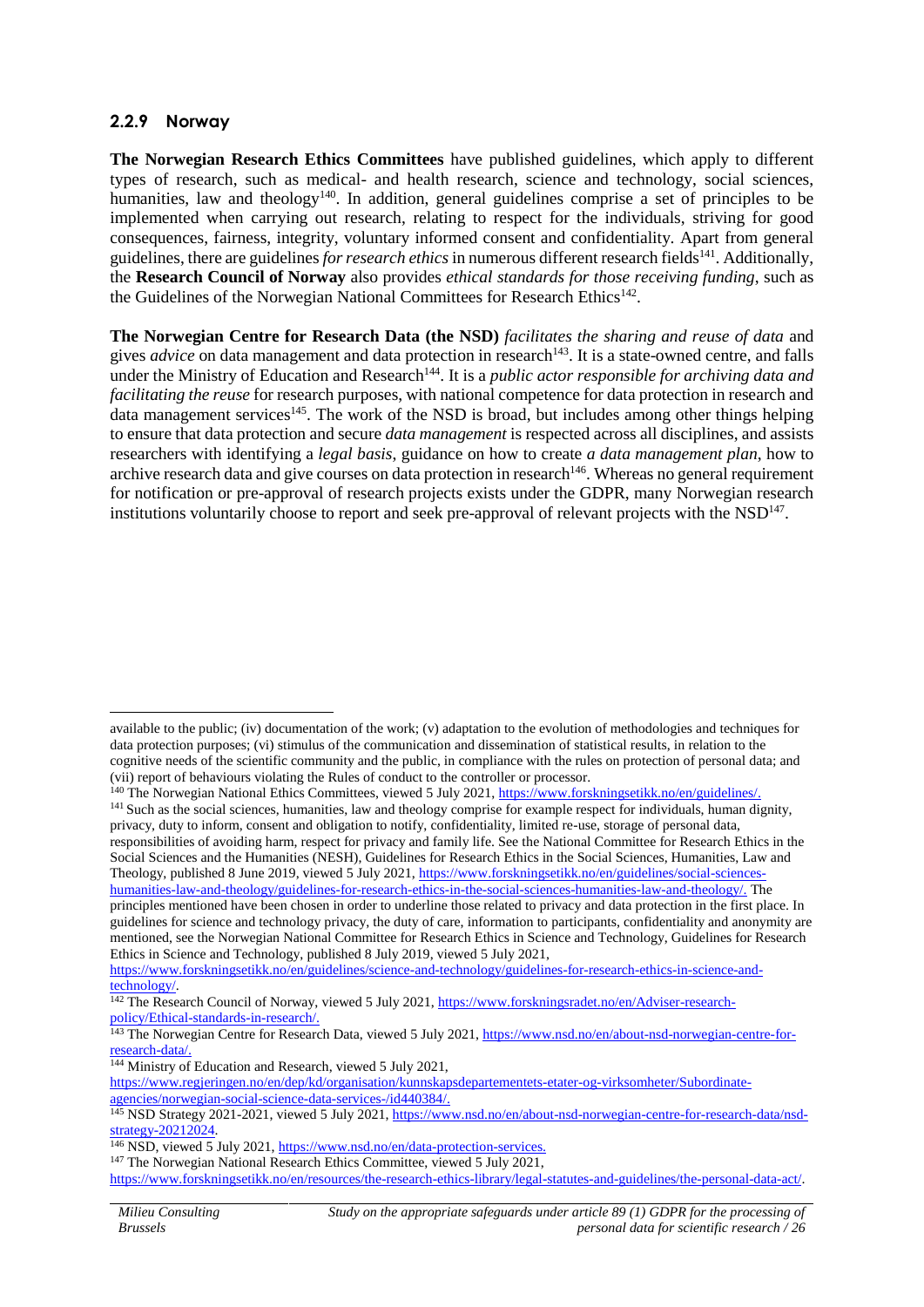# **3 SECTORIAL LEGISLATION AND SOFT LAW**

This section provides an overview and analysis of sectorial legislation and soft law at EU and national level. Section 3.1 describes EU sectorial legislation and soft law while section 3.2 points to other legal instruments at international or European level which have relevance in the identification of appropriate safeguards in the EU Member States and EEA States. Finally, section 3.3. discussed national sectoral legislation.

The below-mentioned legal instruments often refer to the GDPR, including to some mechanisms which could be seen as safeguards, for example, the need for consent. Depending on the type of instrument, such safeguards have been implemented in national law or in guidelines by the EEA States. Recommendations of the Council of Europe, e.g., are often reflected in sectoral legislation. This is visible in the sectoral legislation for various domains e.g., use of biological material, and in the guidelines and further analysed and explained below.

### **3.1 OVERVIEW OF EU SECTORIAL LEGISLATION AND SOFT LAW**

Several legal instruments on EU level in specific domains provide references to safeguards when deploying personal data for research. We discuss hereunder the most important ones. Furthermore, this section discusses any other soft law instruments that have relevance in the identification of appropriate safeguards.

## **3.1.1 Clinical Trial Directive and Regulation**

The Clinical trials on medicinal products for human use Directive No. 2001/20/EC (Clinical Trial Directive or CT Directive) <sup>148</sup> stated *the need for informed consent* to protect the data subjects, and also referred to *ethics committees*. The consent mechanism in the current Clinical Trial Regulation (EU) No 536/2014<sup>149</sup> is very similar to that of the CT Directive while aiming at protecting the integrity and dignity of the trial participants (see also recital 27 CT Directive).

The Clinical Trials Regulation is built on the definition of 'consent' of the GDPR. It leads some to conclude that such consent is the same document as the consent of GDPR and that it can be valid as a consent also needed under data protection legislation. This is, however, not correct as consent as a safeguard for participating in clinical trials (CT) should be seen as distinct from consent as a safeguard and ground for processing any other and additional personal data for scientific purposes. The EDPB attempted to clarify that if personal data from a clinical trial is processed for scientific purposes *within the clinical trial protocol*, various grounds for use of the personal data for scientific purposes can be used as set forth in the GDPR (including for reasons of public interest or legitimate interests). As for 'sensitive' data, scientific research purposes, besides (explicit) consent, is mentioned as a condition<sup>150</sup>. The need for consent should in addition follow the rules of the GDPR, such as ascertaining that there is no imbalance etc. This position has been criticized, such as because privately funded pharmaceutical

<sup>&</sup>lt;sup>148</sup> Directive 2001/20/EC of the European Parliament and of the Council of 4 April 2001 on the approximation of the laws, regulations and administrative provisions of the EEA States relating to the implementation of good clinical practice in the conduct of clinical trials on medicinal products for human use, OJ L 121, 1 May 2001, p. 34, viewed 5 July 2021, https://ec.europa.eu/health/sites/default/files/files/eudralex/vol-1/dir\_2001\_20/dir\_2001\_20\_en.pdf.

 $149$  Regulation (EU) No 536/2014 of the European Parliament and of the Council of 16 April 2014 on clinical trials on medicinal products for human use, and repealing Directive 2001/20/EC, viewed 5 July 2021, https://eur-lex.europa.eu/legal content/EN/TXT/?uri=CELEX%3A02014R0536-20140527 (consolidated version).

<sup>&</sup>lt;sup>150</sup> EDPB Opinion 3/2019 concerning Questions and Answers on the interplay between the Clinical Trials Regulation (CTR) and the General Data Protection Regulation (GDPR). According to the EDPB Opinion, Article 9(2)(j) is not a legal ground but a cumulative (specific) condition which is required for the processing of particular categories of personal data along with an adequate legal ground under Article 6 of the GDPR.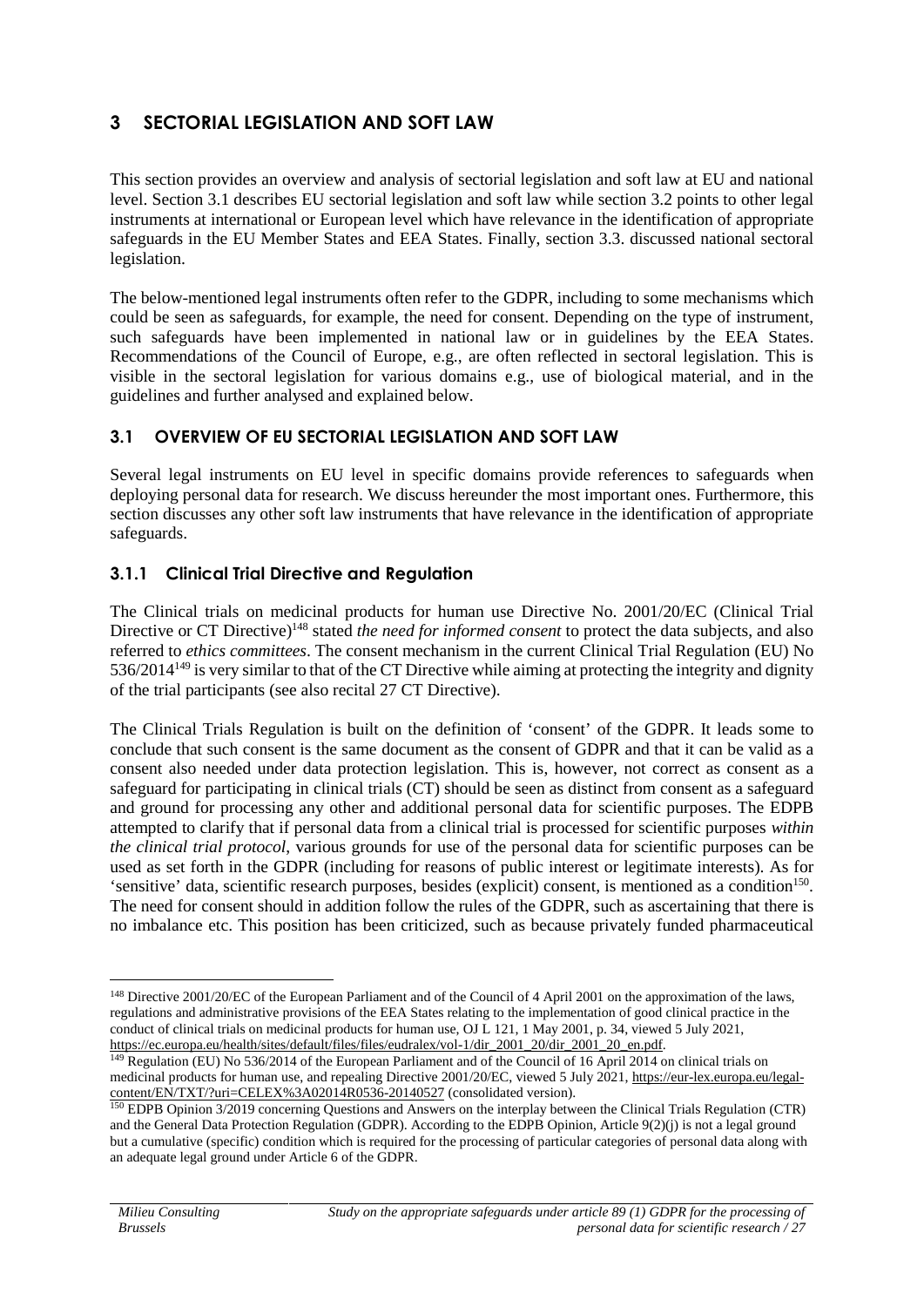companies would be able to re-use the data while the rights of data subjects are restricted<sup>151</sup>.

### **3.1.2 Human tissue and cells Directive 2004/23/EC**

The Human tissue and cells Directive 2004/23/EC<sup>152</sup> mainly addresses the need for protection when donating tissue and cells as required by protection of fundamental rights in the relevant treaties and the Oviedo Convention<sup>153</sup> when pointing to the consent requirements. This Directive does not set out requirements for further use of personal data and tissue and cells for scientific purposes, such as for example whether a broad consent would be possible. National regimes will therefore remain and play an important role, in particular by for example excluding consent or imposing specific conditions for confidentiality.

As regards especially health databases and biobanks used for research, which were also the subject of various international ethical approaches and declarations, there is emphasis on *governance agreements between stakeholders*, held accountable, such as the database owners and the parties requesting access to these databases for research. Ethical approaches such as pronounced by the World Medical Association in the 2016 Taipei Declaration on ethical considerations regarding health databases and biobanks<sup>154</sup> strongly believe in such governance agreements being safeguards for research, together with *consent and transparency* to the data subjects<sup>155</sup>.

The Human tissue and cells Directive 2004/23/EC further stresses the need for complying with 'all mandatory consent requirements' stressing the need for '*informed consent'* for tissue donation and also requires taking into account *confidentiality laws*<sup>156</sup> .

## **3.1.3 Regulation (EC) no 223/2009**

The Regulation (EC) No 223/2009 of 11 March 2009<sup>157</sup> sets out the common framework for European statistics, governed by the European statistics programme.

### **3.1.4 Proposal for Regulation on European data governance**

The recent proposal for Regulation on European data governance of 25 November 2020<sup>158</sup> provides for

<sup>156</sup> Articles 13 and 14 of the Human tissue and cells Directive 2004/23/EC.

<sup>151</sup> European Parliament, *How the General Data Protection Regulation changes the rules for scientific research. Study,* Panel for the Future of Science and Technology, July 2019, p. 38.

<sup>&</sup>lt;sup>152</sup> Directive 2004/23/EC of the European Parliament and of the Council of 31 March 2004 on setting standards of quality and safety for the donation, procurement, testing, processing, preservation, storage and distribution of human tissues and cells, OJ L 102, 7.4.2004, p. 48–58, viewed 5 July 2021, https://eur-lex.europa.eu/legal-content/EN/TXT/?uri=celex%3A32004L0023. <sup>153</sup> Convention for the Protection of Human Rights and Dignity of the Human Being with regard to the Application of Biology and Medicine: Convention on Human Rights and Biomedicine, Oviedo, 4.IV.1997.

<sup>&</sup>lt;sup>154</sup> WMA Declaration Of Taipei On Ethical Considerations Regarding Health Databases And Biobanks Adopted by the 53 WMA General Assembly, Washington, DC, USA, October 2002 and revised by the 67 WMA General Assembly, Taipei, Taiwan, October 2016, accessed 7 July 2021, WMA Declaration of Taipei on Ethical Considerations regarding Health Databases and Biobanks – WMA – The World Medical Association.

<sup>155</sup> For a comparison between the Taipei Declaration and the GDPR safeguards, see, e.g., Chassang, G. and Rial-Sebbag, E., 2018, 'Research Biobanks and Health Databases: the WMA Declaration of Taipei, Added Value to the European Legislation (Soft and Hard Law)', European Journal of Health Law, vol. 25, pp. 501-516.

<sup>157</sup> Regulation (EC) No 223/2009 of the European Parliament and of the Council of 11 March 2009 on European statistics and repealing Regulation (EC, Euratom) No 1101/2008 of the European Parliament and of the Council on the transmission of data subject to statistical confidentiality to the Statistical Office of the European Communities, Council Regulation (EC) No 322/97 on Community Statistics, and Council Decision 89/382/EEC, Euratom establishing a Committee on the Statistical Programmes of the European Communities, OJ L 87, 31.3.2009, pp. 164–173, viewed 5 July 2021, https://eurlex.europa.eu/legal-content/EN/ALL/?uri=celex%3A32009R0223.

<sup>&</sup>lt;sup>158</sup> Proposal for a Regulation of the European Parliament and of the Council on European data governance (Data Governance Act), COM/2020/767, Accessed 7 July 2021, EUR-Lex - 52020PC0767 - EN - EUR-Lex (europa.eu). See also EDPB-EDPS Joint Opinion 03/2021 on the Proposal for a regulation of the European Parliament and of the Council on European data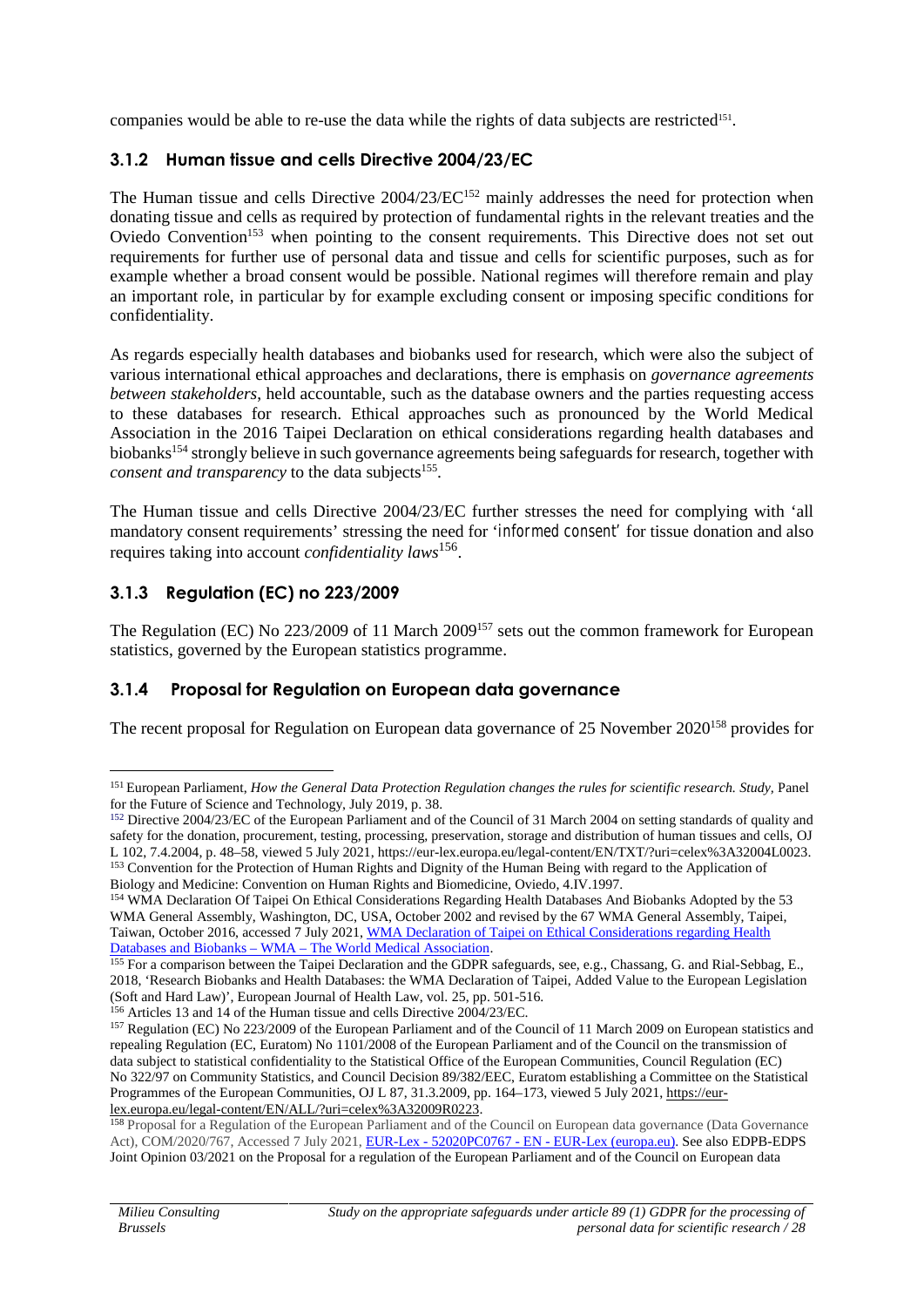*the supply* for the re-use of data within scope, which could also include personal data, including statistical data, as *public task* of *public sector bodies* covered. Recital 28 states that the proposed Regulation shall be without prejudice to the obligation of providers of data sharing services to comply with Regulation (EU) 2016/679 and the responsibility of supervisory authorities to ensure compliance with that Regulation.

#### **3.1.5 Soft law instruments**

#### **3.1.5.1 Research in general**

For research institutions, Science Europe developed a *Practical Guide to the International Alignment of Research Data Management*<sup>159</sup> in which the details of data management plan are further discussed.

#### **3.1.5.2 Archives**

**The European Archives Group (EAG), an expert group of the EU Commission,** published *guidelines for archives*<sup>160</sup> stating that personal data protection needs to be balanced against the right to justice, the right to the truth and the right to remedy and reparation for victims of gross violations of human rights. Because of the type and purpose of research (i.e. archiving), data minimisation *is often not possible*, and the *integral preservation* of documents containing personal data has been instrumental in restoring the rights of data subjects. Further, the guidelines state that '*pseudonymisation should be fully reversible'* and should be done in a way that does not endanger the evidential value of records. In case of personal data preserved for archiving purposes in the public interest, archive services *should store unaltered original data* in a *protected storage* facility and make a *pseudonymised copy of personal* data for access by researchers, if such purposes can be fulfilled in that manner<sup>161</sup>. As for *special categories of data,* access is *restricted*<sup>162</sup> *.* Other public and private bodies *should seek guidelines of their SA*. Additional precise safeguards are not specified. Relevant national codes exist in the United Kingdom and Italy.

### **3.1.5.3 Health - registries**

The European Commission has supported cooperation and networks for scientific research in the context of specific programmes, such as for example **the European Network of Cancer Registries (ENCR**), which has been in operation since 1990. ENCR, e.g., established a *data submission portal* for its members (only), with support of the Joint Research Center. The ENCR was supported by the Joint Research Center for the *harmonisation of data and registration processes when submitting data to the European Cancer Information System (ECIS)*<sup>163</sup> *.* In this system, participating countries with varying data sources (cancer registries, national statistics, population register, epidemiological centres…)

https://ec.europa.eu/info/sites/info/files/eag\_draft\_guidelines\_1\_11\_0.pdf.

governance (Data Governance Act), viewed 20 August 2021, https://edpb.europa.eu/our-work-tools/our documents/edpbedps-joint-opinion/edpb-edps-joint-opinion-032021-proposal\_en.

<sup>159</sup> See Science Europe, Practical Guide to the International Alignment of Research Data Management – extended Edition*,* 27.1.2021, p. 29, viewed 5 July 2021, https://scienceeurope.org/our-resources/practical-guide-to-the-international-alignment of-research-data-management/.

<sup>&</sup>lt;sup>160</sup> See EAG, Guidance on Data Protection for Archive Services, EAG guidelines on the implementation of the General Data Protection Regulation in the archive sector, 2018, viewed 5 July 2021,

 $161$  Ibid. pp. 12-13.

<sup>&</sup>lt;sup>162</sup> As for the archive in National Archives of data relating to criminal convictions and offences, archive services can take measures such as *posting such documents on a restricted-access area* of their websites, or *redacting names*, pursuant the paramount principle of respecting and protecting the dignity of individuals. See Ibid. pp. 21-22.

<sup>&</sup>lt;sup>163</sup> See, JRC Technical Reports, The European Cancer Information System (ECIS) web application, Computing and disseminating European statistics on cancer burden, 2018, p. 5, viewed 5 July 2021,

https://encr.eu/sites/default/files/JRC113106\_ecis\_wa\_guide\_11\_sept\_2018\_print-.pdf. One would expect also detailed guidelines as to how comply with data protection safeguards, to inter alia protect the privacy and data protection rights of individuals whose data may be directly or indirectly relied on for the registration.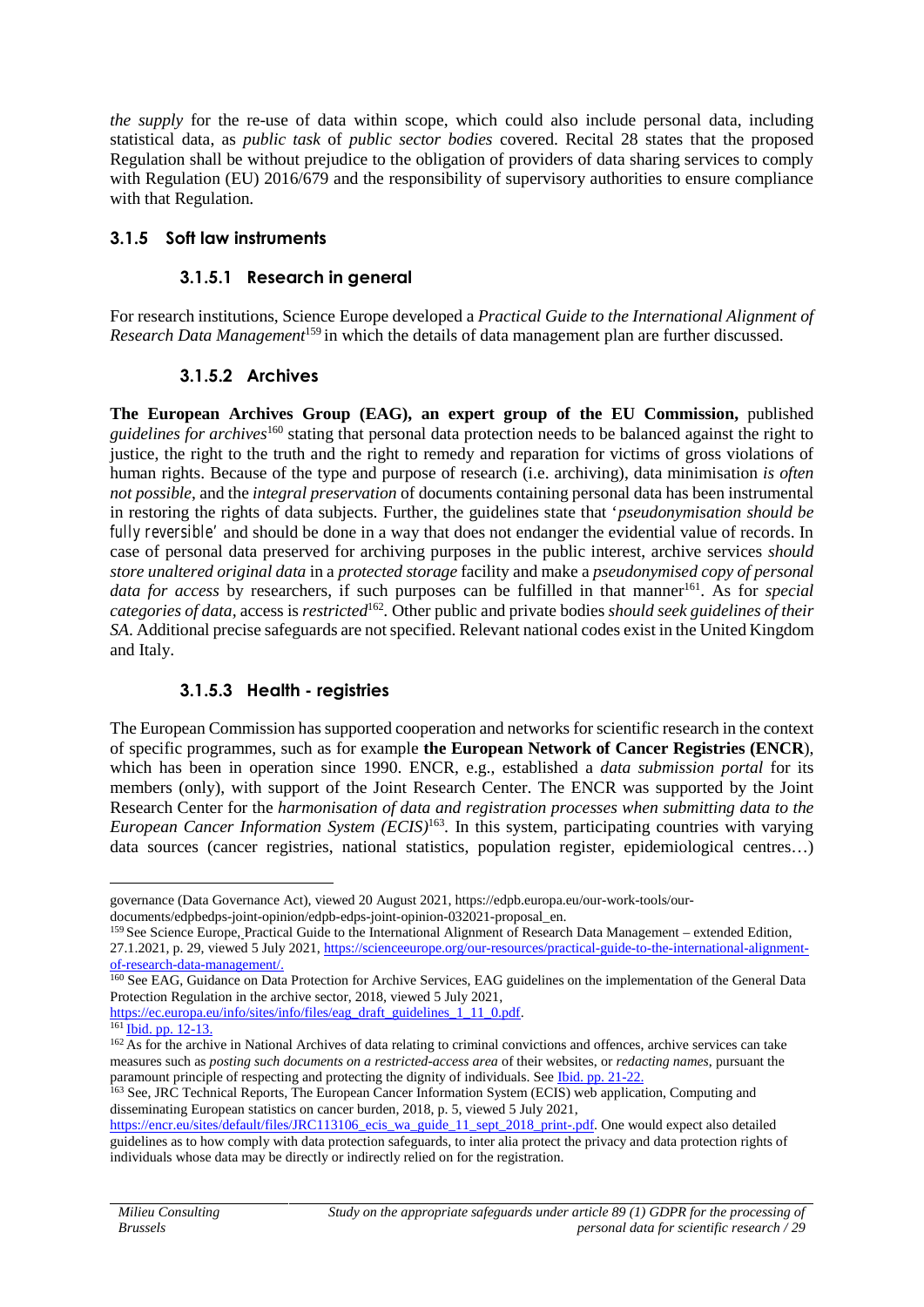extend beyond the European Union<sup>164</sup>.

#### **3.1.5.4 Biological material: guidelines and common practices**

Some organisations in EEA States have tackled research specific questions in well researched **recommendations and guidelines** and **practices**. An example is '*Human Biological Material. Recommendations for Collection, Use and Storage in research* of the Irish Council for Bioethics<sup>165</sup>, and which also reviewed practices in various EEA States. Another example are the practices adopted by the Biobanking and BioMolecular Research Infrastructure (BBMRI), a significant biobank network grouping researchers and biobanks of 20 countries. The degree as to how and how far these recommendations were adopted, however, remains difficult to assess. BBMRI would also have developed a draft code of conduct, which is however not made public (until approval).

#### **3.2 OTHER LEGAL INSTRUMENTS WITH INFLUENCE UPON EUROPEAN COUNTRIES**

#### **3.2.1 International**

In the guidance to States for adopting legislation, Unesco stated in the Universal Declaration on Bioethics and Human Rights of 2003<sup>166</sup>, that **human dignity and the interests and welfare of the individual** *shall prevail over the interest of science and society* (Article 3).

In the specific domain of processing for **statistical purposes**, several initiatives have been taken at international, Council of Europe and European Union level, including the development by **legal norms**. Such legal norms, for example, see into guaranteeing *confidentiality, including* when statistical bodies communicate data to Eurostat.

### **3.2.2 The Council of Europe**

#### **3.2.2.1 Convention on Human Rights and Biomedicine, concerning Biomedical Research (1997) and Additional Protocol (2005) ('Oviedo Convention')**

The Convention of Oviedo explicitly states that everyone is entitled to *know* any information collected about his or her health, but also that the wishes of individuals not to be so informed shall be observed (Article 10(2) and Article 27 Additional protocol). The Convention also contains a limitation as to the use of genetic information<sup>167</sup>. The Additional Protocol of 2005 imposes *a statutory confidentiality obligation* (Article 25) and requires *more extensive* information to be given to participants, including relating to access and potentially further use (Article 13<sup>168</sup>), and a *duty of care*, imposing a duty to return

<sup>164</sup> See https://ecis.jrc.ec.europa.eu/info/registries\_encr.php.

<sup>165</sup> Irish Council for Bioethics, Human Biological Material: Recommendations for Collection, Use and Storage in Research 2005, Dublin, 116 p., viewed 5 July 2021, https://repository.library.georgetown.edu/handle/10822/1039512.

<sup>&</sup>lt;sup>166</sup> United Nations Educational, Scientific and Cultural Organization (UNESCO), Universal Declaration on Bioethics and Human Rights, 19 October 2005, viewed 3 April 2021, http://portal.unesco.org/en/ev.php-

URL\_ID=31058&URL\_DO=DO\_TOPIC&URL\_SECTION=201.html.

<sup>&</sup>lt;sup>167</sup> See Article 12: "Tests which are predictive of genetic diseases or which serve either to identify the subject as a carrier of *a gene responsible for a disease or to detect a genetic predisposition or susceptibility to a disease may be performed only for health purposes or for scientific research linked to health purposes, and subject to appropriate genetic counselling*". <sup>168</sup> Article 13 states as follows: "*The information shall cover the purpose, the overall plan and the possible risks and benefits of the research project, and include the opinion of the ethics committee. Before being asked to consent to participate in a research project, the persons concerned shall be specifically informed, according to the nature and purpose of the research: (i) of the nature, extent and duration of the procedures involved, in particular, details of any burden imposed by the research project; (ii) of available preventive, diagnostic and therapeutic procedures; (iii) of the arrangements for responding to adverse events or the concerns of research participants; (iv) of arrangements to ensure respect for private life and ensure the confidentiality of personal data; (v) of arrangements for access to information relevant to the participant arising from the research and to its overall results; (vi) of the arrangements for fair compensation in the case of damage; (vii) of any foreseen*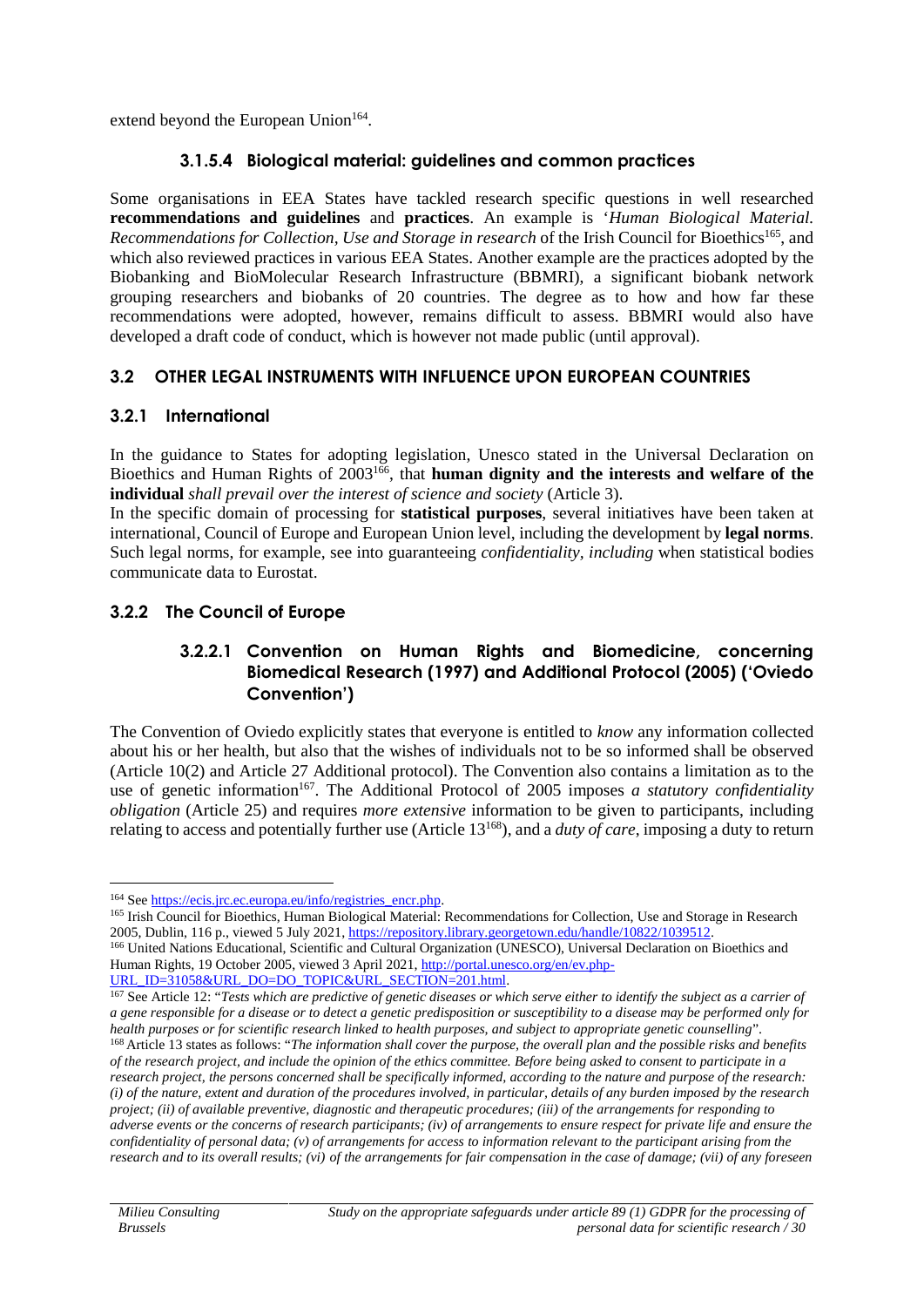relevant information about 'the current or future health or quality of life of research participants', and such 'within a framework of health care or counselling' (Article 27) and to make results available, both to the participant , the ethics committee and the public (Article 28).

## **3.2.2.2 Health-related data**

The Council of Europe also issued several recommendations in the domain of health-related data. The 2019 Recommendation<sup>169</sup> by the Council of Europe, which replaced Recommendation  $(97)^{170}$  stated that not only healthcare professionals who are entitled to carry out their '**own medical research'**, **but also** '**other scientists in other disciplines**' could use the health-related data 'which they hold' for research purposes. The condition, however, is that the data subject has been *informed* of the possibility beforehand and appropriate safeguards are in place.

## **3.2.2.3 Biological materials of human origin**

According to the Recommendation 2016(6) on research on biological materials<sup>171</sup>, in which it is reminded that the interests and **welfare of the human being shall prevail over the sole interest of society or science,** the collection and storage of biological materials for future research can be based on either **consent or authorisation**, prior to which the individual concerned should be provided with comprehensible information (Article  $10$ )<sup>172</sup>. If the attempt to contact the person is unsuccessful, an exception may be made where the research **addresses an important scientific interest** and is in accordance with the **principle of accountability** (Article 22(2)(b)(ii)).

#### **3.3 OVERVIEW AND LEGAL ANALYSIS OF NATIONAL SECTORIAL LEGISLATION AND SOFT LAW**

In this section, legislation and guidelines as well as other 'soft law' relating to specific sectors are described and analysed per Member State with a view of finding common approaches to safeguards. Not all sectors are equally covered in each country. The results of this section are based on the replies to the questionnaire and additional desk research covering available or otherwise researched legislation and soft law instruments.

## **3.3.1 Austria**

Article 2 of the Austrian Act establishing the Austrian Health GmbH (*Bundesgesetzes über die Gesundheit Österreich GmbH*, or *GÖGG*) lays the groundwork for the creation of **Austrian Health GmbH**, a legal entity providing non-commercial services of *general interest* in the field of health care which is entitled to process personal data in stem cell registries<sup>173</sup> and quality registries for research purposes (e.g., clinical trials data). In this context, Articles 15a(6), (7) and (10) GÖGG stipulate the appropriate measures to guarantee a proper level of confidentiality and integrity, *i.e., encryption mechanism in place without delay*, for which *area-specific personal identifiers* are permitted for patient

*potential further uses, including commercial uses, of the research results, data or biological materials; (viii) of the source of funding of the research project*."

<sup>169</sup> Council of Europe, Recommendation CM/Rec (2019)2 of the Committee of Ministers to member States on the protection of health-related data.

<sup>170</sup> EDPB, EDPB Document on response to the request from the European Commission for clarifications on the consistent application of the GDPR, focusing on health research, 2 February 2021, Paragraph 7.

<sup>&</sup>lt;sup>171</sup> Council of Europe, Recommendation CM/Rec (2016)6 of the Committee of Ministers to member States on research on biological materials of human origin, which is a successor of Council of Europe, Recommendation Rec(2006)4 on research on biological materials of human origin.

<sup>&</sup>lt;sup>172</sup> Note that biological materials can only be used in a research project if the latter is within the scope of the consent or authorisation given by the individual (Article 21(1)). For uses not in the scope of the original consent/authorisation, reasonable efforts should be made to contact the person concerned and obtain consent/authorisation (Article 22(2)(a)).

<sup>173</sup> Article 4a GÖGG.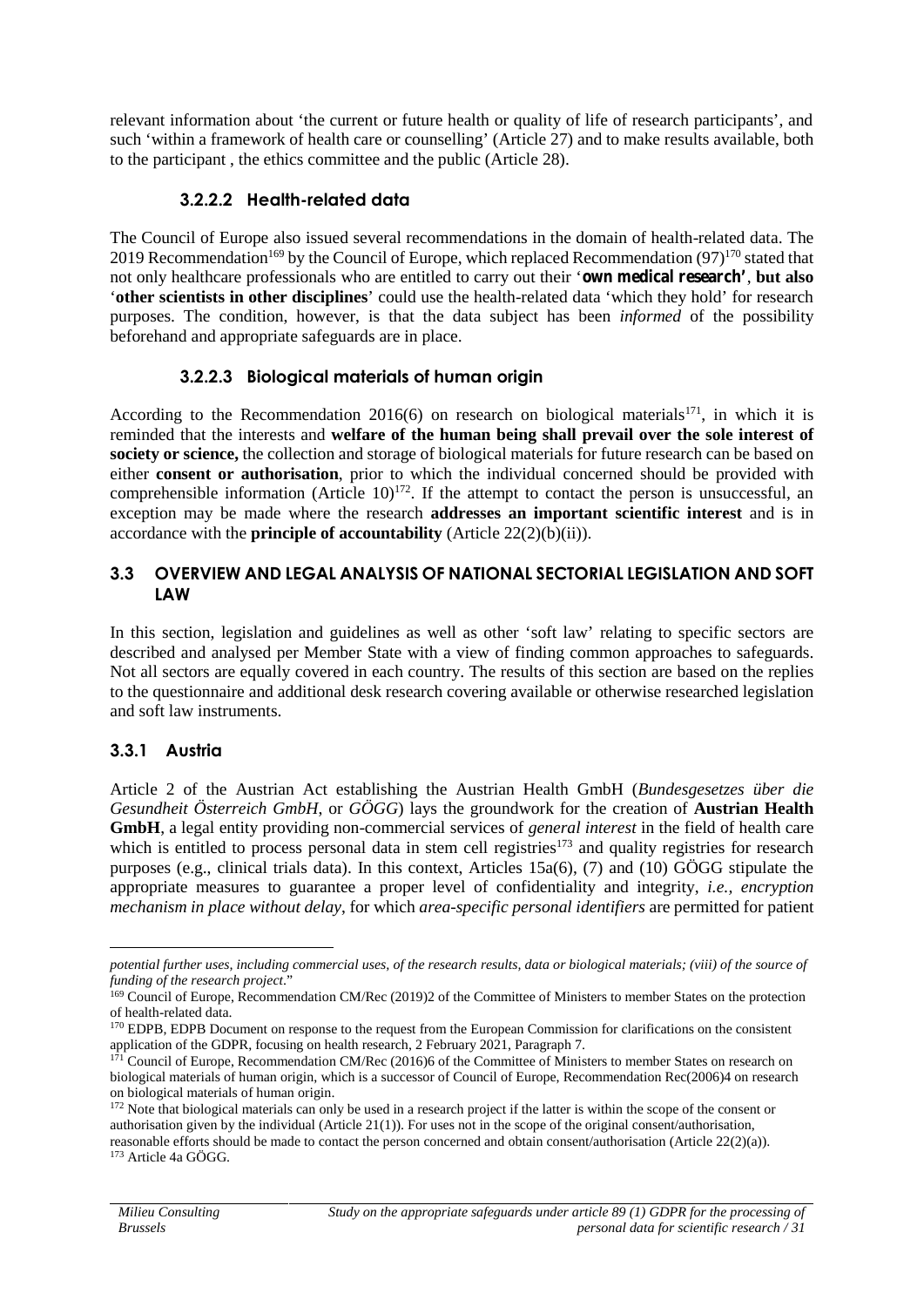identification with the condition of carrying out an irreversible deletion immediately after conversion. It is moreover required that any additional data is *pseudonymised* and *stored separately* as well as *deleted* as soon as they are no longer required for the scientific purposes<sup>174</sup>. Other safeguards in this area include the draft of a document containing all data security measures taken in accordance with Article 32 of the GDPR and the provisions of the Health Telematics Act (*Gesundheitstelematikgesetz* or *GTelG*) on the basis of an "IT security concept" 175 . This documentation must show that both access to and transmission of data are carried out properly and that the data are not accessible to unauthorised persons.

## **3.3.2 Belgium**

The Act of 4 July 1962 on **public statistics** refers to the possibility of *certification of methodologies* for statistics (Article 13) and for separation, codification and *deletion of individual data if no longer necessary* (Article 17). The Act of 22 March 2006, modifying and updating the Act of 4 July 1962 refers to *confidentiality imposed by law* (and subject to criminal sanctions) on persons and entities responsible for statistical data (Article 18), requires the appointment of *a DPO*, controlling inter alia the use of the logical keys for re-identification (Article 17I*sexies*) and the appointment of *a person for deleting such keys* in time of war. Communications of statistical data to public authorities and researchers is subject to (i) *authorisation* of the Statistic Supervisory Authority (ii) a detailed *confidentiality agreement*<sup>176</sup> for the communication *for a specific statistical purpose* (purpose binding), and (iii) shall contain only *encoded data.* Further note that the Royal Decree of 13 June 2014 determines the conditions under which the **National Institute for Statistics** can act as an intermediary for further processing for statistical purposes. **Public archives** are governed by several *legal instruments*<sup>177</sup>, providing in the *public task* and *legal basis* for specific public bodies. One of the most essential safeguards, is the '*public information statement'* with regard to the processing of personal data in the state archives<sup>178</sup>.

For **health registries**, *national legislation*<sup>179</sup> obliges the registration of all new cancer diagnoses with the Belgian Cancer **Registry** (BCR)<sup>180</sup> which is in charge of inter alia *encoding* the patient's

<sup>174</sup> Further, the *anonymisation* of data is required when accessed by third parties. *Access control* mechanisms and availability measures are further contemplated in the text as well as organisational measures as to the documentation of access and transmissions of personal data and security management procedures. The federal Austrian Health Telematics Act (*Gesundheitstelematikgesetz* or *GTelG*), the subject of which is the transmission of electronic records of data concerning health and genetic data by healthcare providers, further requires that access control areas, procedures, and mechanisms are established, especially in the case of public health service authorities, which presumably also applies in case of research. As regards the confidentiality requirements, special measures include the necessity of establishing networks which are secure against unauthorised access, in compliance with the state of the art in network security. This includes measures by (i) securing the transmissions with cryptographic or structural measures and establishing network´s authentication and access control mechanisms to a definable user/group; or (ii) establishing protocols and procedures that provide full encryption of data and specified cryptographic algorithms. Other means to ensure confidentiality including encrypted storage of the data in cloud computing infrastructure with an as-need basis. This must show that both access to and transmission of data are carried out properly and that the data are not accessible for unauthorised persons. <sup>175</sup> Article 8(1) GTelG.

<sup>&</sup>lt;sup>176</sup> For the content, it shall state that (i) further transfer is not authorised except with authorisation of StatBel, which shall conclude a confidentiality agreement with the transferee; (ii) the receiver shall ensure the security and make sure individual data cannot be extracted from published results; (iii) audits; (iv) sanctions; and (v) duration of the agreement (see Article 18 of the Act of 22 March Act 2006).

<sup>&</sup>lt;sup>177</sup> Including the Act of 26 July 1955 on archives for federal archive, as complemented with several royal decrees, the Ordonnance of the Brussels parliament of 19 March 2009 on archives, and the Decree of the Flemish parliament of 9 July 2010 on archives.

<sup>178</sup> See also Van Keer, E., De AVG en archieven: een bibliografische wegwijzer*,* p. 29, viewed 5 July 2021, http://www.arch.be/docs/20200528\_Biblio\_AVG-Archieven.pdf.

<sup>&</sup>lt;sup>179</sup> In particular the Health Act of 13 December 2006, adding Article 45*quinquies* to the Royal Decree No 78 of 10.11.1967, and the Royal Decree on norms for oncological care programmes.

<sup>&</sup>lt;sup>180</sup> The BCR is a national population-based cancer registry with the aim to also report on the survival of patients and to do research (case-control and cohort-studies). The Belgian Cancer Registry (BCR) receives analysis results from labs, data from hospitals, and data linked to sick funds ('mutualité') data. The BCR monitors the data protection, when hospitals, with an oncological care programme, and services for pathological anatomy, legally obliged to cooperate, share data. See Belgian Health Care Knowledge Centre (*Federaal Kenniscentrum voor de Gezondheidszorg* or KCE), Ten years of multidisciplinary teams, KCE report 239, 2015, p. 18, viewed 5 July 2021,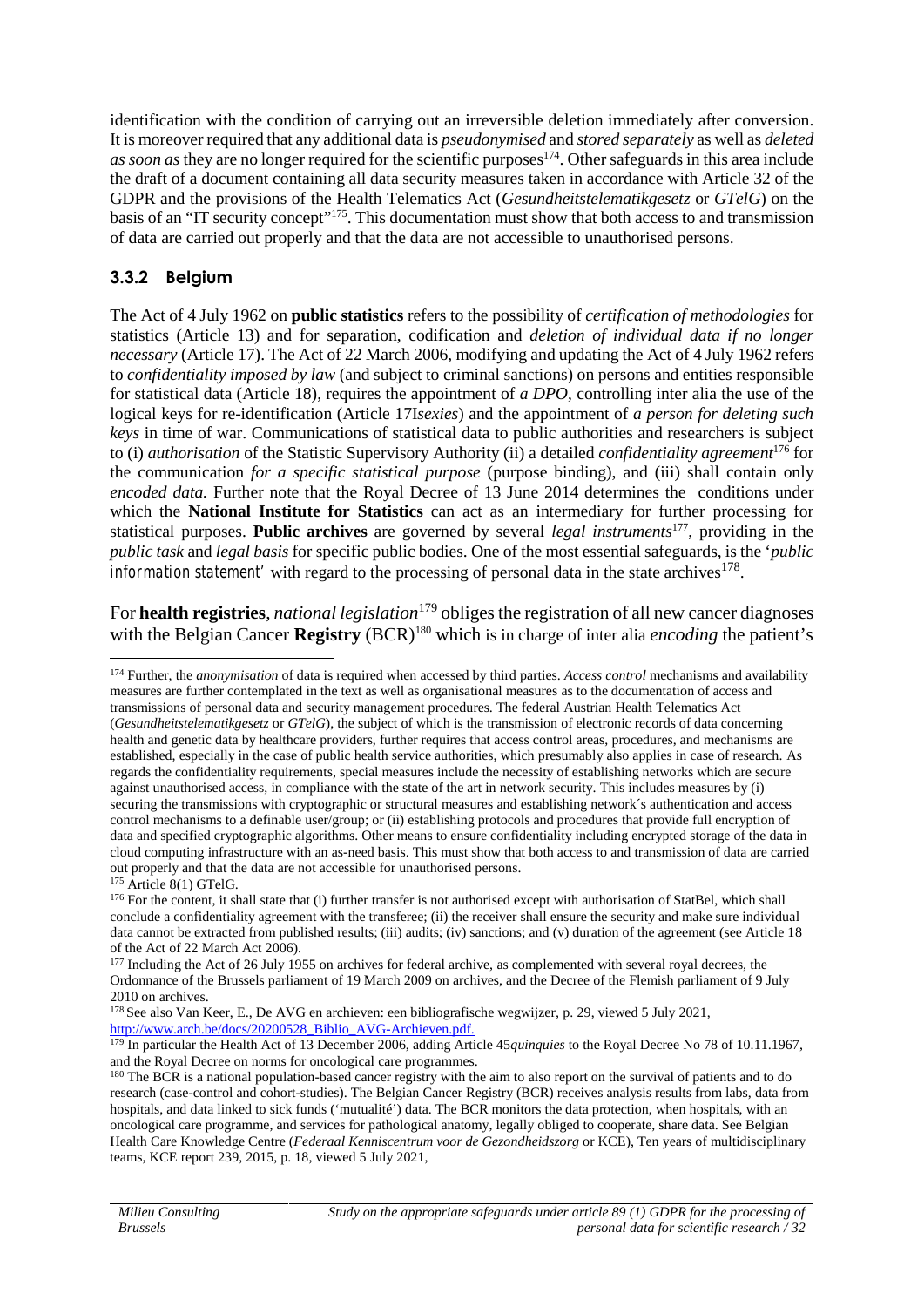social security number and reviewing the *data quality,* and which may *– upon authorisation of the SA* - communicate the data for research to third parties (Article 3 and 9)<sup>181</sup>. The law setting up the **Crossroad Database for Social Security**, authorises the latter to communicate as an intermediary organisation *pseudonymous data* it has to third parties for *knowledge development for social security* purposes and *determining selection criteria for research participants*<sup>182</sup> *.* Further, a specific authority<sup>183</sup> is tasked with guiding and establishing 'good practices' with regard to specific personal data processing, in particular those concerning health and the federal government, including for the communication of *'anonymous data' by the governmental agencies and for determining the selection criteria for research participants*<sup>184</sup> .

The Act of 19 December 2008 on **Human Body Material** (HBM), which also covers HBM for scientific research use, specifies some safeguards, in particular that a *written agreement* shall be concluded with the person or institution receiving HBM for research<sup>185</sup>. It should be noted as well that for secondary use, which is defined as "*any use of human body material other than that to which the donor has given his/her consent in the context of the collection*" in cases where it is impossible to seek consent, or where such a request would be exceptionally inappropriate, the (positive) *opinion of an ethics committee* would be sufficient to allow the collection of samples (Article 20(1) of the HBM Act). Further conditions are specified in a Royal Decree, including the obligation to declare to the **Federal Agency for Medicines and Health Products (FAMHP)** 186 . A new service with the **FAMHP** *advises* on accessing the biobanks.

#### **3.3.3 Bulgaria**

Access to health data is possible for purposes of public health and statistics. Based on Article 28 of the National Health Act, professionals with proven credentials, such as doctors, can access health data. The data have to be anonymised. The access applies to publicly funded organisations<sup>187</sup>.

The National Centre of Public Health and Analyses (**NCPHA)** provides **statistical information** based on the Health Act (HA) and the Personal Data Protection Act. A written application should be made for access to data, but this is limited to public information.

Informed, **written consent** is required for **medical research**<sup>188</sup> and the taking of biological material for

<sup>183</sup> This authority is called the 'information security comité' (ISC) and was set up by Act of 5 September 2018.

https://www.famhp.be/en/news/new\_royal\_decree\_on\_biobanks, viewed 5 July 2021. Other conditions are relating to the collection, the reporting to the ethics committee, a register, the agreement with the recipients of the body material, encoding, traceability and identification.

https://kce.fgov.be/sites/default/files/atoms/files/KCE\_239\_team%20meetings\_oncology\_Report\_2.pdf. A standard form is deployed, as set forth in the Offical Journal of 14.10.2010, and following ENCR guidelines. See also: https://kankerregister.org/Standard%20cancer%20registration, viewed 5 July 2021.

<sup>&</sup>lt;sup>181</sup> The law imposes additional safeguards as well, such as drafting a security plan, appointment of a security adviser / DPO in charge of establishing minimum security measures, guaranteeing confidentiality and limited access (Article 4), which can be further completed by royal decree.

<sup>&</sup>lt;sup>182</sup> See Article 5 of the Act of 15 January 1990 setting up the Crossroad Database for Social Security, as modified by Act of 5.9.2019 regarding ISCs (Article 11).

<sup>184</sup> See Act 5.9.2018, Article 39. These 'good practices' and also the ISC's opinions, which are required safe in particular cases, and the succinct annual reports, can be found at ehealth.fgov.be.

<sup>&</sup>lt;sup>185</sup> *Elements* that shall be included in the written agreement include the *topic* of the scientific research for which the HBM is made available, the responsibilities *for ensuring traceability*, the appropriate technical and organisation *measures* in the case personal data is also communicated and a *coded copy* of the consent of the donor (Article 22(2)(3) HBM Act). About this Act, see also Lalova, T., Negrouk, A., Dollé, L., Bekaert, S., Debucquoy, A., Derèze, J.-J., Valcke, P., Kindt, E., Huys, I., 'An overview of Belgian Legislation Applicable to Biobank Research and its Interplay with Data Protection Rules', in Slokenberga, S., Tzortzatou, O., and Reichel, J. (ed.), 2021, GDPR and Biobanking. Individual Rights, Public Interest and Research Regulation across Europe*,* Springer, Law, Governance and Technology Series, p. 187 *et seq.* <sup>186</sup> See Royal Decree of 9 January 2018 on biobanks. See also

<sup>&</sup>lt;sup>187</sup> Article 28, National Health Act.

<sup>188</sup> Article 197 National Health Act.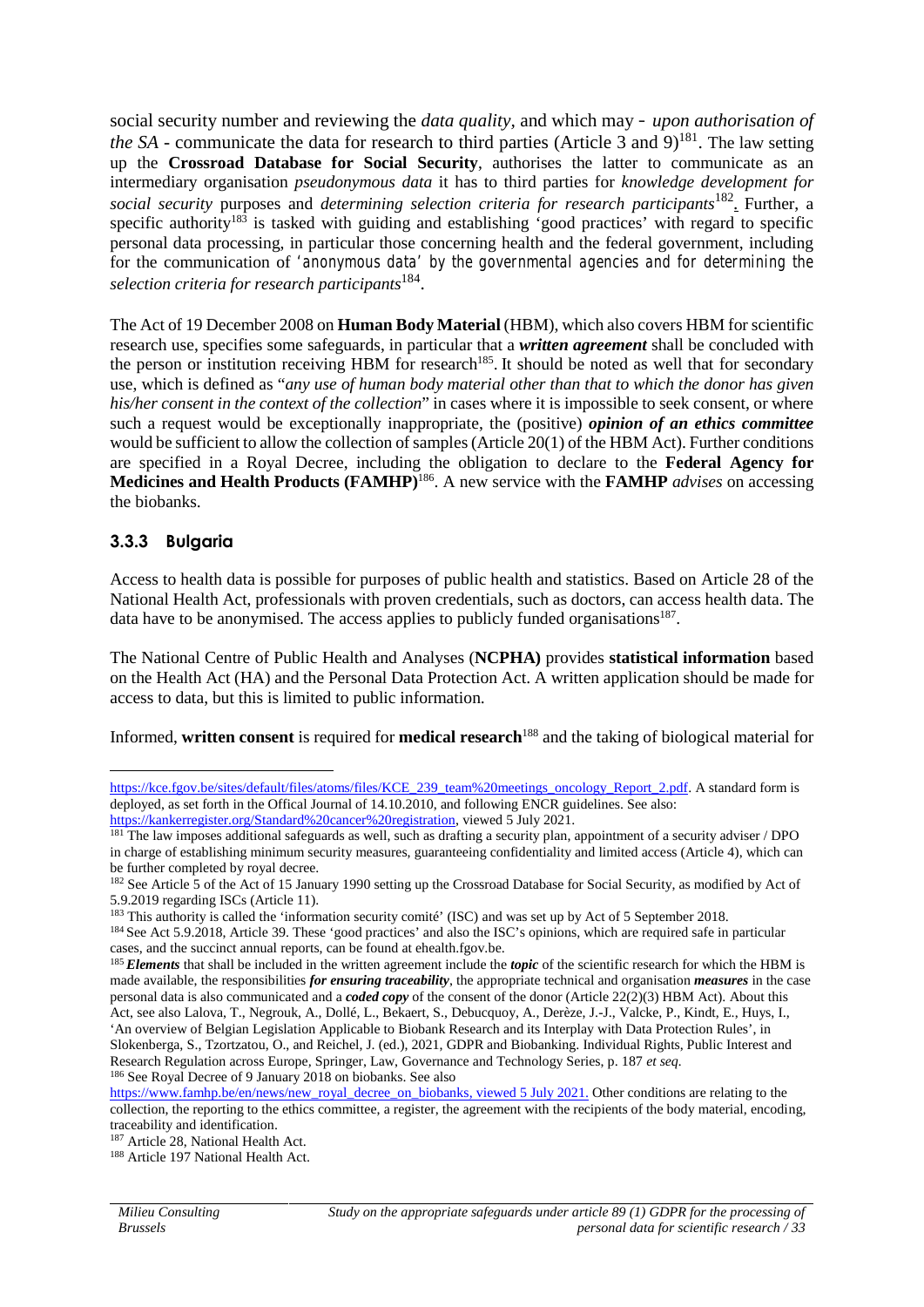genetic tests<sup>189</sup>. The consent has to be given after *information* of the research leader about the essence, importance, scope, and possible risks<sup>190</sup>. The statute underlines that such data are personal data and should be not disclosed to employers, health insurance organisations, and insurance companies<sup>191</sup>. Moreover, such research should be conducted ensuring maximum safety for the health of the person, and should not disclose his or her personal data.

## **3.3.4 Estonia**

The **Official Statistics Act** (OSA) regulates statistics and scientific research conducted by the Statistical Office of Estonia<sup>192</sup> based upon (in principle voluntary) responses collected by a 'producer of official statistics' (producer)<sup>193</sup> after extensive *information* disclosure<sup>194</sup>. The producer of statistics is *allowed by law* to set up statistical registers of data by collecting data *from administrative records*, data bases and other types of data sources, and use these data for the production of (other) official statistics, regardless of the initial purpose of collection<sup>195</sup>. The OSA further contained detailed safeguards as that for example micro-data of a natural person should only be kept together with the personal identification code, until the validation of the micro-data has been completed<sup>196</sup>, and the principles of protection of personal data and s*tatistical confidentiality* must still be complied with. The producer must ensure organisational, information technology related and physical protection of data for all statistical activities<sup>197</sup> as established by requirements of the Estonian government or the Bank of Estonia (Eesti Pank)<sup>198</sup>. *Dissemination* of confidential data is only allowed in a form that prevents to directly or indirectly identify the statistical unit, and should be otherwise disseminated with the consent of the data subject, unless the data are considered public according to national law, or the receiver is Eurostat, national statistical institutes or other EEA States<sup>199</sup>. In this case, the data are marked as confidential<sup>200</sup>.

The **Archives Act** regulates archival research<sup>201</sup>, including the management, appraisal and transfer of records, conditions preventing the unauthorised use of, damage to and destruction or copying of archival records. Access and use of archival records are unrestricted except when the provisions of GDPR and of the Estonian data protection legislation apply.

<sup>189</sup> Article 141 National Health Act.

<sup>190</sup> Article 199 National Health Act.

<sup>191</sup> Article 141 National Health Act.

<sup>192</sup> Official Statistics Act, passed 10.06.2010, RT I 2010, 41, 241, entry into force 01.08.2010, viewed 30 March 2021, https://www.riigiteataja.ee/en/eli/517122019002/consolide.

 $\frac{193}{193}$  Section 28 of the Official Statistics Act. With some exceptions or unless provided by law, submission of personal data is *voluntary* for natural persons. As for the exceptions: see Section 28(2) of the Official Statistics Act: "*Natural persons who own immovable property, buildings or parts thereof or own or possess agricultural land or farm animals or make international payments*". At the same time, producers should preferably use data which has already been generated/collected as a part of state and local government authorities' or legal persons in public and private law activities.

<sup>&</sup>lt;sup>194</sup> For the collection and statistical processing of data, the producer *must inform* the respondents in advance about which data will be collected, the purpose for which the data will be used, the principles of statistical processing and how that data can be disseminated and the due date for when the data should be submitted, as well as provide the information of any liability for not complying with the submission requirements: see Section 30(1) of the Official Statistics Act. The right to rectification, erasure of data or the right to restrict the processing extend to personal data collected for the purpose of official statistics: see Section 31 (2)-(4)of the Official Statistics Act.

 $195$  Section 30(2) of the Official Statistics Act. With regard to the use, the producer has the right to use personal data for the production of official statistics (see Section 31 of the Official Statistics Act) and unlike it is the case for data collection, it is not required to inform the data subjects concerned.

<sup>196</sup> Afterwards, the personal identification code must be *stored separately* from the other data of that person. *Later linking* should, however, remain possible: see Section 32 OSA. In addition, persons who, due to the nature of their official duties, have access to data which allow for direct or indirect identification of individuals carry responsibilities for the use of the data, and must ensure that the data are only used for statistical purposes and prevent unlawful dissemination of such data: see Section 34(4) of the Official Statistics Act.

<sup>&</sup>lt;sup>197</sup> Section 34(5) of the Official Statistics Act.

<sup>198</sup> Section 34(6) and (7) of the Official Statistics Act.

<sup>199</sup> Section 35 of the Official Statistics Act, requires provision by EU law.

<sup>200</sup> Section 34 of the Official Statistics Act, *data that allow direct or indirect identification of a statistical unit and thereby disclosure of micro-data*.

<sup>201</sup> Archives Act, viewed 30 March 2021, https://www.riigiteataja.ee/en/eli/521032019019/consolide.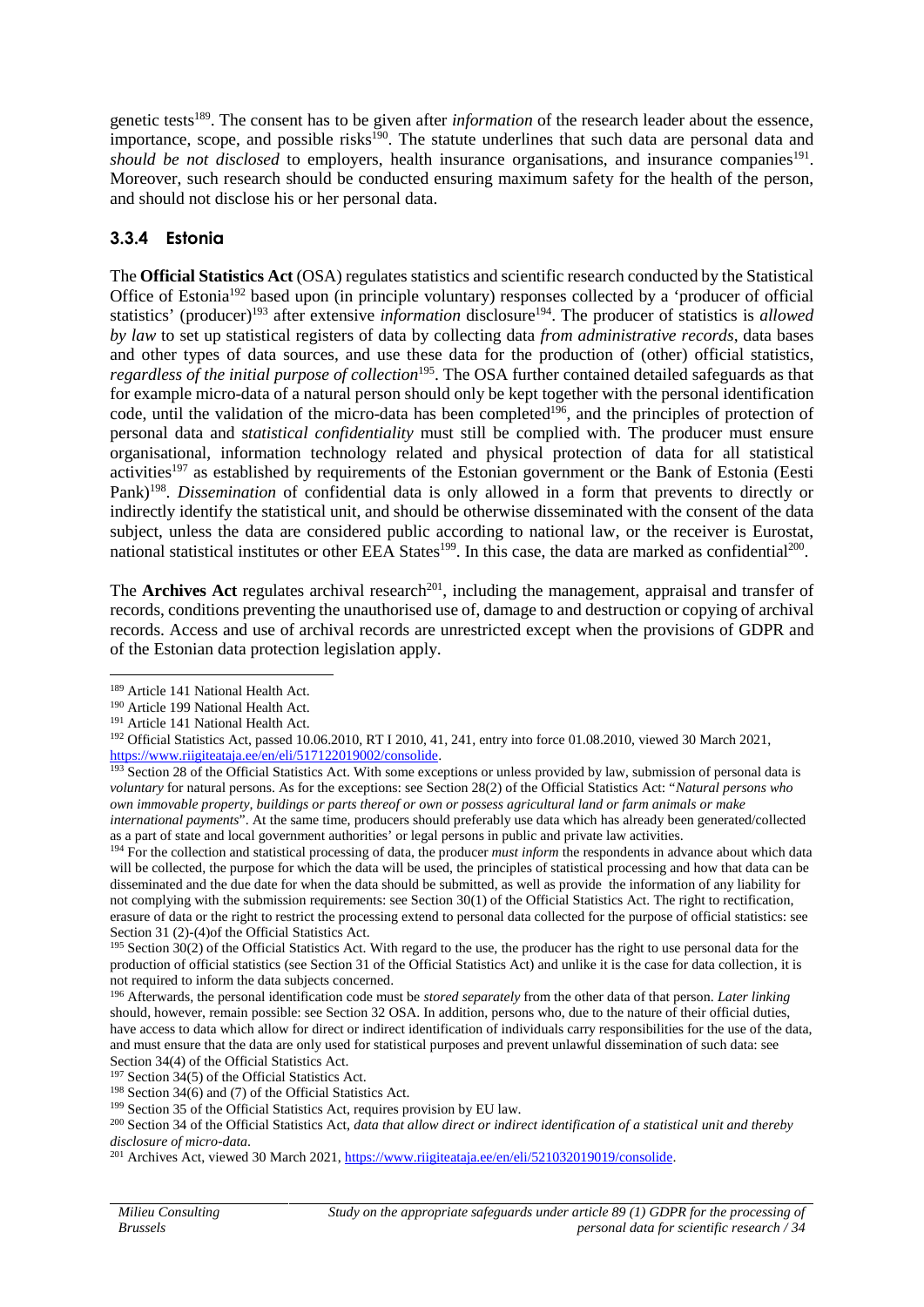Clinical trials are regulated by the **Medicinal Products Act**<sup>202</sup> . Clinical trials require (i) an approval requirement, unless the treatment and monitoring of the trial subjects remain unchanged and no new medicinal product is introduced<sup>203</sup>; (ii) are subjected to requirements regarding the quality of the medicinal products, the sponsor of the clinical trial, the planning and *publication* of the result and the persons conducting the research<sup>204</sup>. Furthermore, (iii) *consent* of the trial subject is required<sup>205</sup> and can only be given after the data subject has been *informed* of all facts related to the trial, and withdrawal must be possible at any time; and (iv) the *approval* of a medical *ethics committee* is required<sup>206</sup>, with further requirements concerning its composition and due process<sup>207</sup>. In addition, (v) a written application must be submitted to the *State Agency of Medicines* at least two months before the beginning of the planned trial<sup>208</sup>, *and authorisation* from the Agency, typically containing requirements for the quality of research, should be obtained<sup>209</sup>. The State Agency of Medicines can also immediately suspend or terminate the clinical trial if these circumstances become evident or, if the continuation of the trial does not pose a risk to life and health of the trial subjects, send a notice concerning the intention of suspension or termination. The liability for the compliance of all the aspects of the trial falls entirely on the sponsor of the clinical trials of medicinal products $2^{10}$ .

The **Human Genes Research Act** regulates the set up and the maintenance of the Estonian Gene Bank<sup>211</sup>, the conditions for processing and composition of the data<sup>212</sup>, the rights and obligations of gene donors, restrictions on the use of data and conditions for generic research relating to the Gene Bank and the organisation of its administrative supervision<sup>213</sup>. The Act contains also detailed provisions for aggregating pseudonymised data<sup>214</sup> and the type of research for which the Gene Bank can be used<sup>215</sup>. It also specifies, among other things, that (de-)pseudonymisation should be performed by **specific persons** appointed by the controller<sup>216</sup>, and outlines *the role of the Data Protection Supervisory* 

<sup>&</sup>lt;sup>202</sup> Medicinal Products Act, passed 16.12.2004, RT I 2005, 2, 4, entry into force 01.03.2005, viewed 30 March 2021, https://www.riigiteataja.ee/en/eli/529122020002/consolide.The Act covers different types of medicinal products and the manufacturing and distribution thereof.

 $203$  Section  $87(2)$  of the Medicinal Products Act.

<sup>204</sup> Sections 88-89 of the Medicinal Products Act.

<sup>&</sup>lt;sup>205</sup> Section 91 of the Medicinal Products Act. In case of animal, the owner's consent is sought. There are special requirements for individuals with restricted legal capacity.

<sup>206</sup> Section 92 of the Medicinal Products Act.

<sup>&</sup>lt;sup>207</sup> All requirements concerning the nature of the Medical ethics committee for clinical trials listed in Section 92 of the Medicinal Products Act.

<sup>208</sup> Section 95 of the Medicinal Products Act.

<sup>&</sup>lt;sup>209</sup> Such authorisation can be denied if (i) the applicant does not comply with the requirements for clinical trials of medicinal products; (ii) the information or documents submitted by the applicant are incomplete or inaccurate; (iii) the trial protocol is unreasonable; (iv) the trial is of no scientific value or is likely to influence the use of medicinal products in the course of health care provision in an unreasonable direction; (v) the risk to the life and health of trial subjects is high: see Section 97 of the Medicinal Products Act. When it comes to veterinary medicinal products, such authorisation is granted by the Ministry of Rural Affairs.

<sup>&</sup>lt;sup>210</sup> Section 99 of the Medicinal Products Act. Doctors, dentists or veterinarian conducting the trial are only liable in certain circumstances, where violations of their obligations occur or jointly with a third party (employer or other contractual party). <sup>211</sup> Human Genes Research Act (13 February 20000) RT I 2000, 104, 685, viewed 30 March

<sup>2021,</sup>https://www.riigiteataja.ee/en/eli/508042019001/consolide.

<sup>&</sup>lt;sup>212</sup> The Act establishes the rules for valid consent and for the rights to (take) samples, storage of tissue samples and destruction of data and records.

<sup>213</sup> Human Genes Research Act, Article 1(2).

The provisions do not apply to the processing of pseudonymised tissue samples, pseudonymised descriptions of DNA and pseudonymised descriptions of state of health if such tissue samples, descriptions of DNA and descriptions of state of health are processed as a set of data and on the condition that the set of data to be processed contains DNA samples, descriptions of DNA or descriptions of state of health of at least five gene donors at a time: see Human Genes Research Act, Article 7(2). <sup>215</sup> More precisely, research into and treatment of illnesses of gene donors, public health research and statistical purposes: see Human Genes Research Act, Article 16.

<sup>216</sup> Human Genes Research Act, Article 22.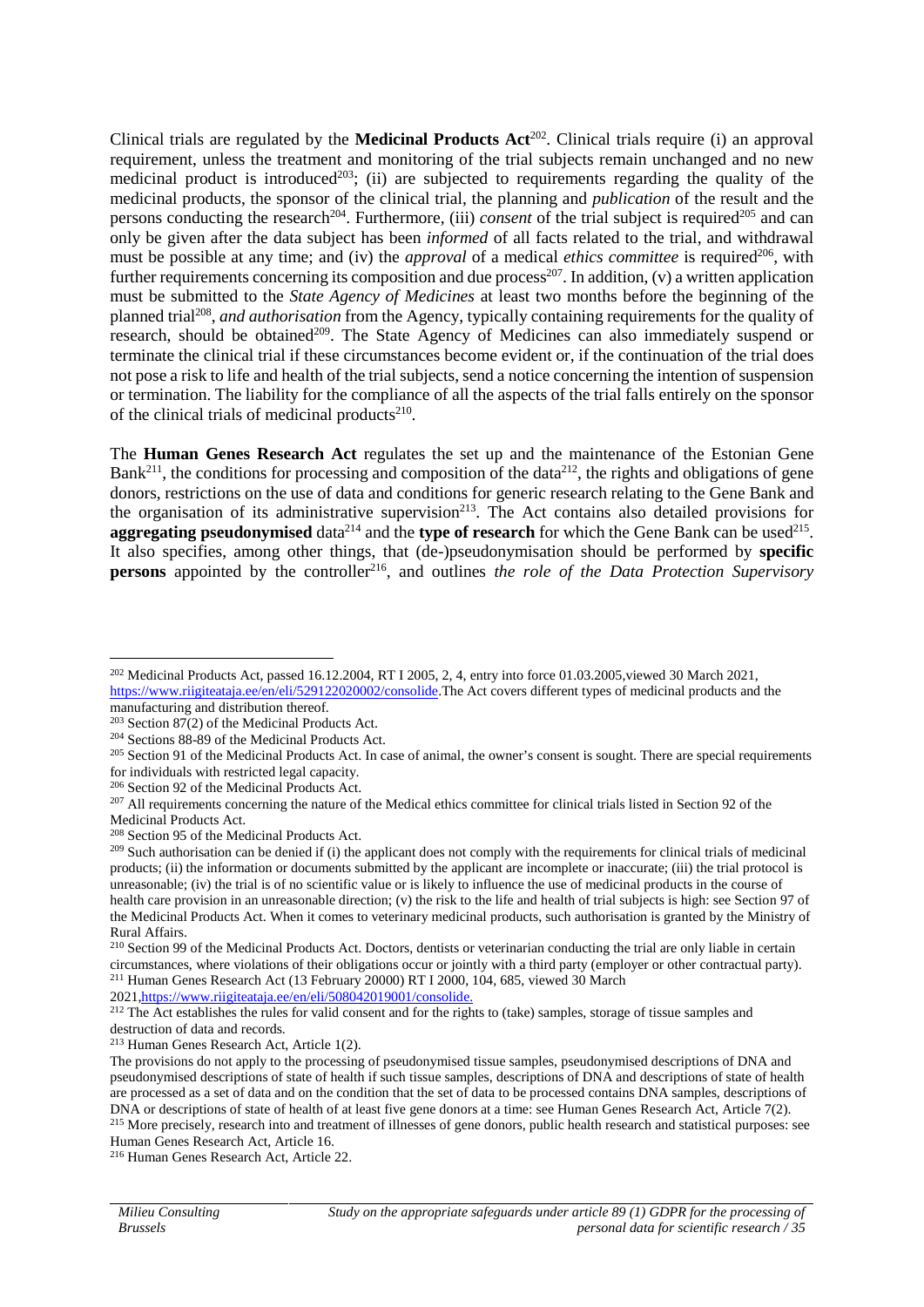*Authority<sup>217</sup> and the Research Ethics Committee*<sup>218</sup> .

The **National Institute for Health Development** further conducts studies using national data bases, using relevant data such as communicable diseases, cancer registry etc. *which have been established on the basis of law and regulated by the specific Minister's statutes<sup>219</sup>* .

#### **3.3.5 Finland**

The Act on the **Openness of Government Activities** regulates the use of personal data extracted from registers of *public authorities for scientific research purposes*, i.e. the right to review publicly available documentation, the *non-disclosure obligations of employees* of public authorities, secrecy of documents and information as well as other *protection mechanisms* for both public and individual interests.

**The Act in Secondary Use of Health and Social Data**<sup>220</sup> complements GDPR legislation and concerns the processing of personal data for secondary use<sup>221</sup>. The Act further regulates the "one-stop-shop" central licensing authority for the secondary use of health and social data, **the Social and Health Data** Permit Authority Findata<sup>222</sup>, which is directly subordinated to the Ministry of Social Affairs and  $Health<sup>223</sup>$ .

The Act further lays down extensive criteria and conditions for the secondary use of health and social data. Safeguards include the need for a permit<sup>224</sup>, and conditions for the use of the results achieved based on the use of the data<sup>225</sup>. Hence, the conditions for the use of secondary data are (i) authorisation from controllers for further use for other research purposes; and (ii) a *decision* of the Data Permit Authority on the request to access the data from different controllers, national information system services or registers<sup>226</sup>. Secondary use of the data will be allowed for permitted purposes as defined in the law, with a revocable licence issued for a fixed term. A licence may also be required for education, information management and development and innovation activities<sup>227</sup> provided that *the explicit consent of data subjects for secondary use is sought for the latter*, as no category under Article 9(2) GDPR fits.

The Medicines Act regulates medicine trials<sup>228</sup>, and requires a permission based on *a research plan* when a clinical trial is to be carried out, as well as a positive opinion of an ethical committee. Researchers and other individuals who come in contact with medical data during the course of the research or in connection to the research procedure, are bound by strict confidentiality. It further refers to **the Act on**

maintaining a secure hosting service.

<sup>225</sup> Section 52.

<sup>217</sup> Human Genes Research Act, Article 28.

<sup>&</sup>lt;sup>218</sup> Human Genes Research Act, Article 29. The Ethics Committee is entrusted with assessing processing procedures for the Gene Bank and ensuring preventive protection of fundamental rights and evaluating compliance with Article 6 of Estonian Personal Data Protection Act.

<sup>219</sup> See Estonia response to the EDPB questionnaire.

<sup>220</sup> See https://stm.fi/en/secondary-use-of-health-and-social-data, viewed 5 July 2021. Finland has adopted some specific legislation concerning medical research, clinical drug trials and the secondary use of social welfare and health information. <sup>221</sup> Hence for *other* purposes than it has been collected. See Section 2 of the Act. The Act concerns the processing of personal data which are registered in relation to social- and healthcare practices, for research and statistical purposes within the health care sector. The Act regulates combining activities of data related to e.g. health care and population statistics which is in the possession of different national authorities, while ensuring the data protection rights of individuals.

<sup>&</sup>lt;sup>222</sup> Findata "pools" and "centralises" the data from different controllers and anonymises it for further use. See: Section 4 of the Act.

<sup>&</sup>lt;sup>223</sup> See Section 17 of the Act. The Data Permit Authority makes decisions on data permits concerning data held by controllers; whether data requests fulfil the requirements set by the law; and is also responsible for the collection, *combination, pre-processing, and disclosure for secondary purposes*, and where necessary anonymisation or pseudonymisation of the data subjected to the permit; and supervises compliance with terms and conditions of the permit; and

 $224$  Conditions for approval: see Sections 35-42, Section 43.

<sup>226</sup> Section 11.

<sup>227</sup> Section 37.

<sup>228</sup> Medicines Act (*Lääkelaki*), 10.4.1987/395, viewed 5 July 2021, https://www.finlex.fi/en/laki/kaannokset/1987/19870395 (in English but only including the changes made until 2010), Sections 86 – 88a.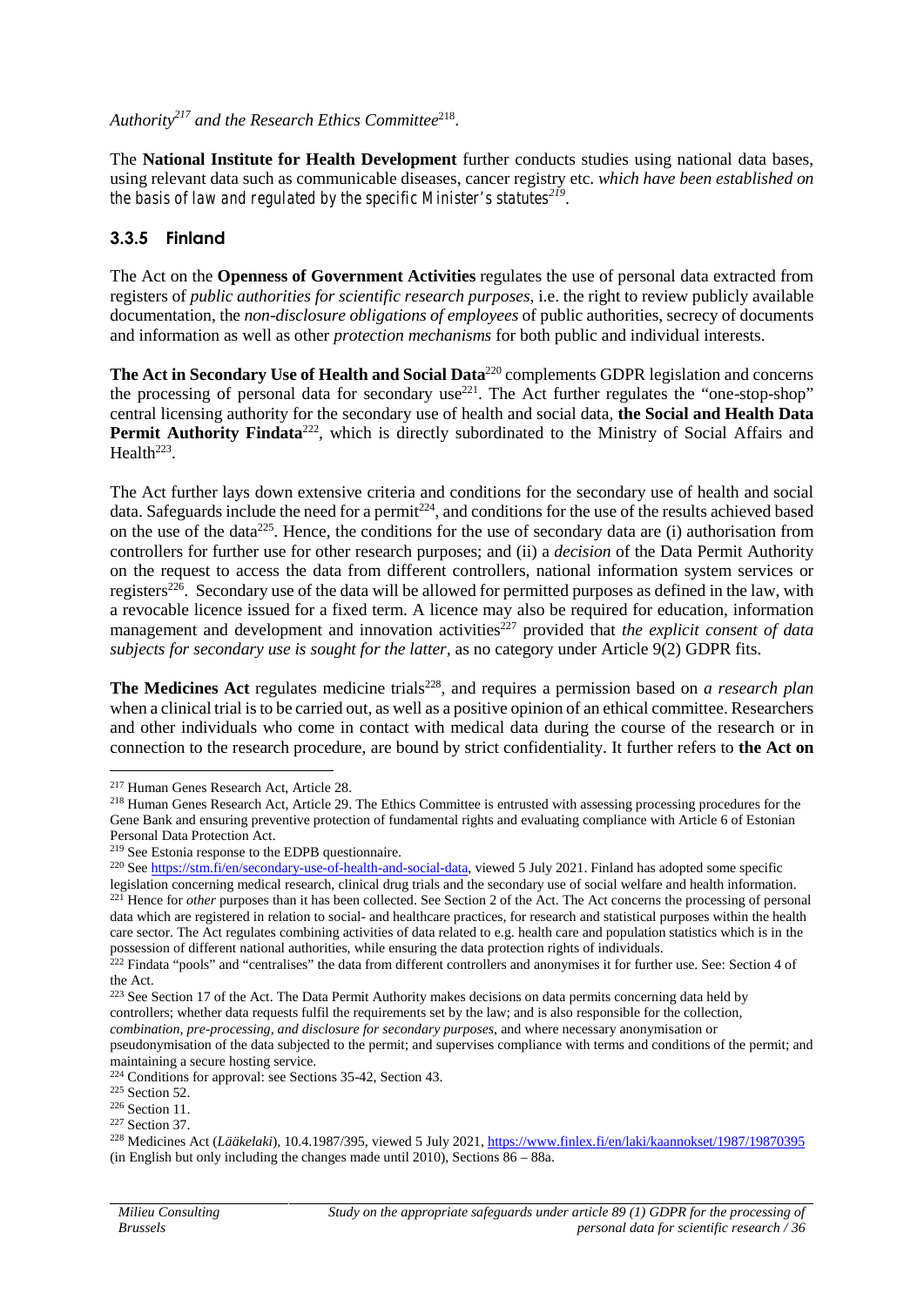Medical Research<sup>229</sup>, which sets a detailed framework for medical research involving human beings, clinical medical trials, research concerning foetuses and embryos and the work of the ethical committees<sup>230</sup>. For medical research including humans, focus lays on an assessment of interests, the need to appoint a person in charge of the research, the consent of the person being subject to research and the cancellation of such consent<sup>231</sup>. The Act also defined good clinical practices, and sets requirements for declarations, opinions of the ethical committee, reporting of incidents and serious side  $effects<sup>232</sup>$ .

#### **3.3.6 France**

In the domain of **statistical research, the Official Statistics Law**<sup>233</sup> states that **for official/public** statistics, communicating and disclosing any data related to the statistical survey, especially personal data, can only be made after the *approval* of the Committee for Statistical Secrecy<sup>234</sup>. In the domain of the **public archives** the personal data, which are already not useful for archival purposes, or purposes of scientific or historic research, should be deleted<sup>235</sup>. Furthermore, data related to the state of health shall be given back to the person entitled to  $it^{236}$ .

Research for *medical and health-related purposes* is robustly regulated by law and requires safeguards<sup>237</sup>. In principle, in addition to the possibilities provided for in Article 9(2) of the GDPR, the processing of health data for research purposes is **lawful** provided that: (i) processing is in the *public interest*; (ii) processing complies with standards issued by the CNIL (**methodologies of reference MR001 to MR006<sup>238</sup> –** see also Annex 2) and the **data controller sends a declaration of compliance to** the CNIL  $^{239}$ ; or (iii) **after the authorisation of the CNIL,** if the processing does not comply with one of the standards

The French Public Health Code (*Code de la Sante Publique*<sup>240</sup>) sets general principles for the implementation of health research. For example, there needs to be an **appointed person responsible**

<sup>232</sup> Chapter 2a of the Act.

<sup>235</sup> Article L.212-3 of the Code du patrimoine, viewed 5 July 2021,

<sup>229</sup> Act on Medical Research (*Laki lääketieteellisestä tutkimuksesta*), 9.4.1999/488, viewed 5 July

<sup>2021,</sup>https://www.finlex.fi/en/laki/kaannokset/1999/19990488 (unofficial translation available for the original act from 1999).

<sup>&</sup>lt;sup>230</sup> There are both regional and national ethical committees. The law also sets criteria for the evaluation of research projects, the compilation of the ethical committees and rules for the members of that committee.

<sup>&</sup>lt;sup>231</sup> Persons with handicaps, minors, pregnant or breast-feeding women and inmates or patients of forensic psychiatry. There are also special rules regarding certain categories of individuals.

<sup>&</sup>lt;sup>233</sup> Act No. 51-711 of 7 June 1951, viewed 7 July 2021, Loi n° 51-711 du 7 juin 1951 sur l'obligation, la coordination et le secret en matière de statistiques. - Légifrance (legifrance.gouv.fr).

<sup>&</sup>lt;sup>234</sup> Article 6 bis of the Loi n<sup>o</sup> 51-711 du 7 juin 1951 sur l'obligation, la coordination et le secret en matière de statistiques, viewed 5 July 2021, https://www.legifrance.gouv.fr/loda/article\_lc/LEGIARTI000038314928and Article 17 of the Décret n° 2009-318 du 20 mars 2009 relatif au Conseil national de l'information statistique, au comité du secret statistique et au comité du label de la statistique publique, viewed 5 July 2021,

https://www.legifrance.gouv.fr/loda/article\_lc/LEGIARTI000034247251/2021-01-19. Furthermore, any statistical survey of public services must be subject to the prior approval of the Minister responsible for the economy and the Minister to whose jurisdiction the interested parties belong (Article 2 Loi n° 51-711 du 7 juin 1951).

https://www.legifrance.gouv.fr/codes/article\_lc/LEGIARTI000037825470. Furthermore, data related to the state of health shall be moreover given back to the person entitled to it.

 $236$  Article L212-4 of the Code du patrimoine.

<sup>237</sup> See Articles 64-77 Loi n° 78-17 du 6 janvier 1978 relative à l'informatique, aux fichiers et aux libertés.

<sup>238</sup> CNIL - Méthodologie de référence MR-006, Accessed 7 July 2021, Études nécessitant l'accès aux données du PMSI par les industriels de santé Méthodologie de référence MR-006 | CNIL

<sup>&</sup>lt;sup>239</sup> As explained by the French SA "MR are sorts of "framework" to comply with in order to reduce formalities. Those formalities (prior authorisation from CNIL) must still be complied with including if the data subject expressed consent when the research does not fall under the scope of a MR".

<sup>&</sup>lt;sup>240</sup> Article L1121-3 of the Code de la sante publique Chapitre Ier: Principes généraux relatifs aux recherches impliquant la personne humaine (Articles L1121-1 à L1121-17), viewed 5 July 2021,

https://www.legifrance.gouv.fr/codes/section\_lc/LEGITEXT000006072665/LEGISCTA000006170998/.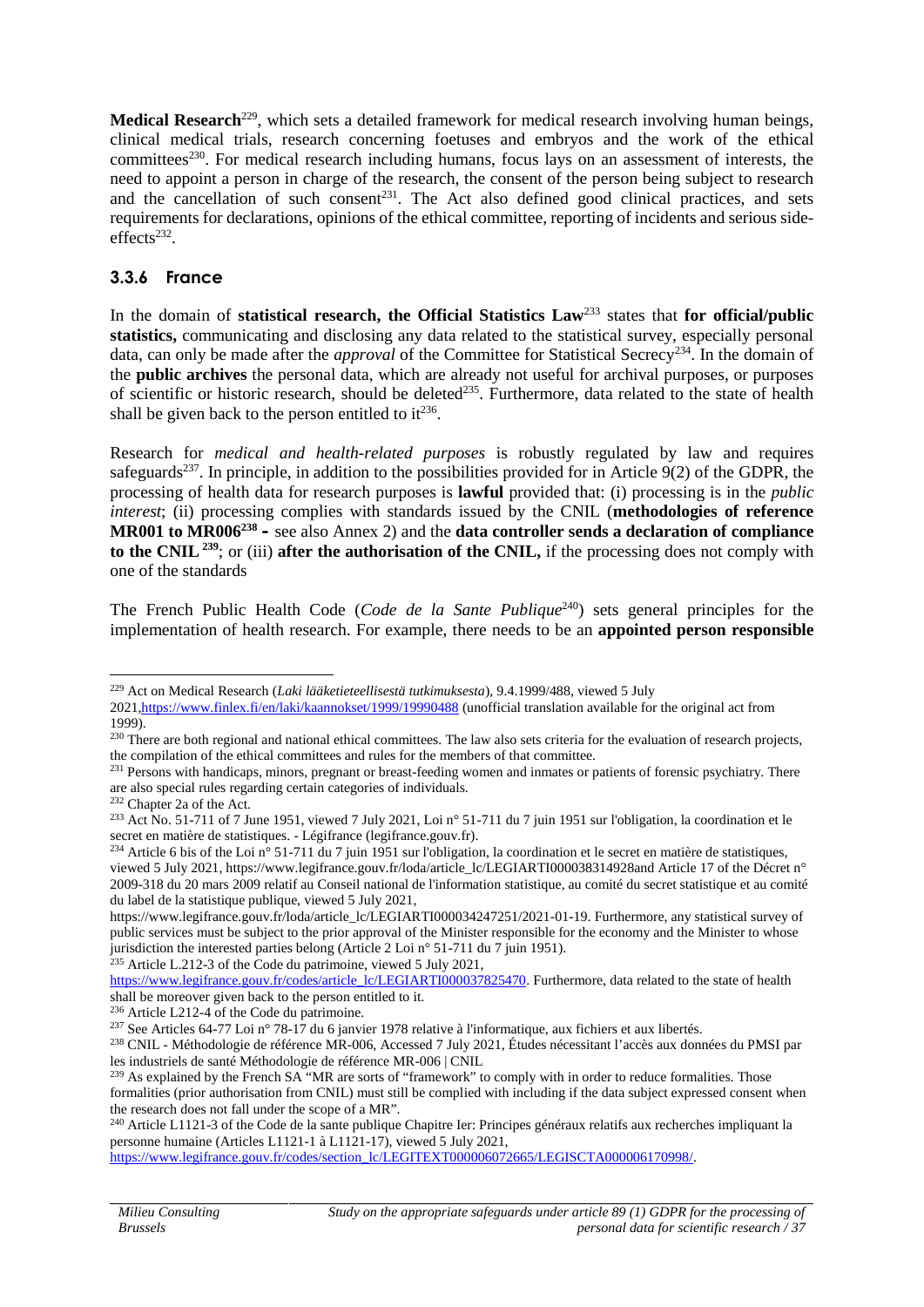#### for the conduct of a particular research project<sup>241</sup>.

#### **3.3.7 Germany**

Sectoral legislation in Germany on appropriate safeguards for scientific research is mainly provided in three domains, i.e. social security, biomedical research and artificial intelligence.

Appropriate measures and safeguards **for social security purposes** are contained in the Social Security Code (*Sozialgesetzbuch*, or *SGB*), which defines various areas of scientific research where these safeguards are applicable<sup>242</sup>. In principle, according to Article 75 SGB X, the social administration must obtain the permission of the superordinate authority if it wishes to make social data available for research purposes. For individual areas, there are special regulations for the use of data for research purposes. For the transmission of social data, which have been entrusted to the employee of a public youth welfare agency for the purpose of personal and educational help, can only occur under the legal bases established in Article 65 SGB VIII, while for research purposes by social benefits agencies this is permitted insofar *as it is necessary and the interest of the data subject* and are not impaired or the *public interest* in the research considerably outweighs the interest of the data subject<sup> $243$ </sup>. In the insurance sector, the German Pension Insurance Federation can perform the basic and cross-sectional tasks of the German Pension Insurance for research in the field of old-age insurance and rehabilitation, only if *authorised* by the Federal Representative Assembly of the German Pension Insurance Federation, and for research in longterm care insurance, prior *approval* of the SA and *anonymisation* is required.

Several guidelines have been issued from a legal and ethical standpoint for **biomedical research**. On the one hand, the **German Research Foundation** developed a Memorandum of guidelines for safeguarding good research practices, where higher degrees of responsibility are required from the heads of research institutions and heads of unit as regards professional ethics and legal and ethical standards<sup>244</sup>. For example, the **National Committee of the Federal Ministry of Education and Research** also developed Guidelines on Consent of the Medical Informatics Initiative (MII), applicable to all the university hospitals in Germany. In these guidelines, consent requirements for scientific research are thoroughly addressed<sup>245</sup>. Also, the consent to *secondary use* of patient's data must be obtained separately

<sup>&</sup>lt;sup>241</sup> The person responsible for the quality of the research can have access to the personal data, if the data subject, before processing data, had been duly *informed* and had not raised its objection. The access is only provided to **the data that is necessary for quality control**. Persons processing personal data have to comply with the standards of professional ethics. <sup>242</sup> For instance, for the studying of basic benefits of job seekers by the Federal Ministry of Labour and Social Affairs and the Federal Employment Agency as well as for the research studies on unemployment insurance commissioned to the Institute for Employment Research, subject to, *inter alia*, the following measures: (i) physical, organisational, and personnel separation among the entities; (ii) access control mechanisms; (iii) anonymisation of data as soon as this is possible according to the purpose of the research, and until then, the separate storage of the characteristics relating to a data subject; (iv) in case of insurance data, storage of data without first and last names after the insurance number in a specially protected file system. <sup>243</sup> Furthermore, in case of transmission of *sensitive data*, the data shall be *anonymised as soon as possible (see* Article 22(2) of the BDSG). In case of further processing, *prior authorisation* by the highest federal or Land authority responsible for the area from which the data originate is required. Lastly, transmission of social data for scientific research purposes on social welfare on behalf of the Federal Ministry of Labour and Social Affaires Government shall be permissible *if necessary and the project cannot be carried out with anonymized or pseudonymized data* and the public interest *substantially outweighs the legitimate interest* of the data subjects. In such cases, the data subject shall be informed in writing about the intended transmission, the purpose of the research project and *their right to object* within one month of being informed. <sup>244</sup> The guidelines also provide for an independent ombudsperson to whom to turn with questions relating to good research practices and cases of suspected misconduct. Quality assurance is required with regard to methods, calibration, collection, processing, and analysis of research data and the re-use of data is clearly indicated. More concretely, the document advocates for the public access of scientific results, but research data and results should be backed up by adequate means according to the standards of the relevant subject area, and retained for an appropriate period of time. Finally, procedures to handle allegations of research misconduct are required, which define policies and regulations on the basis of a sufficient legal foundation.

<sup>&</sup>lt;sup>245</sup> Particular emphasis is placed in the various legal bases to process patient's data. For instance, apart from the consent of the patient, legal bases by virtue of state hospital law are also foreseen for the processing and merger of data. Consent is to be requested as soon as possible and broad consent is preferred. The Guidelines require that patient data will not be used for the development of biological weapons or discriminatory research content, neither research can be aimed at diagnosing patients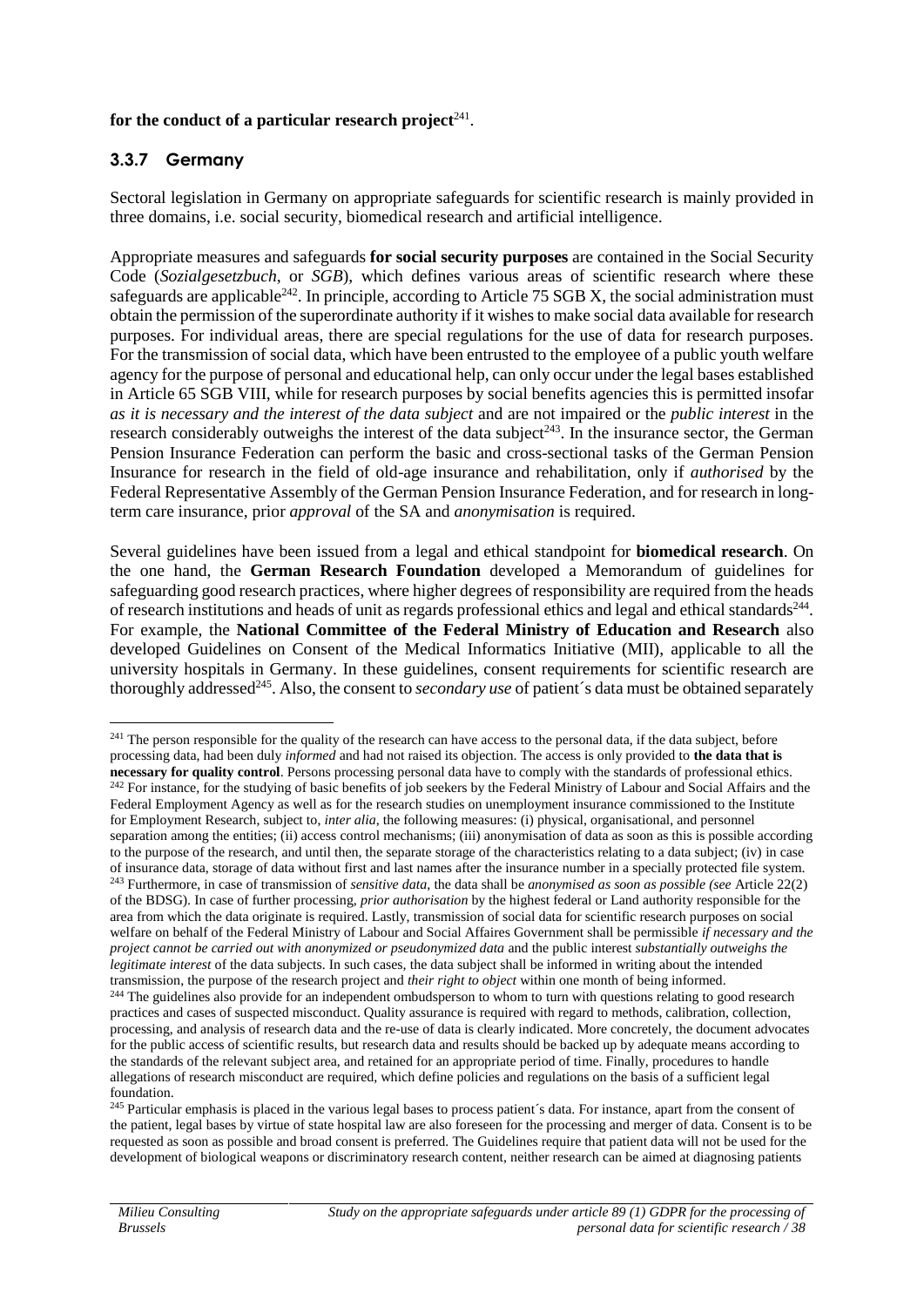by each location processing the data. Further safeguards encompass the evaluation by the *Ethics Committee*; the *conclusion of a DPIA* with the corresponding SA, or a general "*Datenschutzkonzept"* within partner institutions approved by all the corresponding SAs; the set-up of *central trustee services to manage identity data of patients in a secure and separate way*; the establishment of Use and Access Committees at MII partners which decide on the release of data and biomaterials and ensure compliance; the *publication* of the regulations for use and the details of the *funding* and *consortia* involved<sup>246</sup>. Data *transfers* to countries with lower protection levels cannot be made on the basis of consent, and patient data may be *stored* and used for up to 30 years after the patient's most recent consent was given, unless the patient objects in the meantime<sup>247</sup>. Finally, patient data from past treatment cases at the time of consent may be used if they are relevant for the current treatment, *e.g.* data on previous diagnoses, examination findings and therapies.

Additional data protection provisions at a federal and *Bundesland* level may supersede the general provisions relating to safeguards for research depending on the subject matter and the context of the processing, *e.g.,* State Hospital Acts (*Krankenhausgesetze*) of the *Bundesländer* may provide *lex specialis* relating to the appropriate safeguards for the processing of personal data for research purposes in hospitals.

The Hambach Declaration on Artificial Intelligence, which agglutinates the independent federal and state data protection supervisory authorities of Germany, lays down the seven data protection requirements for the **development and implementation of AI solutions**<sup>248</sup>.

### **3.3.8 Greece**

Further safeguards are contained for the social research in the law L.4538/2018 on **National and** Specific Registers of the National Center for Social Solidarity (NCSS)<sup>249</sup>.

By Ministerial Decision 88453/2019 internal Rules of Procedure for the **National Institute for Social Research (EKKE)** were established**,** requiring inter alia submitting *a Data Management Plan* by the scientific Project Managers at the beginning of each research project. Such a plan should inter alia specify the period of accessibility of the data, the format of the files that will be submitted to the EKKE

or to influencing their specific treatment. As for the consent requirements, the Guidelines provide for transparency and accountability measures such as documentation of the consent and explanatory materials.

<sup>&</sup>lt;sup>246</sup> Other safeguards include the establishment of distribution lists in which patients can register on newly registered research projects; the offering of the possibility for patients to cancel their participation at any time, verbally or in writing, without providing a reason, and without detriment; the establishment of clear, defined, and appropriate processes for the deletion of data and for additional findings as well as its inclusion in the project application; the rule of the German law for the use of patient data and, if applicable, biomaterial on the basis of the submitted consent documents.

 $^{247}$  This period is based on the legally determined retention periods for patient data in the care system.

<sup>&</sup>lt;sup>248</sup> Appropriate measures include: (i) the respect for the principles of Article 5 of the GDPR, in particular the data minimisation principle, and the establishment of technical and organisational measures of Article 25 of the GDPR; (ii) use of AI for constitutionally legitimised purposes, without overriding the requirement of purpose limitation, and the delimitation of purposes by Article 6(4) of the GDPR, although extended processing purposes must be compatible with the original purpose of collection, also for training purposes of AI systems; (iii) transparency, comprehensibility, accessibility, explainability, and accountability of AI systems, according to Articles  $5(1)(a)$ ,  $5(2)$  and 12 of the GDPR; (iv) risk-assessment to ensure fairness and avoid discrimination and creation of countermeasures to discrimination and risk monitoring; (v) fulfilment by the controller of the data subject rights under Article 12 of the GDPR and following; and (vi) security measures in accordance with Article 32 GDPR and the requirement of a DPIA if personal data is involved; (vii) technical and organisational measures in accordance with Articles 24 and 25 of the GDPR, such as pseudonymisation, as well as the development of knowledge and best practices in conjunction with the SAs.

<sup>&</sup>lt;sup>249</sup> Here, the law determines that the creation and maintenance of the National Registers is governed by the applicable personal data protection provisions, where anonymisation plays a principal role. The law also regulates the technical and operational requirements of the National and Specific Registers; the conditions and the electronic registration process; the issues of direct information and connection of the National Registers; the disciplinary processes in cases of failure to provide information or incorrect information by those responsible; and the organisational and technical issues of confidentiality and security, such as the right of access and use, data encryption, communications security, confidentiality and use of anonymisation techniques to the Decision of the Minister of Labor, Social Security and Social Solidarity.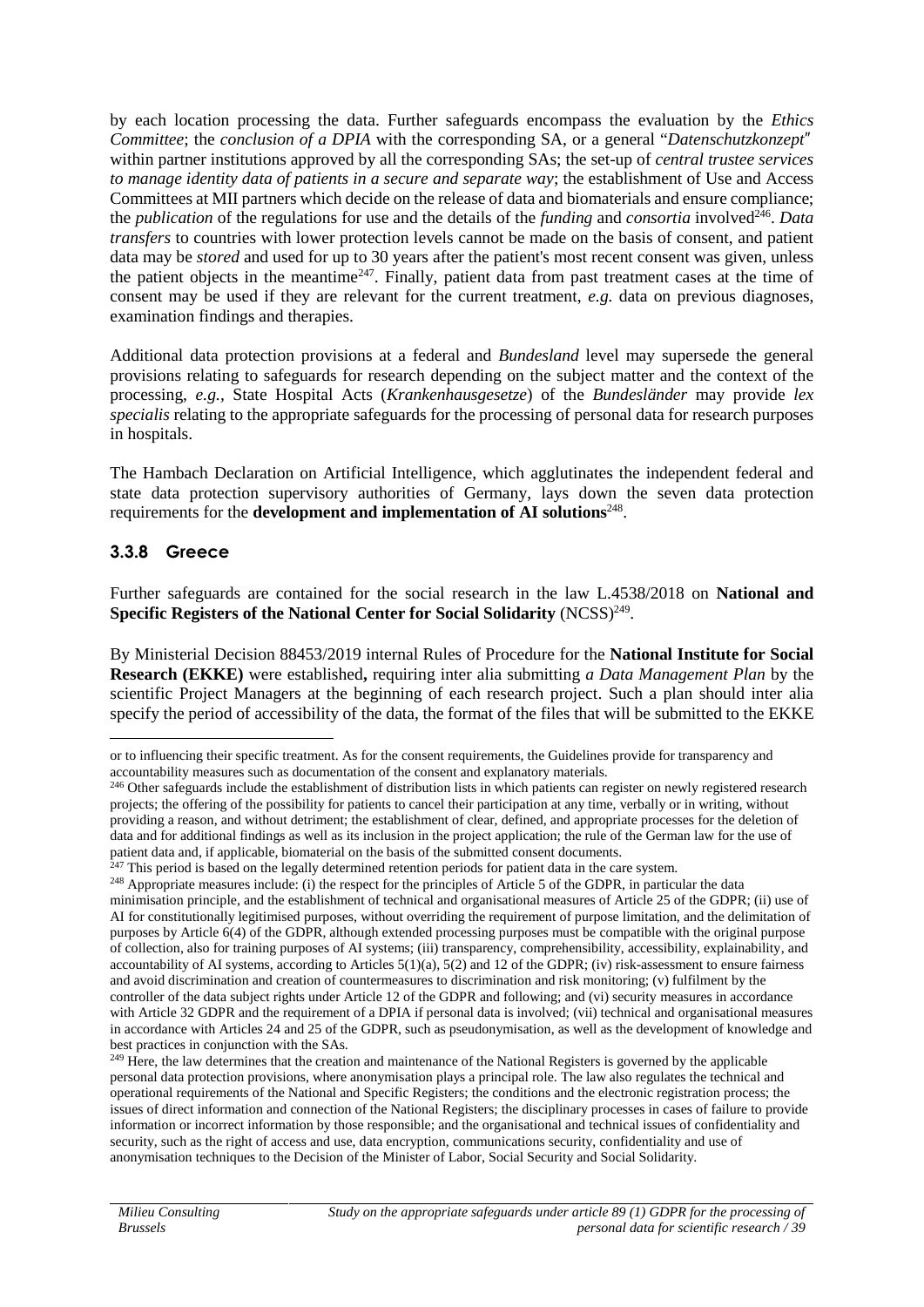*Data Repository* and the accompanying items, the way of resolving the issues that may arise from the free availability of data, especially regarding the protection of personal data.

Sectoral legislation in Greece has been largely issued in the **health sector**. For these purposes, the law L.4600/2019 on the Establishment of a National Public Health Organization determines some safeguards regarding the processing of health data. As such, the law obliges the individuals processing health data from the National Registers to observe *confidentiality* and the confidentiality provisions contained in the Greek Code of Medical Ethics, the Civil Service Code and the Penal Code apply.<sup>250</sup>

### **3.3.9 Iceland**

The Act on Statistics Iceland (no. 163/2007)<sup>251</sup> regulates the use by **Statistics Iceland** of its large collection of data for scientific research purposes $252$ . All the information which has been collected for official statistics are considered *confidential*. Statistics Iceland also reserves the right *to classify data as sensitive, even for categories which are not considered sensitive* under the Icelandic Data Protection Act. According to Article 13 of the Act, Statistics Iceland *can provide access to confidential data* for scientific research and the production of official statistics<sup>253</sup>.

Transferring and processing of personal data for the purpose of public archives is regulated in the provisions of the **Public Archives Act**<sup>254</sup>.

Approvals of scientific research in the health sector are governed by the **Act on Scientific Research in the Health Sector**<sup>255</sup> . The Act No. 44/2014 on **Scientific Research in the Health Sector** requires that scientific research be founded upon respect for the human dignity of the participants and states that human rights shall *not be sacrificed in favour of the interests of science or society*. Furthermore, scientific research projects in the health sector are to be based upon a *research protocol* which provides information on the study and its principal investigator. In applications submitted to a bioethics committee (of which there are three, the National Bioethics Committee, a committee in Landspítali, the National University Hospital, and a committee in Akureyri Hospital), circumstances which might lead to a *conflict of interest have to be declared*. The Act also states that those who are granted access to identifiable health information materials or other personal data in the implementation or monitoring of a study are subject to *a duty of confidentiality*. Additionally, health information materials which were acquired for a retrospective study, or arise from such research, may be retained **permanently** in *a biobank or health databank*, if this was stipulated in the **research protocol**, which has been **approved by a bioethics committee.** Health data from each scientific study shall be stored separately in a health

<sup>&</sup>lt;sup>250</sup> It further determines that the specific organisational and technical security measures for the protection of personal data will be issued by a *Ministerial Decision, which will include the use of anonymisation, pseudonymisation and encryption* techniques. Moreover, sensitive data of the National Registers may not be processed for other purposes by third parties, such as employers or insurance companies and banks. Penalties and imprisonment are established in case of interference and exploitation of data from the National Registers.

<sup>251</sup> Act on Statistics Iceland and official statistics (2007 *Lög um Hagstofu Íslands og opinbera hagskýrslugerð*), viewed 5 July 2021 , https://statice.is/about-statistics-iceland/laws-and-regulations/ .

<sup>&</sup>lt;sup>252</sup> See also Article 11(10) of the Act on Data Protection and the Processing of Personal Data. Processing is to be carried out *based on a law* which provides suitable and *specific measures* to safeguard the fundamental rights and the interests of the data subject.

<sup>&</sup>lt;sup>253</sup> However, strict security measures are set up for access to the data. A researcher will need to be performing research which is sponsored by certified Icelandic sponsors. Access to the information is restricted, stressing traceability and security. Statistics Iceland will prepare the data based on a request. Access will only be granted after direct or indirect identification has been removed. The research services will also assess the risk of traceability, and if needed e.g. merge categories of data to ensure confidentiality. In order to ensure data protection, access is permitted through secure remote access with login and passwords provided by Statistics Iceland (see https://www.statice.is/services/data-for-scientific-research/, viewed 5 July 2021). Finally, the researcher accessing the data will need to sign a declaration concerning confidentiality and security. <sup>254</sup> Article 18 of the Act on Data Protection and the Processing of Personal Data. When personal data is processed for **archiving** purpose, the Icelandic legislation provides for a right to "*provide a statement to be kept with any documentation containing his or her personal data*".

<sup>&</sup>lt;sup>255</sup> Article 34 of the Act on Data Protection and the Processing of Personal Data.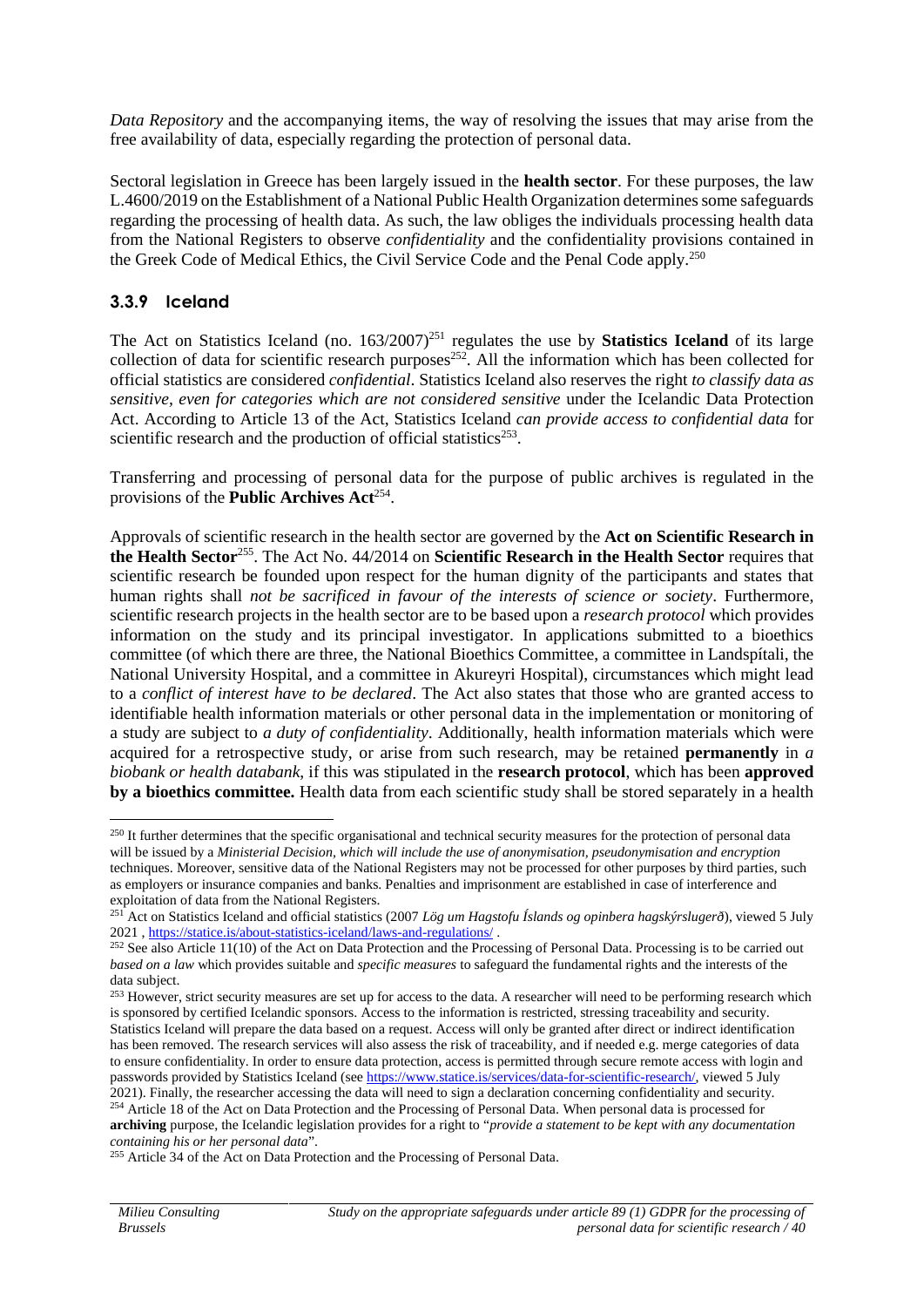databank and it is *prohibited to link* together health data on an individual from different studies while they are stored there. Access to and utilisation of the data are subject to the provisions of the **Biobanks and Health Databanks Act**, No 110/2000.

Should health information materials been acquired for use in a specific scientific study on human subjects and should the participants not have granted *consent* for them to be retained for use in subsequent studies, they *shall not be retained for any longer* than is necessary in order to complete the study<sup>256</sup>. After that time the materials are to be destroyed or anonymised, unless their preservation is obligatory under the **National Archives Act** or other legislation. Also, the Publics Archives Act No 77/2014 provides that public access may not be granted to material concerning individuals' financial or private affairs which should reasonably and appropriately be kept confidential, except with the *consent* of the person concerned<sup>257</sup>.

Retention of health information materials acquired for clinical trials of medicinal products on human subjects, or arising from such research, is subject to special provisions of the Medicinal Products Act, No. 93/1994, and regulations issued on the basis of that Act.

### **3.3.10 Italy**

Italy has issued sectoral legislation, inter alia, in five main domains of research: epidemiology, electronic health records; scientific publication and teaching; genetic data, and official statistics.

For **epidemiological research purposes**, law regulates the epidemiological surveillance systems and registries of mortality, cancer and other diseases with a view to ensuring active systems of the systematic collection of personal, health and epidemiological data to record and characterise all cases of health risk, a particular disease or a relevant health condition in a defined population<sup>258</sup>. First, they require the establishment of the systems and registries by a decree of the President of the Council of Ministers, upon the proposal of the Minister of Health and after obtaining the opinion of the SA, for the purposes of prevention, diagnosis, treatment and rehabilitation, *planning and assessment of health care, verification of the quality of care, as well as scientific research in the medical, biomedical and epidemiological field*. Furthermore, the required measures include the update of the registers by the *authorities* and *bodies of the National Health Service,* the *pseudonymisation* of health and epidemiological data and the access control systems and mechanisms for the surveillance systems and registers<sup>259</sup>.

In the field of electronic health records (EHR), the Decree-Law No 179 of 18.10.12<sup>260</sup> establishes the appropriate measures for the purposes of scientific research in the **medical, biomedical and epidemiological fields**. It provides that the Regions and the Ministry of Health may process health data though the EHR, provided that they *are deprived of the direct identification information of individuals*

 $^{256}$  A bioethics committee may however decide, after the final findings of the research have been submitted to the committee, that necessary health information materials are to be retained for a specified period, as required in order to evaluate the study.  $257$  Article 26 Public Archives Act, No  $77/2014$ .

<sup>&</sup>lt;sup>258</sup> See the Decree-Law No 179 of 18.10.12 on epidemiological surveillance systems and registries of mortality, cancer and other diseases and Decree of the President of the Council of Ministers on the identification of epidemiological surveillance systems and registries of mortality, cancer, and other diseases adopted on 3.3.2017 are the main corpus of law.

<sup>&</sup>lt;sup>259</sup> A specific regulation is required for identifying the subjects who may have access to the surveillance systems and registers, the data they may know and the related operations, as well as the measures for the custody and security of the data (see Decree of the President of the Council of Ministers on the identification of epidemiological surveillance systems and registries of mortality, cancer, and other diseases adopted on 3 March 2017 which enlists the surveillance systems and registers of mortality, cancer and other diseases established at national and regional level, viewed on 4 August 2021, https://www.gazzettaufficiale.it/eli/id/2017/05/12/17A03142/sg.

<sup>&</sup>lt;sup>260</sup> Decreto-Legge convertito con modificazioni dalla L. 17 dicembre 2012, n. 221 (in S.O. n. 208, relativo alla G.U. 18/12/2012, n. 294), viewed 28 April 2021, https://www.normattiva.it/uri-res/N2Ls?urn:nir:stato:decreto.legge:2012-10- 18;179!vig=.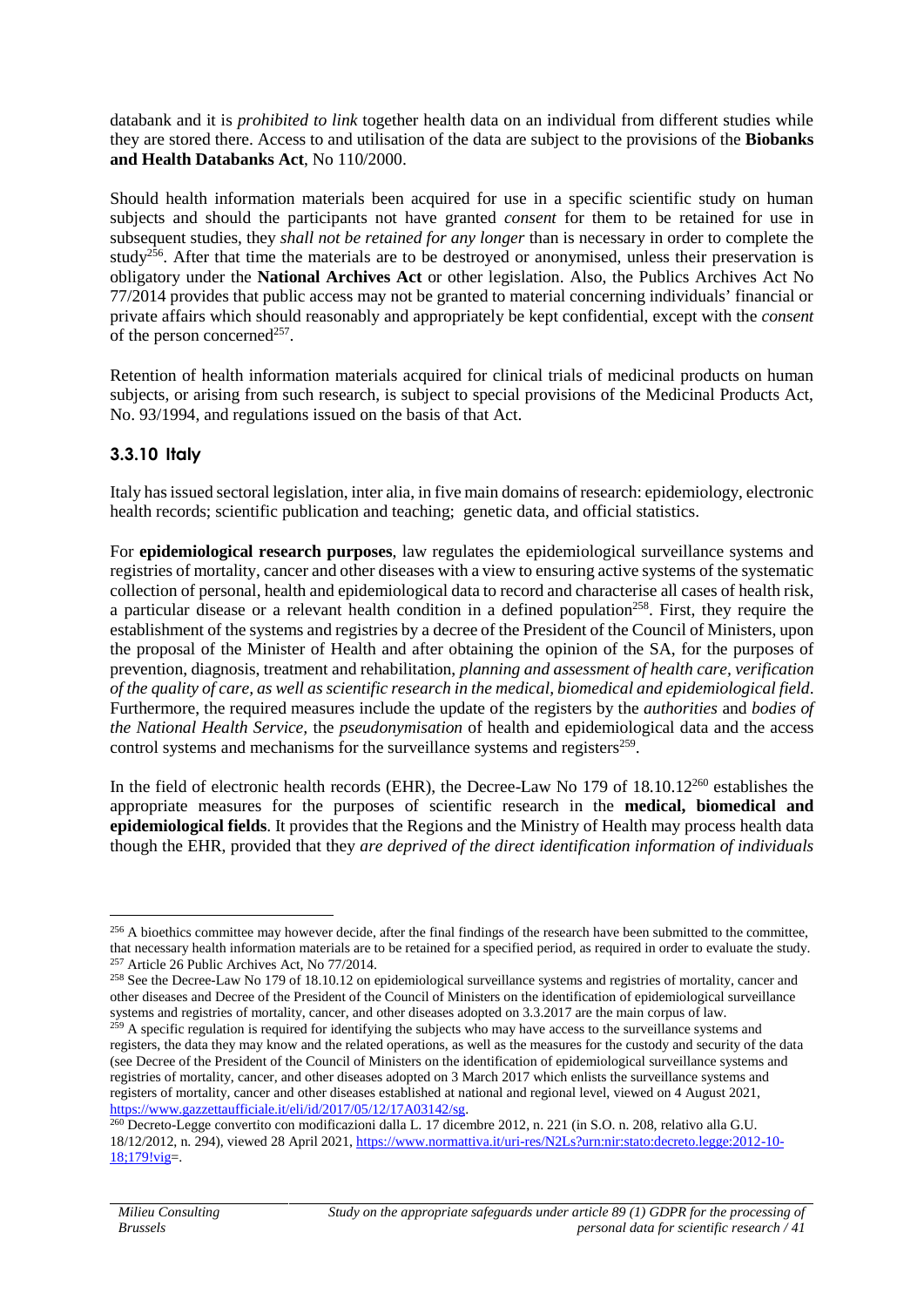#### and pseudonymisation techniques are used<sup>261</sup>.

The Decision No 146 **issued by the** *Garante* on 5 June 2019 defines **additional safeguards** for the necessary processing of data **for medical, biomedical and epidemiological research purposes**. The *Garante* specifies the duty to controllers *to document*, in the research project, the special or exceptional reasons for which the *consent* and/or the fulfilment of their informational duties *vis-a-vis* the data subject cannot be achieved<sup>262</sup>. In the case of **biological data and samples**, it further requires the application of encryption or identification codes or other means during the retention period<sup>263</sup>.

In the area of **scientific publication and teaching**, the Veneto Region adopted a *Code of conduct* for the use of health data for educational and scientific publication purposes, approved by the Garante on 14 January 2021<sup>264</sup>. The Code specifies that while processing the following categories of data (tax code, sex, age, residence, domicile, profession, civil status, health data, and genetic data), *anonymisation or pseudonymisation* techniques are to be in place, being its processing prohibited if otherwise, *unless the controller asks for consent* of the data subject<sup>265</sup>. *Anonymisation is the rule for the Code*, and only if not possible, the controller has to obtain a specific consent of the data subject, after which the data shall in any event be pseudonymised<sup>266</sup>. Publication of clinical cases is possible as long as the identifiability of the subjects involved is not possible. Information to the data subject is required as well. The *retention period is stipulated as three years<sup>267</sup> .* Finally, the data controller must adopt suitable organisational and technical measures to guarantee a timely and complete telematic response to requests made by interested parties to exercise their rights.

<sup>&</sup>lt;sup>261</sup> As implementation of these provisions, the Prime Ministerial Decree No 178 of 29.09.2015 was issued and is under revision at this stage. The regulation sets out, among others, the pseudonymisation techniques, the guarantees to ensure the rights of data subjects as well as the security measures with regards to the processing of the personal data concerning health data stored in EHRs. The pseudonymisation requirement is further mirrored in the Ministerial Decree No. 262 of 07.12.16 on the interconnection at national level of the various health information systems of the National Health Service. <sup>262</sup> As regards the processing methods, the Decision imposes the adoption of *encryption or pseudonymisation techniques* or other solutions where research cannot achieve its aims without the identification, even temporary, of the data subject. In these cases, the codes used *cannot be deduced from the personal identification data* of the data subjects, unless this proves impossible due to the particular characteristics of the processing or requires a manifestly disproportionate use of means. In these cases, as well as for the temporary and essential combination of identifying data, it is also required its *justification in writing*. In general terms, the *Garante prohibits disseminating special categories* of data and allows jointly processing several special categories of data, *for the purposes and areas of scientific research* laid down by the Decision. It also requires the

*indication of the retention* period of personal data, following the conclusion of the study, after which the aforementioned data and samples shall be anonymised.

<sup>&</sup>lt;sup>263</sup> The *Garante* pays further special attention to the placement of suitable arrangements to ensure the *quality* of the data and its correct attribution to the data subjects; appropriate confidentiality (access control), i*ntegrit*y (labelling techniques to avoid traceability), and *availability* (partial or complete loss of data) measures in the recording and storage of data, *e.g*. through the partial or complete application of encryption technology to file systems or databases, or through the use of other measures that make the data unintelligible to unauthorised parties; *secure transmission channels*, particularly to centralised databases, or to sponsors or external parties, as well as the nomination of a receiving agent at the sponsor´s premises and the use of different transmission channels for the sharing of the data encryption key in case of optical media transmission (CD-ROM); and with specific reference to the processing of trial data stored in a centralised database, the necessity to adopt *access control* procedures for authentication and authorisation, organisational measures for the periodic verification of the quality and consistency of the access mechanisms, and audit log mechanisms for controlling access and detecting anomalies.. <sup>264</sup> The Code was adopted in order to identify the methods of processing, also by means of anonymisation and pseudonymisation techniques, of personal data on the health of patients, by the data controller and the subjects adhering to

the Code for the production of documents for teaching purposes or scientific publication by health professionals. <sup>265</sup> If compliant with the previous, the processing of data is permitted for the drafting of reports for participation in

conferences, seminars and/or drafting of scientific publications, training, in-depth analysis, discussion and scientific debate relating to a clinical case, also in the company context, which is not subject to dissemination. In order to do so, the processing has to be authorised upon the request of a healthcare professional working for the controller, and the data has to be assigned a unique identification code.

<sup>&</sup>lt;sup>266</sup> The anonymised dataset, produced by adopting the methodologies set out and documented can thus be made available to the professional and may be used by him/her, together with the corporate logo and/or sponsorship, bearing the unique identification code assigned to the dataset.

<sup>&</sup>lt;sup>267</sup> The requests submitted by the health professional and the datasets shall be kept in an indexed archive with both electronic and analogue methods and subjected to security measures.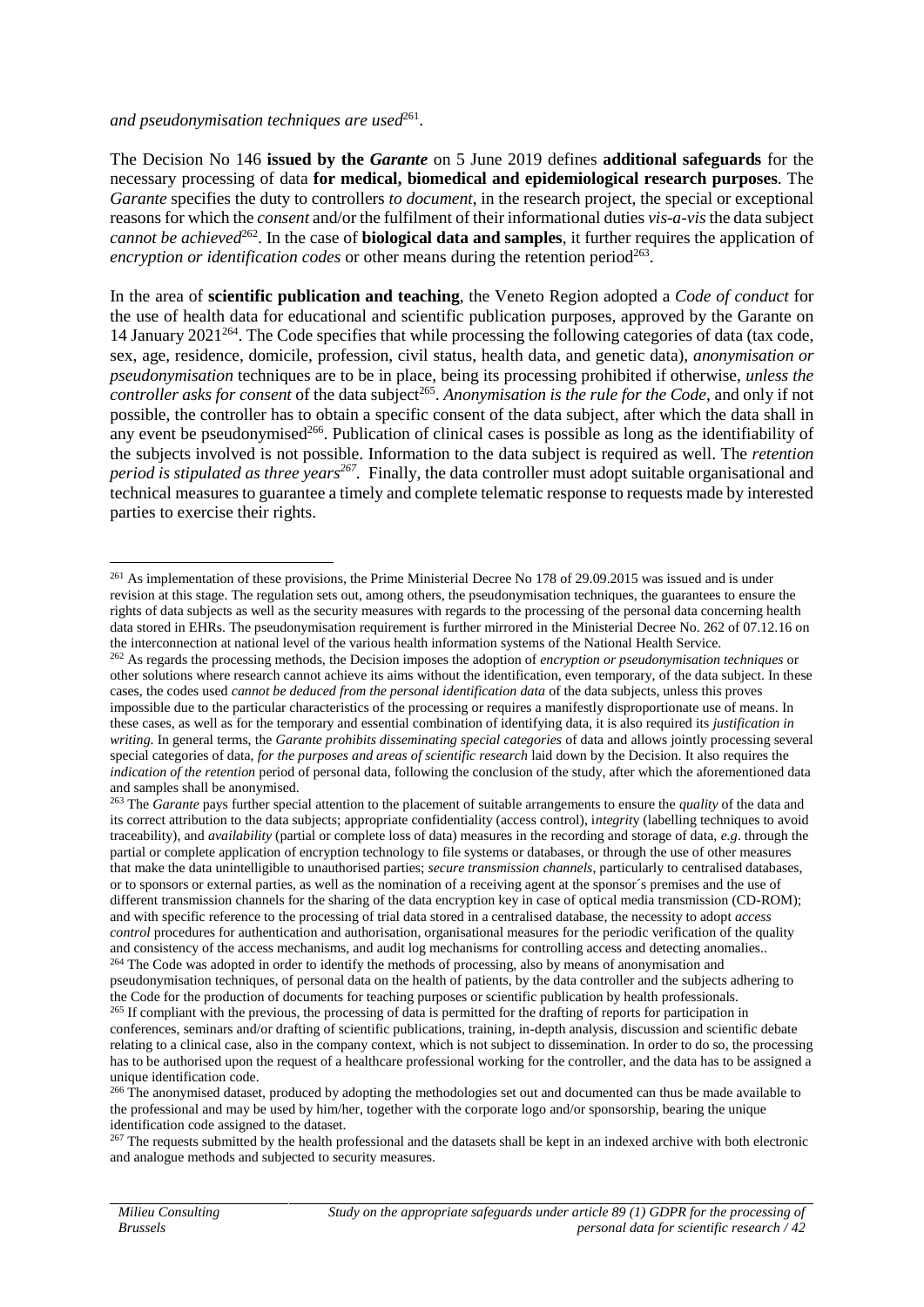The processing of **genetic data for scientific research** is regulated by **Decision No. 146 of the** *Garante.* In general, the processing of genetic data and biological samples for scientific research purposes is permitted only if (i) *aimed at protecting the health of the data subject*, third parties or the *community* in the medical, biomedical and epidemiological fields; or (ii) in the context of clinical trials or scientific research aimed *at developing genetic analysis techniques*<sup>268</sup>. When the purposes of the research can be achieved only through the identification, even temporary, of the data subjects, the data controller needs to *separate the identification data from the biological samples and genetic information* already at the time of collection, unless this proves impossible due to the particular characteristics of the processing or requires a manifestly disproportionate use of means. Information shall be provided to the interested parties<sup>269</sup>. In case genetic data and biological samples of people *who cannot provide their consent* and which do not entail a direct benefit for them are to be processed, they may only be processed under strict conditions<sup>270</sup>. In the event that the interested party *withdraws consent* to the processing of data for research purposes, the *biological sample is also destroyed* as long as it has been taken for such purposes, unless, originally or following processing, the sample can no longer be referring to an identified or identifiable person<sup>271</sup>. *Communication and transfer* of genetic data and biological samples collected for scientific research purposes may be done in the context of joint projects and in compliance with Article 26 of the GDPR<sup>272</sup> . *Consent is always required* for scientific research except when provided by law or other specific requirements referred to in Article 9 of the GDPR. The **publication and dissemination** of genetic data should obey specific rules other than those laid down by the GDPR and the PDPC applying to special categories of personal data $2^{73}$ . In particular, genetic datamust be disclosed by health professionals and health bodies only through a physician designated by the data subject or the data controller or through another health professional authorised by the controller and properly trained with regard to *appropriate procedures and precautions* related to the context in which the data processing is carried out. Also, the processing of genetic data and the use of biological samples for the execution of

<sup>&</sup>lt;sup>268</sup> The project has to specify (i) the measures to be adopted in the processing of personal data to ensure data protection compliance; (ii) the profiles, measures the custody and security of data and biological samples; (iii) any data processors; (iv) the origin, nature and methods of taking and storing the samples; (v) the measures adopted to ensure the voluntary nature of the provision of the biological material by the data subject.

 $^{269}$  This needs to highlight (i) the measures adopted to allow the identification of data subjects only for the time necessary for the purposes of collection or subsequent processing; (ii) the ways in which interested parties, who request it, can access the information contained in the research project; (iii) the right for interested parties not to be informed about the results of the research, including any unexpected findings concerning them that are relevant for their health.

<sup>&</sup>lt;sup>270</sup> These conditions shall occur simultaneously (i) the research is aimed at improving the health of other people belonging to the same age group or suffering from the same pathology or who are in the same conditions and the research programme is subject to a reasoned favourable opinion from the competent ethics committee at territorial level; (ii) a search of similar purpose cannot be carried out through the processing of data referring to persons who can provide their consent; (iii) consent to the processing is acquired by those who legally exercise parental authority, or by a close relative, a family member, a livein partneror, in their absence, by the manager of the facility where the person is staying; (iv) the research does not involve significant risks for the dignity, rights and fundamental freedoms of the data subjects.

<sup>271</sup> As for the *retention period* and further processing, the Decision No. 146 stipulates that, *in the absence of the consent*, the biological samples and genetic data collected for health protection purposes can be stored and further processed for scientific research if required by European Union law, by law or, in cases not provided by law, by regulation; and if limited to the pursuit of further scientific purposes directly connected with those for which the informed consent of the interested parties was originally acquired. When due to particular reasons it is not possible to inform the data subjects, the storage and further use of biological samples and genetic data *are permitted* if research has a similar purpose; biological samples and genetic data do not allow the identification of the interested parties and it does not appear that the latter have any previously given contrary indications; or the research programme, previously subject to a reasoned favourable opinion from the competent ethics committee at the local level, is subject to *prior consultation with the Guarantor pursuant* to Article 36 of the GDPR. <sup>272</sup> In the case of autonomous data controllers, it may be done, limited to information without identifying personal data, for scientific purposes directly linked to those for which they were originally collected and clearly determined in writing in the request for data and/or samples. In this case, the requesting subject undertakes not to further process the data and/or use the samples for purposes other than those indicated in the request and not to communicate them or further transfer them to third parties. More concretely, when the processing concerns *research on isolated groups of population* then the research shall be preceded by *information activities vis-à-vis the concerned communities.* This shall illustrate the nature of the research, the aims pursued, the methods of implementation, the sources of funding, the expected risks or benefits for the populations involved, any risks of discrimination or stigmatisation of the communities concerned, as well as those inherent in the knowledge of unexpected relationships of consanguinity and the actions taken to minimise these risks.

<sup>&</sup>lt;sup>273</sup> In particular, Section 2-f of the PDPC paragraph 8, provides for the prohibition of disseminating of genetic data, biometric data and data relating to health.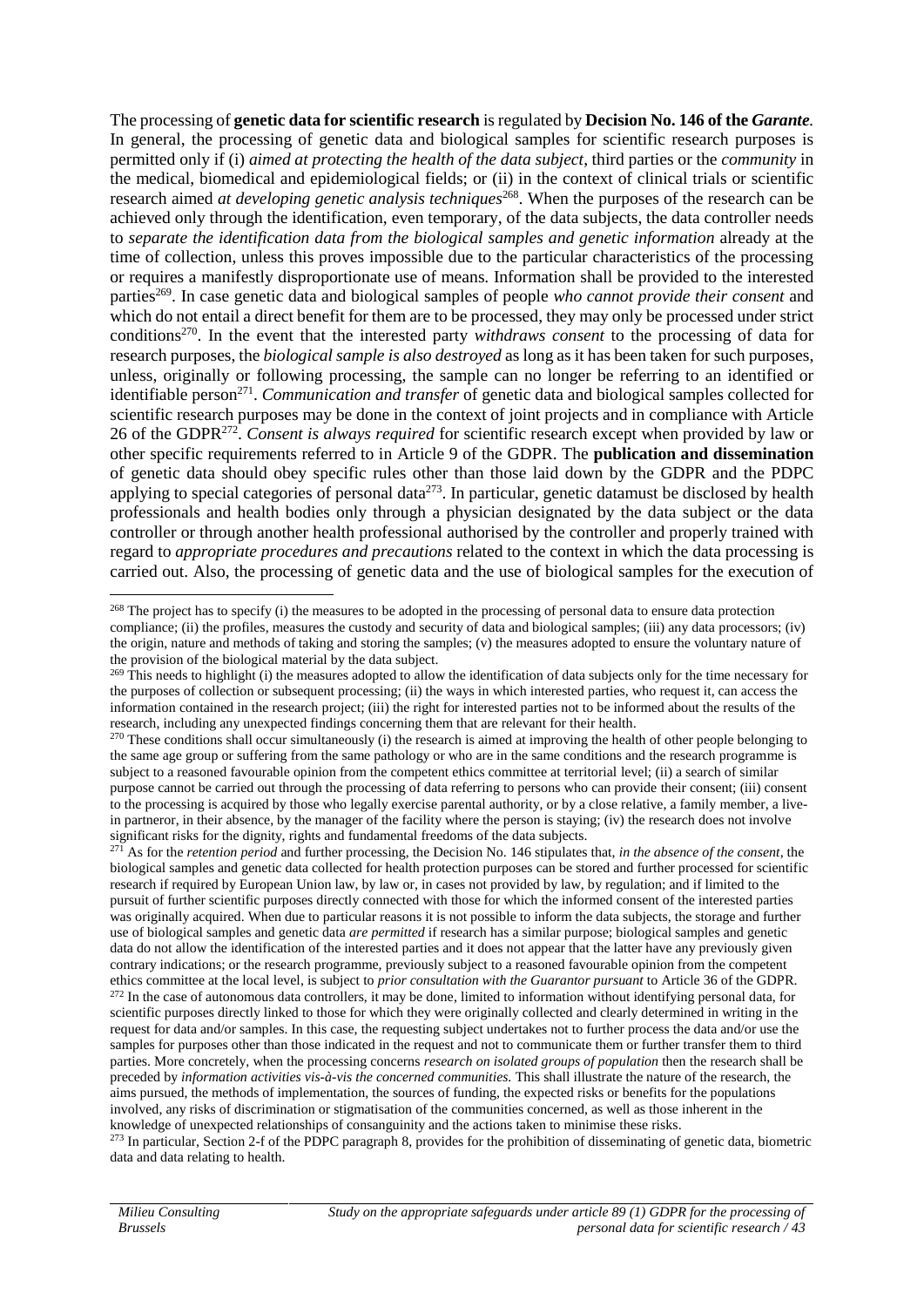*presymptomatic and susceptibility tests* can be carried out exclusively for research purposes aimed at protecting health.

In the domain of official statistics, the Legislative Decree No 322 of 6.9.1989 lays down the rules on the National Statistical System and on the reorganisation of the National Statistical Institute by highlighting appropriate measures for data minimisation<sup>274</sup>. Furthermore, the Italian SA has issued significant decisions with regard to the principles of data minimisation, storage limitation and data protection by design to reduce the risk of re-identification of data subjects when disseminating statistical  $results^{275}$ .

### **3.3.11 Norway**

The **Norwegian Health Research Act** (H*elseforskningsloven* or *HRA*) <sup>276</sup> stipulates that all proposed health projects must be *approved* in advance by the Regional Committee for Medical and Health Research Ethics (REK)<sup>277</sup>. REK's approval is *often regarded as a supplementary legal ground* for the research, but legal grounds for the processing of health personal data for research purposes are limited to the legal grounds provided under GDPR. In addition to the REK approval, the controller must – together with the DPO (if applicable) – identify a suitable legal ground for the processing of the personal data, as per the GDPR. Furthermore, REK can also decide to exempt the health personnel from his/her duty of client confidentiality<sup>278</sup>.

Finally, the **Health Register Act** (*Helseregisterloven*) <sup>279</sup> provides *a legal basis* for establishing *health registries*, from which the data for a lot of scientific research is derived. Section 20 of the Health Register Act states an exemption from the duty of confidentiality for indirectly identifiable health information. Confidentiality does not prevent data controllers from making indirectly identifiable health information available for research purposes. This exemption applies to health information included in statutory health registries, listed in Section 11<sup>280</sup>. These are health registers where names, national identity number and other information based on which persons can be identified, such as the register for causes of death, medical birth register and the Norwegian Patient Register<sup>281</sup>. Also, the health information can only be disclosed if the processing of the information is (i) of significant interest to society; (ii) the consideration of the patient's integrity and confidentiality is safeguarded; and (iii) the processing of the information is unproblematic<sup>282</sup> from an ethical, medical and health perspective<sup>283</sup>. The data controller can also set conditions for the disclosure, to ensure the protection of the fundamental rights and interests of data subjects<sup>284</sup>. Further, it can be mentioned that the Health Register Act is being amended at the time of the writing of this report. Some legislative amendments have been adopted, but have not yet entered into force. An administrative regulation is also subject to public consultation. Among other things, more concrete requirements will be set for deletion of datasets used for research, and due to the new analysis

<sup>&</sup>lt;sup>274</sup> According to Article 6-bis of said Legislative Decree, personal data should be rendered anonymous after being gathered or when their availability is no more necessary for statistical processing. It further states that separation measures for recorded data should be in place, except if it is proved to be impossible because of particular processing peculiarities or for implying the use of evidently excessive means, and only temporarily matched with personal information if essential for statistical purposes.

<sup>&</sup>lt;sup>275</sup> See in particular the decision of 23 January 2020, viewed 4 August, https://www.garanteprivacy.it/home/docweb/-/docweb-display/docweb/9261093.

<sup>276</sup> *Lov om medisinsk og helsefaglig forskning (helseforskningsloven)*, LOV-2008-06-20-44.

<sup>&</sup>lt;sup>277</sup> Cf. the Health Research Act Chapter 3. REK undertakes a *standard evaluation* of the research ethics of the project and judges whether the project satisfies the requirements laid down in HRA, and may specify conditions for approval and appropriate safeguards for the research project, e.g. data minimisation (Paragraph 10 HRA).

 $278$  Confidentiality could in practice be regarded as additional safeguards (Chapter 5 HRA).

<sup>279</sup> *Lov om helseregistre og behandling av helseopplysninger (helseregisterloven)* LOV-2014-06-20-43, viewed 26 May 2021, https://lovdata.no/dokument/NL/lov/2014-06-20-43.

<sup>280</sup> Section 20(1) of *Lov om helseregistre og behandling av helseopplysninger*.

<sup>281</sup> The full list available in Section 11 of the *Lov om helseregistre og behandling av helseopplysninger*.

<sup>282</sup> The Norwegian law uses the wording "*unbetenkelig*".

<sup>283</sup> Section 20 (2) of *Lov om helseregistre og behandling av helseopplysninger*.

<sup>284</sup> Idem.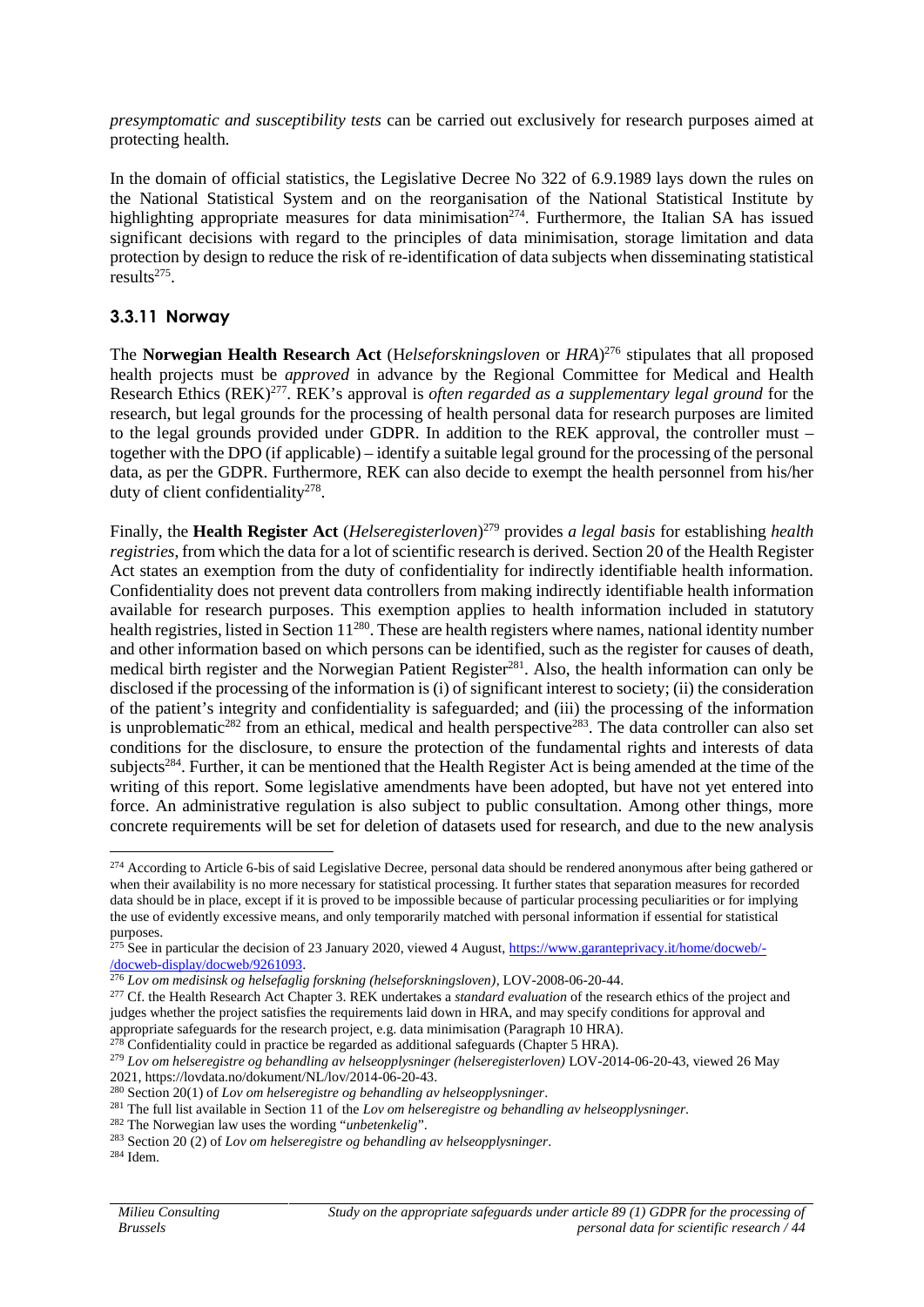system, the Health Analysis Platform<sup>285</sup>, there will likely be less need for the disclosure of pseudonymised or directly identifiable data. Instead, the analyses are to be conducted in a secure analysis room, and only anonymous analysis results will as a starting point be extracted.

Further, Chapter 5 of the **Health Personnel Act** ("helsepersonelloven")<sup>286</sup>, Section 29 in particular, regulates the duty of confidentiality and the right of disclosure. The Health Ministry can determine that information may or shall be provided for use in research, and that in such circumstances, the duty of confidentiality shall not apply<sup>287</sup>. The Ministry can set specific conditions in regulation. Similar provisions, where data can be used for scientific purposes subject to decisions of the responsible ministry, also exist in the Public Administration Act<sup>288</sup> and the National Insurance Act<sup>289</sup>.

The **Act relating to treatment biobanks** (Lov om behandlingsbiobanker)<sup>290</sup> regulates the collection, storage, processing and destruction of materials included in biobanks<sup>291</sup>. A register of glistereded biobanks is held by the responsible **Ministry**<sup>292</sup> . The Act stipulates a duty of *confidentiality* for "everyone who creates, stores, uses or otherwise manages or works" with the biobank<sup>293</sup>. In case the specific bank contains information which can be linked to individuals, the Act requires that a data controller exists (which is specified in the Patient Records Act)<sup>294</sup>. The Act relating to treatment biobanks also sets requirements related to the *secure storage* of the material<sup>295</sup> and on *information and consent* of the patients<sup>296</sup>. However, if the collected material will be altered, extended or a new use has been established, *a new voluntary, explicit and informed consent must be obtained*, unless otherwise mentioned in the Act related to medical and health research<sup>297</sup>. Consent can be revoked at any time, and the individual revoking the consent *can require the destruction* of biological material, unless the material is anonymised $298$ .

Access to materials in a biobank can also be granted to others, *if the donor has consented* thereto and the requesting party has *given information* on the purpose of the use of the material, for how long the material will be processed and if the material will be destroyed, deleted or returned after the intended purpose has been fulfilled<sup>299</sup>.

<sup>285</sup> Helseanalyseplattformen, Direktoratet for e-helse, 22 July 2021,

https://www.ehelse.no/programmer/helsedataprogrammet/helseanalyseplattformen.

<sup>286</sup> *Lov om helsepersonell m.v. (helsepersonelloven)*, LOV-1999-07-02-64.

<sup>&</sup>lt;sup>287</sup> Section 29 to the Health Personnel Act.

<sup>288</sup> Section 13d, and 13e *Lov om behandlingsmåten i forvaltningssaker (forvaltningsloven)*, LOV-1967-02-10, viewed on 6 July 2021, https://lovdata.no/dokument/NLE/lov/1967-02-10.

<sup>289</sup> Section 25(13), National Insurance Act (*Lov om folketrygd - folketrygdloven*), LOV-1997-02-28-19.

<sup>&</sup>lt;sup>290</sup> Lov om behandlingsbiobanker, viewed 26 May 2021, https://lovdata.no/dokument/NL/lov/2003-02-21-12?q=biobank. <sup>291</sup> The Act requires that such is carried out in an ethically sound manner and exploited *for the benefit of the individuals and society*. Processing of materials included in the biobanks shall be done in accordance with privacy considerations, principles

protecting human dignity, human rights and personal integrity, without discrimination of the data subjects: see Section 1 of the Act related to biobanks.

<sup>292</sup> Section 6 of the Act related to biobanks.

 $^{293}$  Section 16 of the Act related to biobanks. Section 7 of the Act further requires that each biobank have a person responsible for the biobank, who should have a medical or biological education of higher degree.

<sup>&</sup>lt;sup>294</sup> Section 7 of the Act related to biobanks. In addition, the Ministry can decide that certain biobanks not only have a person in charge, but also a board of directors and the duties and composition of that board: see Section 7 of the Act related to biobanks.

<sup>&</sup>lt;sup>295</sup> Section 9 of the Act related to biobanks.

<sup>&</sup>lt;sup>296</sup> A consent to healthcare is interpreted as comprising also the collection, storage and treatment of biological material:

Section 11 of the Act related to biobanks. <sup>297</sup> Section 13 of the Act related to biobanks.

<sup>298</sup> Section 14 of the Act related to biobanks.

 $299$  Section 15(1) of the Act related to biobanks. The holder of the material must assess the request, taking the following in to account: whether allowing access to the material will "*make it impossible or significantly complicate*" to safeguard the biobank's legal obligations concerning storage and processing of the material, the interests of the donor and the processing of the material: see Section 15(2) of the Act related to biobanks. A refusal of access can be appealed to the Ministry: see Section 15(5) of the Act related to biobanks.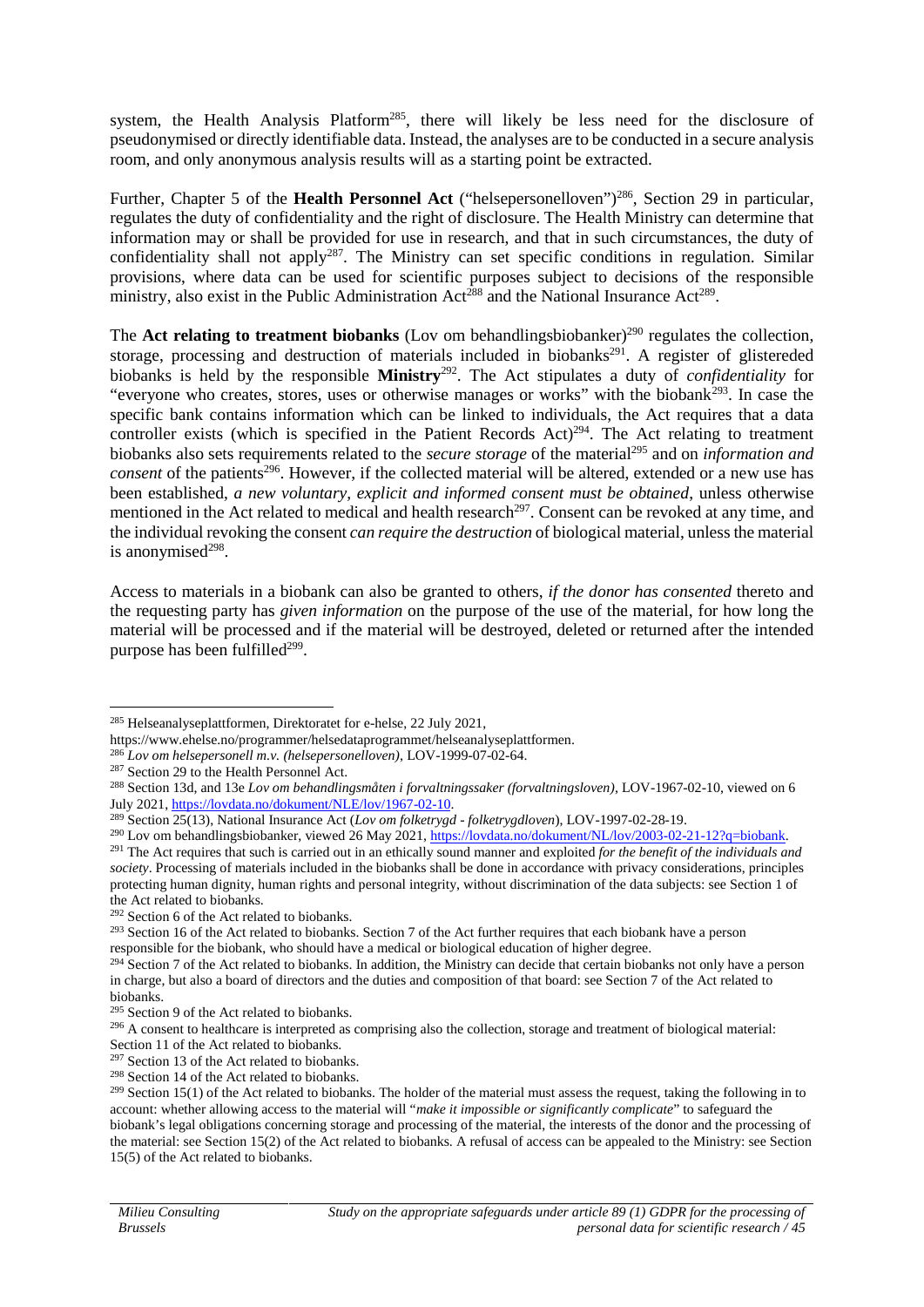Both the Norwegian SA and the Norwegian Board of Health Supervision supervise health research, including related to research biobanks (the Health Research Act). The Norwegian SA also supervises the GDPR/Personal Data Act, the Patient Records Act and the Health Register Act. The Health Research Act constitutes the only legislation specifically adopted for the purpose of research. Hence, no legislation corresponding to that applicable to medical and health research has been adopted to other fields of research. For such cases researchers processing confidential information must be granted an exemption from the duty of confidentiality in the form of a decision from the public authority. This decision should serve as a form of safeguard. It can nevertheless be mentioned, that such a decision does not offer the same kind of control over research as in medical and health research.

### **3.3.12 Poland**

The Act on Higher Education and Science<sup>300</sup> states that **Higher Education and Research Institutes** a special type of legal entity within the Polish legal system<sup>301</sup> - enjoy special exemptions with regard to applying the specific provisions of GDPR, such as Articles 15, 16, 18 and  $21^{302}$ . Sensitive data can be processed if the results of the scientific and development process are *published* in a way that the individual, whose data were used, cannot be identified —meaning anonymisation<sup>303</sup>. Moreover, as to the appropriate **technical and organisational security measures**, a *personal data administrator shall be appointed*<sup>304</sup> . The statute also providesthat *personal data shall be anonymised as soon as the research objective is achieved*. Until then, the data which may be used to identify the natural person concerned shall be *recorded separately*<sup>305</sup> .

Concerning **pharmaceutical and clinical trials**, the Regulation of the Minister of Health of 2 May 2012 on Good Clinical Practice<sup>306</sup>, which is *lex specialis* to the Pharmaceutical Law<sup>307</sup>, provides the data subject with additional safeguards. It in particular regulates organisational and safety measures with regard to storage of data from clinical trials<sup>308</sup>. Additionally, if the collected data are processed, the **sponsor shall ensure that the processed data can be compared with the original data**<sup>309</sup> . **Medical records** may be established and maintained in order to monitor *the demand for health care services*, monitor the *health status* of service recipients, conduct health prophylaxis or implement health

<sup>300</sup> Act of 20 July 2018 Law on Higher Education and Science.

<sup>301</sup> Articles 6 and 7 Act of 20 July 2018 Law on Higher Education and Science.

<sup>&</sup>lt;sup>302</sup> The condition for this waiver is the likelihood that these rights will prevent or seriously impede the achievement of the objectives of scientific research and development work. The exemption of these rights needs to be necessary to achieve particular scientific and development objectives.

 $303$  Art 469b.2 of the Act of 20 July 2018 Law on Higher Education and Science.

<sup>&</sup>lt;sup>304</sup> Technical and organisational measures include further pseudonymisation and encryption, processing personal data of a minimum number of persons necessary for research and development, in each particular purpose, controlling access to the premises where the documents containing personal data are stored, and developing a procedure to determine how the data are secured: see Art 469b.3 of the Act of 20 July 2018 Law on Higher Education and Science.

<sup>&</sup>lt;sup>305</sup> They may be combined with particulars of the individual concerned only if the purpose of the research or development so requires.

 $306$  Regulation of the Minister of Health of 2 May 2012 on Good Clinical Practice.

<sup>307</sup> Pharmaceutical Law.

<sup>&</sup>lt;sup>308</sup> Paragraphs 4 and 13 of the Regulation of the Minister of Health of 2 May 2012 on Good Clinical Practice, viewed 6 July 2021, http://isap.sejm.gov.pl/isap.nsf/download.xsp/WDU20120000489/O/D20120489.pdf (Polish version). The sponsor person responsible for clinical trial - shall prior to the start of processing data including personal data, ensure that there is a **written instruction on the use of the IT data storage system** and **ensure that the IT data storage system is documented to have been implemented after an assessment of its security and functionality**. Moreover, the sponsor shall **provide access to the computerised data storage system and data changes in such a way that data changes can be retrospectively verified**, and it shall **indicate people allowed to process the data obtained in connection with the clinical trial**.

<sup>&</sup>lt;sup>309</sup> Other researcher's responsibilities include: preparing, storing, updating and making available the list of persons to whom the researcher has entrusted duties related to the conduct of the clinical trial, and acquainting, prior to the start of the trial, all such persons with their duties and with the clinical trial protocol and the investigational medicinal product, to the representatives of the sponsor or the President of the Office for Registration of Medicinal Products, Medical Devices and Biocidal Products, hereinafter referred to as the "President of the Office for Registration". Moreover, they should be **keeping records related to the conducted clinical trial** and make them available to entities authorised to inspect them.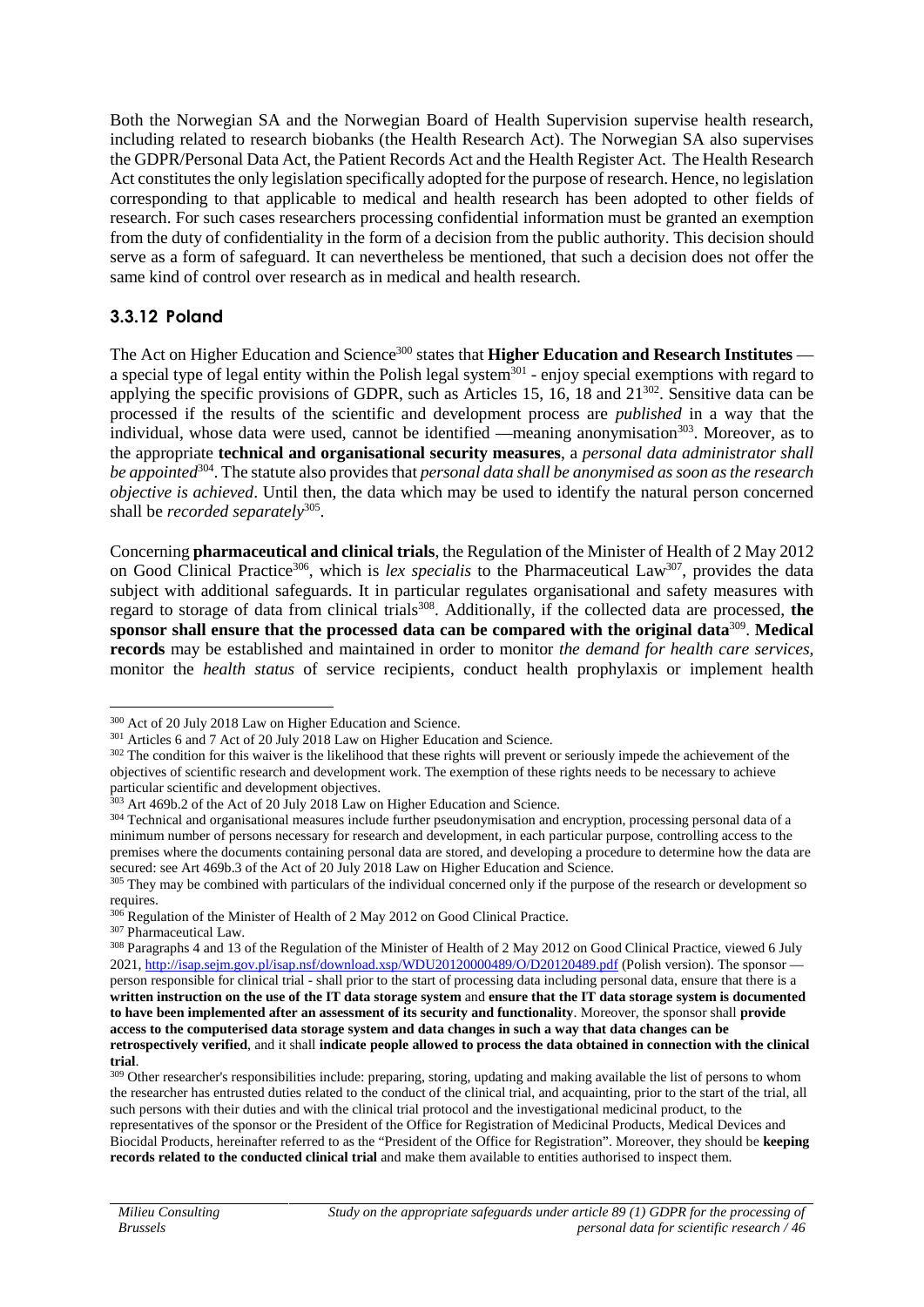programmes or health policy programmes, monitor and evaluate the safety, effectiveness, quality, and cost-efficiency of diagnostic tests or medical procedures of diagnostic tests or medical procedures. They may include personal data — including individual medical data storage<sup>310</sup>. The data contained there may be made available for the purpose of scientific research and for statistical purposes **in a form that does not allow them to be linked to a specific individual**<sup>311</sup> .

<sup>&</sup>lt;sup>310</sup> The minister responsible for health matters is responsible for establishment and maintenance of the medical records: see Article 19(1) of the Act of April 28, 2011 on the Information System in Health Care. <sup>311</sup> Article 19(7) of the Act of April 28, 2011 on the Information System in Health Care.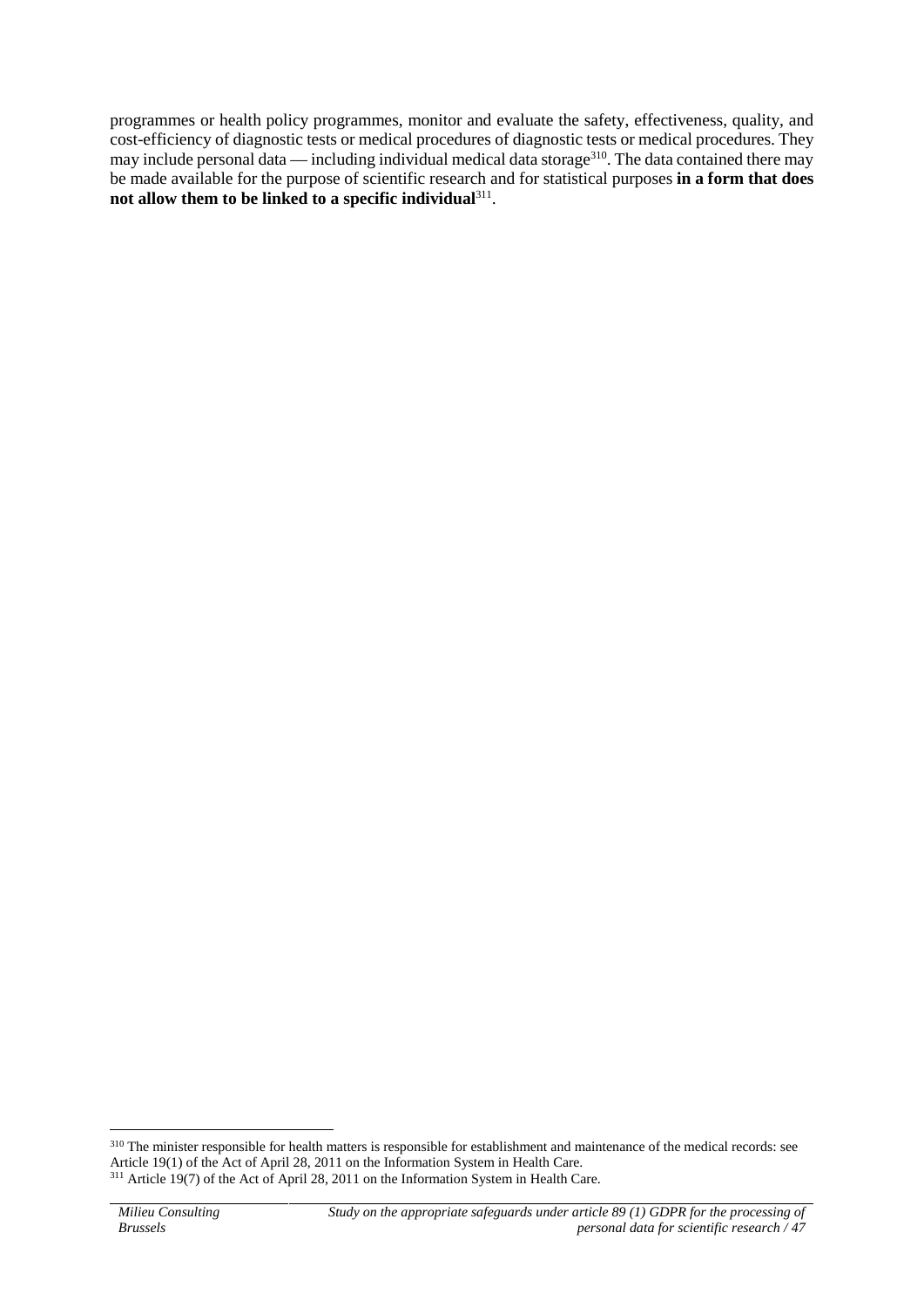# **4 CONVERGING ELEMENTS AND TRENDS**

This section discusses both converging elements (section 4.1) as well as trend (section 4.2) in both EU and national legislation and soft law. The term "converging element" is used if a certain safeguard was present in more than six countries, whereas the term "trends" is used to clarify emerging tendencies in fewer countries.

#### **4.1 CONVERGING ELEMENTS**

The most important converging safeguards when implementing Article 89(1) GDPR relate to data minimisation requirements, such as pseudonymisation and anonymisation techniques, technical measures for security management, confidentiality and integrity, including encryption, organisational measures and measures for publication and dissemination, which all tend to protect the rights of the data subjects when their data are used for scientific research. Other important similarities relate to access, disclosure and transfer. In the sectoral legislation, similarities can be mostly found in more established domains as statistical use and registries, while converging elements remain rather modest in the other sectors, e.g. confidentiality obligations. An indication of where the elements were found, are added and detailed as much as possible. Section 4.1.1 discusses converging elements in the general legislation and soft law, while section 4.1.2 analyses converging elements in sectorial legislation and soft law.

#### **4.1.1 General GDPR implementing legislation and soft law**

#### **4.1.1.1 Data minimisation: pseudonymization or anonymization**

The use of both **pseudonymisation**<sup>312</sup> and **anonymisation** techniques<sup>313</sup> are mentioned and broadly required in 10 to 11 countries to be implemented as safeguards for the rights and freedoms of the data subjects when deploying personal data for conducting scientific research in general<sup>314</sup>. Some countries introduce in their legislation cases also specific normative provisions for anonymisation (e.g. responsible entity) and pseudonymisation (e.g. separation of the codes with corresponding identification data, specify when such a particular data minimisation technique is required, conditions for de pseudonymisation, responsible persons with regard to keeping the keys and deletion) as well as their order of preference.

Pseudonymisation and anonymisation are crucial safeguards for data subjects, while these safeguards need to be balanced against the interests of the scientific research. They are both *an organizational and technical measure*. Further consultation and guidelines as to the necessity ('when') and procedural aspects ('how') of such safeguards could be considered in order to increase consistency in the EEA States, which would be of benefit for both researchers and data subjects, while facilitating international research in particular.

<sup>312</sup> EE, FI, NO, IS, AT, DE, IT, EL, BG, PL, BE.

<sup>313</sup> FI, NO, IS, AT, DE, IT, EL, FR, PL, BE.

<sup>314</sup> At the same time, few indications are given as to *how* to make the assessment as to *when which technique should be applied*, *how* and *what is needed* for anonymisation as opposed to pseudonymisation, *the responsibility of which remains primarily with the researchers.* Sometimes, national law takes 'sensitive data' as a criterion (e.g., in DE, Article 27(3) *BDSG* imposes anonymisation of special categories of personal data processed "as soon as the research purpose allows"). This is different for research in some specific sectors. Contrary to the general GDPR implementing legislation, some sectors are specific as to what type of and how data minimisation shall be applied for protection of the data subjects' rights: e.g., for statistics, specific law points to anonymisation and/or a specific entity's task is to do so.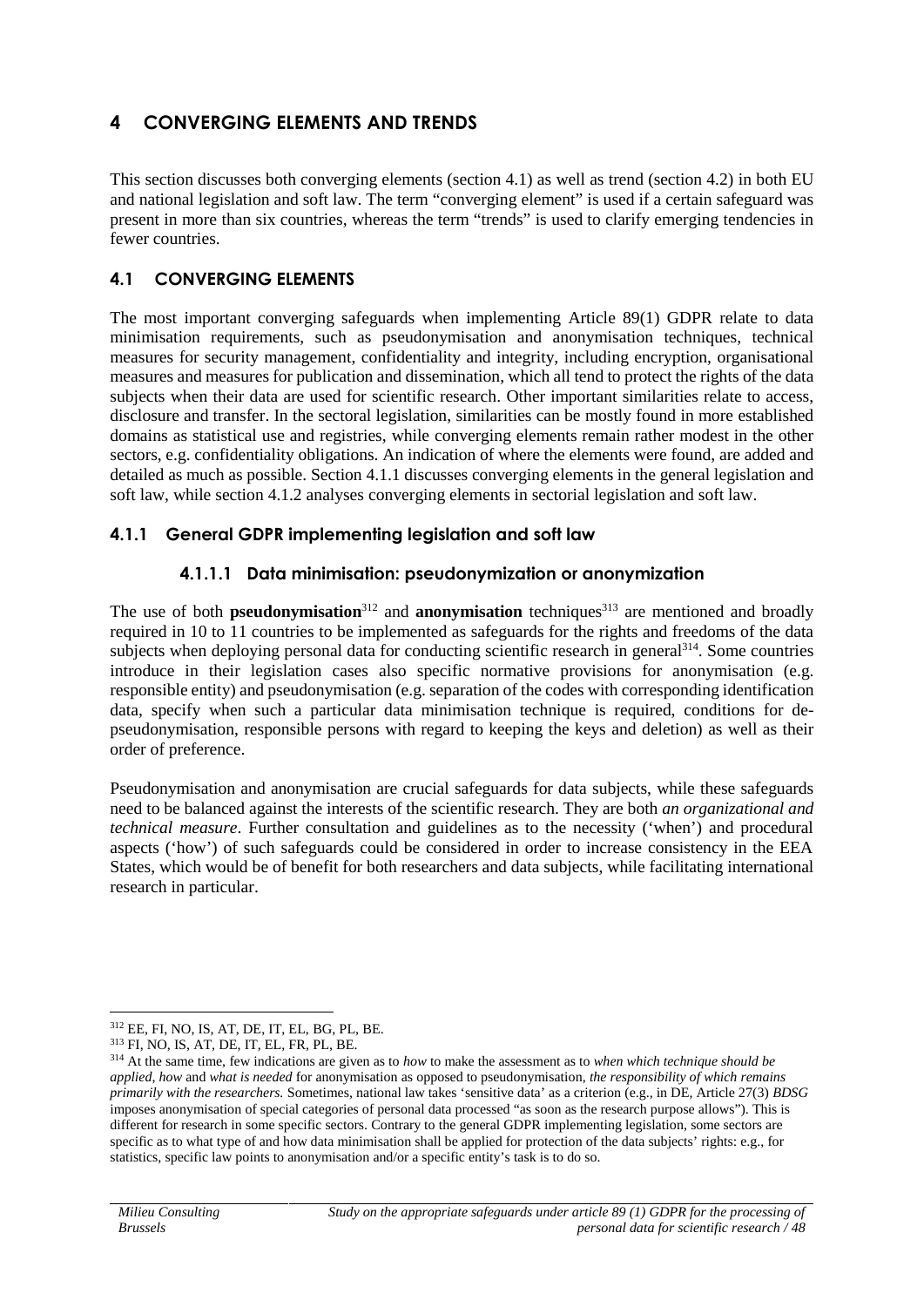#### **4.1.1.2 Technical measures**

At least 10 countries require *technical* and organisational measures<sup>315</sup>. At the same time, some countries only refer to the wording as mentioned in Article 89(1) of the GDPR, without specifying what those safeguards entail, while other countries provide detailed guidelines, e.g., the SA on their webpage<sup>316</sup>. Additional similarities with regards to required *technical* measures are the need for **confidentiality, access control**<sup>317</sup> requirements and procedures to prevent intrusions and unauthorised access and activities within the systems and **access logging** in at least 10 of the 12 countries<sup>318</sup>. Similarities can also be identified for technical measures *ensuring integrity and availability*<sup>319</sup> . **Encryption** is imposed as a safeguard in at least 11 of the 12 countries<sup>320</sup>. Similarly, a majority of countries implement input controls, such as record registry of access, input, alteration and deletion<sup>321</sup>. Several countries also require anonymisation once the research is completed or the research purpose can no longer be reached<sup>322</sup>.

#### **4.1.1.3 Organisational measures: confidentiality, training and monitoring of measures**

The **monitoring** of organisational measures<sup>323</sup> is required in more than eight of the 12 countries. A confidentiality obligation upon all persons authorised to process personal data for scientific research purposes is a safeguard widely spread among the EEA States. While some countries have explicitly recognised the duty to confidentiality in their national law<sup>324</sup>, other countries have opted to incorporate a direct reference to the GDPR<sup>325</sup>. At least 11 countries also require that personnel undergo instruction or proper **training** to increase awareness and compliance with the data protection framework for scientific research<sup>326</sup>. A similar authorisation requirement also exists in France, requiring that the data resulting from the processing, and which are kept by the controller or a subcontractor can only be accessed or modified by authorised persons<sup>327</sup>. Poland requires that only the minimum number of people should be granted the right to process the data, based on what is necessary for research and development<sup>328</sup>. Other convergences relate to the establishment of procedures and policies to regularly test, assess, and evaluate the effectiveness of technical and organisational measures for ensuring security. Here, again, while a majority of countries have positivised such duty<sup>329</sup>, a minority of them have provided for a direct reference to the GDPR for the implementation of such organisational measures<sup>330</sup>.

<sup>315</sup> See e.g., NO: Articles 8 and 9 of the Norwegian Data Protection Act, IS: Article 18(1) of the Act 90.2018, AT, DE: 22 BDSG, IT, EL, BG: Article 25m. of the new, SG No 17 of 2019, FR: Article 78 of the Loi n° 78-17 du 6 janvier 1978 relative à l'informatique, aux fichiers et aux libertés, PL: Article 469b of the Law on Higher Education and Science, and FI.

<sup>316</sup> e.g., FI: see the list of safeguards on https://tietosuoja.fi/en/choosing-the-processing-basis-and-ensuring-its-lawfulness. <sup>317</sup> Additionally, in at least nine of the 12 countries restricted access areas are imposed (closed security areas): FI, NO, IS, AT, IT, BG, FR, PL, BE.

<sup>318</sup> FI, NO, IS, AT, DE, IT, EL, BG, FR, PL, BE.

<sup>&</sup>lt;sup>319</sup> Technical measures used to address availability are requirements to storage systems and requirements for documented back-up and recovery mechanisms, also implemented in a majority of countries: see FI, NO, IS, AT, DE, IT, BG, FR, BE. <sup>320</sup> FI, NO, IS, AT, DE, IT, EL, BG, FR, PL, BE.

<sup>321</sup> FI, NO, IS, AT, DE, IT, BG, FR, PL, BE.

<sup>322</sup> See e.g, PL.

<sup>323</sup> EE, FI, NO, IS, AT, DE, IT, EL, BG, PL.

<sup>324</sup> FI, AT, DE, IT, EL, BG, FR, BE.

<sup>325</sup> EE, NO.

<sup>326</sup> EE, FI, FR, PL, NO, IS, AT, DE, IT, EL, BE.

<sup>327</sup> Article 116 of the decree n°2019-536 of May 29, 2019.

<sup>328</sup> Article 469b.3 of the Law on the Higher Education. E., Act of 20 July 2018 The Law on Higher Education and Science, viewed 7 July 2021, act-of-20-july-2018-the-law-on-higher-education-and-science.pdf (konstytucjadlanauki.gov.pl) .

<sup>329</sup> FI, AT, DE, IT, EL, BG, PL.

<sup>330</sup> EE, NO, IS.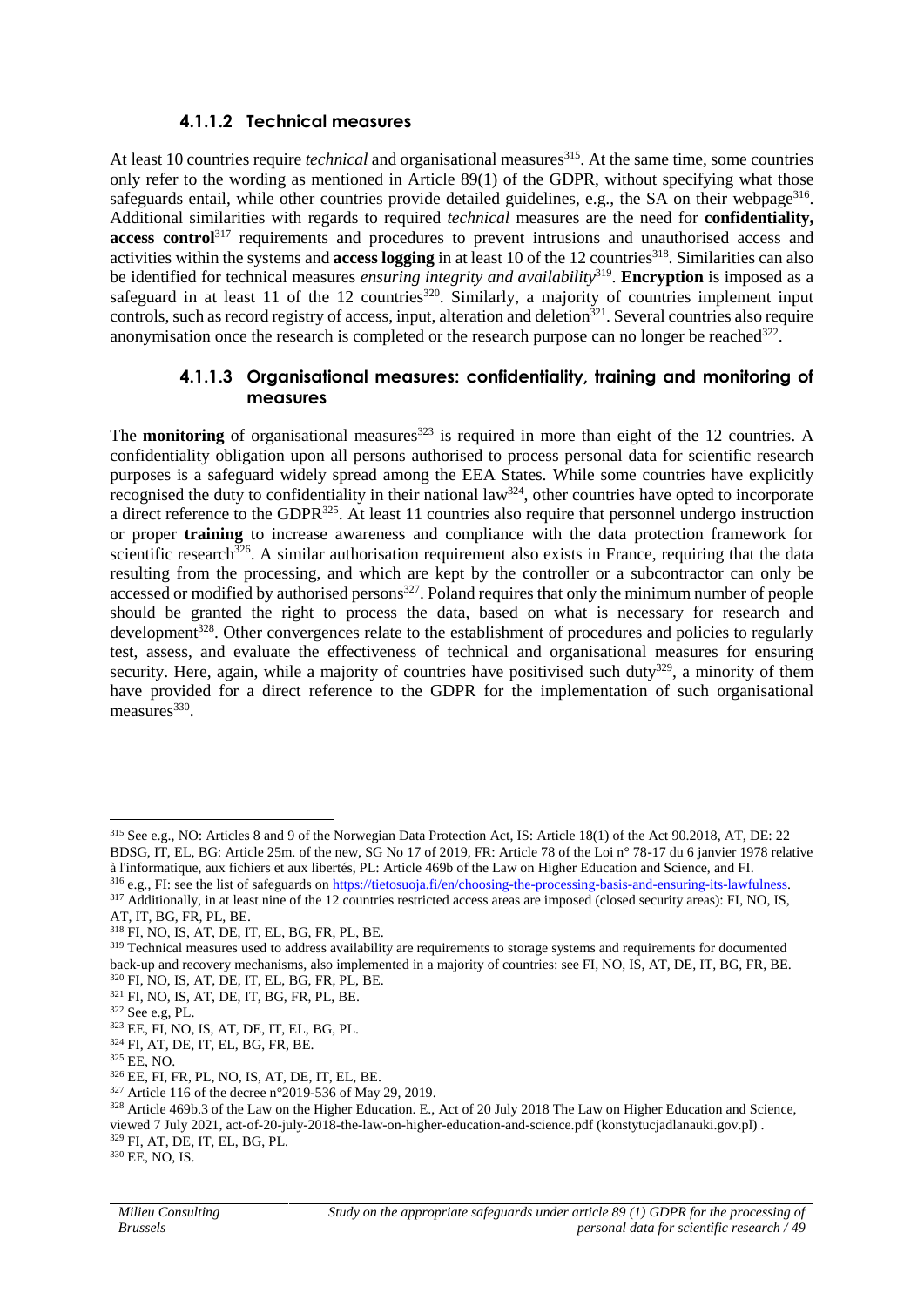#### **4.1.1.4 Safeguards for publication of research and dissemination<sup>331</sup>**

At least six countries agree that personal data intended for publication or dissemination should undergo a technical process to prevent or hinder the identification of the data subject, and impose technical measures, in particular pseudonymisation and/or anonymisation *for dissemination and/or publication* of scientific research, to guarantee the respect of the data subjects' rights and freedoms<sup>332</sup>.

#### **4.1.1.5 Disclosure and access by third parties and data transfers**

In the national legislation of at least six countries<sup>333</sup> specific protection and safeguards are required when personal data are transferred or when the data are disclosed and/or accessed or processed for other purposes<sup>334</sup>. E.g., Estonia additionally requires pseudonymisation or equivalent levels of data protection prior to the transmission of personal data<sup>335</sup>. The Austrian legislator demands the deletion of name data of sensitive data records after the scientific research purposes have been achieved<sup>336</sup>. In Belgium, an agreement needs to be concluded between the two controllers<sup>337</sup>.

<sup>331</sup> See also Recital 159 GPDR.

<sup>&</sup>lt;sup>332</sup> AT, BE, EL, IT, FR, PL. At the same time, the specific measures required may vary. Consent or necessity is generally not required provided the data undergo *pseudonymisation* before being published. Three trends (and groups of countries) can be identified: (i) the countries who impose pseudonymisation and anonymisation techniques (e.g., AT: Austria enables research institutions (Article 2.b.12 of the FOG) to publish and disseminate all personal data for scientific research purposes, in any case, if (a) instead of the name, area-specific personal identifiers or other unique identifiers are used for allocation, or (b) the processing is carried out in pseudonymised form; or (c) if the publications are made in anonymised or pseudonymised form or without names, addresses or photographs); (ii) the countries who adopt pseudonymisation techniques; and (iii) those who opted for the application of anonymisation techniques. The second approach is found in EL and BE. Greece allows the publication if (a) the data subjects have given their consent in writing or (b) the publication is necessary for the presentation of the results of the research. In the latter case, the results must undergo pseudonymisation before being published. Belgium lays down a generic framework on dissemination of personal data for scientific research, which is only applicable in the absence of European Union law, special acts, ordinances or decrees imposing more stringent conditions. Under these conditions, the controller must apply pseudonymisation techniques for the dissemination of personal data. Exception to this rule covers the dissemination of sensitive data, which is not allowed, as well as the dissemination of non-pseudonymous data if some of the following conditions concur: (a) data subject´s consent; (b) data made publicly available by the data subject in person; (c) data closely linked to the public or historical nature of the data subject or facts in which the data subject was involved (Article 205 of the Belgian Data Protection Act).The third group of countries is represented by IT, FR, and PL. Italy allows for the communication and dissemination of personal data by public bodies also to private entities and by electronic networks, except for sensitive data and data relating to criminal convictions and offences (Article 100(1) of the Italian Personal Data Protection Code). For these particular categories of data (in the case of genetic data, biometric data and data relating to health, the specific provisions laid down in Section 2-f , paragraph 8 PDPC prohibit the dissemination of said categories of data, being their dissemination only posible if the information has been adequately aggregated in such a way as to avoid the risk of re-identification of data subjects), the Italian legislator delegates the authority to establish the specific rules for publication and dissemination to the Garante, who shall take account of the principles laid down in the relevant Council of Europe's Recommendations for these purposes (Articles 106(1) and 106(2)(b) of the Italian Personal Data Protection Code).These measures have been addressed in Decision No. 146 issued by the Garante on June 5th 2019 as well as in the Rules of conduct for the processing for statistical or scientific research purposes, published on 14 January 2019. According to these pronouncements, sensitive data and data relating to criminal convictions and offences can only be disseminated for scientific research purposes if anonymised, as a rule. France equally recognises the implementation of anonymisation techniques as a condition for the dissemination of personal data, unless the interest of a third party in the dissemination prevails over the interest or fundamental rights and freedoms of the person concerned (Article 116 of the decree No 2019-536 of May 29, 2019.). In such case, the dissemination of scientific results must be absolutely necessary for its presentation, and the data disseminated must be adequate, relevant and limited to what is necessary for the purposes for which they are processed. Lastly, Poland require anonymisation techniques to be put in place for the publication of scientific results, particularly for sensitive data, if its processing is necessary for conducting scientific research and development work (Article 469b(2) of the Law on the Higher Education.).

<sup>333</sup> BE,EE, FI, AT, DE, IT.

<sup>334</sup> See Article 6(2)(9) of the Finnish Data Protection Act, Article 22(10) of the BDSG, and Article 106(2)(h) of the Italian Personal Data Protection Code.

<sup>335</sup> Article 6(1) of the Estonian Data Protection Act.

<sup>336</sup> Article 2.d.5.m.) of the FOG.

<sup>337</sup> Article 194 of the Act of 30.7.2018.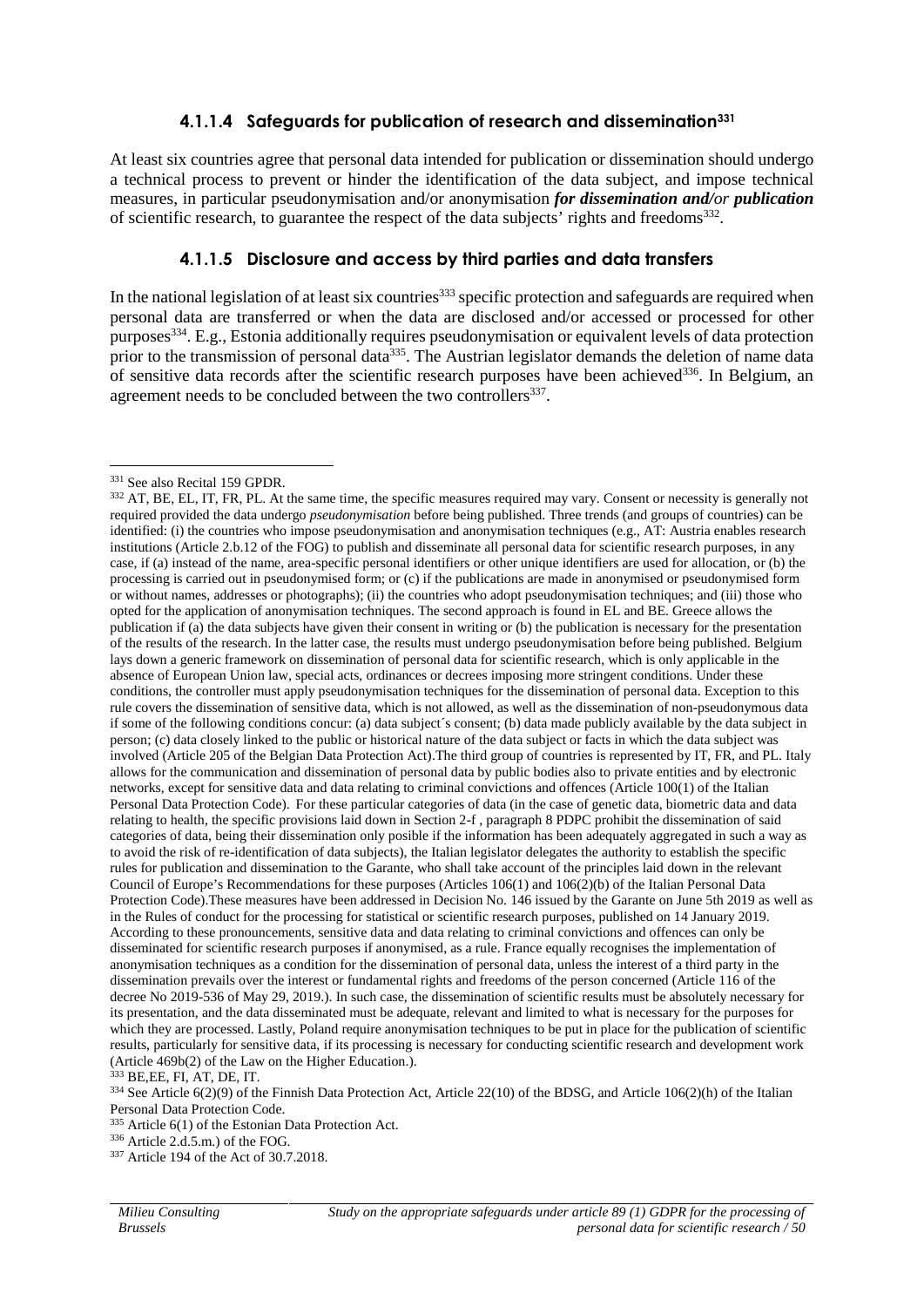#### **4.1.1.6 Security management**

In 10 out of 12 countries, roles and responsibilities shall be defined while conducting scientific research<sup>338</sup>. E.g., Austrian national law explicitly requires controllers to "*define the distribution of tasks in the processing of data between the organisational units and between employees"*<sup>339</sup> .

For the management and evaluation of assets and resources, EEA States seem to have adopted a more lenient approach to the positivation of a systematic governance and management of the resources and assets of the entities in charge of conducting scientific research. In most national legislations, the alignment to this organisational scheme is being done by direct reference to the general provisions of the GDPR, thus *handing over the baton to controllers as to the appropriate measures to be put in place* to maximise the security levels of the processing operations<sup>340</sup>.

A special reference to the security management measures within the organisation of the processor is explicitly considered in some countries<sup>341</sup>. Incident response and business continuity plans are not explicitly incorporated into the appropriate organisational measures for scientific research in most of the countries analysed<sup>342343</sup>.

#### **4.1.1.7 Personal data v. 'sensitive' personal data**

In most countries<sup>344</sup>, there are clear differences in safeguards when personal data are used in research, depending on the type of personal data used ('sensitive' or not) and the domain. Processing of personal data of *special categories tend to be subject to more stringent safeguards*. This is also reflected in sectoral legislation concerning health data in general, clinical trials and biobanks, which obtain more detailed safeguards than for example statistics and social sciences. The difference in approach can be seen as a risk-based approach in the sense that the less sensitive the data, and possible impact upon the data subjects, the lighter requirements are set. Furthermore, such additional national legislation should also be assessed against Article 9(4) GDPR, allowing EEA States to adopt further conditions.

### **4.1.2 Sectoral legislation and soft law**

#### **4.1.2.1 Description of secondary research purposes and related safeguards** *in legislation*

In at least six countries, the legislation or *guidelines describe the secondary research purposes*, e.g. of

<sup>344</sup> See e.g., BG, FR, PL.

<sup>338</sup> EE, FI, NO, IS, AT, DE, IT, FR, PL, BE.

 $339$  Article 2d.5.d.) of the FOG. It is interesting to see the emphasis that the Austrian legislator has placed on security management procedures, as it conspicuously ensures a precise and organised collaboration among the controller´s human resources, while respecting the tasks and purposes of the processing operations.

<sup>&</sup>lt;sup>340</sup> EE, FI, NO, IS, AT, DE. Nevertheless, countries such as PL have opted to explicitly introduce a vague concept of appropriate organisational measures in their national implementations of the GDPR. In this sense, PL provides for the development of specific *"procedures to determine how the data is secured" (*Article 469b(3) of the Polish Law on Higher Education and Science).

<sup>&</sup>lt;sup>341</sup> EE, FI, DE, IT, FR. In most cases, such indication pertains to the establishment of internal measures for preventing access to personal data to ensure appropriate security and confidentiality levels among controllers and processors. These requirements become particularly relevant when processing sensitive data for scientific research purposes, as a direct consequence of the risk-based approach of Article 32 of the GDPR. See Article 6.2.4) of the Finnish Data Protection Act and Article 22(5) of the BDSG.

<sup>342</sup> NO, IS, AT, IT, EL, BG. See however Article 66.2.10 of the BPDPA.

<sup>&</sup>lt;sup>343</sup> Interestingly, countries such as DE and FI have taken a different approach, and have included measures to ensure the rapid restoration of availability and access (in a timely or rapid manner) in the event of a physical or technical incident when processing sensitive data for scientific research purposes: see Articles 22(8) of the BDSG in relation to Article 27(1) of the BDSG and Article 6.2.7 of the FDPA.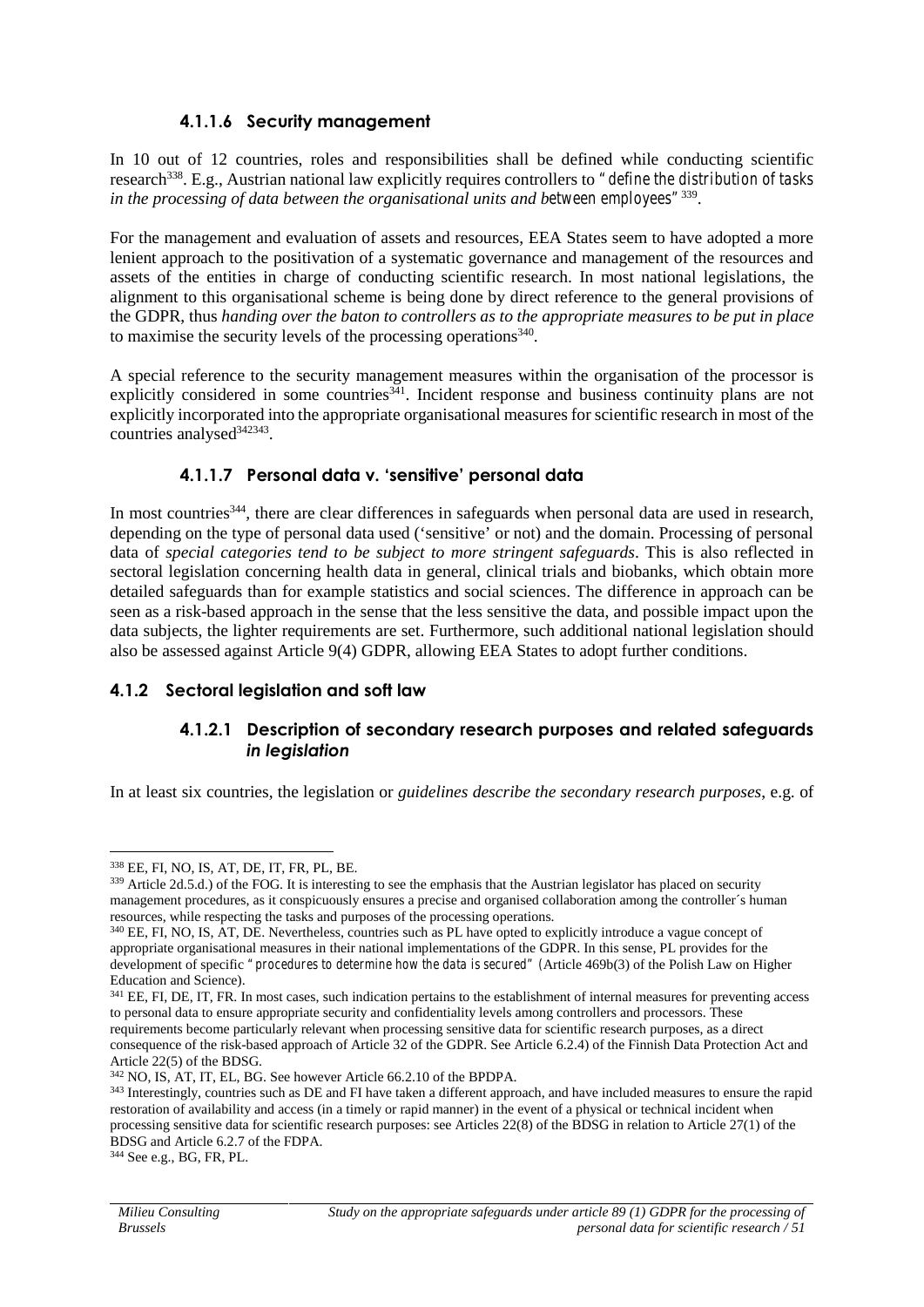the use of biological material stored in biobanks<sup>345</sup>. Requirements regarding the involvement of *relevant authorities<sup>346</sup> and ethics committees*<sup>347</sup> are also frequent. In Iceland, the main rule is that biological samples shall be acquired for clearly defined and lawful purposes<sup>348</sup>. Access can be granted for *further diagnosis of diseases* or the purpose of *quality control* and *method development*, if the data has been anonymised<sup>349</sup>.

### **4.1.2.2 Description of research methods as transparency measure**

In many countries, the legislation or guidelines impose detailed research methods<sup>350</sup>.

### **4.1.2.3 Role for SAs**

Eight of the 12 countries give **an important role to the supervisory authorities**<sup>351</sup> for the supervision of research as a safeguard. This role is at the same time also *often substituted and/or completed with a role for the ethical committees* (also in eight of the 12 countries<sup>352</sup>) when personal data are processed for research, especially for sensitive data or research in specific domains, for example when using health-related data, e.g., for secondary research, while this role for ethical committees does not exist in other domains (e.g., research for statistical purposes or social science). One shall also note that the role and the status/nature of the SA is different in the respective domains of research:

In the (older and more established) domains of the use for statistical purposes, public registers and for archiving in the public interest, the SA is **often a specialised statutory public body**, set up by law<sup>353</sup> authorising disclosure (e.g., to public authorities and researchers) for research and **supervising, assuring or deciding** about the inter alia fulfilment of purposes and other safeguards;

In other domains, including when health related data is used for research, and in case of likely high risks upon executing the DPIA, the general SA shall in most cases be a priori consulted and authorisation obtained if the safeguards (e.g., consent by the data subject) cannot limit such risks (general SA consultation from the GDPR)<sup>354</sup>.

<sup>345</sup> FI: Section 26-27 of the Biobank Act 688/2012, viewed 5 July

<sup>2021,</sup>https://www.finlex.fi/en/laki/kaannokset/2012/en20120688; IS: Article 9 of the Act on Biobanks, No. 110/2000, viewed 5 July 2021, https://www.personuvernd.is/information-in-english/greinar/nr/439; NO Section 28 of the Health Research Act, viewed 5 July 2021, https://lovdata.no/dokument/NL/lov/2008-06-20-44#KAPITTEL\_6; BG: Article 25m of the Personal Data Protection Act; BE; EE: Human Genes Research Act, Paragraph 1(2), IT: Section 110-bis of the Italian PDPC allowing the further processing of personal data, including the special categories of personal data referred to in Article 9 of the GDPR, by third parties for statistical or scientific research purposes.

<sup>&</sup>lt;sup>346</sup> IS, FR, NO. Section 28 of the Norvegian Health Research Act sets out that the Regional Committee for Medical and Health Research Ethics decide on the use of human biological material for research purposes without the consent of the patient. This can only be done if the research is of significant interest to society and the welfare and integrity of the participants is considered. Conditions can be set and the patient must be informed that the material can be used in certain cases, and had the opportunity to opt out thereof. An electronic register with overview of patients who have opted out of their biological material being used for research.

<sup>347</sup> FI, FR, BG, PL, IS, NO.

<sup>348</sup> Article 9 of the Act on Biobanks, Paragraphs 1-2.

<sup>&</sup>lt;sup>349</sup> Article 9 of the Act on Biobanks, Paragraphs 2-3. About Iceland, see also below. One shall however remain critical as to the possibility of 'full' anonymisation for particular personal data.

<sup>&</sup>lt;sup>350</sup> For instance in Italy.

<sup>&</sup>lt;sup>351</sup> EE, FI, NO, AT (when the research is aimed at producing personal results and there is no consent and no processing according to the *FOG* ), DE, IT, FR, BE. The study found authorisation of use of special categories of personal data by ethics committee (BE, EE, IT, AU) OR Supervisory authority (EE (if there is no ethics committee), FI, NO, EU, DE, IT). <sup>352</sup> BE, EE, FI, IS, NO IT, AT, FR.

<sup>353</sup> BE, BG, AT, EE, FI, FR, IS, NO.

<sup>354</sup> In some countries, e.g. France, the SA has developed a prior authorisation regime (see also below). In some (Nordic) countries (e.g., Finland) a specific data authority was set up to facilitate and supervising research, as a safeguard.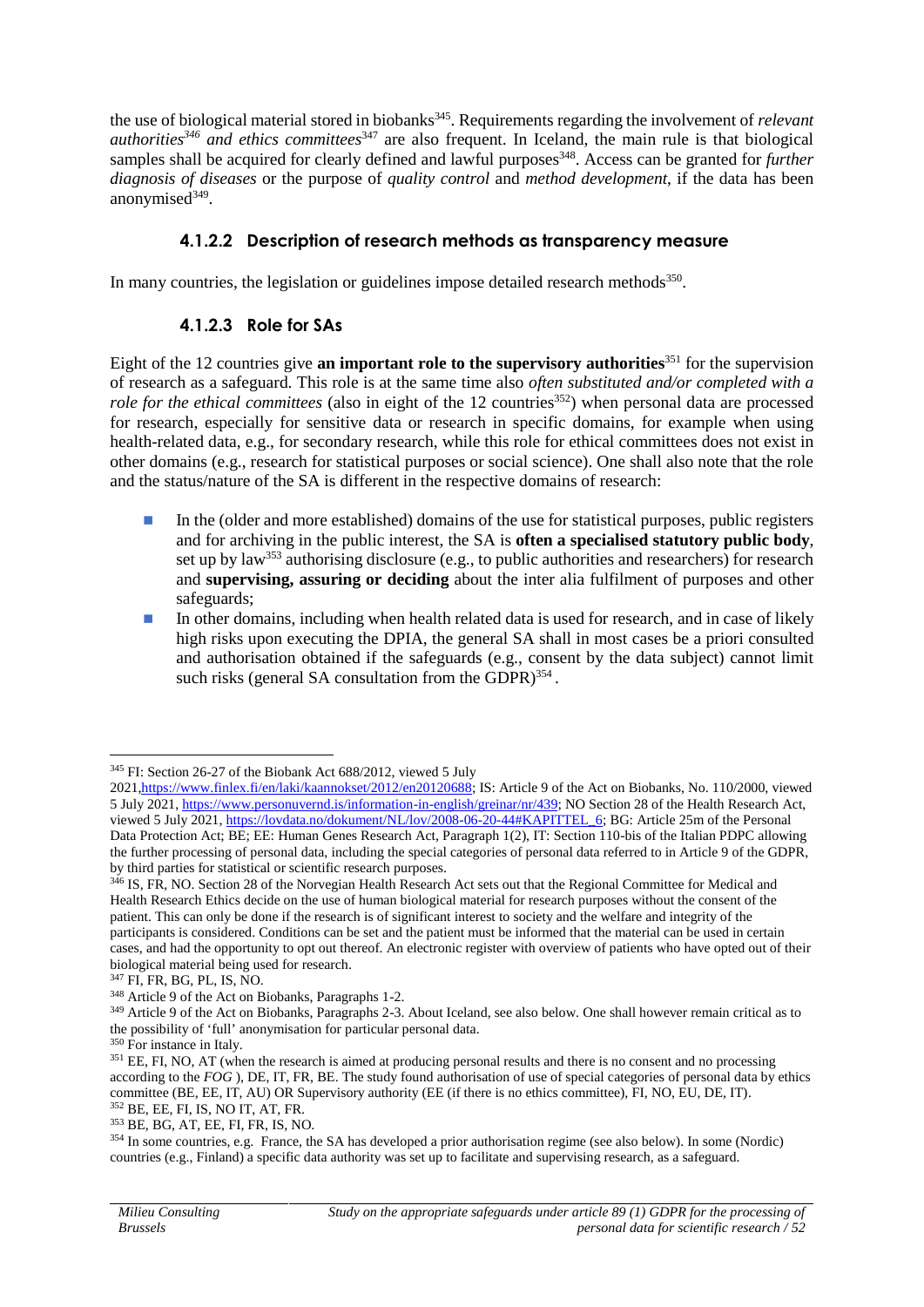### *4.1.2.4* **Statistics and population based registries**

*National legislation* relating to **statistic***s* and regulating e.g., national population-based cancer **registries**<sup>355</sup> imposes very specific safeguards. This legislation *ensures that controllers are informed but also comply with all relevant safeguards*, for reaching the aims, and resulting in flourishing and extensive (international) collaboration in this domain. The collection and use of personal data **from populations for statistical purposes** has a *long(er) tradition*, and is regulated with specific law in at least five countries<sup>356</sup>. *Statutory confidentiality obligations of the statistical authorities* (see also recitals 162-163 GDPR) is a recurring element and the **legislation** further seeks to impose transparent safeguards, such as to guarantee that statistical data *cannot be linked to identified or identifiable* persons where possible and identifying data and intermediate results *separated*, safeguarded and/or duly *deleted*. In some cases, communications to third parties shall be duly governed by *contractual agreements* imposing additional safeguards, such as research *purpose limitation*, transfer restrictions, etc. In some countries, *voluntary participation* by individuals is embedded in the law as well. These legislations and networks provide legal certainty including as to the rights and to the data protection of the data subjects as well.

#### **4.1.2.5 Scientific research in higher education and academic establishments**

In at least eight countries<sup>357</sup> **practices and/or rules of conduct** were established for research by national scientific research centers, higher education and academic establishments.

#### **4.1.2.6 Transparency and information to participants in case of use of health**

In both international instruments and sectoral legislation of at least six countries, *transparency* about the use of the personal research data towards participants could be considered a safeguard, in particular in the case of the use of health data including biological samples<sup>358</sup>. This is also related to the requirement of informed consent<sup>359</sup>. The more significant data (e.g., genetic data) is used and/or shared for scientific research, **the more detailed the transparency information becomes** e.g., specification of types of research and renewed consent. Norway is a good example, introducing a full chapter on transparency and transparency in research in their Health Research Act<sup>360</sup>. On the other hand, Iceland provides information requirements both in its Act on Scientific Research in the Health Sector, but also to some extent its more specific Biobank Act<sup>361</sup>.

<sup>&</sup>lt;sup>355</sup> These types of registries aim to provide non-personal information and statistics as to the occurrence of particular types of the disease in defined geographical, population, age, etc. domains for epidemiology and public health purposes, as opposed to hospital-based cancer registries, mainly aiming at contributing to patient care by providing information on individuals with cancer, their treatment and the results. See, for a very comprehensive overview, dos Santos Silva, I., 1999, 'The role of cancer registries', in Cancer Epidemiology: Principles and Methods*,* International Agency for Research on Cancer (IARC), WHO, viewed 5 July 2021, https://publications.iarc.fr/Non-Series-Publications/Other-Non-Series-Publications/Cancer-Epidemiology-Principles-And-Methods-1999.

 $356$  BE, IT, BG, EE, FR.

<sup>357</sup> BE, EE, FI, FR, DE, EL, IT, NO.

<sup>358</sup> BG, EE, FI, FR, NO, PL.

 $359$  E.g., Norway adopted specific provisions with direct reference to transparency, but all of them include requirements relating to information to participants.

<sup>&</sup>lt;sup>360</sup> Chapter 8 of the Health Research Act includes provisions on the right to access for research participants (Section 40), the public's right to access (Section 41), exceptions (Section 42), deadlines for access (Section 43) and public records (Section 44) and finally also deferred disclosure (Section 45).

<sup>&</sup>lt;sup>361</sup> The Biobanks Act mainly includes information on informed consent, see e.g. Article 7

https://www.personuvernd.is/information-in-english/greinar/nr/439. An obligation to supply information to the general public on provisions of assumed consent, that the rights of individuals as per Article 13 of the Biobank Act. The Act on Scientific Research in the Health Sector provides information requirement related to consent (Articles 18-19).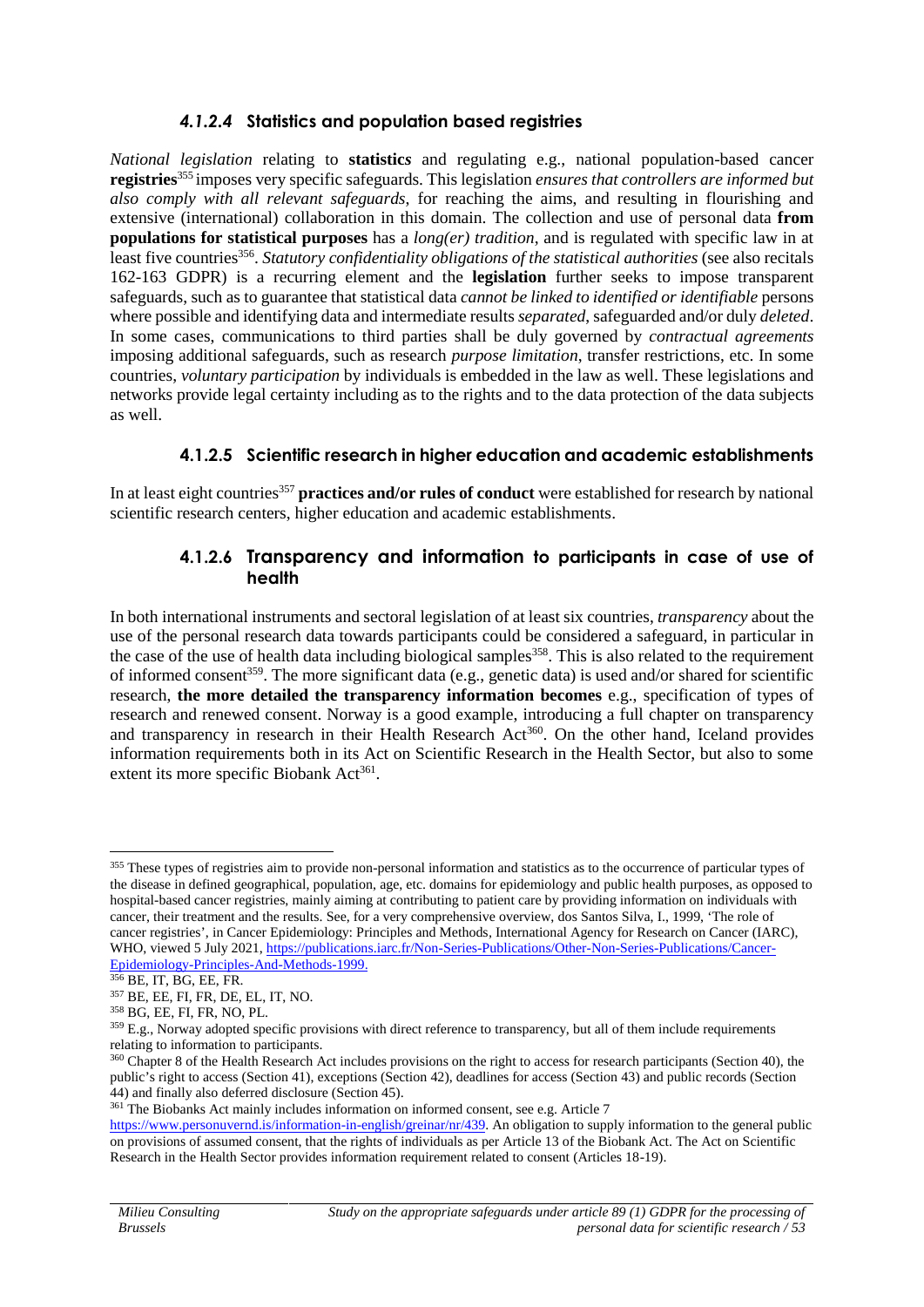#### **4.1.2.7 Statutory confidentiality**

Processing of personal data of *special categories is* in several countries subject to strict confidentiality *such as for gene research or biological material.* This is likely influenced by international instruments adopted<sup>362</sup>.

#### **4.2 TRENDS**

This section present safeguards when implementing Article 89(1) GDPR. Trends have been identified as emerging tendencies, which are present in multiple of the 12 countries. The identified tendencies include research or data management plan, the role of the DPO, DPIA, requirements after the completion of the research and medical secrecy. Such trends were found either in general or in sectorial legislation and soft law both at EU and national level.

#### **4.2.1 Research/Data Management Plan**

At least four countries (Finland, Germany, Italy, Greece) require the purposes of the research and the management of the data - both during the research (procedures for data minimisation, access, etc.) and thereafter (storage and archiving) - to be clearly defined. In this trend, a research (management) plan is imposed<sup>363</sup>, as well as the appointment of responsible persons for the research<sup>364</sup>. Such a research plan also gains importance for research in the medical domain. For clinical trials, such a detailed research plan is common and required for authorisation.

### **4.2.2 Role for the DPO**

Many countries, more specifically, seven out of the 12 countries, require the **appointment of (and/or consultation with) a Data Protection Officer (DPO**) <sup>365</sup>, particularly for the processing of special categories of data<sup>366</sup>. It is clear that a DPO can play an important and impartial role in advising the controller about the safeguards, but primarily also in assessing the risks for data subjects and balancing the competing interests<sup>367</sup>.

<sup>362</sup> See e.g., the Oviedo Convention.

<sup>&</sup>lt;sup>363</sup> E.g., Finland requires a research plan, when personal data is being processed for scientific of historical research purposes, and when derogating from the rights of data subjects of Articles 15, 16, 18 and 21 of the GDPR. See Section 31(1) of the Finnish Data Protection Act. See also Germany, where the requirement is implemented for special categories of data, when the consent of the data subjects is not obtained (Article 24 HDSIG). Italy does not specifically require a research plan, but "prerequisites and procedures to demonstrate and verify that the data are processed for appropriate statistical purposes or scientific research purposes" (Section 106 of the Italian Data Protection Act). The development of a Data Management (e.g., EL) or a "Data Protection Concept" could also be seen as part of this trend. As to the latter, the German *Bundesland* of Hesse requires a "*Datenschutzkonzept*" or a "Data Protection Concept" prior to the start of the research project, only applicable for the processing of special categories of data without consent for scientific purposes (Article 24 HDSIG). Upon request from the SA, the *Datenschutzkonzept* must be submitted. No mention to the *Datenschutzkonzept* is done at a Federal level in the BDSG.

<sup>&</sup>lt;sup>364</sup> This is required in some countries. The function of this person, however, varies between the countries. In Finland e.g., derogations from certain rights of the data subject are possible, if a person who is responsible for the research has been designated (Section 31(1) of the Finnish Data Protection Act), The EE legislation requires that a person who is appointed has access to the information which allows for de-pseudonymisation (Section 6(2) of the Estonian Data Protection Act). <sup>365</sup> FI: Section 6.2.3 of the Finnish Data Protection Act, NO: Section 9 of the Norwegian Data Protection Act, AT: Sections 2(d) and 5(c), DE: Article 22 BDSG, EL: Section 30 of the, BG: Section 69 Bulgarian Data Protection Act, BE: Srt. 190 and Article 204 of the Belgian Data Protection Act.

<sup>&</sup>lt;sup>366</sup> In some countries, this is only required when processing personal data of special categories: FI: Section 6.2.3 of the Finnish Data Protection Axr, NO: conditional duty to consult, in case a DPIA has not been carried out, Section 9 of the NDPA, AT: DPO must be appointed for processing of special categories of personal data, Section 2.d 5.c. of the, DE: Article 22 BDSG, EL: Section 30 of the Greek Data Protection Act.

<sup>&</sup>lt;sup>367</sup> The appointment of a DPO is in such cases distinct from the general GDPR requirement relating to the appointment of a DPO. In one country, we found that the appointment of a DPO is explicitly linked with the risk related to the processing of personal data for research. The DPO is in that country also required to issue opinions on the use and the effectiveness of pseudonymization and anonymization techniques: see BE: Art. 190 and 204.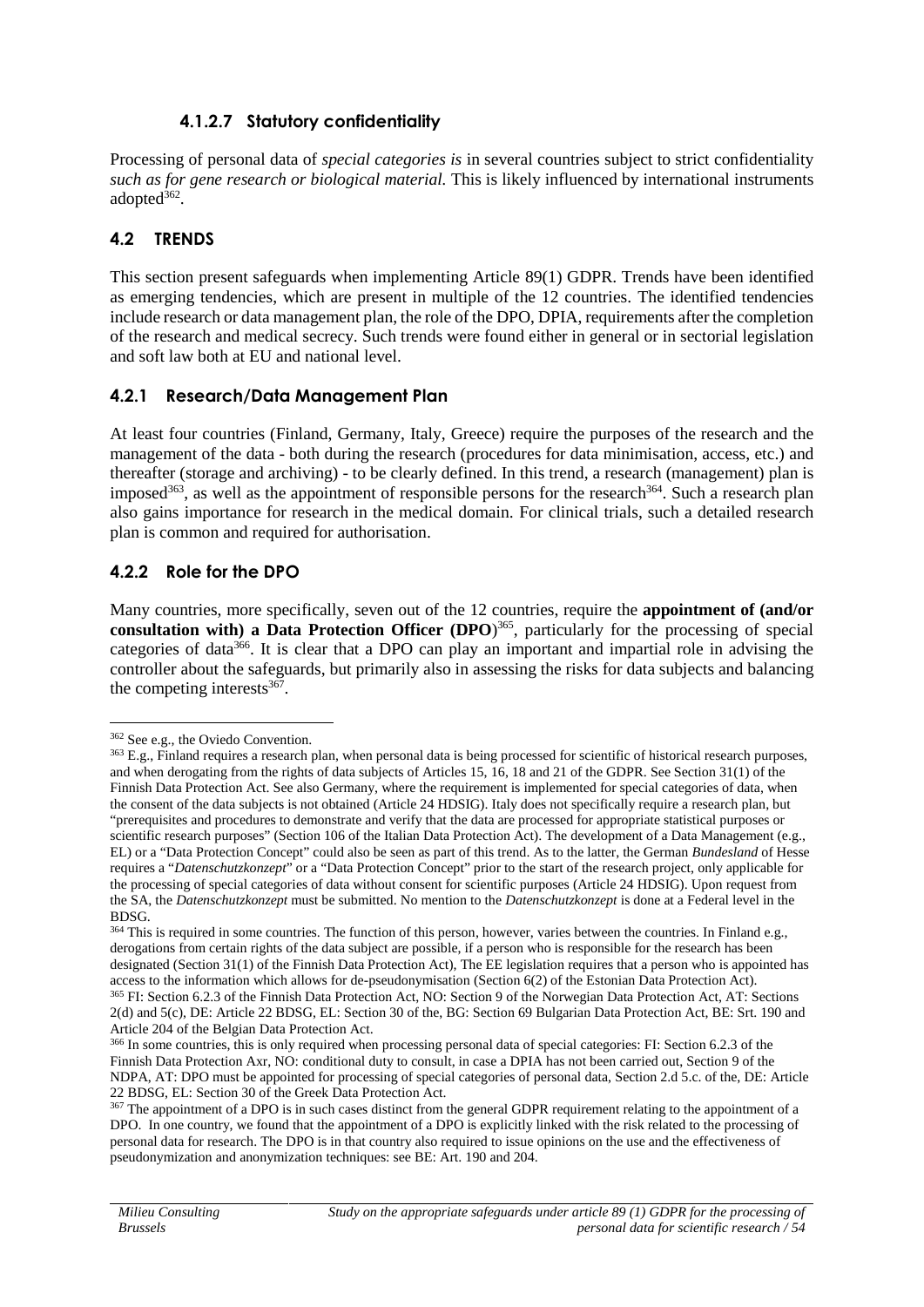#### **4.2.3 Need for assessment or DPIA**

Another trend visible in some of the countries is the need to assess the risks and **the use of a Data Protection Impact Assessment (DPIA)** as a safeguard. Some countries require a DPIA to be carried out for the processing of *special categories* of personal data<sup>368</sup> and/or when *derogating from the rights* of data subject<sup>369</sup>. In this case the researchers are responsible for balancing the competing interests. Other countries have a less direct requirement for a DPIA, but require an assessment<sup>370</sup>, or set requirements for DPIAs for certain types of research<sup>371</sup>.

#### **4.2.4 Anonymisation or deletion requirement upon completion**

Several countries require anonymisation or deletion of data once the research is completed or the research purpose can no longer be reached<sup>372</sup>.

#### **4.2.5 Medical secrecy and confidentiality for medical research**

Medical secrecy is seen as a safeguard in many countries<sup>373</sup> for medical research.

<sup>368</sup> FI: Section 31(3) of the Finnish Data Protection Act, NO: Section 9 of the NDPA, if the DPO has not been consulted, BE: Section 191, in case codes of conduct have not been approved. See also DE.

<sup>369</sup> Section 31(3) of the Finnish Data Protection Act.

<sup>370</sup> BG: Article 66(2) Bulgarian Data Protection Act.

 $371$  IT: Section 110 of the for health data without the consent of the data subject, for medical, bio-medical or epidemiological sectors.

<sup>372</sup> See e.g., AT.

<sup>373</sup> See e.g., BE, EE, FI, IS and NO.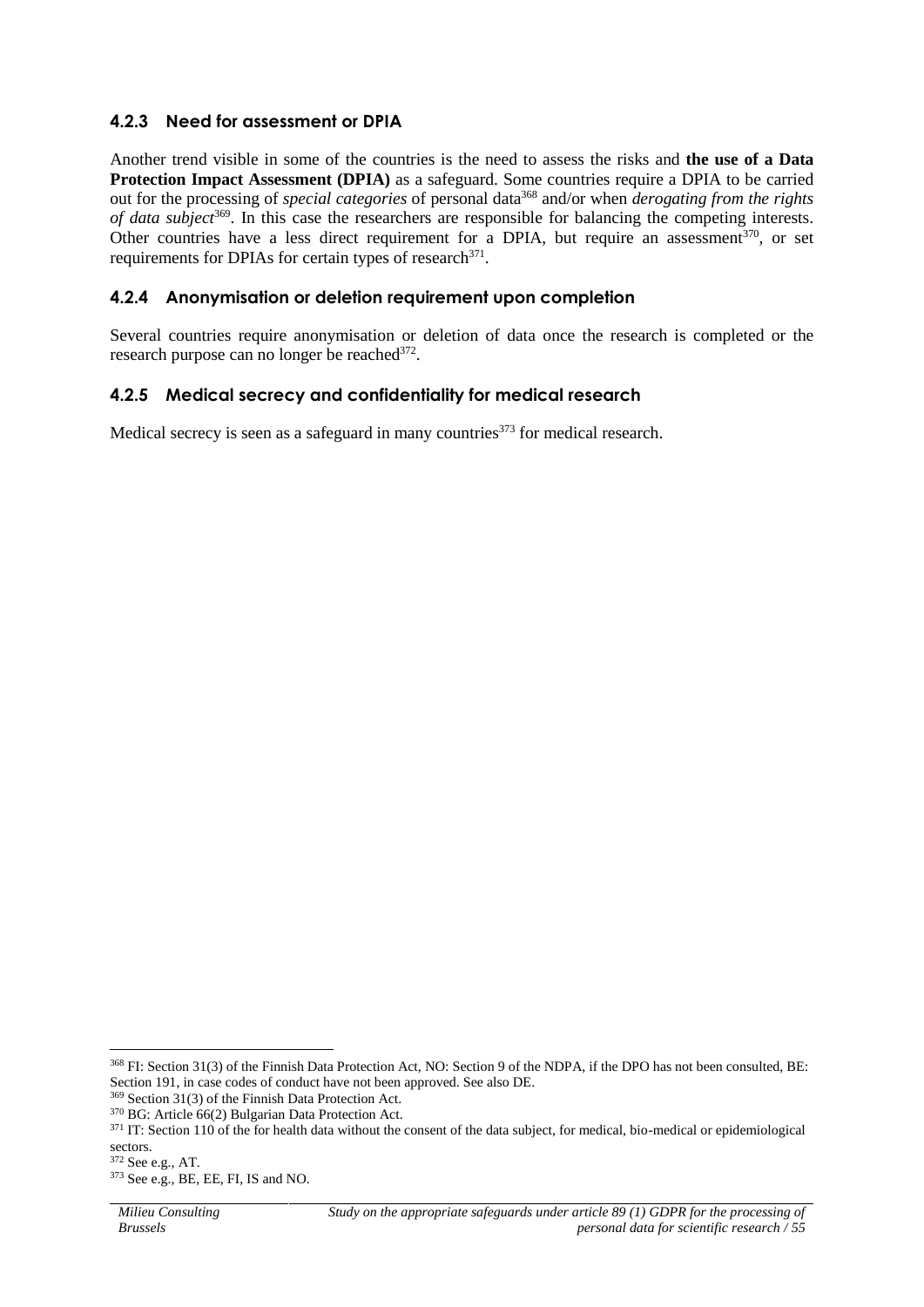## **5 DIVERGING ELEMENTS AND IMPACT**

The analysis of the available sources revealed some important diverging approaches in the countries researched. A strict division between sectorial and general GDPR implementation legislation is difficult to draw, and therefore no longer made. Section 5.1 analyses the most important divergences and variations found whereas section 5.2 discusses the impact of such diverging safeguards. Safeguards both laid out in legislation and soft law are taken into consideration.

#### **5.1 DIVERGENCES AND VARIATIONS**

#### **5.1.1 Divergences**

#### **5.1.1.1 Constitutional protection of freedom of research**

There is constitutional protection of freedom of research in Finland, as well as in some other countries, such as Italy and Germany. This implies that the freedom of research principle is of **equal importance** as the fundamental rights of individuals to data protection, and that the rights shall be balanced. Depending on the domain, this balancing is done and overseen by different bodies.

#### **5.1.1.2 Concept and definition of scientific research**

Research is differently understood, sometimes including data use for policy development (Estonia) or not. Further, there is **debate** – notwithstanding the recitals - as to whether the notion of scientific research present in Article 89(1) GDPR should depend on whether the research is only/mainly done **for the public interest/good or not** and how public interest prevails or not<sup>374</sup>. The issue seems to be resolved *differently in the various Member States*<sup>375</sup> . Further, several countries set requirements concerning the need for specific methodology as a condition. For example, Finland refer to the need to respect of general research ethical principles, whereas France does so for sector specific ethical principles. Further, for example Finland<sup>376</sup> and Italy<sup>377</sup>, also refer to the need for a well described

<sup>376</sup> See Article 31.1 of the Finnish Data Protection Act, if data subject's rights are to be derogated.

<sup>377</sup> See Italian Rules of conduct for the processing for statistical or scientific research purposes, published on 14 January 2019, which require, as prerequisites of the processing of personal data, a research project in which several information concerning the processing of personal data should be documented. The project is to be kept, in confidential form, for five

<sup>&</sup>lt;sup>374</sup> It is also debated as to whether research conducted indirectly, or directly for profit, which after all can be almost any kind of activity branded as research, should benefit from possible derogations to data subject's rights when they e.g. publish their research to the broader public, but regardless use it for their profit.

<sup>&</sup>lt;sup>375</sup> EEA States have also varying definitions. See in this regard also EDPB Study on the secondary use of personal data in the context of scientific research, under Contract No EDPS/2019/02-04, 2020, pp. 45-47, with details to definitions in seven of the 12 countries researched in the present study. Further, note that according to the *Finnish* DPA, not all research can be considered scientific, and the bases for processing and the exceptions designed for scientific research are not applicable to 'non-scientific' research. The DPA points out, that the *planning and survey duties of authorities, or marketing surveys and polls are not scientific research*. Personal data may still be processed for purposes of non-scientific research, but the basis for processing cannot be the one designed for scientific research, and *derogations from the rights of data subjects* are not possible to the same extent. See Finnish DPA, Guidance available via Scientific research and data protection - Data Protection Ombudsman's Office, viewed 5 July 2021, https://tietosuoja.fi/en/scientific-research-and-data-protection. The *Estonian* legislation makes certain hints as to what constitutes scientific research, which is stated to *also include analyses and studies by executive powers for the purpose of policy development*. See Section 6(5) of the Estonian Data Protection Act. Poland implemented Article 89(1) GDPR in *the Law on Higher Education* applicable to research institutes and universities, the main endeavour of which is research that can be understood as an activity for the broadly understood public interest regardless if it is a public or private institution. One of the criteria is that the institution meets a special number of criteria, *guaranteeing that it is not a purely commercial entity*. The Article 89(1) GDPR exceptions would therefore cover only research institutions recognised as such, which are in principle institutions not conducting research for profit. This means that private companies conducting research and trying to use Article 89(1) GDPR as a legal basis for data processing, and as a waiver for other data processing obligations, *cannot benefit from the exemptions in Poland*. This is because private companies are not subject to Law on Higher Education in Poland regulation, where Article 89(1) GDPR is implemented. See also Iceland and Norway.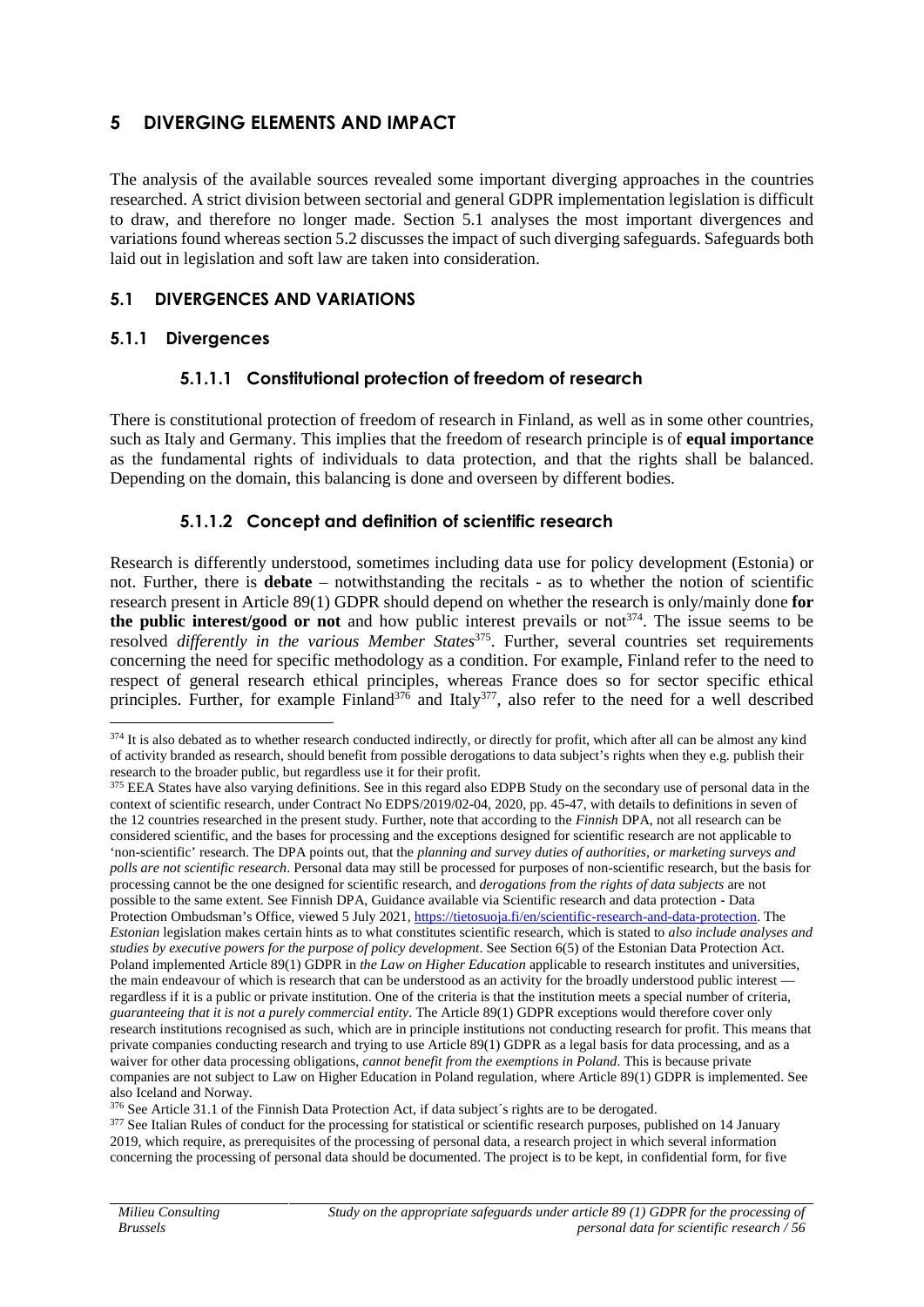research plan, responsible persons, research goals as described in guidelines, such as 'informed policy' or 'increasing effectiveness'.

#### **5.1.1.3 Specific national legislation dedicated to the processing of personal data for scientific research**

Safeguards for research are *dispersed* in either the national GDPR implementing legislation or national specific legislation for research (e.g. Austria, France), and/or in specific national guidelines.

### **5.1.1.4 Safeguards for personal data versus for sensitive personal data**

Almost all countries differentiate between the types of data, the main differentiation being between personal data and special categories of personal data<sup>378</sup>. First, it should be noted that as a general rule, the GDPR prohibits the processing of sensitive personal data<sup>379</sup>, but it also provides exceptions to that rule: consent constitutes an exception for processing sensitive personal data<sup>380</sup>. Hence, consent should not be considered a safeguard, but a way of making use of the exception provided by the GDPR. This is important to note, as legislation in many countries refers to the need for explicit consent for the use of health or other sensitive data for research For example, some countries require different safeguards based on whether the personal data will be processed with or without the consent of the data subject<sup>381</sup>.

In many countries reference to to substantial public interest is prevalent in relation to the processing of sensitive personal data, whether in a specific way or as a general reference to Article 9(2) GDPR. Further, **the requirements for the processing of personal data and personal data of special categories differ considerably**: a few countries provide *general* requirements such as *access rights' restrictions*, *pseudonymisation, encryption* and *designation of a DPO* and sometimes *anonymisation* for special categories of personal data (e.g., Greece) or very *detailed* requirements in legislation (e.g., Finland) or *guidelines* as to when controllers may rely on Article 9(2)(j) GDPR (e.g., in Finland, where a DPIA has to be carried out and the SA consulted if necessary)<sup>382</sup>. In Norway, the DPO shall be consulted for processing sensitive data, unless a DPIA is drawn up and the SA can grant permission for special categories 'for the sake of important public interests' subject to safeguards. In some countries, references to the necessity of the processing of personal data of special categories is made<sup>383</sup>. What they

years from the scheduled conclusion of the research but it can be consulted at any moment by data subjects (for the purpose of applying the data protection legislation).

<sup>378</sup> EE: Article 6(4) of the Estonian Data Protection Act , FI: Sections 6.1.7 and 6.2 of the Finnish Data Protection Act, NO: Articles 8 and 9 of the Norwegian Data Protection Act, IS: Article 11(10) of the Icelandic Data Protection Act, AT: Article 2d fog DSG, DE: Article 27 BDSG and Article 27 HDISG, IT, EL, FR: Article 44(6) of the French Data Protection Act, PL: Article 469b.2 Law on the Higher Education, and BE.

<sup>379</sup> Article 9(1) of the GDPR.

<sup>380</sup> Article 9(2)(a) of the GDPR.

<sup>&</sup>lt;sup>381</sup> Such as NO: Articles 8 and 9, EL: Section 30. See also FR, IT: Section 110 of the Italian PDPC allows the processing of health data without the consent of the data subject for scientific purposes in the medical, bio-medical or epidemiological sectors, if certain conditions are met including a DPIA.

<sup>&</sup>lt;sup>382</sup> Overall, Finland includes scientific, historical research and research for statistical purposes for which processing of personal data of special categories is allowed, but lists specific safeguards to be taken. See Sections 6.1 and 6.2 of the Finnish Data Protection Act: "*Such measures include: 1) measures that enable subsequent checking and verification of the identity of the person who has recorded, altered or transferred personal data; 2) measures to improve the competence of the personnel processing personal data; 3) designation of a data protection officer; 4) internal measures by the controller and the processor for preventing access to personal data; 5) pseudonymisation of personal data; 6) encryption of personal data; 7) measures that ensure the ongoing confidentiality, integrity, availability and resilience of processing systems and services related to the processing of personal data, including the ability to restore the availability of and access to personal data in a timely manner in the event of a physical or technical incident; 8) a process for regularly testing, assessing and evaluating the effectiveness of technical and organisational measures for ensuring the security of the processing; 9) specific rules of procedure for ensuring compliance with the Data Protection Regulation and this Act when personal data are transferred or processed for another purpose; 10) a data protection impact assessment in accordance with Article 35 of the Data Protection Regulation; 11) other technical, procedural and organisational measures*."  $383$  E.g. EL, FR and PL.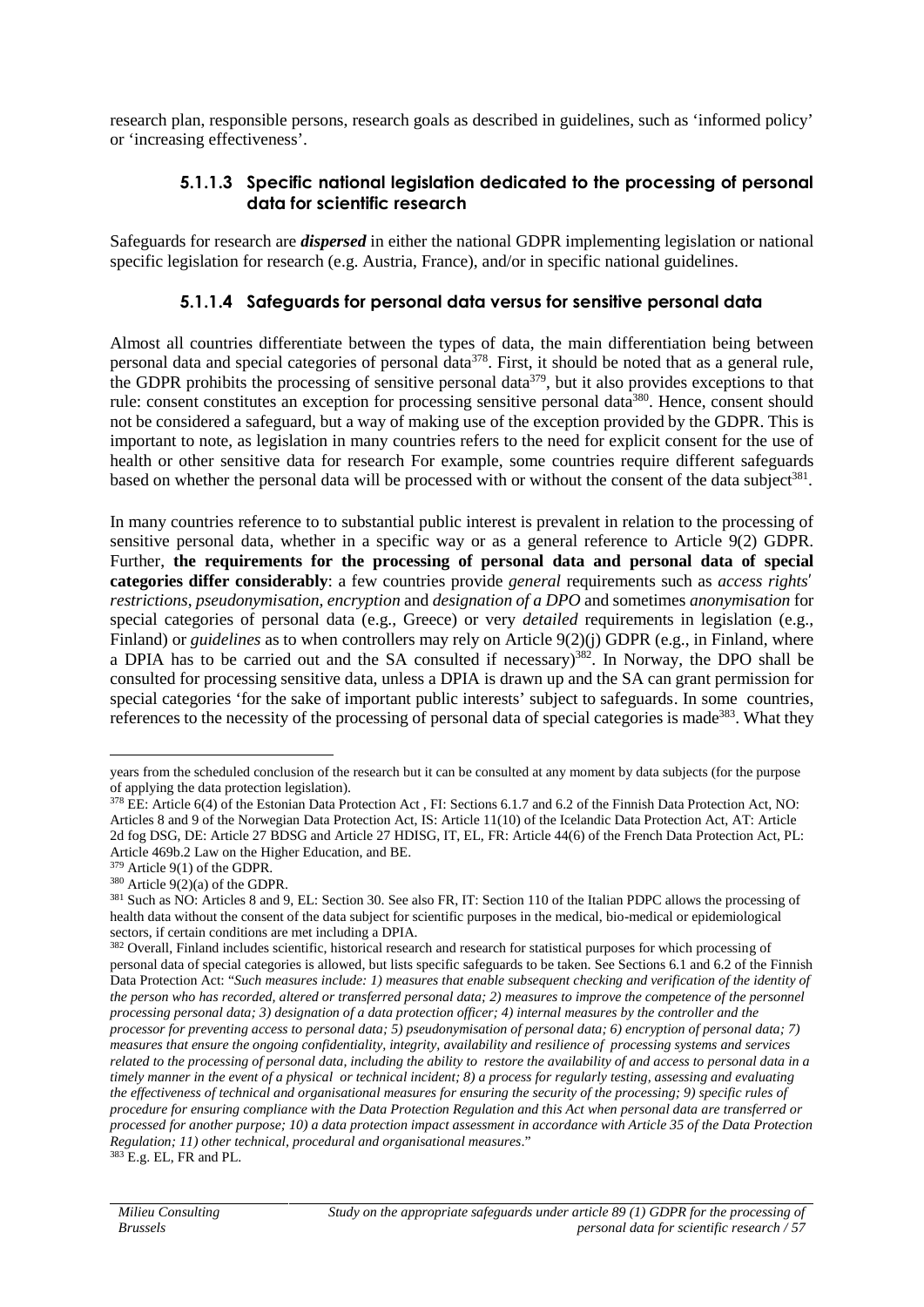all have in common though, is the view that personal data and personal data of special categories should be treated differently.

#### *5.1.1.5* **Requirements for non-pseudonymized data**

In at least four countries (AT, BE, EE, DE (federal level)) *specific requirements for use of non pseudonymised data are imposed***.**

#### **5.1.1.6 Biological samples and biobanking**

Countries are highly diverse and regulation **very fragmented** as to the requirements and safeguards for the use of biological samples for research, research as secondary purposes and gene research<sup>384</sup>. Measures range from explicit consent to balancing of interests by supervisory authorities, **aggregating pseudonimised** data and defining the **type of research** for which data can be used, specific roles to **persons** appointed by the controller, the SA and the Research Ethics Committee. Some countries list *principles applicable for granting access* to samples and information, followed by more *detailed requirements for documentation* to be provided by the person requesting the access<sup>385</sup>. In Iceland, if important interests are at stake and potential benefits outweigh potential inconveniences of the donor or other parties, *the board of a biobank* can *authorise further use* of biological samples, *if approved* by the SA and the National Bioethics Committee<sup>386</sup>. Estonia further *allocates non-transferable ownership of the samples to the tissue databank owner* (*and upon termination of activities to the Republic*) and describes in legislation the specific use rights for specific purposes<sup>387</sup>.

#### **5.1.1.7 Detailed safeguarding methodologies and self-certification of compliance**

The need for supervision and authorisation by the SA for research in the health sector and for medical research has been simplified in France, whereby the SA is issuing specific guidelines, which researchers need to follow, depending on the sources of the data and the use and re-use, and whereby researchers need to **self-certify that they abide by these requirements**, in order to be **exempted** of any

<sup>384</sup> See also Tzortzatou, O., Slokenberga, S., Reichel, J., da Costa Andrade, A., Barbosa, C., Bekaert, S., van Veen, E.-B., Romeo-Casabona, C., Ó Cathaoir, K., Chassang, G., Debucquoy, A., Derèze, J.-J., Dollé, L., Eaker Fält, S., Halouzka, R., Hartlev, M., Hisbergues, M., Hoppe, N., Huys, I., Kindt, E., Kjersti Befring, A., Kozera, L., Krekora-Zajac, D., Lalova, T., Mayrhofer, M., Negrouk, A., Pawlikowski, J., Penasa, J., Pormeister, K., Rial-Sebbag, E., Siapka, A., Southerington, T., Stenbeck, M., Šutalo, M., Tomasi, M., Valcke, P., and Vella Falzon, R., 'Biobanking Across Europe Post-GDPR: A Deliberately Fragmented Landscape', in Slokenberga, S., Tzortzatou, O., and Reichel, J., (ed.), GDPR and Biobanking. Individual Rights, Public Interest and Research Regulation across Europe, Springer, Law, Governance and Technology Series, 2021, pp. 397-420.

<sup>&</sup>lt;sup>385</sup> FI: Section 26 of the Biobank Act: (i) the intended use must correspond to the research area defined for the biobank and the criteria and conditions established for the processing of the sample; (ii) terms and restrictions provided by law and determined by the biobank are observed in the research and in the processing of samples and information; (iii) the individual granted access to the samples or information holds the appropriate professional and academic qualifications for processing the samples and information, and the granting of access to the sample or information is in connection with the duties of the recipient. Requirements also exist concerning the coding used; Section 27 requires a research plan, a statement by the competent ethics committee (as referred in the Medical Research Act), or a statement necessary to assess the fulfilment of the conditions. Restrictions of access is only allowed only if justified and fulfilling requirements in Section 27. Further, a written agreement is required.

<sup>&</sup>lt;sup>386</sup> Article 9(4) of the Icelandic Act on Biobanks. The access is subject to permissions by the SA and a research protocol approved by the National Bioethics Committee (or relevant ethics committee).

<sup>&</sup>lt;sup>387</sup> See EE: Human Genes Research Act, 8.1.2001, https://www.riigiteataja.ee/en/eli/508042019001/consolide. Article 15 on the right of ownership of tissue samples and right to use descriptions of state of health genealogies and personal data connected therewith means that: (i) the controller's right of ownership of a tissue sample is created from the moment the tissue sample is taken. The controller's right to use the description of state of health, genealogy and written consent of a gene donor and the right to process the personal data contained therein is created at the moment of preparation thereof; (ii) tissue samples in the ownership of the **controller are not transferable**. Upon termination of activity of the controller, the right of ownership of tissue samples, descriptions of state of health, genealogy and written consents of gene donors in the possession of the controller and the right to process the personal data connected therewith shall transfer to the Republic of Estonia.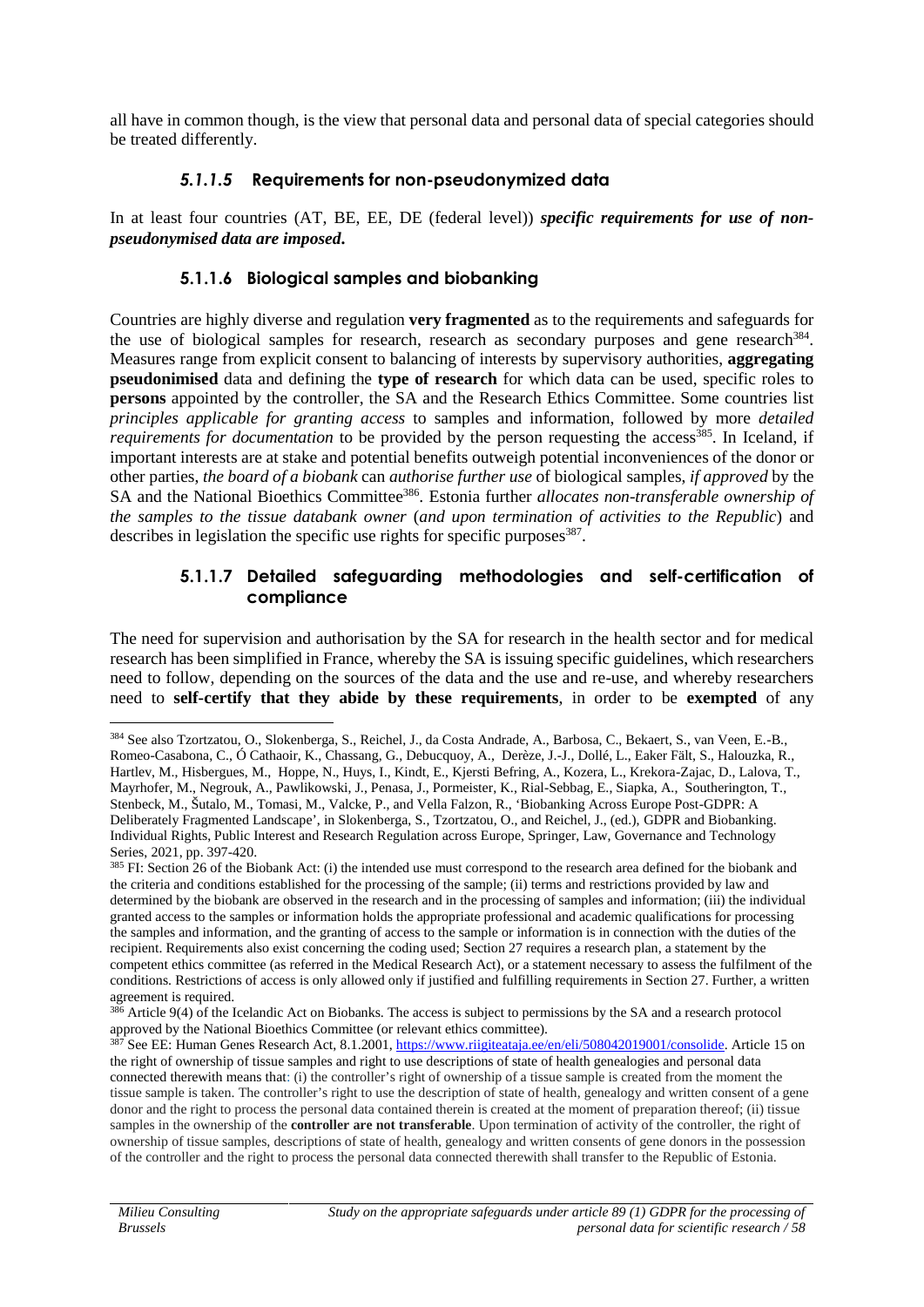authorisation requirement (see also Annex 2).

#### **5.1.1.8 Increasing rights of data subjects for transparency, information and deletion**

In many countries, information and transparency to data subjects are emphasised. Also, the withdrawal of the consent is explicitly mentioned and repeated. In some countries, data subjects are entitled to request deletion of information provided, including e.g., biological samples. These rights could be considered as safeguarding the interests and rights of data subjects as well, and could be envisaged to further strengthen. On the other hand, some countries also link reduced rights to increased other safeguards.

### **5.1.2 Variations**

### **5.1.2.1 General or detailed approach**

One important variation, is the way the studied countries approach the safeguards foreseen in Article 89(1) GDPR<sup>388</sup>. The GDPR specifically mentions technical and organisational measures, and in particular those ensuring respect for the principle of data minimisation, pseudonymisation and anonymisation. Whereas some of the countries have adopted an approach in their national legislation by simply referring to Article 89(1) GDPR<sup>389</sup>, others have adopted specific law for research<sup>390</sup> or issued extensive general data protection schemes, with or without specifically mentioning safeguards for scientific research<sup>391</sup>. Others have adopted a number of safeguards with a high degree of granularity<sup>392</sup>.

#### **5.1.2.2 Risk assessment and balancing: by the legislator, supervising /ethics authority and/or researchers**

In general, and in sectors alike, risk assessments of the use of personal data for research are done in varying ways. In the more 'traditional' research sectors, such as statistics but also in archives, an initial risk assessment has already been done by the national legislator<sup>393</sup>. In other sectors and countries, the requirement for researchers to carry out a DPIA is imposed as a safeguard implying a proper assessment and balance, also as to involving the SA or not. Lastly, especially in the health research, clinical trial and biobank sector, many countries have adopted legislation requiring the assessment and/or approval

<sup>388</sup> Article 89(1) of the GDPR mentions "*appropriate safeguards, in accordance with this Regulation, for the rights and freedoms of the data subject*", technical and organisational measures "*in particular in order to ensure respect for the principle of data minimisation*" and "*those measures may include pseudonymisation provided that those purposes can be fulfilled in that manner. Where those purposes can be fulfilled by further processing which does not permit or no longer permits the identification of data subjects, those purposes shall be fulfilled in that manner*."

<sup>389</sup> Such as NO: Section 9(1) of the Norwegian Data Protection Act and IS: Article 18(1) of the Icelandic Data Protection Act. <sup>390</sup> E.g. AT.

 $391$  Such as FF.

<sup>&</sup>lt;sup>392</sup> Such as the safeguards by Belgium for the disclosure of personal data. Belgium provides for the most stringent safeguards for the disclosure of data in scientific research contexts. As such, it imposes a greater onerousness on the controller who discloses data to a third party, as it requires it to prevent the reproducibility of the disclosed data by the third party in cases where (i) it concerns sensitive data or data relating to criminal convictions and offences; or (ii) the agreement between controllers forbids it; or (iii) any such reproduction may compromise the safety of the data subject. According to Article 208 of the BDPA, this obligation of the initial controller does not apply when the data subject has given his consent; the data were made public by the data subject; the data are closely linked to the public or historical nature of the data subject; or the data are closely linked to the public or historical nature of facts in which the data subject was involved.

<sup>&</sup>lt;sup>393</sup> For e.g., statistics, by imposing confidentiality, anonymisation of the data, etc. in legislation. In a few countries, such safeguards are extended in as far that a national authority collects, anonymises and is responsible for holding the databases and in some cases also facilitates further processing, such as the authority of Findata in Finland, and similar arrangements in NO and IS.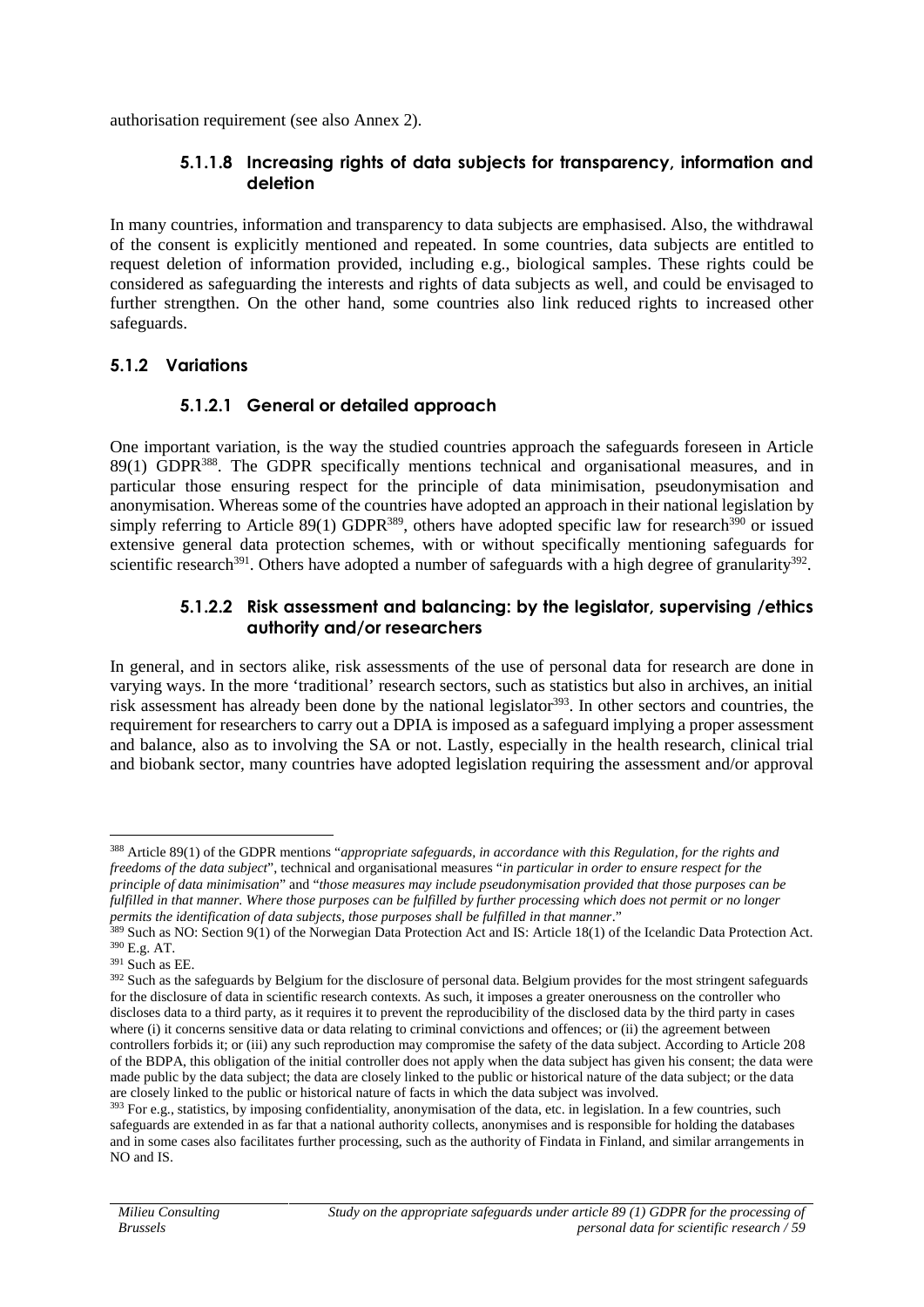by SAs/competent authorities<sup>394</sup> and/or an ethics committee<sup>395</sup>.

#### **5.1.2.3 Varying importance attached to public interest depending on the countries and the sectors**

Some countries stress the importance of the public interest in research, which may outweigh the interests of individuals<sup>396</sup>.

#### **5.1.2.4 Important but varying roles for central research authorities**

An interesting approach, adopted in a few (mainly Nordic) countries is the **prominent role of a central authority**, sometimes also a "one-stop-shop" for overseeing the use of (e.g., social and health) data for scientific research purposes. In Finland, the authority Findata is a licensing authority, promoting the secondary use of health and social data, facilitating data permit processes and working to improve the data protection for individuals<sup>397</sup>. In Norway, the Norwegian Centre for Research Data facilitates sharing and reuse of data, gives advice on data management and data protection in research<sup>398</sup>. A similar centre is established in Iceland (see above). For specific *sectors*, like biobanks, such (public) authorities also have a crucial role while their competences vary. In other countries<sup>399</sup>, public authorities are also often involved depending on the sector, while their role is more limited.

#### **5.1.2.5 Public dissemination requirement**

Only a few countries **require the publication of the research as a requirement**<sup>400</sup> . This could include making the result of the research publicly available on the internet, including information on the legal basis used.

#### **5.1.2.6 Technical and organizational measures for destruction/deletion**

Only a few countries adopt detailed measures related to the **deletion or destruction of the personal data after the withdrawal of (the consent by) a data subject** (e.g., for biological samples/biobanks) or after **expiration** of the research purpose<sup>401</sup>.

### **5.1.2.7 Sector specific identifiers for research**

Austria is one of the few countries which explicitly chooses for and mandates to use independent *area specific identifiers*, which may be attached to research material in machine-readable form for protecting personal data<sup>402</sup>. Such identifiers shall differ from any other general identifier, e.g., identifiers used for civil identification purposes.

<sup>394</sup> Mainly in biobanking and clinical trials legislation.

<sup>395</sup> In several countries (e.g., BE, EE, FI, FR, DE) **ethics committees** are given an important role for approving research, especially if sensitive data are processed. In Norway, the Ethics Committees have also provided guidelines for privacy. IT: Section 110 of the Italian PDPC allows the processing of health data without the consent of the data subject for scientific purposes in the medical, bio-medical or epidemiological sectors, if certain conditions are met, including a DPIA and the positive and reasoned assessment of the research project by the competent ethics committee.

 $396$  E.g., NO.

<sup>397</sup> See https://findata.fi/en/, viewed 3 June 2021.

<sup>398</sup> See https://www.nsd.no/en/about-nsd-norwegian-centre-for-research-data/, viewed 5 July 2021.

<sup>399</sup> E.g., FR, DE.

<sup>400</sup> E.g., AT.

<sup>&</sup>lt;sup>401</sup> FI: not directly included in the text of the Finnish Data Protection Act, but referred to in the guidance of the SA, viewed 3 June 2021, https://tietosuoja.fi/en/destruction-anonymisation-or-archiving-of-data. AT directly implement such requirements in Article 7 DSG and DE. NO and IS solely refer to the measures foreseen in Article 89(1) GDPR. https://tietosuoja.fi/en/destruction-anonymisation-or-archiving-of-data.

<sup>402</sup> Section 9 E GovG.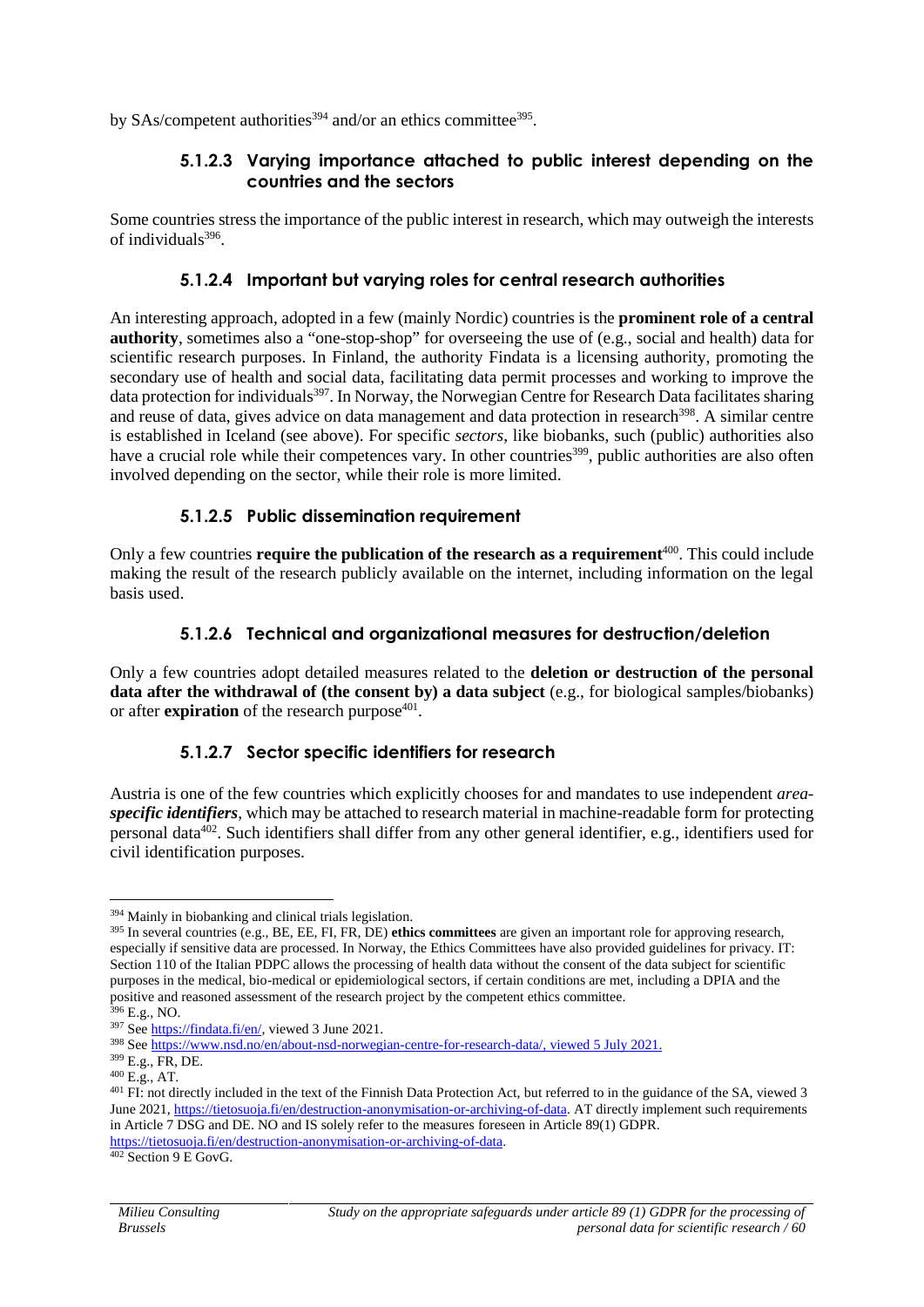#### **5.1.2.8 Varying references to ethical principles and roles of ethical committees for scientific research**

While scientific research should be governed by an ethical framework $403$ , a lack of pronouncement by the EEA States as to the intersection of the data protection framework and the corresponding ethical standards governing scientific research was identified. Few mention the need for respect for ethical standardsin the national law as a requirement for processing data for scientific research purposes. France has positivised a duty for personnel accessing and modifying data resulting from scientific research to respect the rules of ethics applicable to the sectors of activity in which the scientific research is being conducted as an additional measure to ensure confidentiality<sup>404</sup>. In various countries, ethical committees are involved at the same time<sup>405</sup>.

### **5.1.2.9 Transmission, disclosure and/or transfer of the research data**

The GDPR requires controllers and processors to evaluate the risks inherent to the processing of personal data. In assessing those risks, consideration should be given, among others, to the unauthorised disclosure of personal data. From the countries analysed, Italy recognises the necessity of establishing said safeguards for the data exchanges for scientific research purposes that *"are carried out with entities and agencies abroad"*<sup>406</sup> . Disclosures of data for scientific research are recognised in several jurisdictions requiring, however, **different specific technical and organisational measures**<sup>407</sup> .

Divergence further exists as to specific rules for personal data *not to be revealed to outsiders* (e.g., Finland), countries with specific rules (whether in legislation or guidelines) *for archiving* research results/data (e.g., France, has detailed guidelines) or *pooling* data and knowledge (e.g., with a specific public authority, e.g., Norway) or *when contracts* need to be concluded (e.g., Belgium, France).

#### **5.1.2.10 Biobanks: Governance, agreements, consent, transparency and involvement of governmental bodies**

The sectoral legislation contains a wide area of approaches with regard to safeguards for biobanking and genetic research $408$ . .

# **5.2 IMPACT**

While the objective of the GDPR is to harmonise the level of personal data protection all over the EU, the many domains of national competences as to how to regulate detailed issues render *the legal*

<sup>403</sup> European Data Protection Supervisor, 6 January 2020, A Preliminary Opinion on data protection and scientific research, viewed 5 July 2021, https://edps.europa.eu/sites/edp/files/publication/20-01-06\_opinion\_research\_en.pdf.

<sup>404</sup> Article 116 of the Decree No 2019-536 of May 29, 2019.

<sup>405</sup> E.g., BE, EE, FR, IT.

<sup>406</sup> Article 106(2)(h) of the Italian Personal Data Protection Code.

<sup>407</sup> For instance, EE, FI and BE expressly recognise the legitimate disclosure of data for said purposes if certain safeguards are met, *i.e.* FI allows the disclosure of data as long as it is not "revealed to outsiders" (see Article 31(3) Finnish Data Protection Act). See also EE and BE, if data is being pseudonymised or rendered in a format which provides equivalent levels of protection (Article 6(1) of the Estonian Data Protection Act and Article 207 of the Belgian Data Protection Act). <sup>408</sup> E.g., AT stresses encryption, deletion of identifiers after conversion, separate storage of additional data, anonymisation of data accessed by third parties, access control mechanisms, data availability, documentation on access to data (logs) and security management procedures (Articles 15a.6, 7 and 10 of the Austrian Data Protection Act) while the Belgian HBM Act imposes a written agreement on the topic of the research, traceability, organisation and technical measures when transmitting personal data, a coded copy of donor's consent and the advisory role of FAMHP (Belgian HBM Act). In EE, legislation creates gene banks, stressing the composition of data, the rights and duties of genes' donors, restrictions on the use of data, conditions for generic research, restriction of use of the bank, pseudonymisation by a third party, the SA's role and the REC's role , while IS states that no public access is possible without the data subject's consent. In NO, there is for treatment biobanks a national registry, one person responsible by biobank (or a board of directors) with medical or biological education of higher degree and in case access to the biobank is rejected, appeal possible by the Ministry.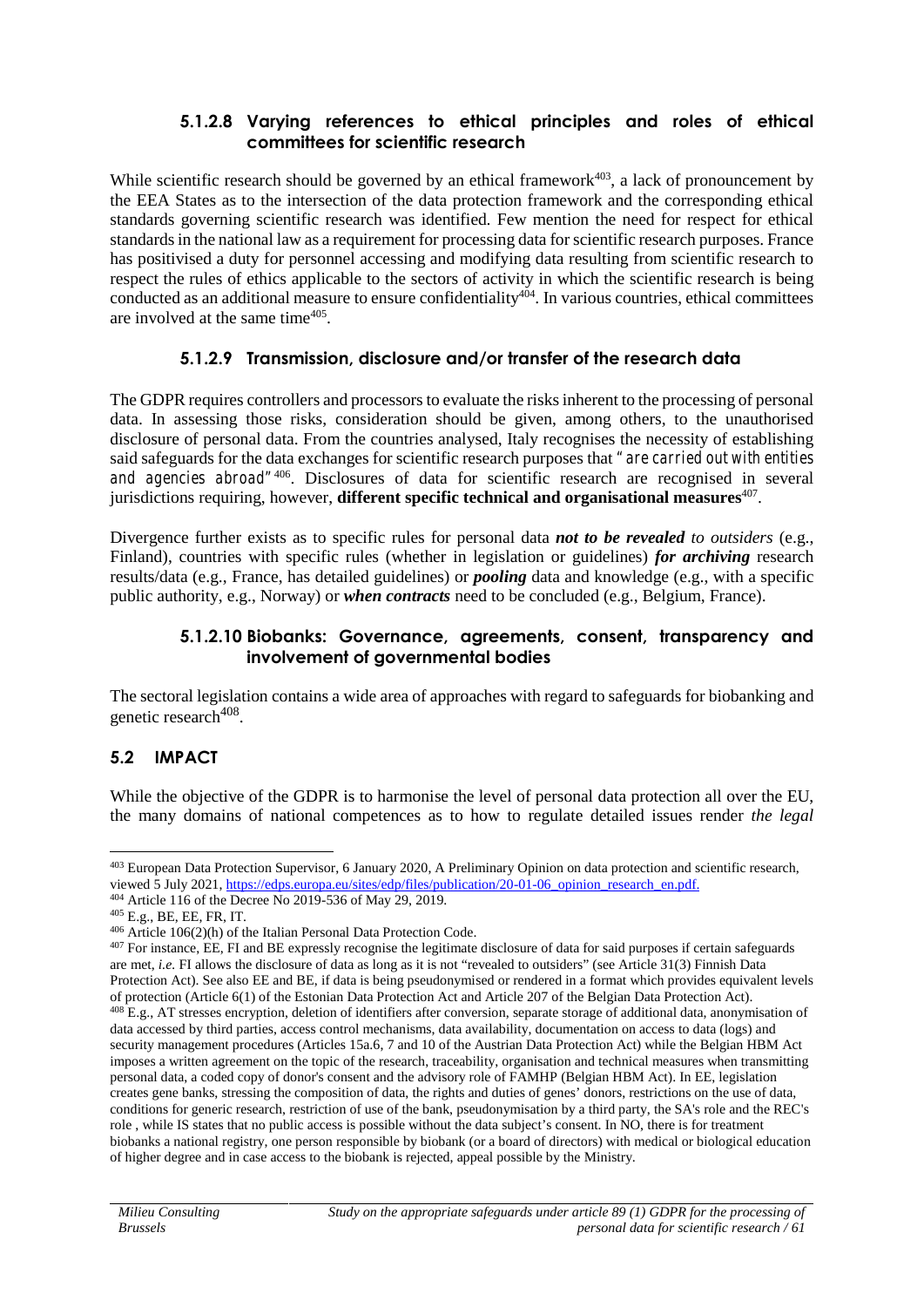*landscape fragmented*. Safeguards applicable to personal data used for scientific research are a good example<sup>409</sup>. While Article 89(1) GDPR is to be generally applied all over the EU, there remain numerous divergences as mentioned in this study, which *may negatively impact the ability to conduct cross-border research, and research in general.*

This is especially apparent where the requirements for the processing of *sensitive personal data* diverge across the EU, but also may *differ depending on the sector and goal of the research*. This type of data is of particular relevance in important health-related research, aiming at improving health care, developing medicines, researching diseases, a pandemic, etc. not only of benefit to individuals but also the population at large. It further means *inter alia* that *cross-border research projects need to fulfill potentially numerous different requirements for each Member State* if data are used by various controllers in different EEA States for the same project.

Moreover, the notion of research itself is understood differently across the EU, while different legal basis may be required depending on whether the research meets certain methodology and publication requirements. The divergences also impact the rights of data subjects in different ways<sup>410</sup>. Another issue is that the different understandings of *the notion of public interest* which is often evoked as a justification for the re-use of personal data for the purpose of research. In the case of cross-border research, these varying views are problematic as well. It also remains uncertain how *SAs, administrative authorities and courts* in each EEA State decide and adjudicate on whether (substantial) public interest justification could be evoked, which is especially problematic in case of cross-border research and which would require distinct assessments which are difficult in case of limited (explicit) guidelines for a proper understanding, assessment and for balancing the conflicting rights. Therefore, some guidance towards finding a common understanding would be important.

Most impact of the variations in safeguards appear in particular domains governed by *sectoral regulation*. Biological samples and gene research are a primary example of the fragmented legal landscape<sup>411</sup>, while being an emerging and very important research domain, also for public health and policy purposes<sup>412</sup>. SA and ethical committees are also involved to different degrees, all rendering such research and *especially (international) cooperation* increasingly burdensome. All those divergences mean that the *compliance burden for conducting cross-border research is multiplied by the number of the EEA States of which citizen's personal data are gathered* and *used*. Varying safeguards therefore risks becoming a disincentive to use personal data for the purpose of research *in cooperation* with institutions from other EEA States. Finally, a lot will also depend on the (level of) guidance and activity of national SAs as to whether a comprehensive understanding and compliance is possible.

<sup>409</sup> See also Pormeister, K., 2018, 'Genetic research and applicable law: the intra-EU conflict of laws as a regulatory challenge to cross-border genetic research', Journal of Law and the Biosciences, vol. 5, no. 3, pp. 706–723, viewed 5 July 2021, https://doi-org.kuleuven.ezproxy.kuleuven.be/10.1093/jlb/lsy023.

<sup>&</sup>lt;sup>410</sup> For example, if a university in Poland or Finland would like to do research with a company from France or Belgium, the collection and the use of personal data of data subjects from Poland and Finland for research purposes by these companies may be subject to varying derogations and safeguards as required by Article 89(1).

<sup>411</sup> Pormeister, K., 2018, 'Genetic research and applicable law: the intra-EU conflict of laws as a regulatory challenge to cross-border genetic research', Journal of Law andthe Biosciences, vol. 5, no. 3, pp. 706–723, viewed 5 July 2021, https://doi-org.kuleuven.ezproxy.kuleuven.be/10.1093/jlb/lsy023.

 $\frac{412}{12}$  The divergences range i.e., from whether EEA States apply broader, informed consent as a safeguard or to situations where consent is not needed, to situations for which particular rights derogations are provided in implementing laws in each Member State.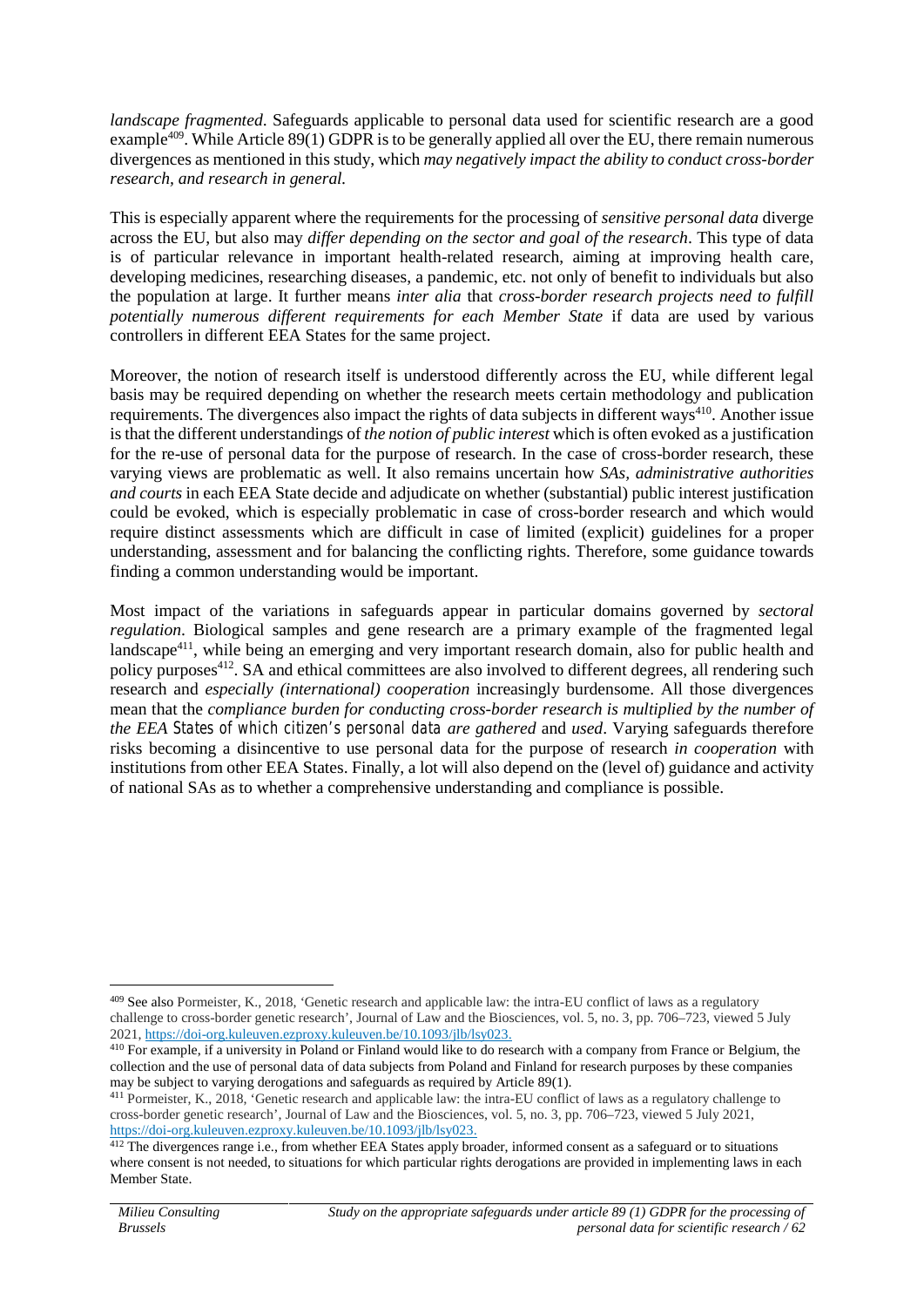# **6 AVENUES AND POLICY RECOMMENDATIONS**

#### **6.1 GENERAL RECOMMENDATIONS**

In general, and due to the high divergence of safeguards required on many aspects of research as presented in this study, **EEA States should reassess the appropriate safeguards** imposed by their national legislation in order to comply with the GDPR data protection requirements (Article 89(1) GDPR) in the field of scientific research in light of the results from this study. EEA States shall take into account that **the more risks research poses** (e.g., in the health domain), the **more strict safeguards in a detailed legal framework** (e.g. specific legal provisions) are required, while in less risky situations (e.g., when used for statistical purposes), more general requirements may be sufficient.

In addition:

There is no uniformity in EEA States' approaches as to what **shall be understood by 'scientific research'**. Overall, it remains important to have a common understanding of 'scientific research'<sup>413</sup> . As scientific research is no longer isolated in one country, but increasingly cross border and international, such a **common understanding** should be reached, for example by defining common methodologies, aims and purposes.

**Increased dialogue** between EEA States' SAs, European Institutions and competent bodies, key stakeholders and the larger public (citizens) is recommended on all relevant issues including the concept of scientific research, the assessment of the risks and the balances between the public interest in research and the rights of the data subjects .

EEA States should reassess the sectoral appropriate safeguards imposed by their national legislation in order to comply with data protection rules in the field of scientific research regarding specific processing of personal data such as **genetic data, biobanks, personal data related to health**, etc. which especially demonstrate many variations as demonstrated in this study. SAs could discuss and agree upon common guidelines for each of these specific domains, types of research (primary vs secondary) and depending on the phase of the cycle of the research (collection, use, dissemination, etc.) based upon typical approaches and examples of some EEA States.

As a preliminary measure, a dialogue should be started with the relevant stakeholders in each domain, i.e., society, research entities and governments alike, **for mapping the needs and goals** of each domain in a coherent way, and seems inevitable.

### **6.2 SPECIFIC RECOMMENDATIONS**

Furthermore, specific recommendations can be made. The next two tables provide suggestions for reaching more consistency in terms of safeguards needed for personal data use for scientific research which could be developed in future EDPB guidelines or documents. These recommendations are based on the findings of this study, and indicate whether they are based upon convergences or trends. In just a few cases, the recommendations are based on an important need for clarification. They are also broadly divided in recommendations for research in general and for specific sectors.

<sup>&</sup>lt;sup>413</sup> For different concepts and definitions, see above, as well as EDPB Study on the secondary use of personal data in the context of scientific research, under Contract No EDPS/2019/02-04, 2020.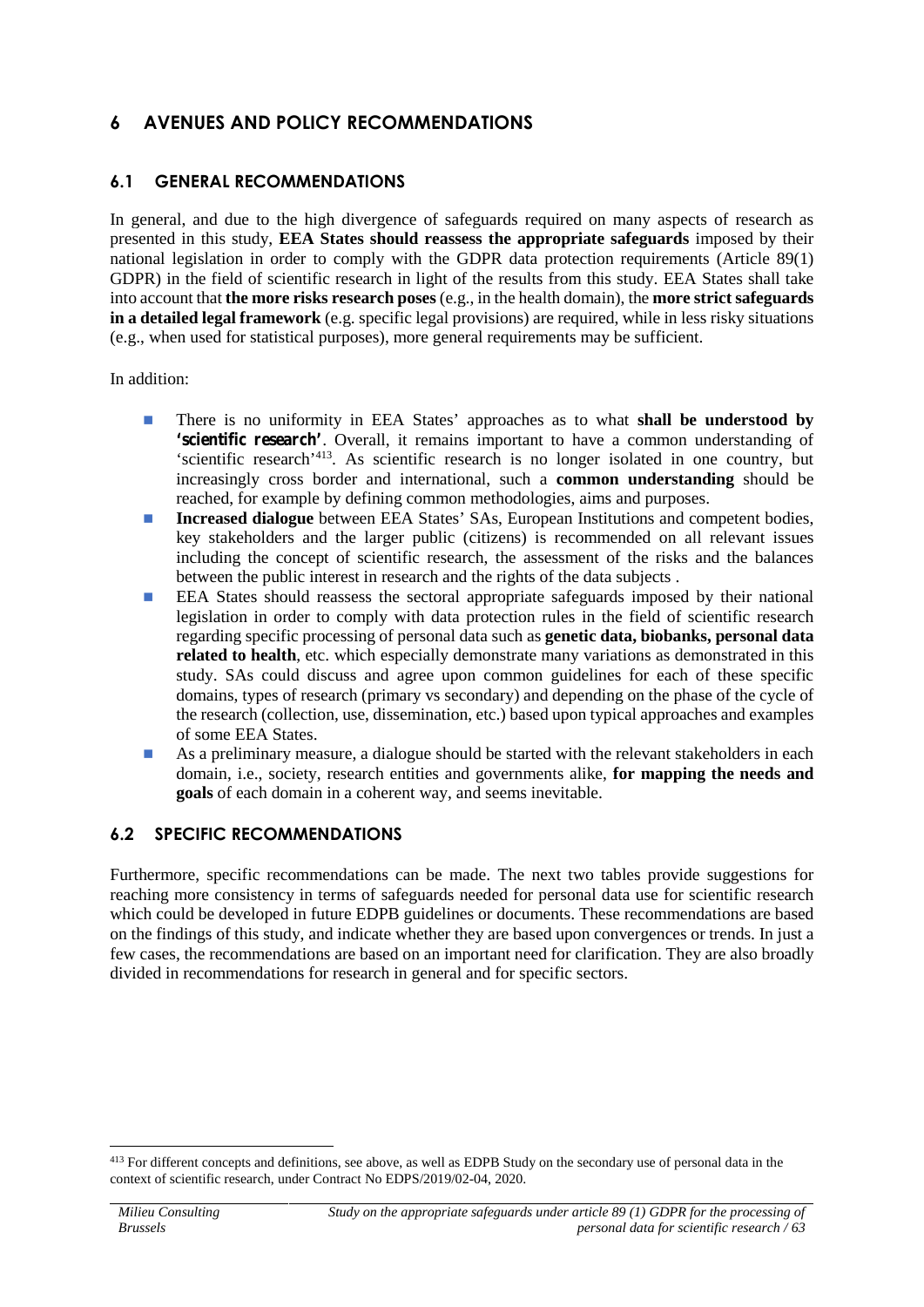| N <sub>o</sub> | <b>Summary</b>                                                                | Convergence /<br>trend<br><b>or</b><br>important | <b>Findings</b>                                                                                                                                                                                                                                                                                                                                                                                                                                                                                    | <b>Recommendations</b>                                                                                                                                                                                                                                                                                                                                                                                                                                                                                                                                                                                                                                                                                                                     |
|----------------|-------------------------------------------------------------------------------|--------------------------------------------------|----------------------------------------------------------------------------------------------------------------------------------------------------------------------------------------------------------------------------------------------------------------------------------------------------------------------------------------------------------------------------------------------------------------------------------------------------------------------------------------------------|--------------------------------------------------------------------------------------------------------------------------------------------------------------------------------------------------------------------------------------------------------------------------------------------------------------------------------------------------------------------------------------------------------------------------------------------------------------------------------------------------------------------------------------------------------------------------------------------------------------------------------------------------------------------------------------------------------------------------------------------|
| 1.             | Pseudonymisation<br>and<br>Anonymisation                                      | need<br>Convergence /<br>trend                   | Pseudonymisation<br>and<br>anonymisation<br>measures<br>are broadly required in 10<br>to 11 countries.                                                                                                                                                                                                                                                                                                                                                                                             | Legislation<br>shall<br>impose<br>pseudonymisation<br>and<br>anonymisation requirements,<br>and specify when there is a need<br>for pseudonymous data and<br>anonymous data (e.g., also upon<br>the end of the research project, for<br>disclosure<br>third<br>parties,<br>to<br>transfer,<br>publication),<br>and<br>whether or not there is a specific<br>order to follow (e.g., 'waterfall<br>system'), both in general and for<br>specific sectors (e.g., anonymous<br>data for statistics). Legislation<br>complemented with appropriate<br>guidelines shall also impose how<br>to reach this as such (e.g., need<br>of designated person, trusted third<br>party or not, advice of DPO,<br>access to pseudonymisation keys,<br>etc). |
| 2.             | Sensitive and non-<br>sensitive data                                          | Important need                                   | Sensitive and non-sensitive<br>data should be treated<br>differently as they pose<br>different risks and receive<br>different<br>safeguards<br>in<br>many countries.                                                                                                                                                                                                                                                                                                                               | Legislation<br>should<br>clearly<br>distinguish and provide detailed<br>requirements for safeguards for<br>sensitive data in general and in<br>specific domains.                                                                                                                                                                                                                                                                                                                                                                                                                                                                                                                                                                           |
| 3.             | <b>Technical</b><br>and<br>organisational<br>measures                         | Convergence                                      | Converging<br>required<br>technical measures include<br>confidentiality,<br>access<br>control procedures<br>and<br>access logging in at least<br>10 of the 12 countries, and<br>restricted areas, as well as<br>encryption.<br>The<br>monitoring<br>of<br>organisational measures is<br>required in more than 8 of<br>the 12 countries, while a<br>confidentiality obligation<br>is imposed upon personnel.<br>At least 11 countries also<br>require<br>that personnel<br>undergo proper training. | General (i) technical and (ii)<br>organisational measures shall be<br>imposed,<br>including<br>(i)<br>confidentiality, access control<br>procedures and access logging,<br>and restricted areas, as well as<br>encryption<br>and<br>(ii)<br>a<br>confidentiality<br>obligation<br>imposed<br>upon<br>personnel,<br>training and the monitoring of<br>such measures.                                                                                                                                                                                                                                                                                                                                                                        |
| 4.             | <b>Research</b><br>and<br>data management<br>plan                             | Trend                                            | In at least four countries, a<br>detailed research / data<br>management<br>plan<br>is<br>required, either by law or<br>national guidelines.                                                                                                                                                                                                                                                                                                                                                        | Submission<br>of<br>detailed<br>$\rm{a}$<br>research and personal data<br>management plan as a safeguard<br>could be required for scientific<br>research's use, including before<br>re-use or access to the data.                                                                                                                                                                                                                                                                                                                                                                                                                                                                                                                          |
| 5.             | <b>Guidelines</b><br>for<br>scientific research<br>in<br>higher<br>education, | Convergence                                      | In at least eight countries<br>practices and/or rules of<br>conduct were established<br>for (funded) research by                                                                                                                                                                                                                                                                                                                                                                                   | Need for the establishment of<br>guidelines, practices and/or<br>rules of conduct for scientific<br>research by national scientific                                                                                                                                                                                                                                                                                                                                                                                                                                                                                                                                                                                                        |

#### **Table 1: Recommendation for safeguards for personal data use for scientific research in general**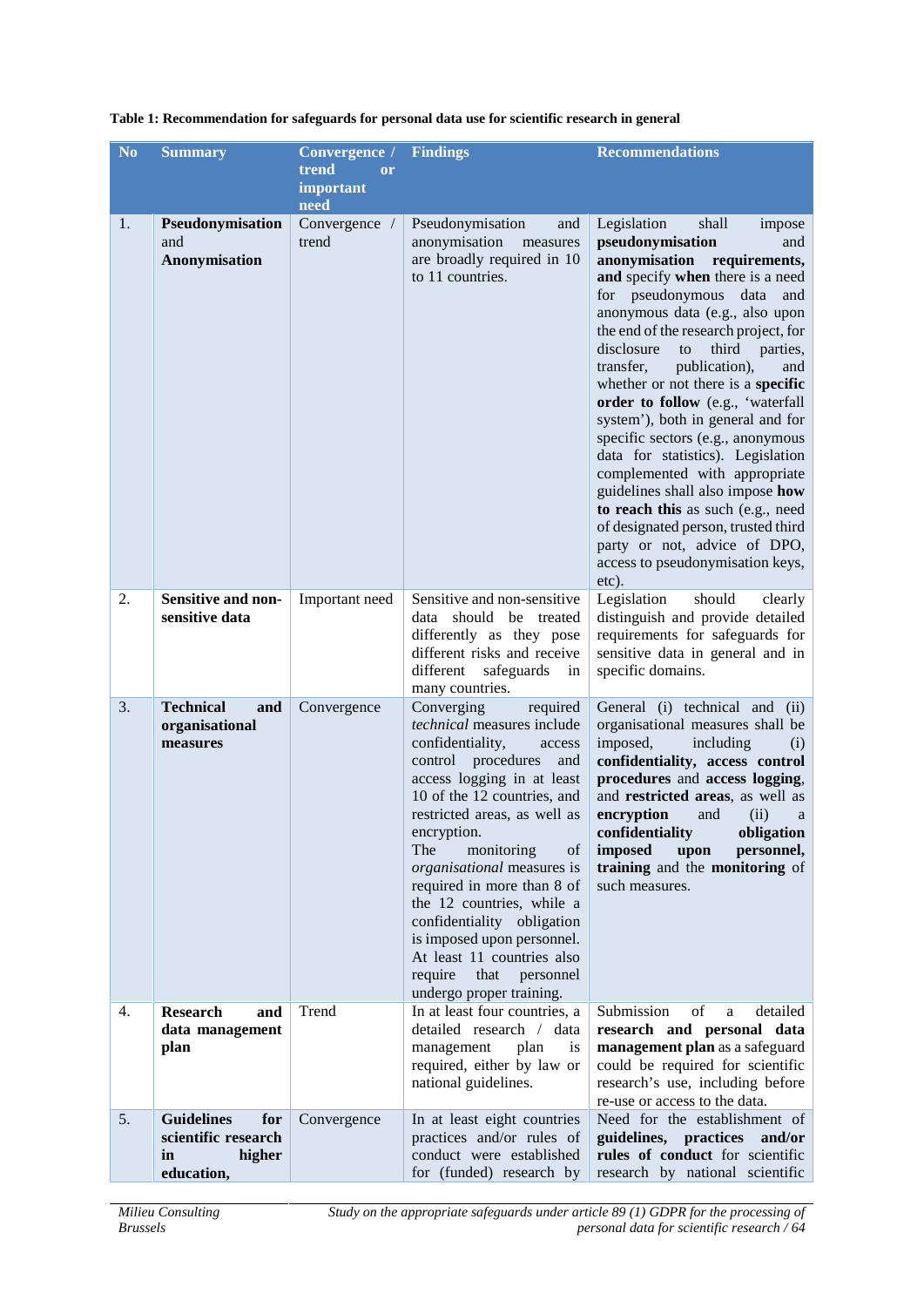| N <sub>o</sub> | <b>Summary</b>                                                       | Convergence /<br>trend<br>or<br>important<br>need | <b>Findings</b>                                                                                                                                                                                                                                                                                                           | <b>Recommendations</b>                                                                                                                                                                         |
|----------------|----------------------------------------------------------------------|---------------------------------------------------|---------------------------------------------------------------------------------------------------------------------------------------------------------------------------------------------------------------------------------------------------------------------------------------------------------------------------|------------------------------------------------------------------------------------------------------------------------------------------------------------------------------------------------|
|                | national research<br>centers and other<br>academic<br>establishments |                                                   | national scientific research<br>centres, higher education<br>and<br>academic<br>establishments.                                                                                                                                                                                                                           | research<br>higher<br>centres,<br>academic<br>education<br>and<br>establishments.                                                                                                              |
| 6.             | <b>Guidelines</b><br>for<br>publication<br>and<br>dissemination      | Convergence                                       | At least eight countries<br>agree that personal data<br>intended for publication or<br>dissemination<br>should<br>undergo a<br>technical<br>process to prevent or<br>hinder the identification of<br>the data subject, and<br>impose technical measures,<br>particular<br>in<br>pseudonymisation and/or<br>anonymisation. | Personal data for <b>publication</b><br>and/or dissemination should<br>prevent the identification of the<br>data subject, in particular by<br>proper pseudonymisation and/or<br>anonymisation. |
| 7.             | <b>Security</b><br>for<br>the<br>protecting<br>data                  | Convergence                                       | In 10 out of 12 countries,<br>roles and responsibilities<br>for security purposes are to<br>defined<br>while<br>be<br>conducting<br>scientific<br>research.                                                                                                                                                               | Specification and adoption of<br>security management measures<br>fit for guaranteeing the least<br>intrusion when using the data for<br>research.                                              |

#### **Table 2: Recommendations for safeguards for personal data use for scientific research in specific** *sectors*

| No. | <b>Summary</b>                       | <b>Convergence</b><br>trend or need | <b>Findings</b>                                                                                                                                                                                                                                                                                                                     | <b>Recommendations</b>                                                                                                                                                                                                                                                                                                                                                                     |
|-----|--------------------------------------|-------------------------------------|-------------------------------------------------------------------------------------------------------------------------------------------------------------------------------------------------------------------------------------------------------------------------------------------------------------------------------------|--------------------------------------------------------------------------------------------------------------------------------------------------------------------------------------------------------------------------------------------------------------------------------------------------------------------------------------------------------------------------------------------|
|     | <b>IN GENERAL</b>                    |                                     |                                                                                                                                                                                                                                                                                                                                     |                                                                                                                                                                                                                                                                                                                                                                                            |
| 1.  | Role of SA and<br>ethical committees | Convergence                         | of the<br>12<br>Eight<br>countries<br>give<br>an<br>important role to the<br>$\mathbf{S}\mathbf{A}\mathbf{s}^{414}$<br>for<br>the<br>supervision of research<br>as a safeguard. This<br>role is at the same time<br>also <i>often completed</i><br>with a role for the<br>ethical<br>committees<br>(five of the $12$<br>countries). | Clarification of the distinct<br>role to the SAs and the<br>ethical<br>committees<br>for<br>reviewing and/or authorising<br>research as a safeguard for<br>the assessment of the risks in<br>specific situations <sup>415</sup> or if<br>data are obtained from<br>government databases<br><b>or</b><br>when 'sensitive' data is<br>processed or if data are<br>processed without consent. |
| 2.  | Involvement of a<br><b>DPO</b>       | Trend                               | least<br>five<br>In<br><b>at</b><br>countries, appointing<br>(and/or consulting) a<br><b>DPO</b> is required for<br>sensitive data<br>and<br>assessing the risks.                                                                                                                                                                   | The need for the appointing<br>(and/or consulting) of a<br>DPO.                                                                                                                                                                                                                                                                                                                            |
| 3.  | Need for DPIA or<br>assessment       | Trend                               | four<br>at<br>least<br>In<br>countries, use of $a$<br><b>DPIA</b> or assessment<br>for<br>imposed<br><sup>is</sup>                                                                                                                                                                                                                  | The need for a DPIA or<br>other type of assessment.                                                                                                                                                                                                                                                                                                                                        |

<sup>414</sup> EE, FI, NO, AT, DE, IT, FR, BE.

<sup>&</sup>lt;sup>415</sup> E.g. when research is conducted for policy development by government (see e.g. EE).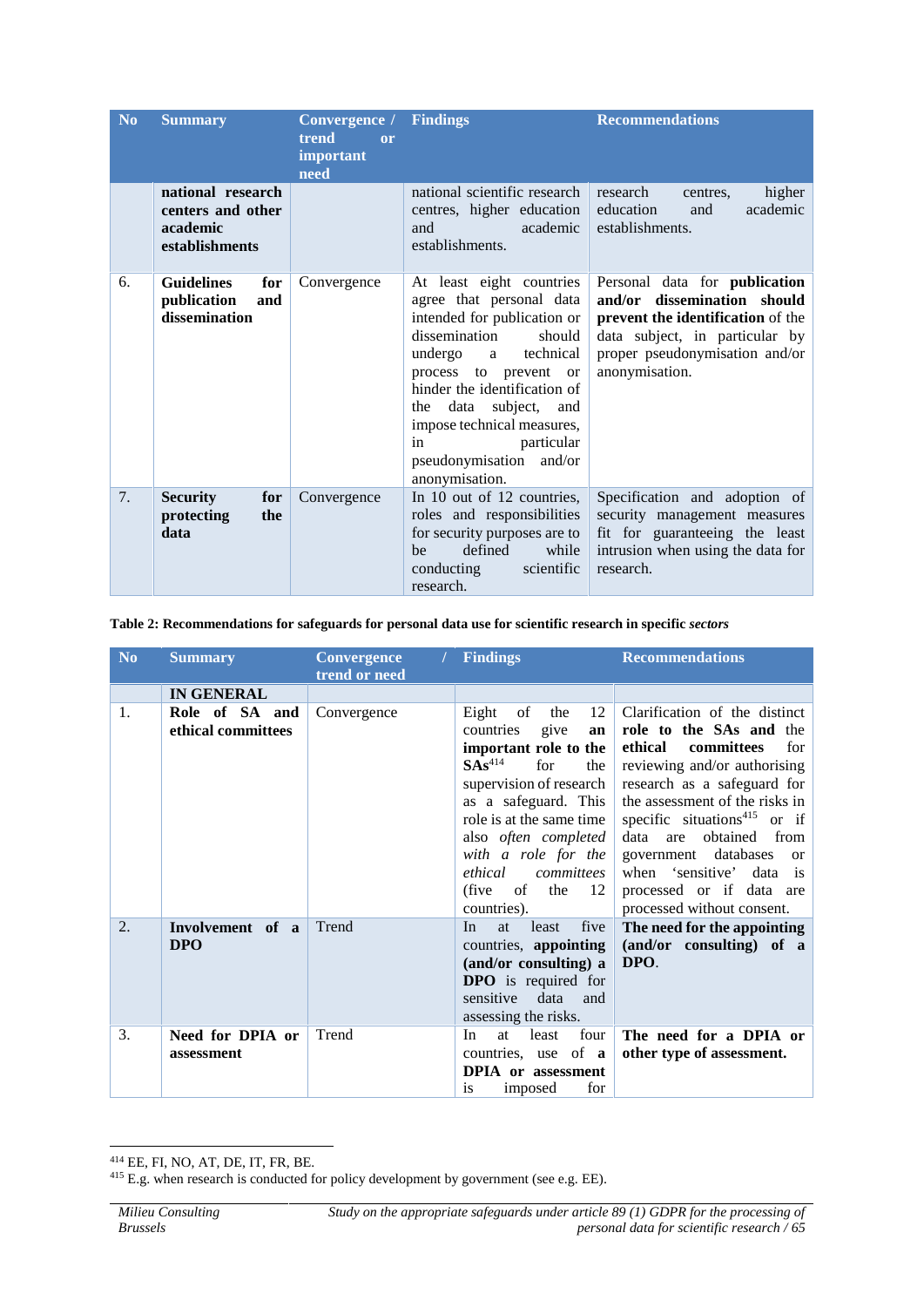| N <sub>o</sub> | <b>Summary</b>                                                                                                                                       | <b>Convergence</b> | <b>Findings</b>                                                                                                                                                                                                                                                                                                                                                                                                                                        | <b>Recommendations</b>                                                                                                                                                                                                                                                              |
|----------------|------------------------------------------------------------------------------------------------------------------------------------------------------|--------------------|--------------------------------------------------------------------------------------------------------------------------------------------------------------------------------------------------------------------------------------------------------------------------------------------------------------------------------------------------------------------------------------------------------------------------------------------------------|-------------------------------------------------------------------------------------------------------------------------------------------------------------------------------------------------------------------------------------------------------------------------------------|
|                |                                                                                                                                                      | trend or need      |                                                                                                                                                                                                                                                                                                                                                                                                                                                        |                                                                                                                                                                                                                                                                                     |
|                |                                                                                                                                                      |                    | sensitive<br>data<br>and<br>assessing the risks.                                                                                                                                                                                                                                                                                                                                                                                                       |                                                                                                                                                                                                                                                                                     |
|                | <b>SECTOR</b>                                                                                                                                        |                    |                                                                                                                                                                                                                                                                                                                                                                                                                                                        |                                                                                                                                                                                                                                                                                     |
|                | <b>SPECIFIC</b>                                                                                                                                      |                    |                                                                                                                                                                                                                                                                                                                                                                                                                                                        |                                                                                                                                                                                                                                                                                     |
| 4.             | <b>Statistics</b><br>and<br>population<br>based<br>registries: specific<br>laws with ample<br>safeguards                                             | Convergence        | In several countries,<br>law<br>imposes<br>the<br>safeguards<br>when<br>processed for registries<br>for<br>statistical<br>$\alpha$<br>such<br>purposes<br>as<br>statutory<br>confidentiality,<br>separate storage and<br>preference<br><b>or</b><br>obligation<br>for<br>anonymous data, often<br>supervised by special<br>institutes with specific<br>competences<br>for<br>mitigating risks.                                                         | adoption of a law<br>The<br>regulating the safeguards for<br>the<br>use<br>for statistical<br>including<br>purposes,<br>(the<br>procedures<br>and<br>responsibilities)<br>for<br>anonymisation.                                                                                     |
| 5.             | <b>Medical domain</b>                                                                                                                                | Convergence        | In<br>at<br>least<br>six<br>countries,<br>transparency towards<br>participants<br>is<br>considered<br>a<br>safeguard. The more<br>significant the<br>data<br>(e.g., genetic<br>data,<br>biological<br>material)<br>used and/or shared for<br>scientific research, the<br>more detailed<br>the<br>transparency<br>information becomes<br>(e.g.,<br>with<br>specification of types<br>of research and<br>renewed consent and<br>even a right to delete). | Guidelines<br>detailing<br>the<br>transparency<br>and<br>information requirements<br>for specific (sensitive) data<br>and their scientific research<br>use in<br>the (bio)medical<br>domain.                                                                                        |
| 6.             | <b>Medical domain</b>                                                                                                                                | Divergence         | Ethical<br>committees<br>have a varying role in<br>countries.<br>Their<br>involvement<br>in<br>research,<br>especially<br>concerning<br>medical<br>data, should be further<br>specified.                                                                                                                                                                                                                                                               | Guidelines<br>for<br>the<br>specification of the role of<br>ethical<br>committees<br>in<br>scientific research.                                                                                                                                                                     |
| 7.             | <b>Biobanks:</b><br><b>Specification</b><br>of<br>research,<br>legal<br>safeguards<br>basis,<br>and role of SA and<br>committees<br>ethics<br>in law | Emerging trend     | In<br>at least<br>three<br>countries,<br>law<br>regulates<br>the<br>legal<br>basis, separate storage<br>and<br>specific<br>(secondary) research,<br>outlining safeguards,<br>and the role of the SA<br>the<br>and<br>Research<br>Ethics Committee.                                                                                                                                                                                                     | Guidelines for the adoption<br>law<br>regulating<br>of<br>the<br>safeguards, including<br>the<br>legal<br>basis,<br>specific<br>(secondary) research<br>and<br>storage<br>separate<br>while<br>outlining the separate role of<br>SA -<br>and<br>the<br>Ethics<br>a a<br>Committees. |

*Study on the appropriate safeguards under article 89 (1) GDPR for the processing of personal data for scientific research / 66*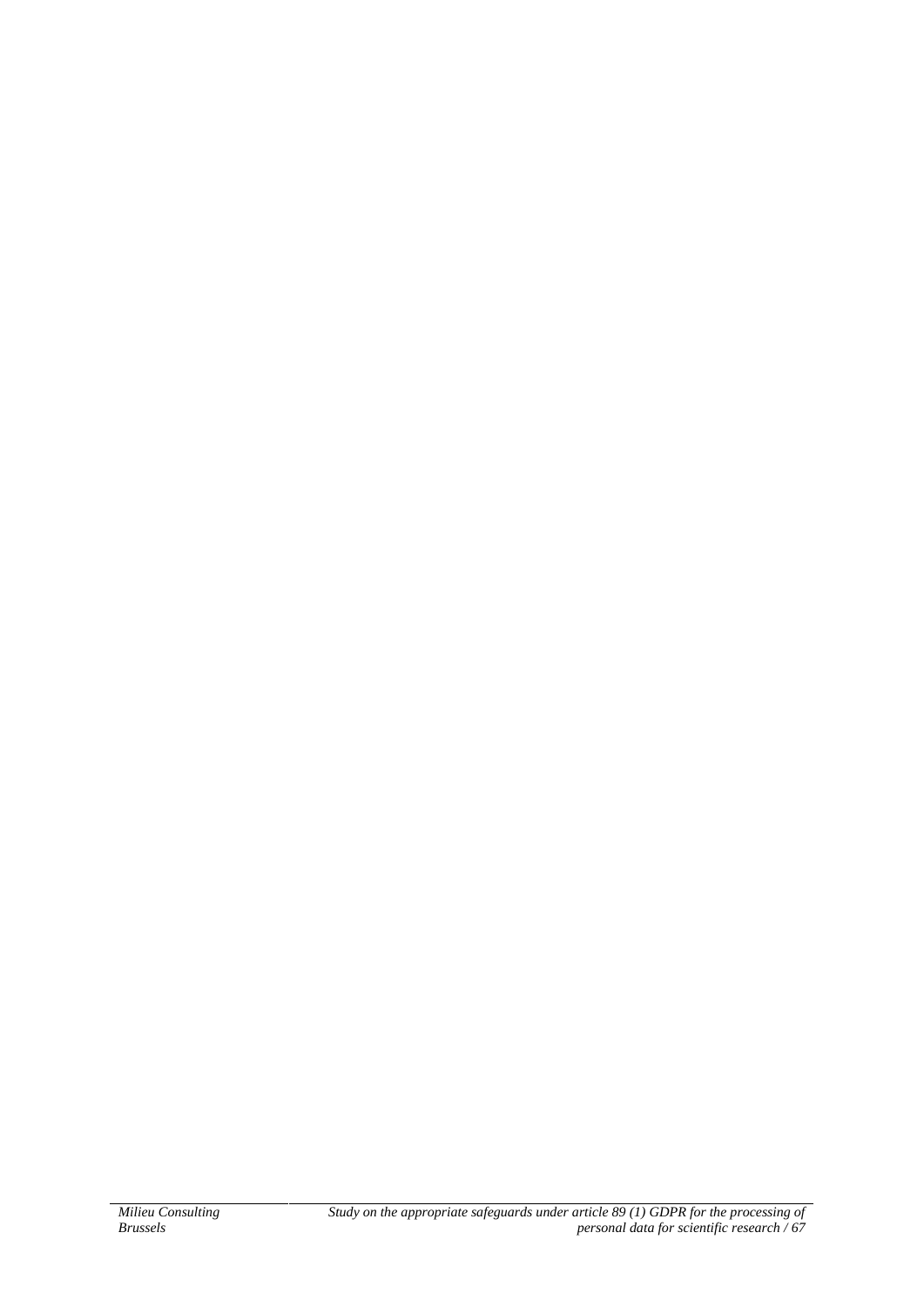# **7 CONCLUSION**

The countries which were subject of this study all include specific requirements for scientific research as safeguards for the data subject as part of their data protection framework. While some simply evoke Article 89(1) GDPR as a sole description of applicable safeguards, without providing further details, others regulate them – sometimes in specific laws dedicated to research and data protection - in significant detail.

Taken as a whole, *the overall types of safeguards are similar*, such as required data anonymisation, pseudonymisation as data minimisation measures, technical and organisational measures, including access control and the appointment of responsible persons for the research, as well as security management, and distinct requirements for special categories of personal data, which are all important converging safeguards used in the various EEA States. For specific domains, SAs and ethics committees have an important role in the majority of the countries, higher education institutions receive detailed guidance, and transparency increases depending on the nature of the data and the level of risks to the data subjects, just to name a few. At the same time, *numerous differences exist in the more detailed requirements* which could impact the level of protection, such as varying or strict interpretations of the concept of scientific research, the importance attached to public interest, and consent requirements. One could hence conclude that while EEA-wide the States studied globally have similar approaches, the complication is in *the details of the safeguards, which vary extensively both in detail as in granularity and protection*. The question which arises is hence whether the harmonisation efforts should focus on streamlining the overall types of safeguards, which may seem to be within reach, or rather on the detailed requirements, which could be seen as where harmonisation is most lacking and would be welcomed. This is a policy decision. Such further harmonisation and consistency endeavours, however, are much needed given that the differing levels and modes of protection create additional burdens for research in general, including (increasingly important) cross-border research.

We maintain further that – while there might be some debate in some EEA States - EEA States *shall adopt national law* - as understood in the fundamental rights context - specifying the safeguards when personal data is used for scientific research for rendering the freedoms and the rights of data subjects more secure.

Furthermore, one shall note that Article 89(1) GDPR covers a wide variety of scientific research domains, while the sources and types of the (re)use of personal data are very different and the purposes and aims of the research are *very diverse.* We found, based upon our analysis, that the safeguards are sometimes therefore very specific and contend that the safeguards should be adapted to each domain and each specific type of scientific research. Because of the diverse aims of the distinct 'scientific research' categories, the *safeguards to be effective should hence always be developed and be seen against the needs and characteristics of each of the scientific research purposes processing operations.* A dialogue with stakeholders for each domain, i.e., society, research entities and governments alike, for mapping these needs in a coherent way, seems inevitable. This should also include the source of the data (e.g., from data kept by the government) or whether research is done with the data as a primary or secondary purpose.

A last open question when designing the guidelines is whether the common denominator should be the most stringent and demanding requirements and safeguards for personal data, or those demanding less. The first option will surely leverage the level playing field to a higher level of protection while risking a chilling effect on research with personal data. The less demanding option creates risks for privacy, data protection rights and freedoms while incentivising research. At the same time sensitivities and traditions of states should also be respected. Especially where there already exists a mature level and consensus about the protection of personal data in the context of research. Nevertheless, creating unified rules should be an objective in itself. This in order to foster cross-border, but also more privacy and data protection-friendly research, will contribute to building a better Single Market and society.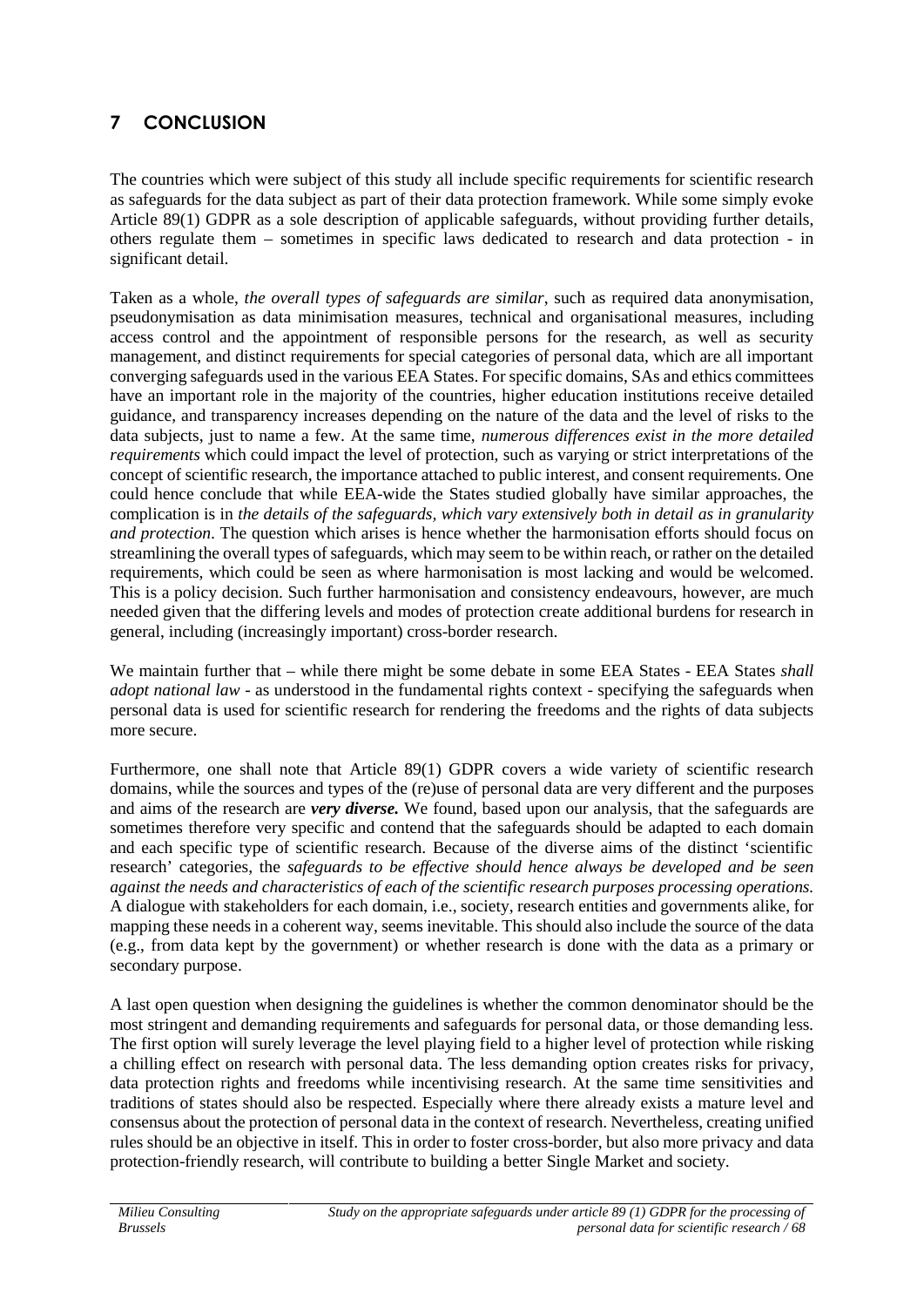# **ANNEX 1 - ACRONYMS AND ABBREVIATIONS**

# **Country abbreviations:**

| <b>Abbreviation</b> | <b>Member State</b> |
|---------------------|---------------------|
| <b>AT</b>           | Austria             |
| BE                  | Belgium             |
| BG                  | Bulgaria            |
| DE                  | Germany             |
| EE                  | Estonia             |
| EL                  | Greece              |
| $FI$                | Finland             |
| <b>FR</b>           | France              |
| <b>IS</b>           | Iceland             |
| IT                  | Italy               |
| NO                  | Norway              |
| PL                  | Poland              |

# **Other:**

| <b>Acronym or abbreviation</b> | <b>Explanation</b>                                             |
|--------------------------------|----------------------------------------------------------------|
| <b>BBMRI</b>                   | <b>BioMolecular Research Infrasttructure</b>                   |
| <b>BCR</b>                     | <b>Belgian Cancer Registry</b>                                 |
| <b>BDSG</b>                    | German Federal Data Protection Act                             |
| <b>BVefG</b>                   | German Federal Constitutional Court                            |
| <b>CJEU</b>                    | Court of Justice of the European Union                         |
| <b>CNIL</b>                    | Commission Nationale De l'Informatique et des Libertés (French |
|                                | SA)                                                            |
| <b>CNRS</b>                    | Centre National de la Recherche Scientifique                   |
| <b>CT</b>                      | Clinical Trial(s)                                              |
| <b>DPIA</b>                    | Data Protection Impact Assessment                              |
| <b>DPO</b>                     | Data Protection Officer                                        |
| <b>DSG</b>                     | <b>Austrian Data Protection Act</b>                            |
| <b>EAG</b>                     | European Archives Group                                        |
| <b>EC</b>                      | Ethical Committee                                              |
| <b>ECtHR</b>                   | European Court of Human Rights                                 |
| <b>EDPB</b>                    | European Data Protection Board                                 |
| <b>EDPS</b>                    | European Data Protection Supervisor                            |
| <b>EEA</b>                     | European Economic Area                                         |
| <b>ENCR</b>                    | European Network for Cancer                                    |
| <b>EU</b>                      | European Union                                                 |
| <b>FAMHP</b>                   | (Belgian) Federal Agency for Medicine and Health Products      |
| <b>FOG</b>                     | Austrian Research Organisation Act                             |
| <b>GDPR</b>                    | General Data Protection Regulation                             |
| GOGG                           | <b>Austrian Health GmBH</b>                                    |
| <b>GTelG</b>                   | <b>Austrian Health Telematics Act</b>                          |
| <b>HBM</b>                     | Human Body Material                                            |
| <b>HER</b>                     | <b>Electronic Health Records</b>                               |
| <b>HOSIG</b>                   | <b>Hessian Data Protection Act</b>                             |
| <b>HRA</b>                     | Norwegian Health Research Act                                  |
| <b>MII</b>                     | Medical Informatics Initiative                                 |
| <b>NCPHA</b>                   | National Centre of Public Health and Analysis                  |
| <b>NCSS</b>                    | National Center for Social Solidarity                          |
| <b>NSD</b>                     | Norwegian Centre for Research Data                             |
| <b>OSA</b>                     | <b>Official Statistics Act</b>                                 |

*Study on the appropriate safeguards under article 89 (1) GDPR for the processing of personal data for scientific research / 69*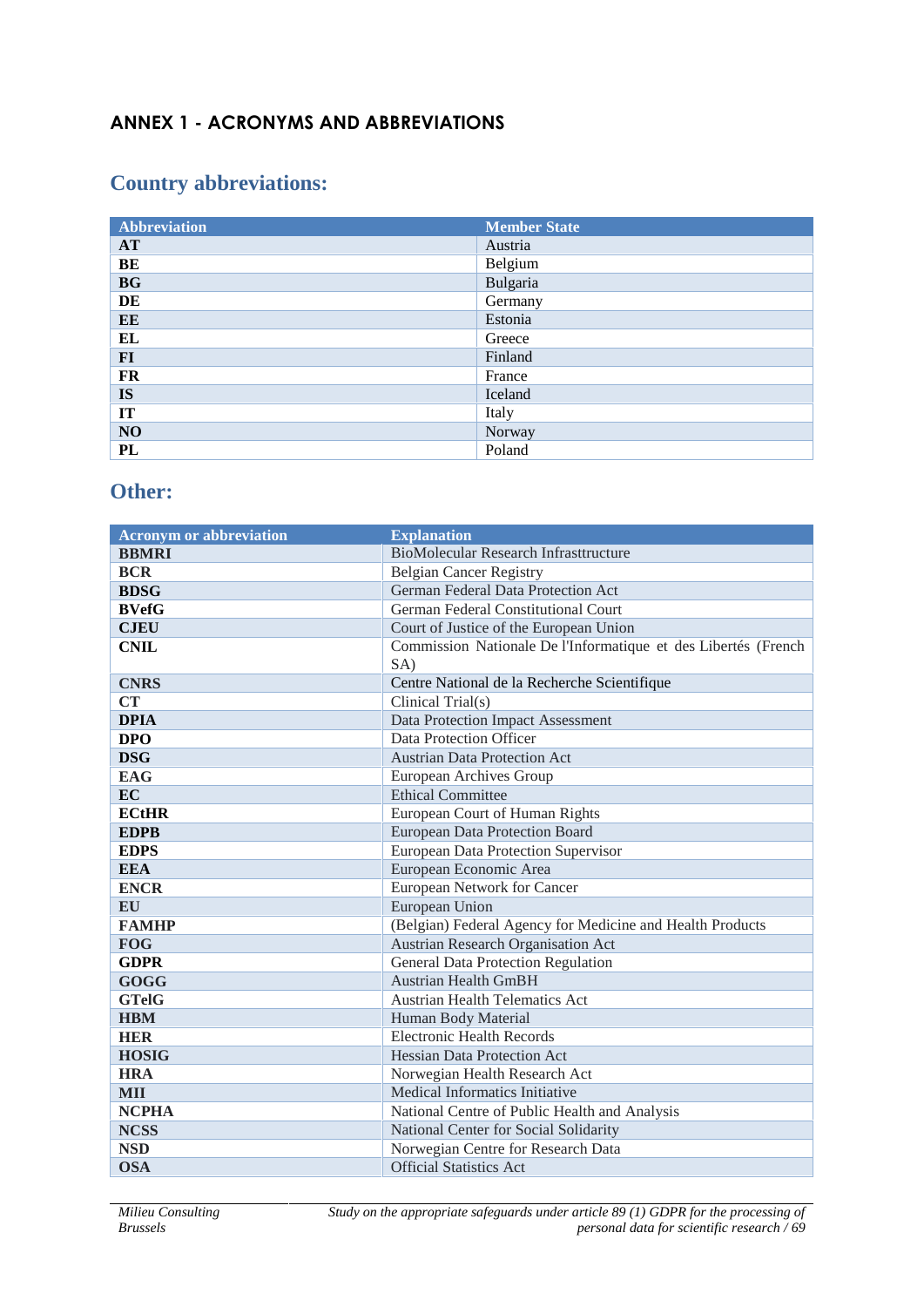| <b>Acronym or abbreviation</b> | <b>Explanation</b>                                    |
|--------------------------------|-------------------------------------------------------|
| <b>PDSP</b>                    | Personal Data Protection Code                         |
| <b>RE</b>                      | Research Ethics                                       |
| SA(s)                          | Supervisory Authority (-ies) as mentioned in the GDPR |
| <b>SGB</b>                     | Social Security Code                                  |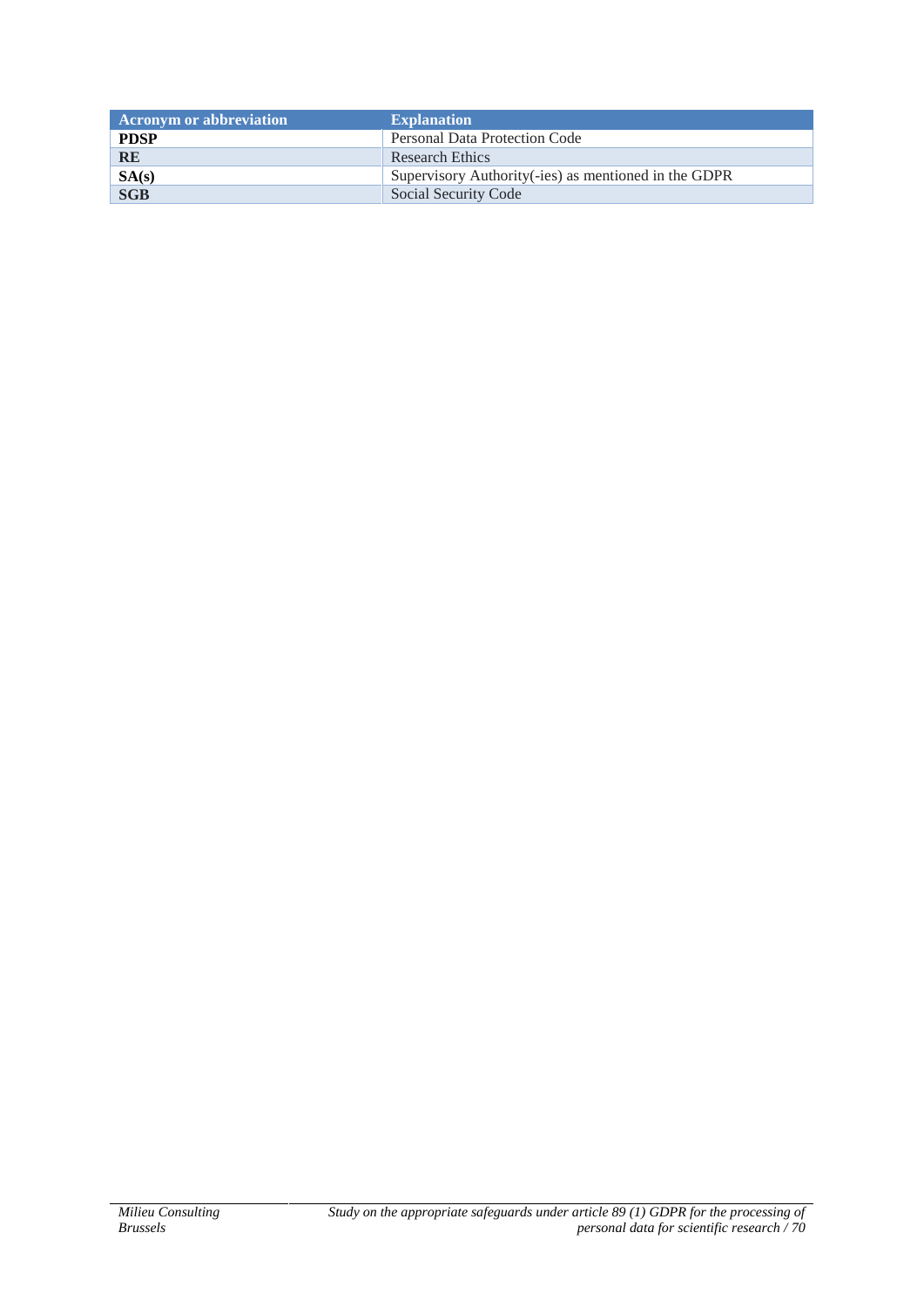# **ANNEX 2 – EXAMPLES OF DETAILED GUIDELINES -FINLAND AND FRANCE**

This Annex contains examples of detailed guidelines and requirements for research, issued in Finland and France for scientific research. Whereas the guidelines in Finland are for *research in general*, the 'methodology' set out in France by the SA is *for health and medical research*.

# **Finland**

The Data Protection Ombudsman draws up a data protection roadmap for the scientific research, with the purpose of guiding controllers when considering the data protection aspects of the research phases and lifespan of data. Please see Figure 1 below.

**Figure 1: Data protection roadmap for scientific research**



*Source: Finnish Data Protection Ombudsman*

Under each of the topics of the roadmap, more detailed guidelines are provided.

### **Purpose limitation**

Starting with the requirements of *purpose limitation*, the Data Protection Ombudsman notes that the purpose of the scientific research is normally specified in the research plan.

Consent and the quality thereof are closely connected to the principle of purpose limitation. When it comes to the use of consent as the basis for the processing of personal data, the Data Protection Ombudsman observes that some flexibility might be needed for the sake of the research. The Data Protection Ombudsman provides three ways of specifying consent. First, if the purpose of the study cannot be fully specified at the start of the study, it is possible to benefit from a *more general consent* for the purpose of the research. As the study develops, *consent for later phases* of the research can be obtained. Second, transparent communication is key. In order to obtain any specific consent during the phases of the study, the controller should update the data subject regularly on the developments of the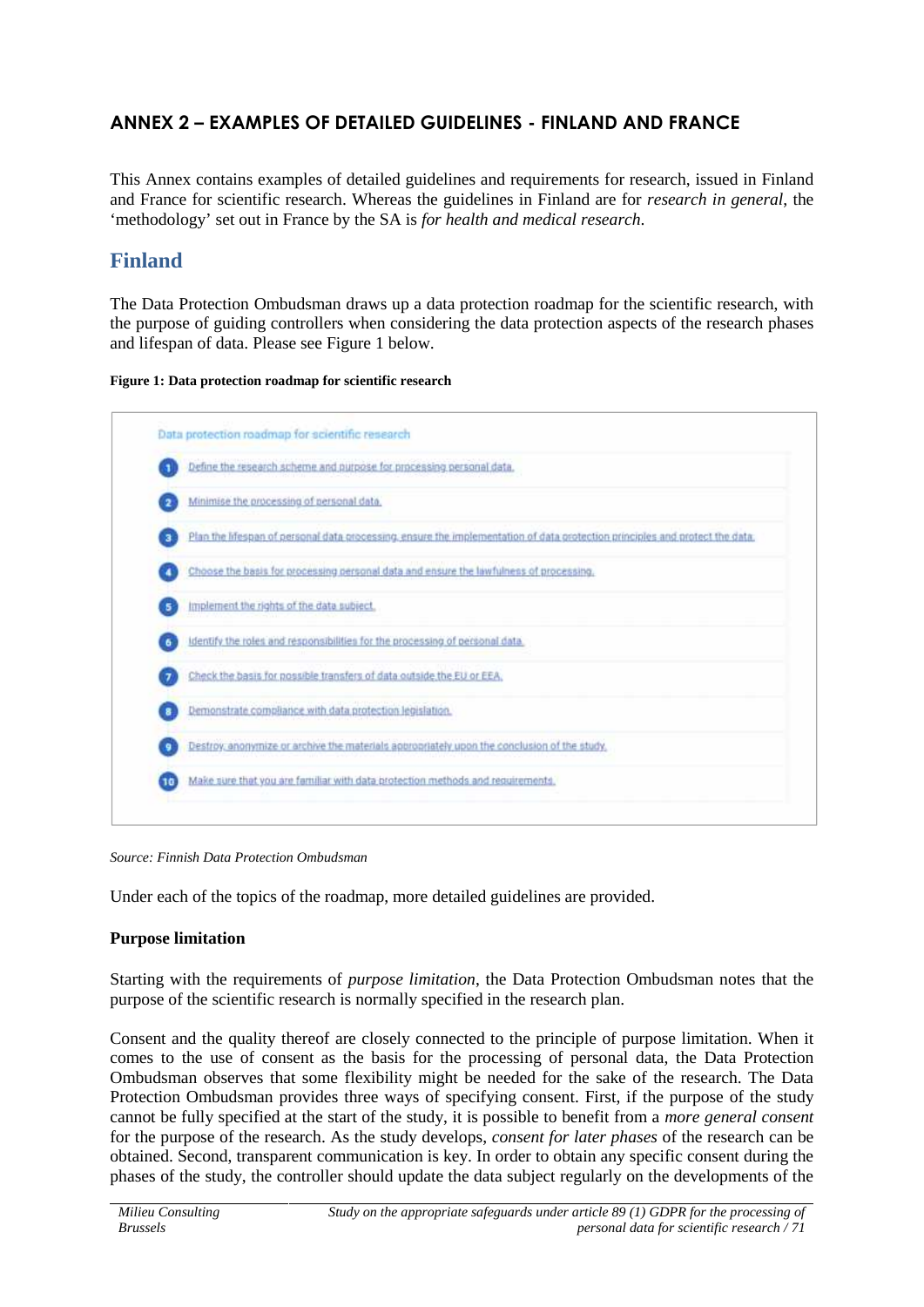research. Third, drafting a comprehensive research plan<sup>416</sup> which is available to the data subject can also help in a situation where it is not possible to identify the detailed purposes.

The Data Protection Ombudsman provides some specification on the content of the research plan. The research plan should *specify the research scheme*, the intended research *questions, material, methods and which data* are needed for the research and why the data are needed for answering the research questions. Also, the research plan should specify whether the research concerns a cross-sectional study or a follow-up study, which could render the processing of the data necessary for a longer time. The research plan will also need to be available to the data subject before consent is given.

#### **Data minimisation**

As for *safeguards*, the Data Protection Ombudsman highlights the need for **data minimisation**<sup>417</sup> . The necessary data to be processed for the research should be assessed at the earliest possible stage, taking into account both the amount and the nature of the personal data processed and aiming for processing as little data as possible. Therefore, the processing of personal data should always be avoided when possible. In practice, such an approach needs to be based on clearly defined research questions, from which the need for (the minimum amount of) processing personal data can be derived<sup>418</sup>. The need of minimisation does also apply to the storage time of personal data.

#### **Anonymisation and pseudonymisation**

In this context, **anonymisation** is important. The Data Protection Ombudsman stresses, that the unidentifiability must be permanent, and it cannot be possible for the controller or a third party to convert the data into information that can be used for identifying the data subject. Further, **pseudonymisation** is pointed out as often used for scientific research, and carried out immediately after the collection of the data. Encoding of personal data and false names are mentioned as examples of pseudonymisation techniques. Additionally, the Data Protection Ombudsman identifies the elimination of directly identifying information (names, personal identity codes) from the material for the purpose of data minimisation.

#### **Risk assessment and safeguards**

Further, the Data Protection Ombudsman also refers to the data protection principles of the GDPR<sup>419</sup>. The guidelines of the Data Protection Ombudsman are based on a **risk assessment** approach. Accordingly,

"*Technical and organisational safeguards are particularly important for protecting personal data in the context of scientific research. The controller must always asses the risk posed by the processing of personal data to the data subjects and implement safeguards in proportion to the risk. Identifying the necessary safeguards requires defining the environment in which the research material will be processed in practice (e.g. the technical platform, premises, data transfers) and the personnel processing it (controller, joint controllers, processors, researchers and other staff).*" 420

<sup>416</sup> "*or other clear and detailed description of the study available to the data subjects*", as per the wording of the Data Protection Ombudsman, viewed 23 March 2021, https://tietosuoja.fi/en/defining-the-research-scheme-and-purpose-for processing-personal-data.

<sup>&</sup>lt;sup>417</sup> Webpage of the Data Protection Ombudsman, viewed 23 March 2021, https://tietosuoja.fi/en/minimisation-of-personaldata.

<sup>&</sup>lt;sup>418</sup> Webpage of the Data Protection Ombudsman, viewed 23 March 2021, https://tietosuoja.fi/en/lifespan-of-personal-dataprocessing-data-protection-principles-and-the-protection-of-data.

<sup>419</sup> Idem.

<sup>420</sup> Idem.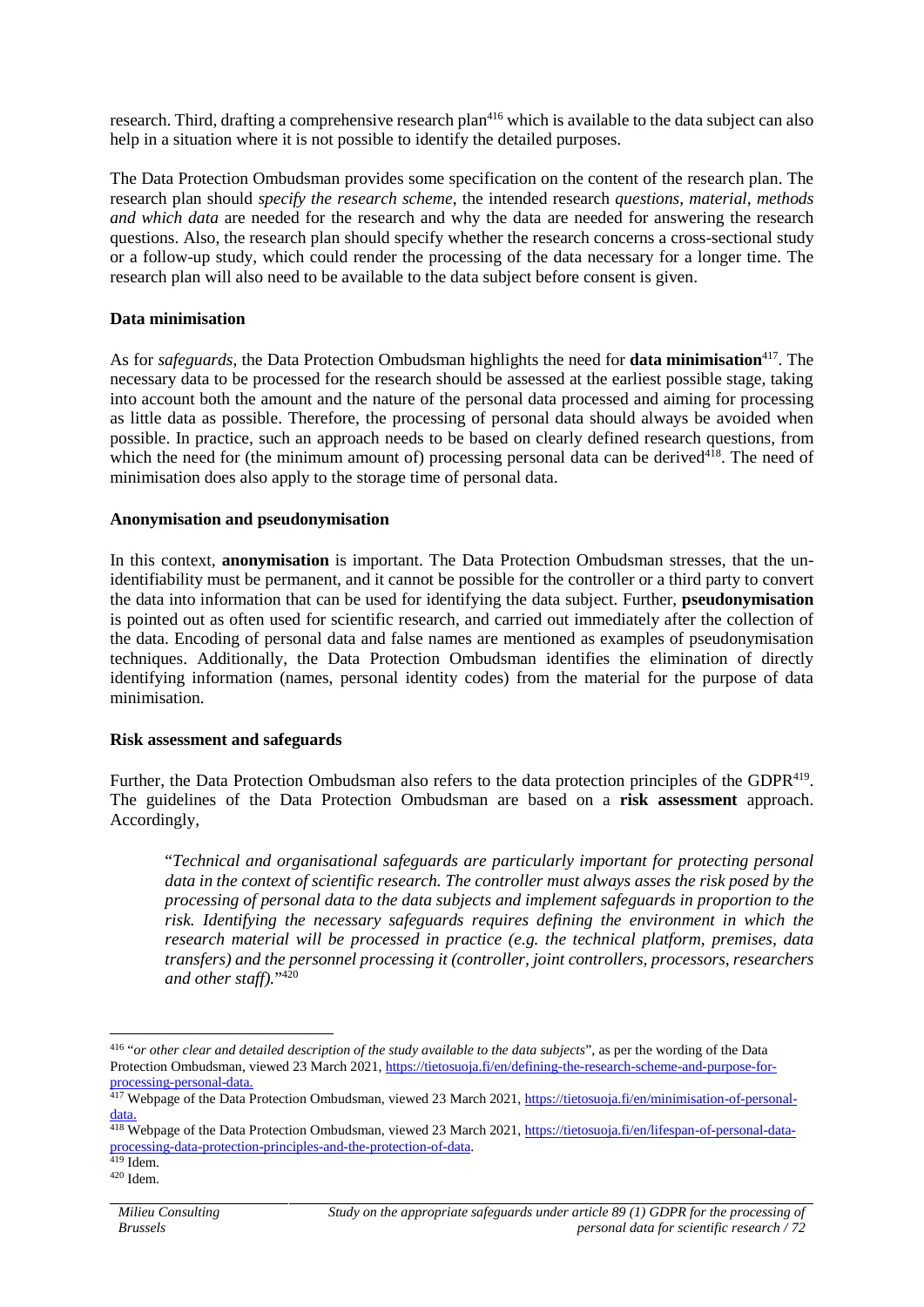Additionally, the Data Protection Ombudsman also sets out the particular points which the risk assessment shall address. These are the following:

the nature of processing (e.g. special categories of personal data, personal identity codes and data subject to non-disclosure for personal safety reasons);

the scope (e.g. number of data subjects and storage time);

the context (e.g. the vulnerable position of the data subject and confidentiality); and

the purposes of the processing (e.g. will the data be used in decision-making or will the processing have other judicial effects).

Based on this, the risks involved should be identified and as a next step, the severity and likelihood of each risk and potential resulting damage should be evaluated. Based on the level of risk, the data controller should assign the safeguards to mitigate the risks. The risks identified by the Finnish SA are the following (but not limited thereto):

minor (e.g. waste of time or momentary annoyance); limited (e.g. a feeling of invaded privacy with no permanent damage); significant (e.g. a feeling that one's fundamental rights have been violated, such as feeling discriminated, or serious psychological damage such as depression or phobias); or high (e.g. long-term or permanent physical or psychological damage or rupture of family ties).

Designing the safeguards, it should be noted that the higher the risk, the more comprehensive the safeguards should be. In this assessment, the safeguards should address both internal threats (identified as threats caused by their own personnel, processors, processing devices or environments) and external threats (such as unauthorised access to research materials). The format of the research materials also influences which safeguards are considered appropriate, such as paper questionnaires or physical tissue samples. Examples of safeguards are divided into technical and organisational safeguards<sup>421</sup>.

| <b>Technical</b>                                                                                                                                                                                                                                                                                                     | <b>Organisational</b>                                                                                                                                                      |  |
|----------------------------------------------------------------------------------------------------------------------------------------------------------------------------------------------------------------------------------------------------------------------------------------------------------------------|----------------------------------------------------------------------------------------------------------------------------------------------------------------------------|--|
| Firewalls                                                                                                                                                                                                                                                                                                            | Restricting access to material limited by duty (both data<br>controllers and processors)                                                                                   |  |
| Anti-virus software                                                                                                                                                                                                                                                                                                  | Data protection instructions for personnel                                                                                                                                 |  |
| Encrypted connections for data transfer                                                                                                                                                                                                                                                                              | Data protection training for personnel                                                                                                                                     |  |
| Collection and monitoring of log data                                                                                                                                                                                                                                                                                | Designation of a data protection officer                                                                                                                                   |  |
| Retrospectively collect log<br>data<br>to<br>investigate suspected violations                                                                                                                                                                                                                                        | <b>NDAs</b>                                                                                                                                                                |  |
| Anonymisation (as defined by WP29)                                                                                                                                                                                                                                                                                   | Regular testing and evaluation of the efficiency of technical and<br>organisational measures                                                                               |  |
| Pseudonymisation                                                                                                                                                                                                                                                                                                     | Special procedural regulations designed to ensure compliance<br>with data protection regulations when transferring personal data<br>or changing the purpose of processing  |  |
| Encryption of personal data                                                                                                                                                                                                                                                                                          | Performing a data protection impact assessment provided for in<br>Article 35 of the GDPR                                                                                   |  |
| guaranteeing<br><b>Measures</b><br>the<br>constant<br>reliability, integrity, availability and fault<br>tolerance (including the ability to restore data<br>availability and access to them in the event<br>of a physical or technical fault) of the<br>processing systems and services related to<br>the processing | Ensuring lawfulness in other respects (e.g. taking into<br>considerations specific legislation applying to data processing<br>in certain fields, such as medical research) |  |

<sup>421</sup> The listed safeguards have been compiled from the following webpages: https://tietosuoja.fi/en/choosing-the-processingbasis-and-ensuring-its-lawfulness, https://tietosuoja.fi/en/lifespan-of-personal-data-processing-data-protection-principles and-the-protection-of-data and divided into technical and organisational by the researcher. Both sites viewed on 23 March 2021.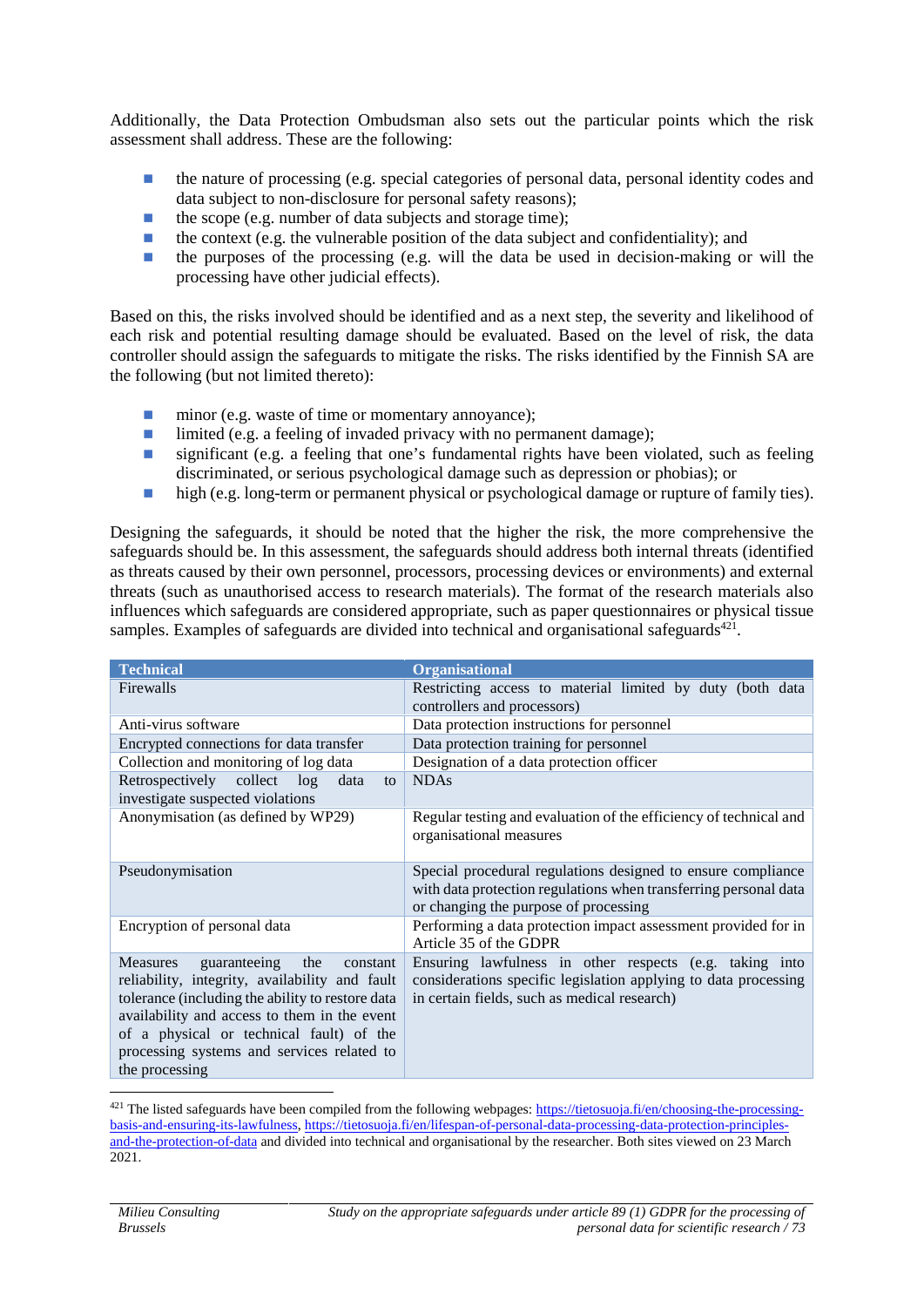Finally, it can also be mentioned that the Finnish Data Protection Ombudsman has also listed the duties especially of the controller, while highlighting the need *to define the responsibilities of different data* processing partners (data controller and processors, sub-processors)<sup>422</sup>.

#### **Figure 2: Extensive list of the duties of controllers for scientific research**

| The duties of the controller include ensuring that                                                |
|---------------------------------------------------------------------------------------------------|
| data-protection principles are followed in the research project, and adherence to the principles  |
| is documented for the entire duration of the study;                                               |
| . the risk related to the processing is assessed, and technical and organisational safeguards for |
| protecting the personal data are implemented;                                                     |
| an impact assessment is done if the nature of the research or derogations from the rights of      |
| data subjects so require;                                                                         |
| the Data Protection Ombudsman is consulted if the impact assessment indicates a high risk         |
| that cannot be reduced with safeguards;                                                           |
| appropriate agreements are signed with processors of personal data and they are given detailed    |
| instructions on the processing;                                                                   |
| the respective responsibilities of joint controllers are agreed on in a transparent manner;       |
| data subjects are informed and the exercise of their rights is facilitated;                       |
| possible restrictions to the rights of data subjects are justified;                               |
| a record of processing activities has been drawn up;                                              |
| procedures have been designed for personal data breaches;                                         |
| a Data Protection Officer has been designated if the processing activities entailed by the        |
| research project so require; and                                                                  |
| other documentation required for accountability has been drawn up and is updated when             |
| necessary.                                                                                        |
|                                                                                                   |

#### *Source: Webpage of Data Protection Ombudsman*

#### **Impact assessment in scientific research<sup>423</sup>**

The Data Protection Ombudsman also highlights that it is mandatory to carry out an Impact Assessment when the risk to the rights and freedoms of individuals are seen as high. It is required when at least two of the following apply:

The processing involves special categories of personal data or other data of a highly personal nature.

Personal data is processed on a large scale.

The processing involves aggregation of data.

The processing involves individuals in a vulnerable position, such as patients, children or the aged.

The processing involves the use of new technological and organisational solutions or innovations.

The processing involves biometric data.

The processing involves genetic data.

The processing involves location data.

<sup>&</sup>lt;sup>422</sup> Listed on the webpage of the Data Protection Officer, viewed 23 March 2021, https://tietosuoja.fi/en/roles-andresponsibilities-for-processing-personal-data.

<sup>&</sup>lt;sup>423</sup> As described on the webpage of the Data Protection Officer, viewed 23 March 2021, https://tietosuoja.fi/en/lifespan-ofpersonal-data-processing-data-protection-principles-and-the-protection-of-data.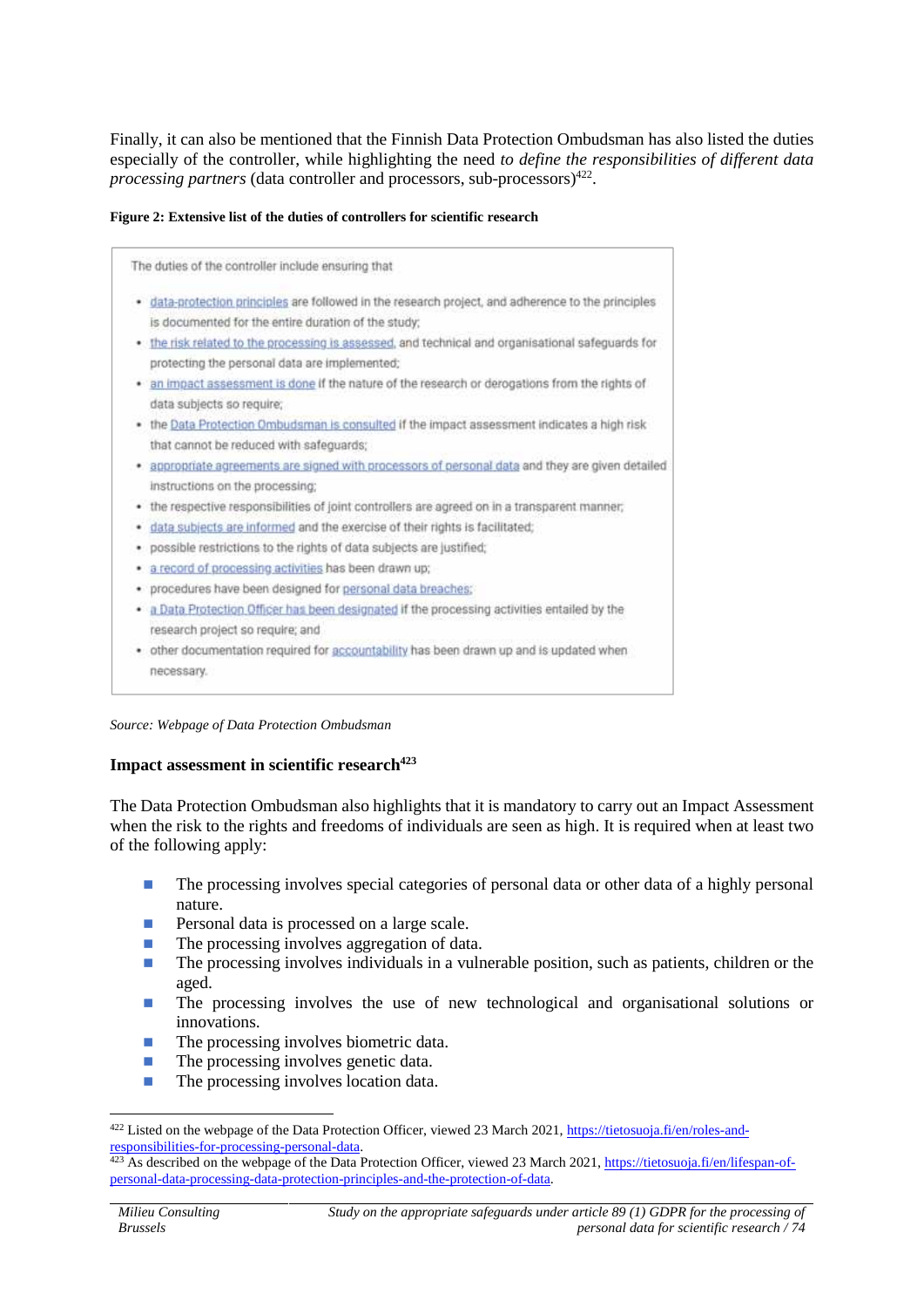The controller wishes to derogate from the obligation to inform the data subjects by virtue of Article 14(5)(b) of the GDPR. The controller wishes to derogate from other rights of the data subject.

If the impact assessment leads to the conclusion that the processing will result in a high risk to the data subjects' rights, and the controller is not able to reduce that risk, the Data Protection Ombudsman needs to be consulted. This can be done easily by filling in an online form available at the Data Protection Ombudsman's webpage.

#### **Appropriate destruction, anonymisation or archiving of data when concluding the research**

With references to the GDPR, the Finnish Data Protection Ombudsman highlights the need to end the lifespan of the personal data appropriately at the end of the research $424$ . The focus lays foremost on destruction, anonymisation and archiving.

Concerning the destruction of data, the SA notes that the most effective way depends on the storage medium. Shredding or burning are effective for physical paper material, whereas data on a USB stick can be destroyed by destroying the USB-stick. Electronic data can also be overwritten, but the SA notes that simply deleting or transferring files to the recycle bin of the computer does not entail permanent destruction.

Anonymisation has already been touched upon above. The Finnish SA refers to the WP29 opinion on anonymisation techniques $425$ . It also mentions, that should the data controller not be familiar with anonymisation techniques themselves, they should ask for appropriate assistance.

As for archiving, it is noted that the responsibility for archived material still lies with the data controller, in accordance with the GDPR. The SA also provides guidance on the archiving principles, as per the  $G\text{DPR}^{426}$ .

### **France**

### **CNIL methodologies for health and medical research**

Methodologies of reference with regard to research in the medical and health domain, issued by CNIL, state the conditions and safeguards for the processing of personal data in this domain. If the party processing personal data for medical and health research purposes complies with them, the *authorisation* of processing by CNIL is not needed<sup>427</sup>. The researcher, however, needs to notify CNIL about compliance with each of methodologies issued, if they are applicable.

These methodologies contain different conditions for specific research. MR-001 provides guidelines for medical and health-related research, where consent of the data subject had been obtained, whereas MR- 003 provides the guidelines when no consent was obtained, and MR-004 when personal data is re-used. It is important to underly that it is not a consent, which has its source in GDPR. It is a consent requested in and based on the French Public Health Code.

<sup>424</sup> Webpage of the Data Protection Ombudsman, viewed 23 March 2021, https://tietosuoja.fi/en/destruction-anonymisationor-archiving-of-data.

<sup>&</sup>lt;sup>425</sup> Article 29 Working Party's opinion 5/2014 on anonymisation techniques, https://ec.europa.eu/newsroom/article29/newsoverview.cfm.

<sup>426</sup> Webpage of the Data Protection Ombudsman, viewed 23 March 2021, https://tietosuoja.fi/en/destruction-anonymisationor-archiving-of-data.

 $427$  CNIL, Recherches dans le domaine de la santé: la CNIL adopte de nouvelles mesures de simplification, viewed 5 July 2021, https://www.cnil.fr/fr/recherches-dans-le-domaine-de-la-sante-la-cnil-adopte-de-nouvelles-mesures-de-simplification.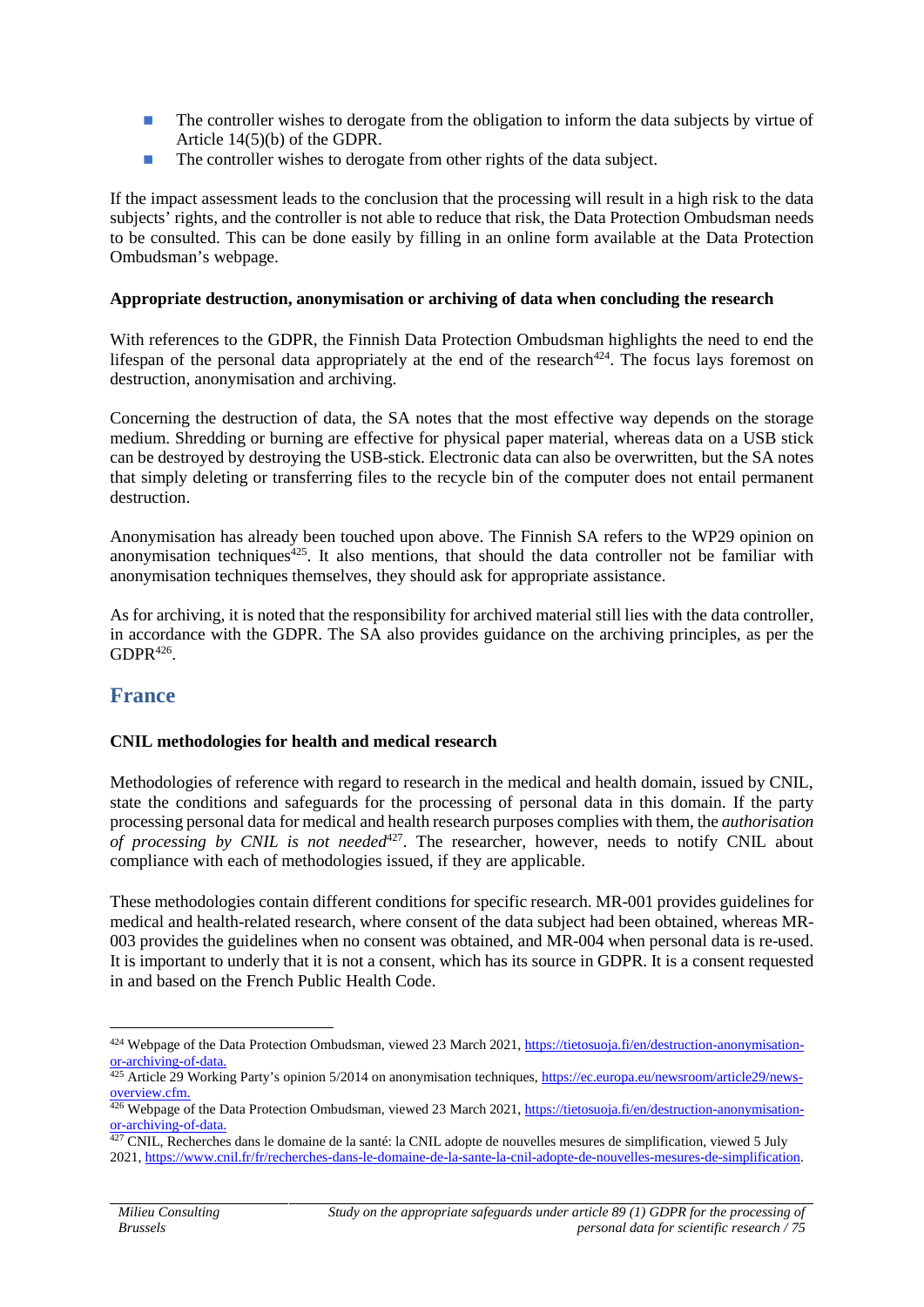In general, all methodologies issued by CNIL include e.g. **obligations to appoint a Data Protection Officer, notify and give a data subject access to his or her data, and obligation to use anonymous data whenever possible, or pseudonymise it**. The results of the research should only show anonymised data. Some of these methodologies are further described hereunder.

Methodology MR-001<sup>428</sup> sets up the rules for conducting the research when the *consent of the data subject is obtained*. The methodology relates primarily to research on humans, where the data subject is directly engaged. **A person responsible for the project shall be appointed and it appoints the person responsible for personal data protection**. The party responsible for **processing should not collect data, except for that which is needed, adequate and limited to what is necessary for the research purposes**. The necessity of **collecting particular data shall be justified in a scientific way in the research protocol**. Particular categories and kinds of **data shall be enlisted in the corresponding research methodology document**. The personal data of patients shall only be kept for the period necessary to conduct research or only for two years after the last publication of results, or if the results are not published until signing the final report about the research project. The methodology of research shall stipulate the kinds of data through which data subjects can be directly identifiable and also those through which they are indirectly identifiable. People accessing personal data shall preserve professional secrecy. **General information and notice to the data subject shall be issued, informing about the character and purposes of the research. Explicit, clear, freely given and written consent** shall be given by the data subject if its data is about to be processed, especially if research requires examination of genetic characteristics. The person responsible for the research should conduct **an impact assessment**, describing risks to the data subject's fundamental rights. It should introduce a sufficient level of protection, **through technical and organisational measures**, that will secure data subjects against these potential risks. The person responsible for the research should monitor and control the application of all the above-mentioned safeguards.

Methodology MR-003<sup>429</sup> relates to research in the domain of health, but *without obtaining the consent of the data subject* (consent-based on French Publich Health Code), where the data subject has been informed about the research but did not opposed it. This means that the person concerned did not oppose the research before it had been informed about it. The methodology relates particularly to the research, where engagement of human subject is not directly needed, and the research is conducted on the clusters of people. In this case, all the rules from MR-001 are applicable except that consent is not required. The main difference is that the use of data based on which a data subject *can be directly identified shall be excluded* from reference methodology.

Methodology MR-004 applies to the research when personal data is mainly re-used and there is *no initial collecting of personal data*. All projects under the definition in this methodology should be additionally registered. All requirements from the above-mentioned methodologies are applicable, except that, as in MR-004, explicit consent to participate in the research is not required and *data directly relating to an identifiable individual shall be excluded* from reference methodology.

The CNIL framework of reference concerning data *retention* in the field of health research<sup>430</sup> is a supplementary document, which defines in detail the period for which data applied in health research can be and ought to be retained. Each period depends on the type of health research conducted and on which methodology issued by CNIL was applied.

<sup>428</sup> CNIL, Méthodologie de référence MR-001, Recherches dans le domaine de la santé avec recueil du consentement, viewed 5 July 2021, https://www.cnil.fr/fr/declaration/mr-001-recherches-dans-le-domaine-de-la-sante-avec-recueil-du consentement.

<sup>&</sup>lt;sup>429</sup> CNIL. Méthodologie de référence MR-003, Recherches dans le domaine de la santé sans recueil du consentement, viewed 5 July 2021, https://www.cnil.fr/fr/declaration/mr-003-recherches-dans-le-domaine-de-la-sante-sans-recueil-du-consente. <sup>430</sup> CNIL, Référentiel les durées de conservation: Recherches dans le domaine de la santé, viewed 5 July 2021, https://www.cnil.fr/sites/default/files/atoms/files/referentiel - recherches dans le domaine de la sante.pdf.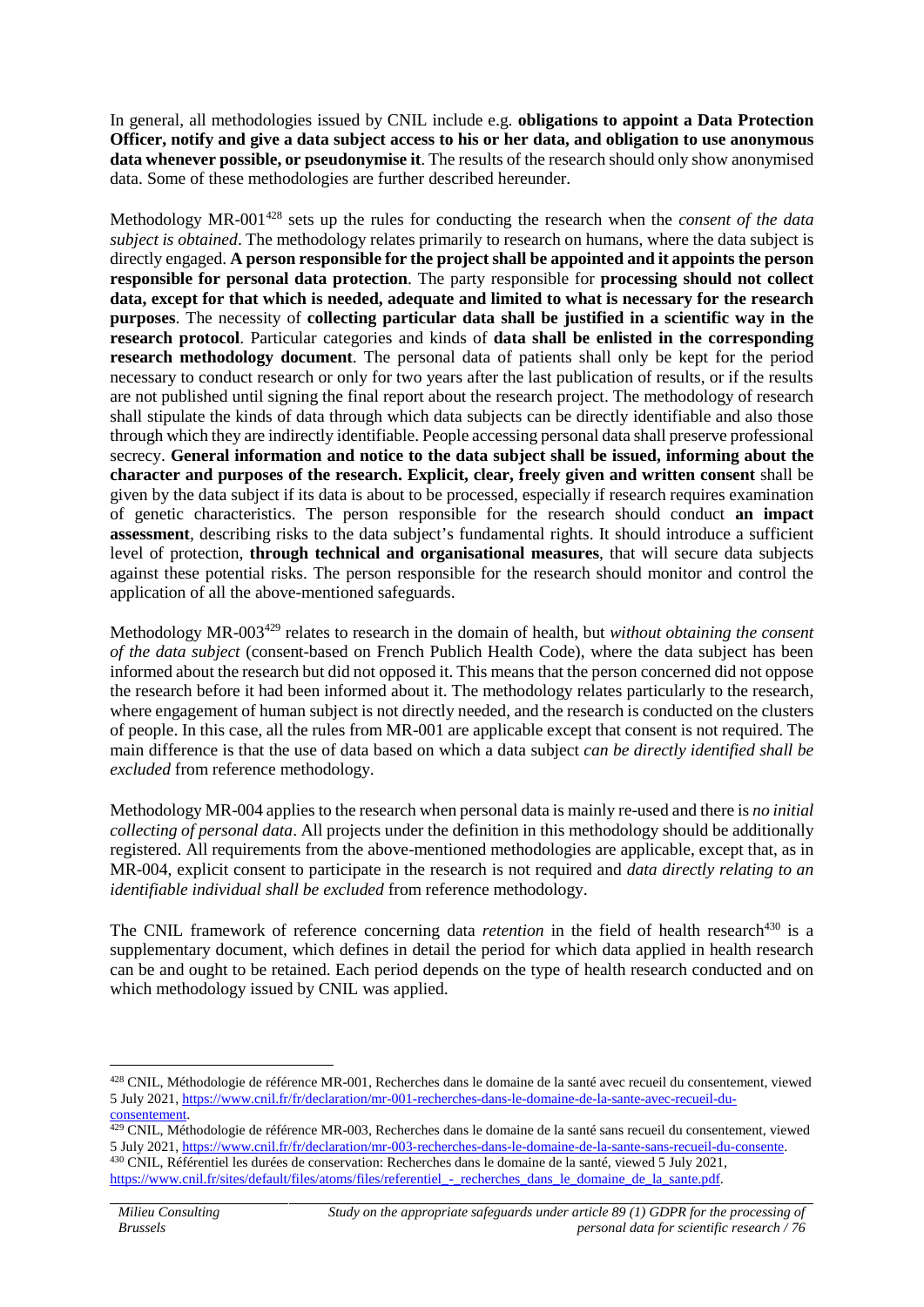# **ANNEX 3 – SOURCES OF INFORMATION**

### **Legislation**

- Austrian Parliament. (1999). *Bundesgesetz zum Schutz natürlicher Personen bei der Verarbeitung personenbezogener Daten (Datenschutzgesetz – DSG) StF: BGBl. I Nr. 165/1999 (NR: GP XX RV 1613 AB 2028 S. 179. BR: 5992 AB 6034 S. 657).* Vienna: Austrian Official Gazette.
- Austrian Parliament. (1981). *Bundesgesetz über allgemeine Angelegenheiten gemäß Art. 89 DSGVO und die Forschungsorganisation (Forschungsorganisationsgesetz – FOG) StF: BGBl. Nr. 341/1981 idF BGBl. Nr. 448/1981 (DFB).* Vienna: Austrian Official Gazette.
- Belgian Federal Parliament. (1990). *Act of 15 January 1990 setting up the Crossroad Database for Social Security, as modified by Act of 5.9.2019 regarding ISCs (Article 11).* Brussels: Belgian Official Gazette.Belgian Federal Parliament. (2006). Health Act of 13 December 2006, adding Article 45quinquies to the Royal Decree No 78 of 10.11.1967. Brussels: Belgian Official Gazette.
- Belgian Federal Parliament. (2018) *Wet betreffende de bescherming van natuurlijke personen met betrekking tot de verwerking van persoonsgegevens. Belgian Data Protection Act.* Brussels: Belgian Official Gazette.
- Kingdom of Belgium. (2018). *Royal Decree of 9 January 2018 on biobanks.* Brussels: Belgian Official Gazette. Bulgarian Parliament. (2002). *Personal Data Protection Act.* Commission for Personal Data Protection. Sofia: Bulgarian Official Gazette.
- Council of Europe. (1997). *Convention for the Protection of Human Rights and Dignity of the Human Being with regard to the Application of Biology and Medicine: Convention on Human Rights and Biomedicine.* Oviedo: European Treaty Series No. 164.
- Estonian Parliament (Riigikogu). (2018). *Estonian Personal Data Protection Act.* Tallinn: Estonian Official Gazette.
- Estonian Parliament (Riigikogu). (2000). *Human Genes Research Act.* Tallinn: Estonian Official Gazette.
- Estonian Parliament (Riigikogu). (2005). *Medicinal Products Act, passed 16.12.2004, RT I 2005, 2, 4, entry into force 01.03.2005.* Tallinn: Estonian Official Gazette.
- Estonian Parliament (Riigikogu). (2010). *Official Statistics Act, passed 10.06.2010, RT I 2010, 41, 241, entry into force 01.08.2010, .* Tallinn: Estonian Official Gazette .
- European Parliament and the Council. (2001). *Directive 2001/20/EC of the European Parliament and of the Council of 4 April 2001 on the approximation of the laws, regulations and administrative provisions of the EEA States relating to the implementation of good clinical practice.* Brussels: Official Journal of the European Union
- European Parliament and the Council. (2004). *Directive 2004/23/EC of the European Parliament and of the Council of 31 March 2004 on setting standards of quality and safety for the donation, procurement, testing, processing, preservation, storage and distribution of human tissues and cells.* Brussels: Official Journal of the European Union
- European Parliament and the Council. (2008). *Regulation (EC) No 223/2009 of the European Parliament and of the Council of 11 March 2009 on European statistics and repealing Regulation 1101/2008.* Brussels: Official Journal of the European Union
- European Parliament and the Council. (2014). *Regulation (EU) No 536/2014 of the European Parliament and of the Council of 16 April 2014 on clinical trials on medicinal products for human use, and repealing Directive 2001/20/EC.* Brussels: Official Journal of the European Union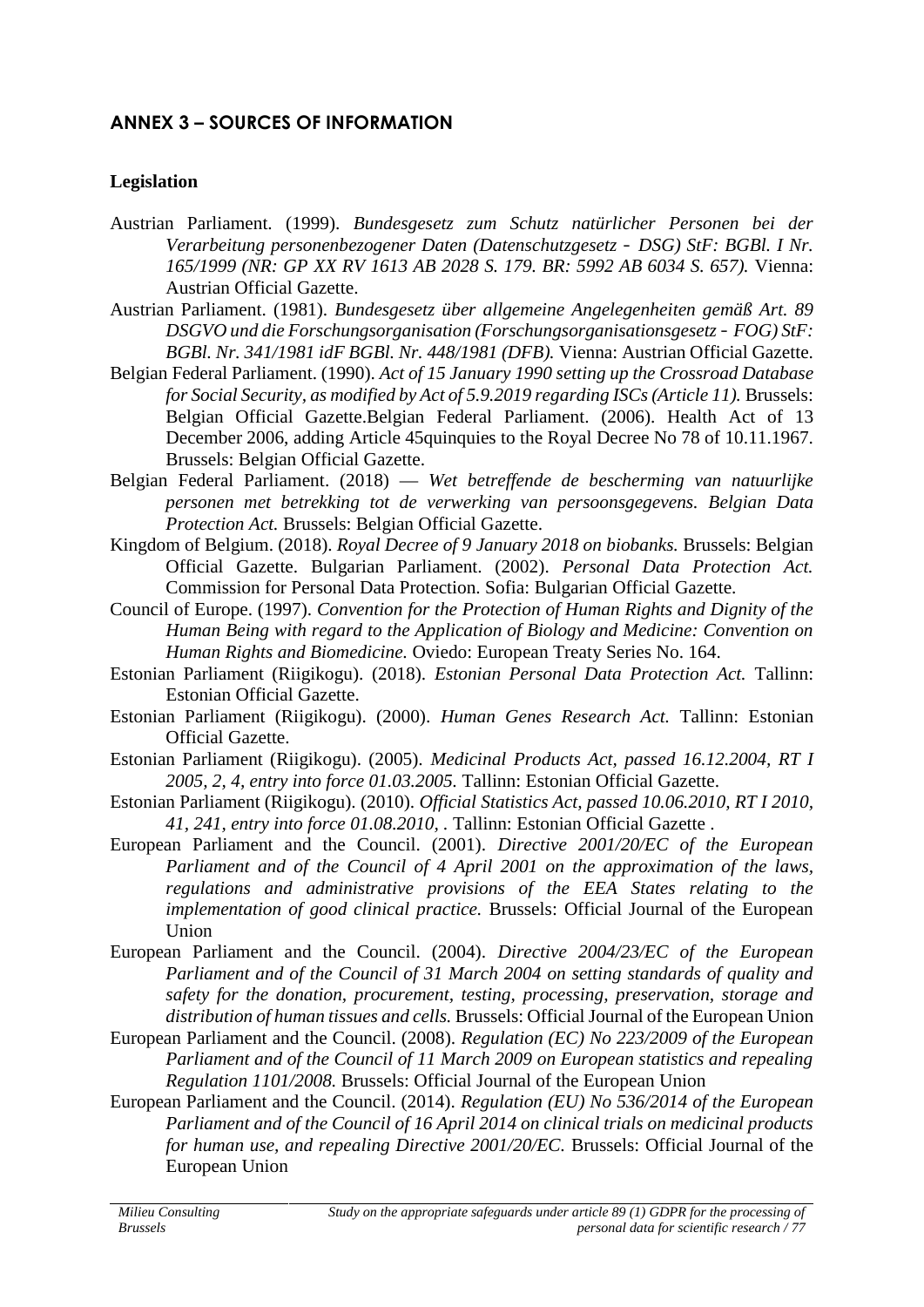European Parliament and the Council. (2016). *Regulation (EU) 2016/679 of the European Parliament and of the Council of 27 April 2016 on the protection of natural persons with regard to the processing of personal data and on the free movement of such data, and repealing Directive 95/46/EC.* Brussels: Official Journal of the European Union

- European Parliament and the Council. (2020). *Proposal for a Regulation Of The European Parliament And Of The Council on European data governance (Data Governance Act), COM/2020/767.* Brussels: Official Journal of the European Union
- Finnish Parliament. (2015). *Act on the Openness of Government Activities, 621/1999, as amended by 907/2015, .* Helsinki: Finnish Official Gazette.
- Finnish Parliament. (1987). *Medicines Act 395/1987 .* Helsinki: Finnish Official Gazette.
- Finnish Parliament. (2018). *Data Protection Act 1050/2018.* Helsinki: Finnish Official Gazette.
- Finnish Ministry of Justice,. (2018). Proposal of the Finnish Government for *Personal Data Protection Act, Hallituksen esitys HE 9/2018 .* Helsinki : Finnish Official Gazette.
- French Parliament. (1951). *Loi n° 51-711 du 7 juin 1951 sur l'obligation, la coordination et le secret en matière de statistiques.* Paris: French Official Gazette.
- French Parliament. (1978). *Act n°78-17 of 6 January 1978 on Data Processing, Data Files and Individual Liberties.* Paris: French Official Gazette.
- French Parliament. (2004). *Act of 20 February 2004 Code du patrimoine.* Paris: French Official Gazzette.
- French Presidency. (2019). *Décret n° 2019-536 du 29 mai 2019 pris pour l'application de la loi n° 78-17 du 6 janvier 1978 relative à l'informatique, aux fichiers et aux libertés - Légifrance (legifrance.gouv.fr),* Paris: French Official Gazette.

German Federal Parliament (1999). *Bundesgesetz zum Schutz natürlicher Personen bei der Verarbeitung personenbezogener Daten (Datenschutzgesetz – DSG).* (1999). Berlin: StF: BGBl. I Nr. 165/1999, German Official Gazette.

- German Federal Parliament. (2014). *Bundesdatenschutzgesetz (BDSG).* Berlin: German Official Gazette.
- German Parliament of Hesse. (20018). *Hessischen Gesetzes zur Anpassung des Hessischen Datenschutzrechts an die Verordnung (EU) Nr. 2016/679 und zur Umsetzung der Richtlinie (EU) Nr. 2016/680 und zur Informationsfreiheit vom 3. Mai 2018 (GVBl. S. 82),* Hesse: Hessian Official Gazette.
- Greek Parliament. (2019). *Law 4624/2019 Hellenic Data Protection Authority (HDPA), measures for implementing Regulation (EU) 2016/679 of the European Parliament and of the Council of 27 April 2016 on the protection of natural persons with regard to the processing of personal data.* Athens: Government Gazzette of the Hellenic Republic.
- Icelandic Parliament. (1944). *Constitution of the Republic of Iceland.* Reykjavik: National Legislative Bodies.
- Icelandic Parliament. (2007). *Act on Statistics Iceland and official statistics (2007 Lög um Hagstofu Íslands og opinbera hagskýrslugerð).* Reykjavik: Icelandic Official Gazette.
- Icelandic Parliament. (2018). *Act No. 90/2018 on Data Protection and the Processing of Personal Data (2018 Lög nr. 90/2018 um persónuvernd og vinnslu persónuupplýsinga) .* Reykjavic : Icelandic Official Gazzete.
- Italian Parliament. (2019). *Personal Data Protection Code containing provisions to adapt the national legislation to Regulation (EU) 2016/679 of the European Parliament and of the Council of 27 April 2016 on the protection of natural persons with regard to the processing of personal.* Rome: Italian Official Gazette.
- Italian Presidency. (2012). *Decree-Law No 179 of 18.10.12 on epidemiological surveillance systems and registries of mortality, cancer and other diseases .* Rome: Italian Official Gazette.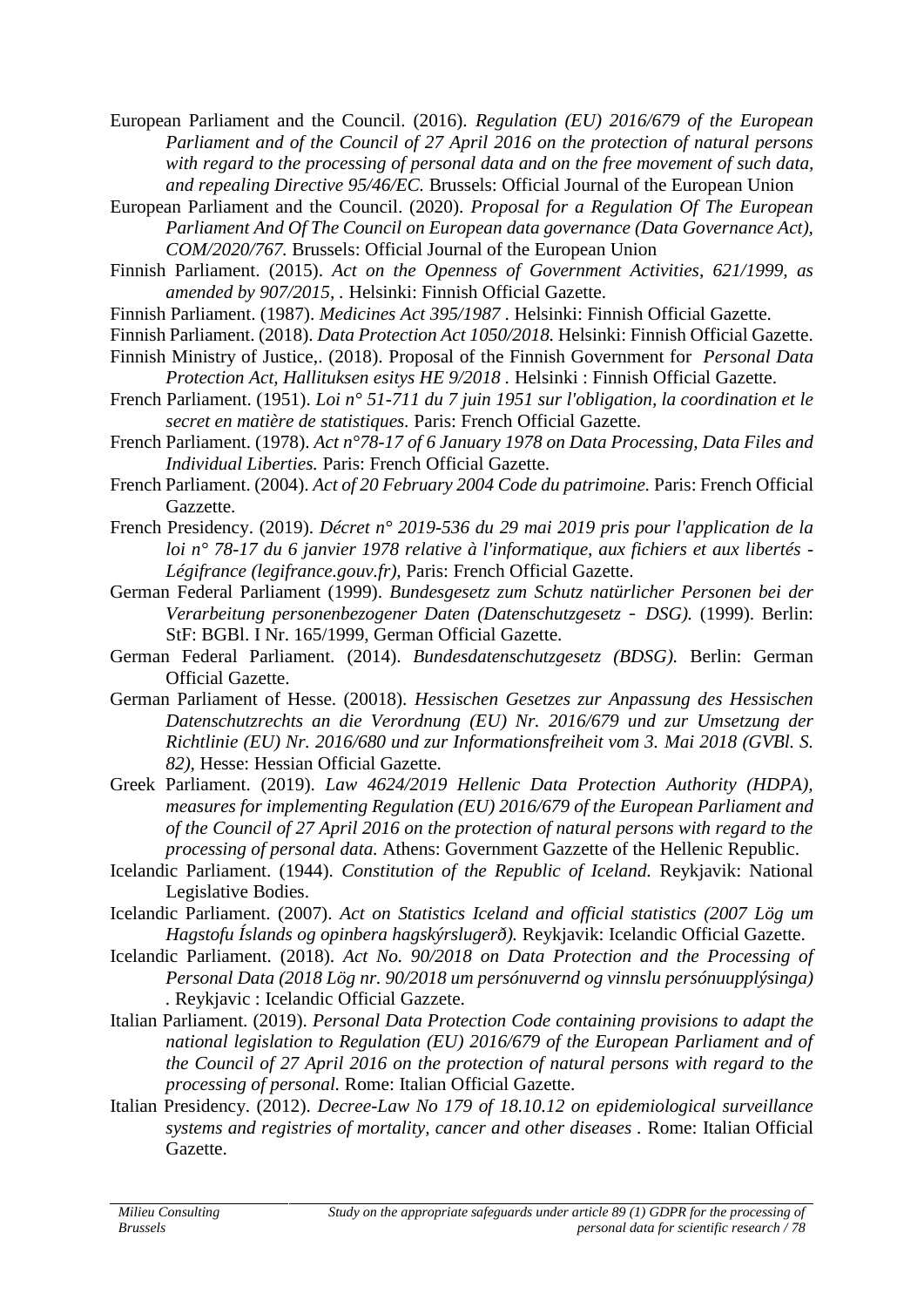- Italian Presidency. (2012). *Decreto-Legge convertito con modificazioni dalla L. 17 dicembre 2012, n. 221 (in S.O. n. 208, relativo alla G.U. 18/12/2012, n. 294),* Rome: Italian Official Gazette.
- Italian President of the Council of Ministries. (2017). *Decreto del Presidente del Consiglio dei Ministri sull'identificazione dei sistemi di sorveglianza epidemiologica e dei registri di mortalità, cancro e altre malattie adottato il 3.3.2017 .* Rome: Italian Official Gazette.
- Italian Ministry of Health. (2016). *DECRETO 7 dicembre 2016, n. 262 Regolamento recante procedure per l'interconnessione a livello nazionale dei sistemi informativi su base individuale del Servizio sanitario nazionale, anche quando gestiti da diverse amministrazioni dello Stato. (17G00016) .* Rome: Italian Official Gazette.
- Italian President of the Council of Ministers. (2015). *DECRETO DEL PRESIDENTE DEL CONSIGLIO DEI MINISTRI 29 settembre 2015, n. 178 Regolamento in materia di fascicolo sanitario elettronico. (15G00192).* Rome : Italian Official Gazette.
- Norwegian Parliament. Department of Health and Social Care. (2008). *Act on Medical and Health Research (Health Research Act).* Oslo: Norwegian Official Gazette.
- Norwegian Parliament. Department of Health and Social Care. (2014). *Lov om helseregistre og behandling av helseopplysninger (helseregisterloven).* Oslo : Norwegian Official Gazette.
- Norwegian Parliament. Department of Health and Social Care. (2018). *Act on Therapeutic Biobanks (Therapeutic Biobank Act).* Oslo: Norwegian Official Gazette.
- Norwegian Parliament. Department of Justice and Emergency Preparedness. (2021). *Act on the procedure in administrative matters (Administrative Procedure Act).* Oslo: Norwegian Official Gazette.
- Norwegian Parliament. Department of Labour and Social Affairs. (2021). *National Insurance Act.* Oslo: Norwegian Official Gazette.
- Norwegian Parliament. (2018). *Data Protection Act (Personopplysningsloven), LOV-2018-06- 15-38.* Oslo: Norwegian Official Gazzete.
- Norwegian Parliament. (2021): Department of Health and Care Services. (2021). Health Personnel Act (*Lov om helsepersonell m.v. helsepersonelloven*), *LOV-1999-07-02-64*. Oslo: Norwegian Official Gazette.
- Polish Ministry of Health. (2012). *Regulation of the Minister of Health of 2 May 2012 on Good Clinical Practice.* Warsaw: Polish Official Gazette.
- Polish Parliament. (2018). *Act of 20 July 2018 The Law on Higher Education and Science.* Warsaw.
- United Nations Educational, Scientific and Cultural Organization (UNESCO), . (2005). *Universal Declaration on Bioethics and Human Rights.* Paris: UNESCO.
- World Medical Association. (2002 ). *Declaration Of Taipei On Ethical Considerations Regarding Health Databases And Biobanks .* Washington DC: 53 WMA General Assembly.

### **Case Law**

I. v Finland, no. 20511/03 (ECtHR July 17 , 2008,).

- KHO:2013:181, 365 ( Finish Supreme Administrative Court November 22, 2013).
- M.S. v Sweden, no. 20837/92 (ECtHR August 27, 1997).
- P.T. v La République de Moldavie, no. 1122/12 (ECtHR May 26, 2020).
- also Tzortzatou, O. S.-B.-C.-J. (2021). Biobanking across Europe Post-GDPR. In S. Slokenberga, O. Tzortzatou, & J. and Reichel, *GDPR and Biobanking* (pp. 397-420).
	- Springer Law, Governance and Technology Series.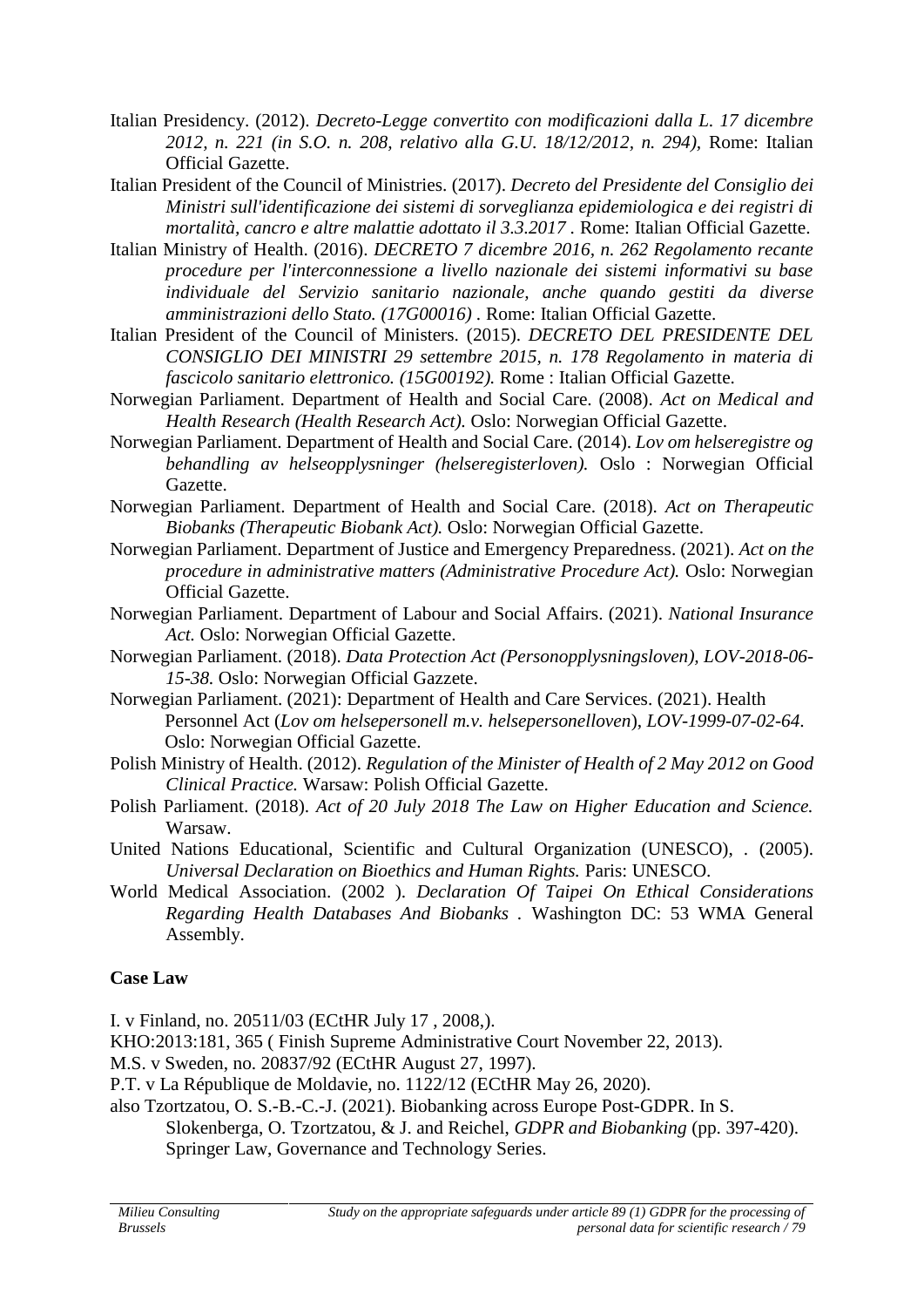- Article 29 Data Protection Working Party. (2014). *Opinion 05/2014 on Anonymisation Techniques.* Brussels: Article 29 Data Protection Working Party.
- *Bundesgesetz über allgemeine Angelegenheiten gemäß Art. 89 DSGVO und die Forschungsorganisation (Forschungsorganisationsgesetz – FOG) StF: BGBl. Nr. 341/1981 idF BGBl. Nr. 448/1981 (DFB), .* (n.d.).
- *Bundesgesetz zum Schutz natürlicher Personen bei der Verarbeitung personenbezogener Daten (Datenschutzgesetz – DSG).* (1999). Berlin: StF: BGBl. I Nr. 165/1999.
- Bundesland of Hesse. (20018). *Hessischen Gesetzes zur Anpassung des Hessischen Datenschutzrechts an die Verordnung (EU) Nr. 2016/679 und zur Umsetzung der Richtlinie (EU) Nr. 2016/680 und zur Informationsfreiheit vom 3. Mai 2018 (GVBl. S. 82), .* Hesse.
- Bushan Mishra, S. A. (2011, ). *Handbook of research methodology.* Educreation Publishing.
- Chassang, G. and Rial-Sebbag, E.,. (2018). Research Biobanks and Health Databases: the WMA Declaration of Taipei, Added Value to the European Legislation (Soft and Hard Law). *European Journal of Health Law*, 501-516.
- CNIL. (2018). *Authentification par mot de passe: les mesures de sécurité élémentaires.* Paris: CNIL.
- CNIL. (2018). *Guide sécurité des données personnelles.* Paris: CNIL.
- CNIL. (2018). *Méthodologie de référence MR-003, Recherches dans le domaine de la santé sans recueil du consentement.* Paris: CNIL.
- CNIL. (2021). *CNIL - Méthodologie de référence MR-006. Études nécessitant l'accès aux données du PMSI par les industriels de santé Méthodologie de référence MR-006 | .* Paris: CNIL.
- CNIL. (2021). *Méthodologie de référence MR-001, Recherches dans le domaine de la santé avec recueil du consentement.* Paris: CNIL.
- CNIL. (2021, July 5). *Recherches dans le domaine de la santé : la CNIL adopte de nouvelles mesures de simplification*. Retrieved from https://www.cnil.fr/fr/recherches-dans-le domaine-de-la-sante-la-cnil-adopte-de-nouvelles-mesures-de-simplification
- CNIL. (2021). *Référentiel les durées de conservation: Recherches dans le domaine de la santé.* Paris: CNIL.
- CNRS. (2019). *Les sciences humaines et sociales et la protection des données à caractère personnel dans le contexte de la science ouverte, Guide Pour la Recherche, .* Paris: CNRS.
- CoE. (1997). *Explanatory Memorandum to Recommendation Rec(1997)18 on the protection of personal data collected and processed for statistical purposes.* Strasbourg: CoE.
- Council of Europe. (1997). *Convention for the Protection of Human Rights and Dignity of the Human Being with regard to the Application of Biology and Medicine: Convention on Human Rights and Biomedicine.* Oviedo: European Treaty Series No. 164.
- Council of Europe. (2006). *Recommendation CM/Rec (2016)6 of the Committee of Ministers to member States on research on biological materials of human origin, which is a successor of Council of Europe, Recommendation Rec(2006)4 on research on biological materials .* Strasbourg: CoE.
- Council of Europe, . (2019). *Recommendation CM/Rec 2019 of the Committee of Ministers to member States on the protection of health-related data.* Strasbourg: CoE.
- De Bot, D. (2020). , 'De toepassing van de Algemene Verordening Gegevensbescherming in de Belgische context. Commentaar op de AVG, de Gegevensbeschermingswet en de Wet Gegevensbeschermingsautoriteit',. *Mechelen, Wolters Kluwer*, 351-353.

Decision, BvR 424/71 und 325/72 (BVerfG May 29, 1973).

Decision, BvR 333/75 (BVerfG March 1, 1978).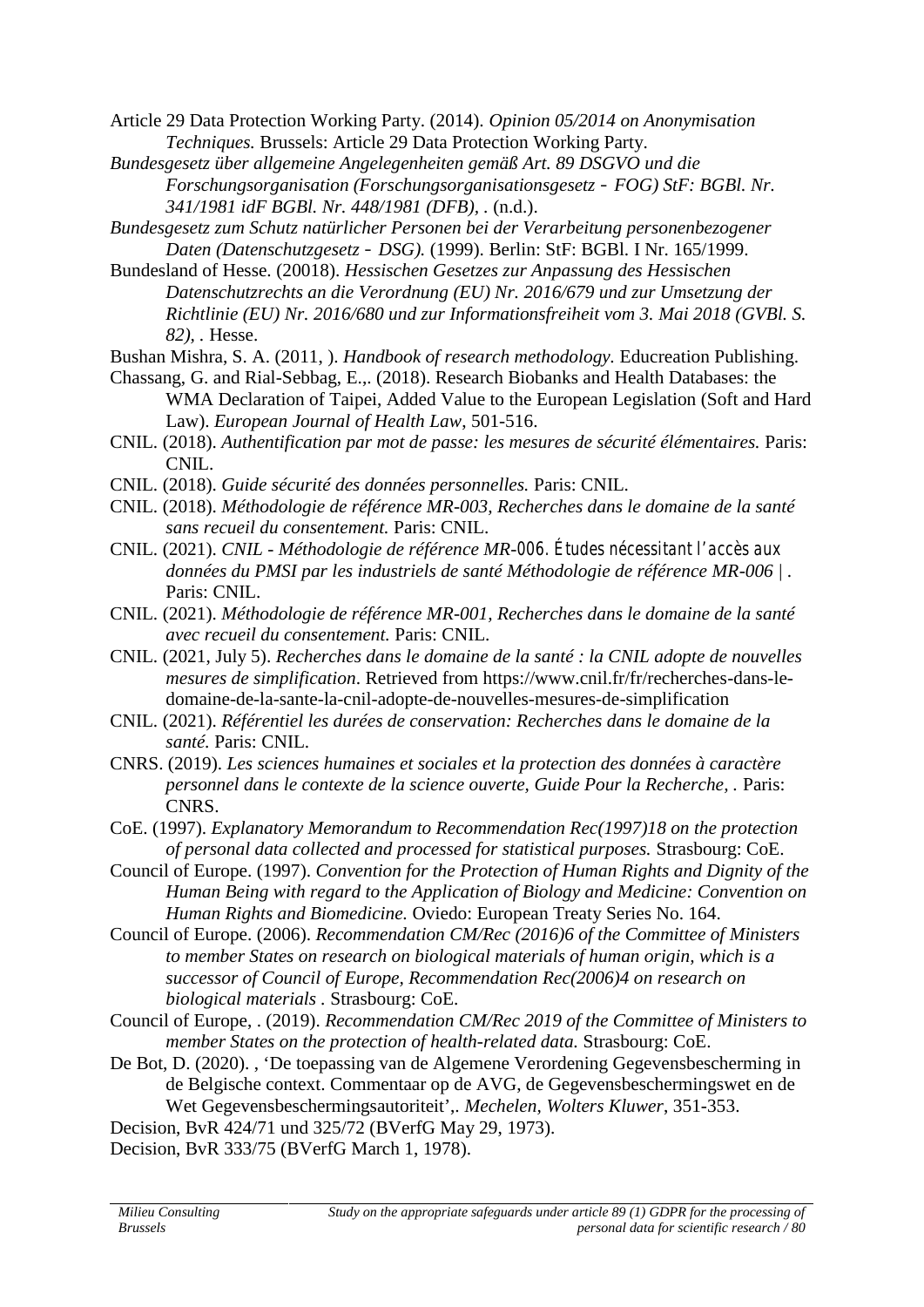Department of Health and Social Care. (2008). *Act on Medical and Health Research (Health Research Act).* Oslo: Norwegian Offcial Gazette.

- Deutsche Forschungsgemeinschaft. (2019). *Guidelines for Safeguarding Good Research Practice Code of Conduct.* Deutsche Forschungsgemeinschaft.
- DSK. (2019). *Beschluss der 97. Konferenz der unabhängigen Datenschutzaufsichtsbehörden des Bundes und der Länder zu Auslegung des Begriffs "bestimmte Bereiche wissenschaftlicher Forschung" im Erwägungsgrund 33 der DS-GVO .* DSK.
- ECtHR M.K. v. France , no. 76100/13 (ECtHR September 24, 2015).
- Engelfriet, A. e. (2018). De Algemene Verordening Gegevensbescherming Artikelsgewijze commentaar'. *Ius Mentis,*, 289.
- European Archives Group. (2018). *Guidance on Data Protection for Archive Services, EAG guidelines on the implementation of the General Data Protection Regulation in the archive sector.* Brussels : EAG.
- European Commission. (2018). *The European Cancer Information System (ECIS) web application, Computing and disseminating European statistics on cancer burden.* Brussels: JRC Technical Reports.
- European Data Protection Board . (2021). *Document on response to the request from the European Commission for clarifications on the consistent application of the GDPR, focusing on health research.* Brussels: EDPB.
- European Data Protection Board. (2019). *Opinion 3/2019 concerning Questions and Answers on the interplay between the Clinical Trials Regulation (CTR) and the General Data Protection Regulation (GDPR).* Brusssels: EDPB.
- European Data Protection Board. (2020). *Study on the secondary use of personal data in the context of scientific research, under Contract No EDPS/2019/02-04, 2020.* Brussels: EDPB.
- European Data Protection Supervisor. (2020). *A Preliminary Opinion on data protection and scientific research.* Brussels: EDPS.
- European Parliament. (2019). *European Parliament, How the General Data Protection Regulation changes the rules for scientific research.* Brussels: Panel for the Future of Science and Technology.
- European Parliament and the Council. (2001). *Directive 2001/20/EC of the European Parliament and of the Council of 4 April 2001 on the approximation of the laws, regulations and administrative provisions of the EEA States relating to the implementation of good clinical practice.* Brussels: OJEU.
- European Parliament and the Council. (2004). *Directive 2004/23/EC of the European Parliament and of the Council of 31 March 2004 on setting standards of quality and safety for the donation, procurement, testing, processing, preservation, storage and distribution of human tissues and cells.* Brussels: OJEU.
- European Parliament and the Council. (2008). *Regulation (EC) No 223/2009 of the European Parliament and of the Council of 11 March 2009 on European statistics and repealing Regulation 1101/2008.* Brussels: OJEU.
- European Parliament and the Council. (2014). *Regulation (EU) No 536/2014 of the European Parliament and of the Council of 16 April 2014 on clinical trials on medicinal products for human use, and repealing Directive 2001/20/EC.* Brussels: OJEU.
- European Parliament and the Council. (2020). *Proposal for a Regulation Of The European Parliament And Of The Council on European data governance (Data Governance Act), COM/2020/767.* Brussels : OFEU.
- Findata. (2021, July 5). *Social and Health Data Permit Authority Findata promotes secondary use of health and social data, facilitates data permit processing and improves data protection for individuals.* Retrieved from https://findata.fi/en/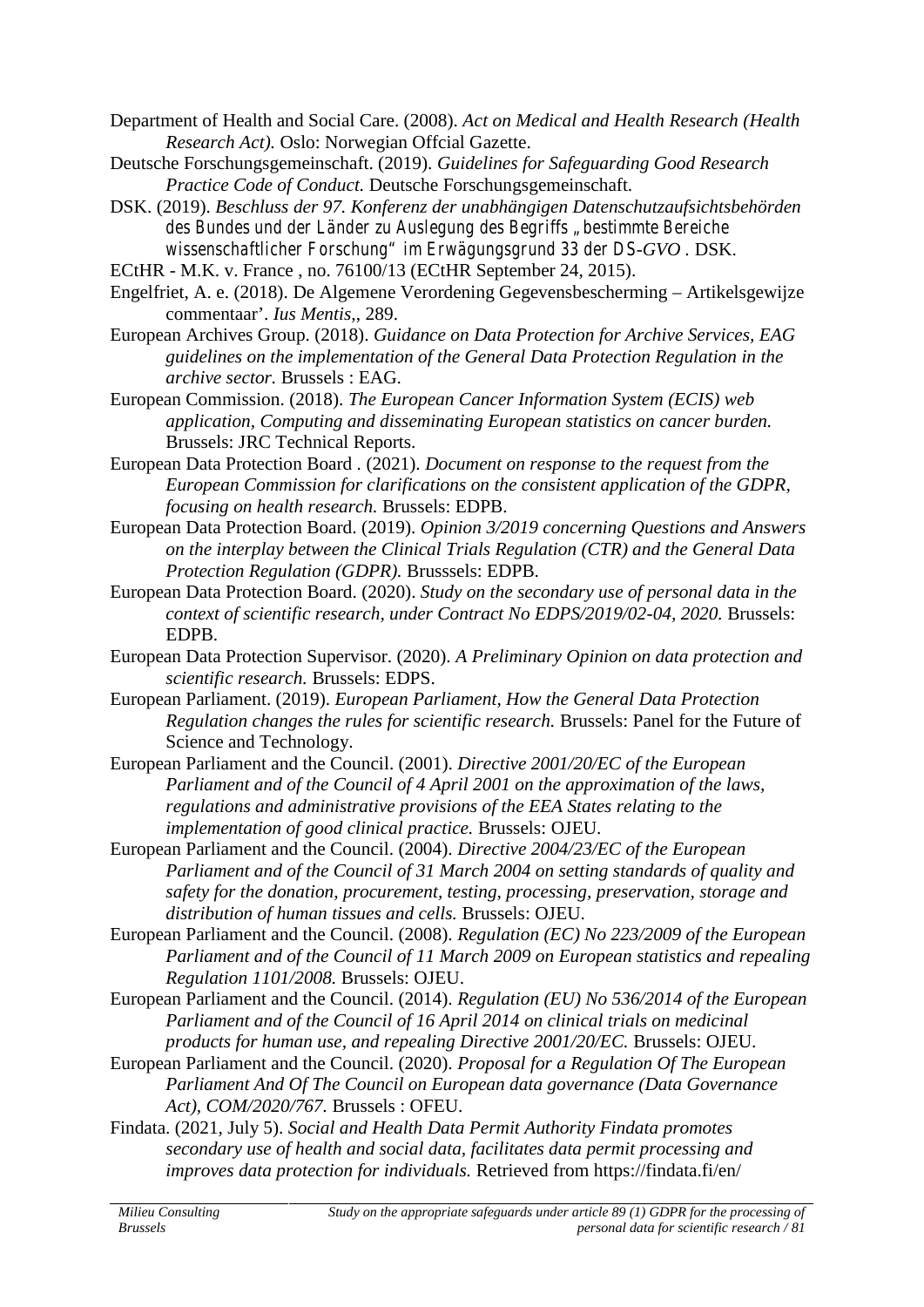- Finish Ministry of Justice. (2015). *Act on the Openness of Government Activities, 621/1999, as amended by 907/2015, .* Helsinki.
- Finish Ministry of Social Affaires and Health . (2021, July 5). *Secondary use of health and social data*. Retrieved from https://stm.fi/en/secondary-use-of-health-and-social-data
- Finish Parliament. (1987). *MEDICINES ACT 395/1987 .* Helsinki: Finish Official Gazette.
- Finish Parliament. (2018). *Data Protection Act .* Helsinki.
- Finish Parliament. (2018). *Personal Data Protection Act, Hallituksen esitys HE 9/2018 .* Helsinki.
- French Parliament. (1951). *Loi n° 51-711 du 7 juin 1951 sur l'obligation, la coordination et le secret en matière de statistiques.* Paris: French Official Gazette.
- French Parliament. (2004). *Act of 20 February 2004 Code du patrimoine.* Paris: French Gazzette.
- Garante della Privacy. (2018). *Provvedimento recante le prescrizioni relative al trattamento di categorie particolari di dati, ai sensi dell'art. 21, comma 1 del d.lgs. 10 agosto 2018, n. 101 [9124510] .* Rome: Garante della Privacy.
- Garante per la protezione dei dati personali. (2018). *Regole deontologiche per trattamenti a fini statistici o di ricerca scientifica pubblicate ai sensi dell'art. 20, comma 4, del d.lgs. 10 agosto 2018, n. 101 - 19 dicembre 2018 .* Rome: Garante per la protezione dei dati personali.
- Greek Parliament. (2019). *Law 4624/2019 Hellenic Data Protection Authority (HDPA), measures for implementing Regulation (EU) 2016/679 of the European Parliament and of the Council of 27 April 2016 on the protection of natural persons with regard to the processing of personal data.* Athens: Government Gazzette of the Hellenic Republic.
- Health Care Knowledge Centre (Federaal Kenniscentrum voor de Gezondheidszorg or KCE). (2015). *Ten years of multidisciplinary teams.* Brussels: KCE report 239.
- Heinz Huber v Bundesrepublik Deutschland, Case C-524/06 (Judgment of the Court (Grand Chamber) December 16, 2008).
- Icelandic Parliament. (2007). *Act on Statistics Iceland and official statistics (2007 Lög um Hagstofu Íslands og opinbera hagskýrslugerð).* reykjavik: Icelandic Official Gazette.
- Icelandic Parliament. (2018). *Act No. 90/2018 on Data Protection and the Processing of Personal Data (2018 Lög nr. 90/2018 um persónuvernd og vinnslu persónuupplýsinga) .* Reikjavic : Icelandic gazzete.
- Irish Council for Bioethics. (2005). *Human Biological Material: Recommendations for Collection, Use and Storage in Research .* Dublin: Irish Council for Bioethics.
- Italian Parliament. (2019). *Personal Data Protection Code containing provisions to adapt the national legislation to Regulation (EU) 2016/679 of the European Parliament and of the Council of 27 April 2016 on the protection of natural persons with regard to the processing of personal.* Rome.
- Italian Presidency. (2012). *Decree-Law No 179 of 18.10.12 on epidemiological surveillance systems and registries of mortality, cancer and other diseases .* Rome: Italian Official Gazette.
- Italian Presidency. (2012). *Decreto-Legge convertito con modificazioni dalla L. 17 dicembre 2012, n. 221 (in S.O. n. 208, relativo alla G.U. 18/12/2012, n. 294), .* Rome: Italian Official Gazette.
- Italian President of the Council of Ministries. (2017). *Decreto del Presidente del Consiglio dei Ministri sull'identificazione dei sistemi di sorveglianza epidemiologica e dei registri di mortalità, cancro e altre malattie adottato il 3.3.2017 .* Rome : Italian Official Gazette.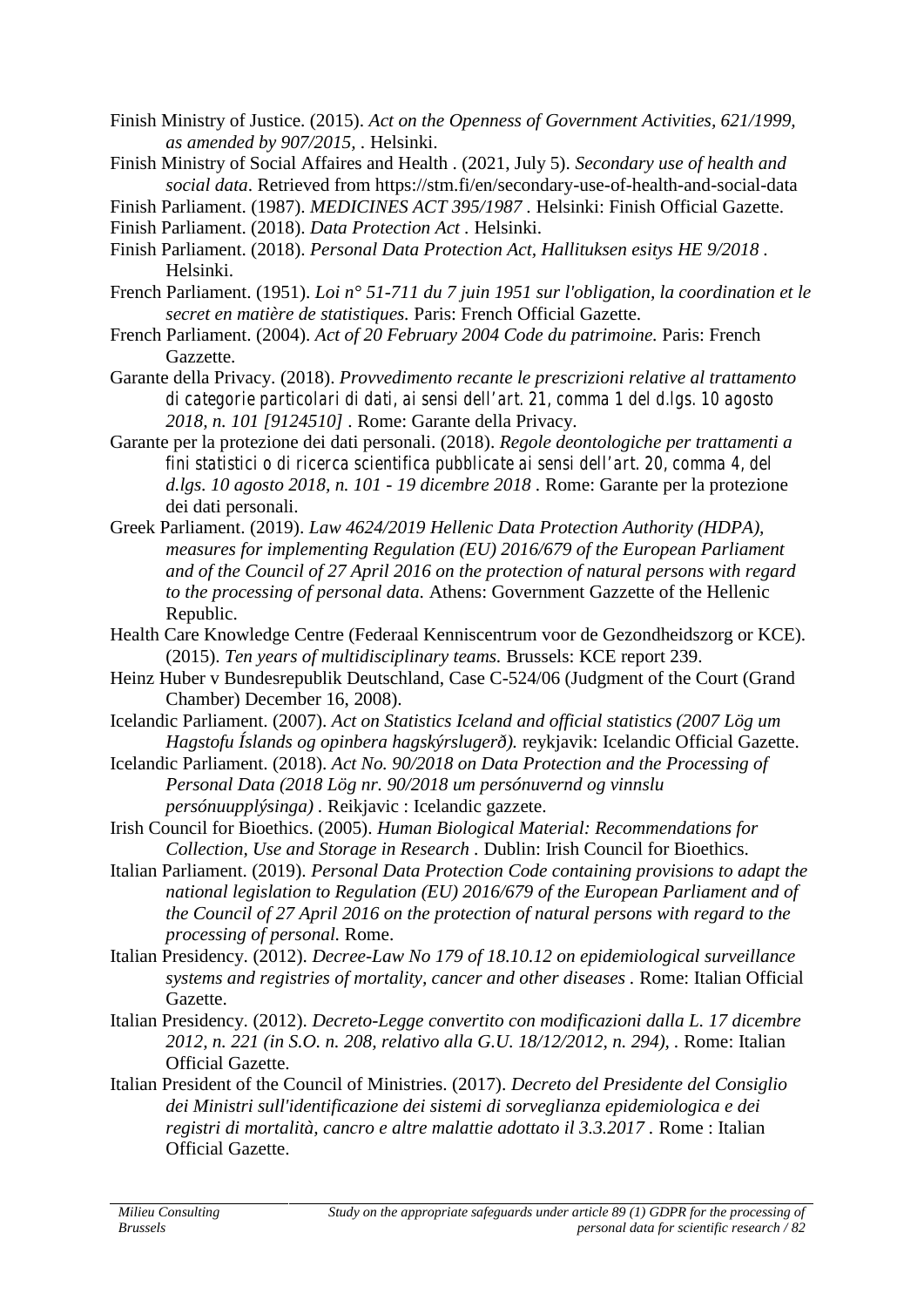- Lalova, T. N.-J. (2021). 'An overview of Belgian Legislation Applicable to Biobank Research and its Interplay with Data Protection Rules',. In S. T. Slokenberga, *GDPR and Biobanking. Individual Rights, Public Interest and Research Regulation across Europe* (p. 187 et seq. ). Springer Law, Governance and Technology Series.
- Ministry of Education and Research . (2021, July 5). *Norwegian Centre for Research Data*. Retrieved from

https://www.regjeringen.no/en/dep/kd/organisation/kunnskapsdepartementets-etater og-virksomheter/Subordinate-agencies/norwegian-social-science-data-services- /id440384/

- Ministry of Health. (2012). *Regulation of the Minister of Health of 2 May 2012 on Good Clinical Practice.* Warsaw: Polish Official Gazette.
- Ministry of Health. (2016). *DECRETO 7 dicembre 2016, n. 262 Regolamento recante procedure per l'interconnessione a livello nazionale dei sistemi informativi su base individuale del Servizio sanitario nazionale, anche quando gestiti da diverse amministrazioni dello Stato. (17G00016) .* Rome: Italian Official Gazette.
- Mondschein, C. F. (2019). 'The EU's General Data Protection Regulation (GDPR) in a Research Context. *Kubben, P., Dumontier, M., Dekker, A. (eds.). Fundamentals of Clinical Data Science, Springer*, 55-74.
- National Center for Social Research. (2019). *Adoption of the Code of Ethics and Conduct Research Ethics and the Rules for the Application of Principles and Operation of the Committee on Ethics and Research Ethics Committee of the National Centre for Humanities an.* Athens: Greek Gazzette.
- Norwegian Centre for Research Data. (2021, July 5). *NSD Strategy 2021–2024*. Retrieved from https://www.nsd.no/en/about-nsd-norwegian-centre-for-research-data/nsd strategy-20212024/
- Norwegian Department of Health and Social Care. (2014). *Lov om helseregistre og behandling av helseopplysninger (helseregisterloven).* Oslo : Norwegian Official Gazette.
- Norwegian Department of Health and Social Care. (2018). *Act on Therapeutic Biobanks (Therapeutic Biobank Act).* Oslo: Norwegian Official Gazette.
- Norwegian Department of Justice and Emergency Preparedness. (2021). *Act on the procedure in administrative matters (Administrative Procedure Act).* Oslo: Norwegian Official Gazette.
- Norwegian Department of Labour and Social Affairs. (2021). *National Insurance Act.* Oslo: Norwegian Official Gazette.
- Norwegian National Committee for Research Ethics in Science and Technology. (2015). *Guidelines for Research Ethics in Science and Technology.* Oslo: Norwegian National Committee for Research Ethics in Science and Technology.
- Norwegian Parliament . (2018). *Data Protection Act (Personopplysningsloven), LOV-2018- 06-15-38.* Oslo: Norwegian Gazzete.
- Office of Data Protection Ombudsman . (2021, March 23). *Roles and responsibilities for processing personal data in scientific research.* Retrieved from https://tietosuoja.fi/en/roles-and-responsibilities-for-processing-personal-data
- Office of Data Protection Ombudsman. (2021, March 23). *Destruction, anonymisation or archiving of data at the conclusion of research.* Retrieved from https://tietosuoja.fi/en/destruction-anonymisation-or-archiving-of-data
- Office of teh Data Protection Ombudsman. (2021, March 23). *Lifespan of personal data processing, data protection principles and the protection of data in scientific research.* Retrieved from https://tietosuoja.fi/en/lifespan-of-personal-data-processing-data protection-principles-and-the-protection-of-data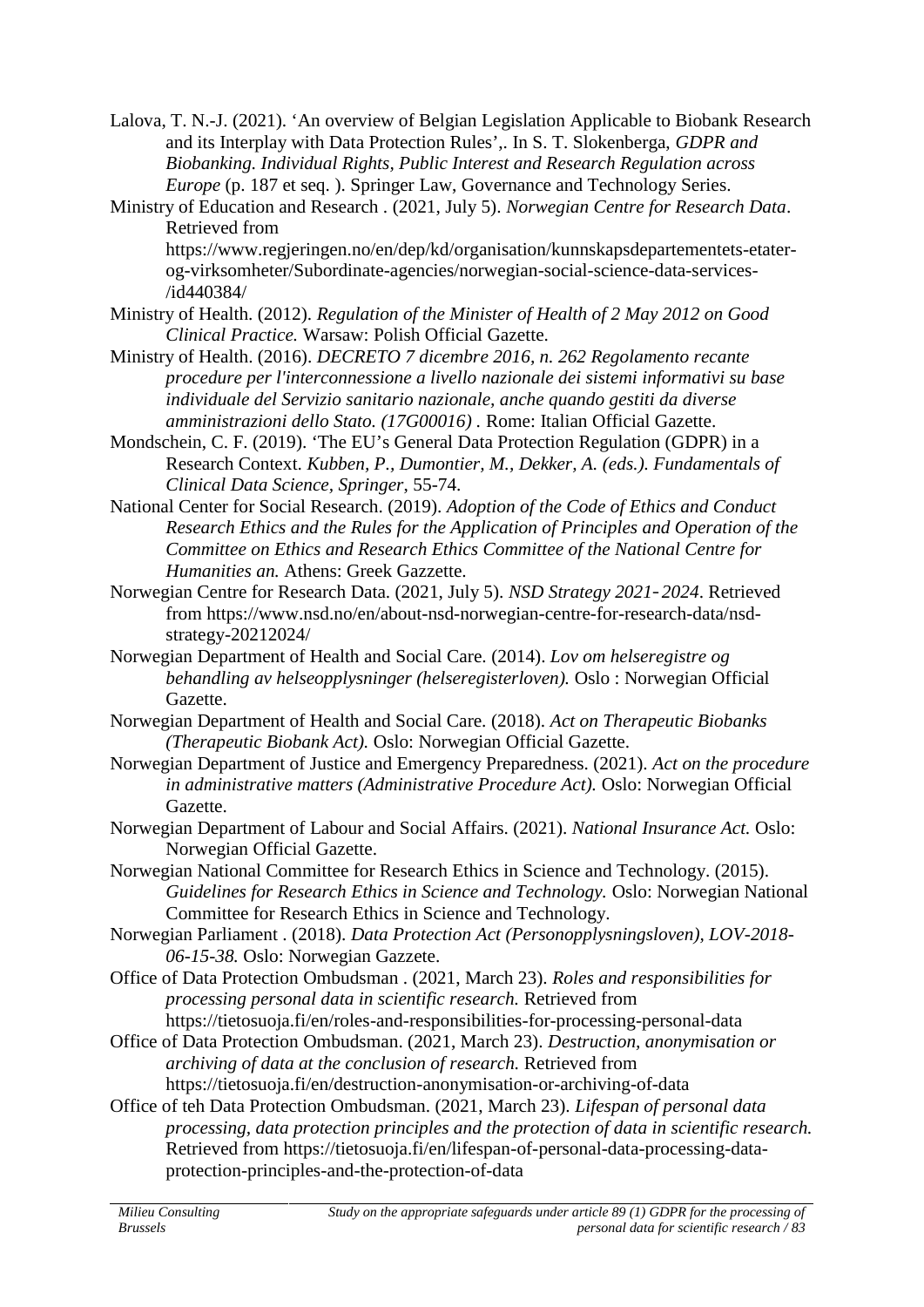- Office of the Data Protection Ombudsman. (2021, July 5). *Minimisation of personal data in scientific research.* Retrieved from https://tietosuoja.fi/en/minimisation-of-personal data
- Office of the Data Protection Ombudsman. (2021, July 5). *Scientific research and data protection*. Retrieved from https://tietosuoja.fi/en/scientific-research-and-data protection
- Ombudsman, T. O. (2021, July 5). Retrieved from Defining the research scheme and purpose for processing personal data: https://tietosuoja.fi/en/defining-the-research-scheme and-purpose-for-processing-personal-data
- P.N. v Germany, no. 74440/17 (ECtHR June 11, 2020).
- Peruzzo and Martens v. Germany, 7841/08 et 57900/12 (ECtHR April 4, 2013).
- Polish Parliament . (2018). *Act of 20 July 2018 The Law on Higher Education and Science.* Warsaw.
- Pormeister, K. (2018). Genetic research and applicable law: the intra-EU conflict of laws as a regulatory challenge to cross-border genetic research. *Journal of Law and the Biosciences*, 706–723.
- Portmeister, K. (2017). Genetic data and the research exemption: is the GDPR going too far? *International Data Privacy Law*, 139.
- President of the Council of Ministers. (2015). *DECRETO DEL PRESIDENTE DEL CONSIGLIO DEI MINISTRI 29 settembre 2015, n. 178 Regolamento in materia di fascicolo sanitario elettronico. (15G00192).* Rome : Italian Official Gazette.
- Ragnhildur Guðmundsdóttir against the Icelandic State, no. 151/2003 (Supreme Court of iceland November 27, 2003).
- Recht, G. (2014). *Bundesdatenschutzgesetz (BDSG).* Berlin: G. Recht.
- Republic of Bulgaria. (2002). *Personal Data Protection Act.* Sofia: Commission for Personal Data Protection.
- Republic of France. (2019). *Décret n° 2019-536 du 29 mai 2019 pris pour l'application de la loi n° 78-17 du 6 janvier 1978 relative à l'informatique, aux fichiers et aux libertés - Légifrance (legifrance.gouv.fr), .* Paris.
- Republic of Iceland. (1944). *Constitution of the Republic of Iceland.* reykjavik: National Legislative Bodies .
- Republique of France. (1978). *Act n°78-17 of 6 January 1978 on Data Processing, Data Files and Individual Liberties.* Paris.
- Riigikogu. (2000). *Human Genes Research Act.* Tallin: Estonian Official Gazette.
- Riigikogu. (2005). *Medicinal Products Act, passed 16.12.2004, RT I 2005, 2, 4, entry into force 01.03.2005.* Tallin: Estonian Official Gazette.
- Riigikogu. (2010). *Official Statistics Act, passed 10.06.2010, RT I 2010, 41, 241, entry into force 01.08.2010, .* Tallin: Estonian Official Gazette .
- S. And Marper v. The United Kingdom, 30562/04 and 30566/04 (ECtHR December 4, 2008).
- Science Europe. (2021). *Practical Guide to the International Alignment of Research Data Management – extended Edition.* Brussels: Science Europe.
- The European Parliament and the Council of the European Union. (2016). *REGULATION (EU) 2016/679 OF THE EUROPEAN PARLIAMENT AND OF THE COUNCIL of 27 April 2016 on the protection of natural persons with regard to the processing of personal data and on the free movement of such data, and repealing Directive 95/46/EC .* Official Journal of the European Union.
- The Norwegian Centre for Research Data. (2021, August 08). *Norwegian Centre for Research Data*. Retrieved from https://www.nsd.no/en/about-nsd-norwegian-centre-forresearch-data/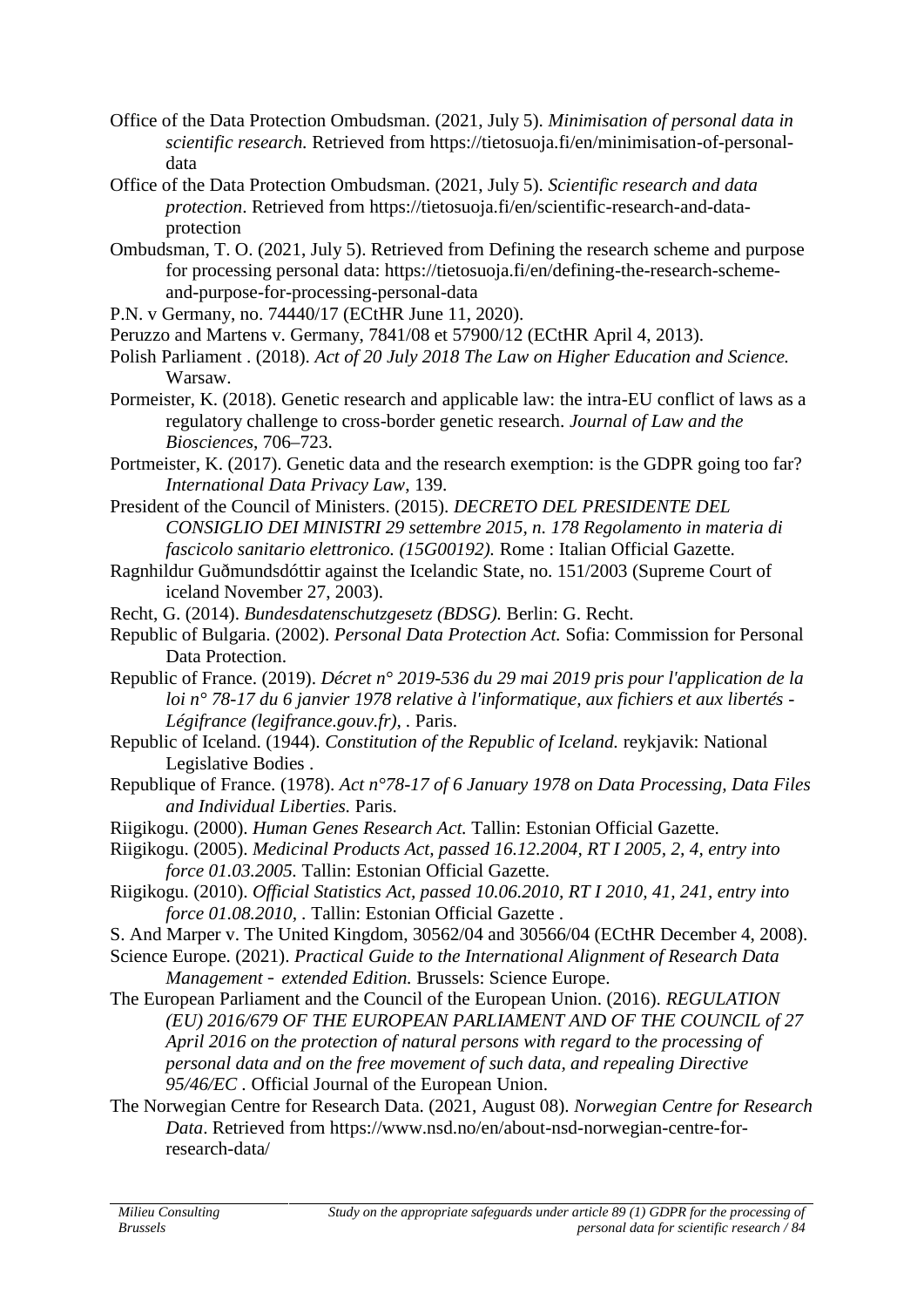- The Norwegian National Research Ethics Committee. (2021, July 5). *The Personal Data Act*. Retrieved from https://www.forskningsetikk.no/en/resources/the-research-ethicslibrary/legal-statutes-and-guidelines/the-personal-data-act/
- The Norwegian National Research Ethics Committees. (2019). *Guidelines for Research Ethics in the Social Sciences, Humanities, Law, and Theology.* Oslo: The Norwegian National Research Ethics Committees.
- The Research Council of Norway. (2019). *Ethical Standards in Research.* Oslo: The Research Council of Norway.
- United Nations Educational, Scientific and Cultural Organization (UNESCO), . (2005). *Universal Declaration on Bioethics and Human Rights.* Paris: UNESCO.
- Université Paris Nanterre. (2019). *Règlement général pour la protection des données.* Paris: Université Paris Nanterre.
- University of Macedonia. (2019). *Code of Ethics and Conduct of Scientific Research.* Thessaloniki: University of Macedonia.
- University of Tartu. (2017). *Estonian Code of Conduct for Research Integrity.* Tartu: Centre for Ethics, University of Tartu.
- World Medical Association. (2002 ). *Declaration Of Taipei On Ethical Considerations Regarding Health Databases And Biobanks .* Washington DC: 53 WMA General Assembly.
- Z v Finland, no. 22009/93 (ECtHR February 25 , 1997).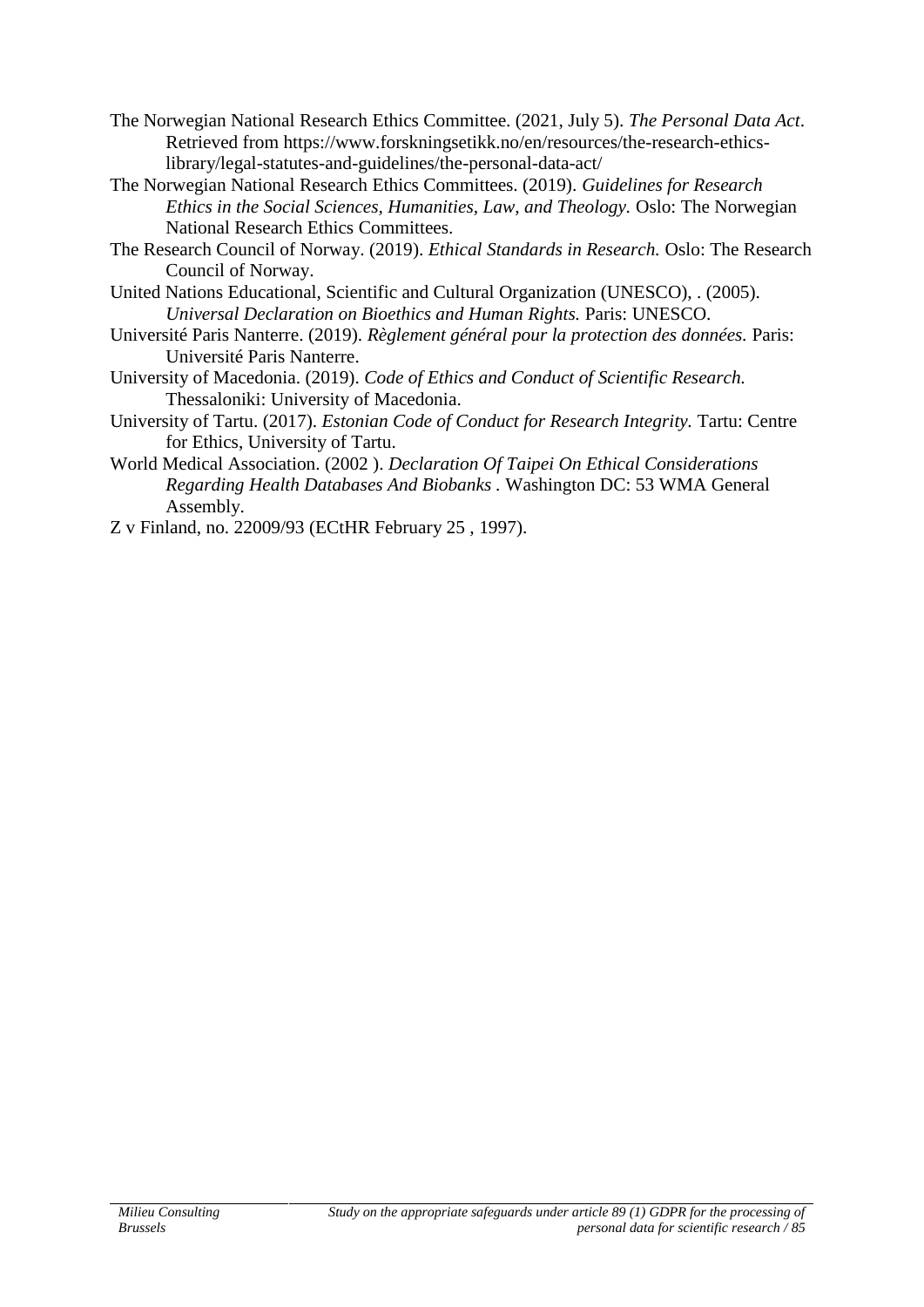# **ANNEX 4 - QUESTIONNAIRE TO SAs–NATIONAL SOURCES OF INFORMATION**

### **Country**

*Please, provide the name of your Country/Supervisory Authority:*

- I. **Are the requirements for appropriate safeguards with regard to data processing for the purpose of scientific research of Article 89(1) GDPR implemented in your country by specific provisions in:**
	- **a) National GDPR legislation (national laws, regulations, directives, acts and decrees)**

**No** [ ]

**Yes** [ ]

### **If so, please provide hereunder details and links, including to an English translation.**

| Reference to the<br>national legislation<br>(Name, Article,<br>Hyperlink) | <b>Short Description</b> |
|---------------------------------------------------------------------------|--------------------------|
|                                                                           |                          |
|                                                                           |                          |
|                                                                           |                          |

**b) National sectoral legislation (e.g. health, security, banking, telecoms, energy, IT/ICT, smart cities' research, autonomous vehicles, social sciences, defense, archives)**

**No** [ ]

### **Yes** [ ]

### **If so, please provide hereunder details and links, including to an English translation.**

| Reference to the<br>national legislation<br>(Name, Article,<br>Hyperlink) | <b>Short Description</b> |
|---------------------------------------------------------------------------|--------------------------|
|                                                                           |                          |
|                                                                           |                          |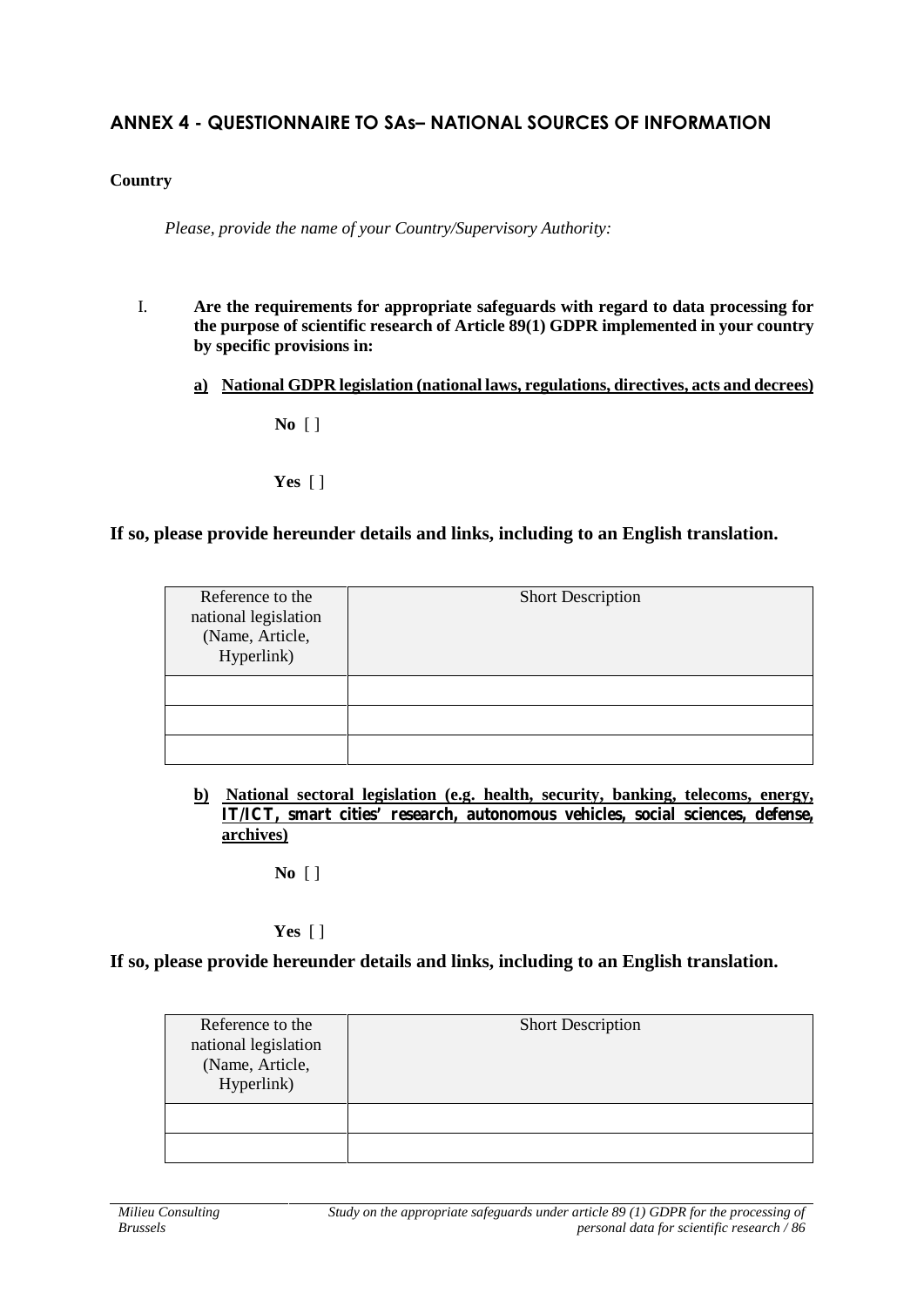| $\bf c)$ |                           |  | Non-binding governmental documents (guidelines, notices and communications) |
|----------|---------------------------|--|-----------------------------------------------------------------------------|
|          | $\bf{No}$ []              |  |                                                                             |
|          | Yes $\lceil \cdot \rceil$ |  |                                                                             |

### **If so, please provide hereunder details and links, including to an English translation.**

| Reference to the<br>document (Name,<br>Article, Hyperlink) | <b>Short Description</b> |
|------------------------------------------------------------|--------------------------|
|                                                            |                          |
|                                                            |                          |
|                                                            |                          |

### **d) Guidelines, opinions and decisions of Supervisory Authorities (SAs)**

**No** [ ]

**Yes** [ ]

### **If so, please provide hereunder details and links, including to an English translation.**

| Reference to the<br>document (Name,<br>Article, Hyperlink) | <b>Short Description</b> |
|------------------------------------------------------------|--------------------------|
|                                                            |                          |
|                                                            |                          |
|                                                            |                          |

**e) Non-governmental regulations or documentation such as industry codes; standards; rules of professional associations or research associations (e.g. in the health, security, banking, telecoms, energy, IT/ICT, smart cities' research, autonomous vehicles, social sciences, defense, archives sector)**

**No** [ ]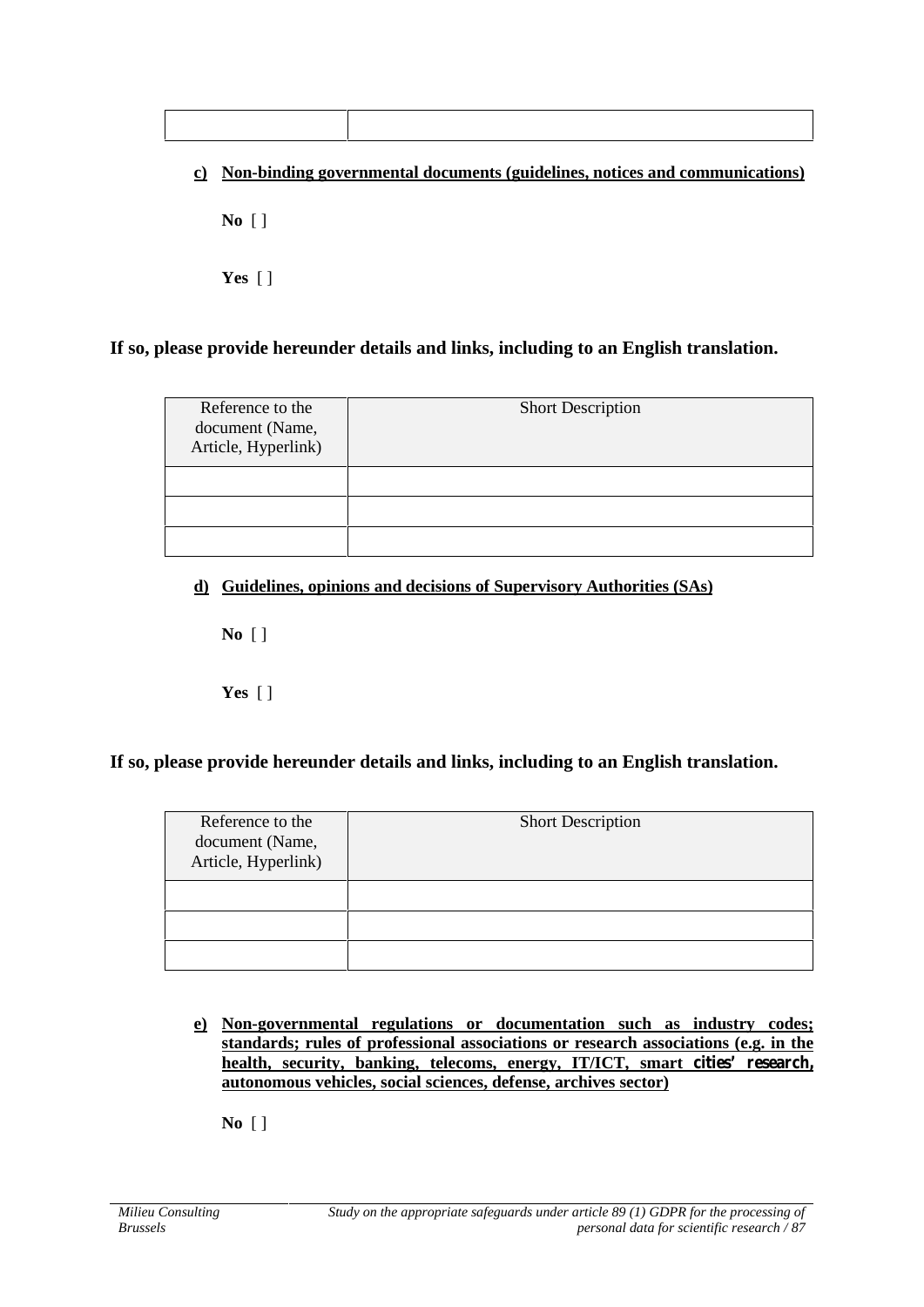**Yes** [ ]

### **If so, please provide hereunder details and links, including to an English translation.**

| Reference to the<br>document (Name,<br>Article, Hyperlink) | <b>Short Description</b> |
|------------------------------------------------------------|--------------------------|
|                                                            |                          |
|                                                            |                          |
|                                                            |                          |

**f) (Framework) contracts and processing agreements between research institutions and individual researchers/research groups**

**No** [ ]

**Yes** [ ]

## **If so, please provide hereunder details and links, including to an English translation.**

| Reference to research<br>institution (Name,<br>Hyperlink) | <b>Short Description</b> |
|-----------------------------------------------------------|--------------------------|
|                                                           |                          |
|                                                           |                          |
|                                                           |                          |

- **II. Are there in your country any other requirements, specifications or guidelines relating to the need for appropriate safeguards for processing of personal data for scientific research purposes (in force or planned) based on:**
	- **a) Any other type of legislation, soft regulation or industry rules?**

*An example of such type of legislation is Archiefwet 1995 in the Netherlands that has requirements that may affect the rights of data subjects. Are there similar laws for archiving or records keeping/records management/documentation/registries in other countries (e.g. record keeping requirements for dual-use/export controls regulations for strategic sectors)?*

*An example of an industry rule is Dutch Research Council (NWO) that has a data management protocol to be followed by researchers in the wide range of scientific domains, and requires them to submit data management plan which should comply with certain criteria or provide certain information (e.g. storage).*